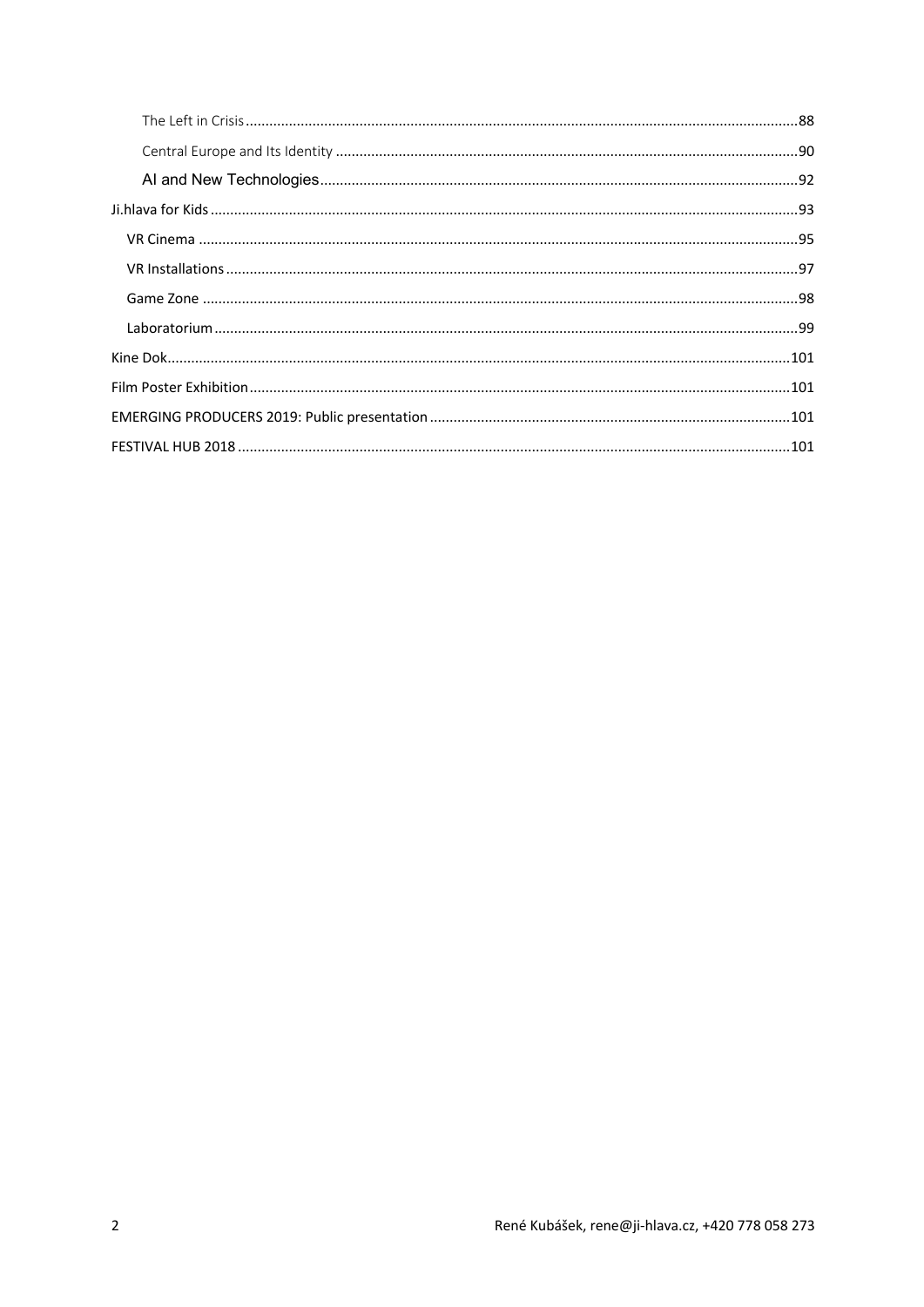# JURORS - COMPETITION SECTIONS

# *Opus Bonum*

## **Krzysztof Zanussi**

Polish film director and screenwriter. He made a debut with the film drama The Structure of Crystals (1968). His films Illumination (1973), The Camouflage (1976), The Constant Factor (1980) and A Year of the Quiet Sun (1984) were awarded at Cannes, Venice, Berlin and Tokyo, among other festivals. He is also a world-known theatre director and book author, apart from teaching at film schools. He has been president of the "TOR" film studio since the 1980s and a producer of films by e.g. Krzysztof Kieślowski or Agnieszka Holland.

# *First Lights*

## **Charlène Dinhut**

French art theorist Dinhut has spent the past several years working at the Centre Pompidou as curator of exhibitions, lectures, performances, and film screenings. For five years, she collaborated on the Hors Pistes film fest. In the past, she helped to organize the film program for the Museum of Hunting and Nature.

## **Sergio Fant**

Italian festival programmer Fant is a past archivist and researcher at the Cineteca di Bologna, and has worked for the Locarno International Film Festival since 2012. He also collaborates with the Trento Film Festival, and is a co-founder of the CineAgenzia film distribution company. He writes a column on documentary film for Italy's prestigious Internazionale magazine.

## **Maya Shurbaji**

Lebanese director, producer, and curator Shurbaji works for Beirut's Bidayyat for Audio-Visual Arts, which produces documentary and experimental film, and which produced her short films Now End of Season and Land of Doom. She recently completed a screenplay for a short animated film about child brides.

## **Shane Smith**

Smith is the programming director of the Hot Docs film festival in Canada, the largest festival of documentary film in the USA and Canada. He also worked for the Toronto International Film Festival and the Sundance Film Festival. Smith has been on the jury of numerous festivals, including Cannes, Sundance, Sheffield Doc Fest, and São Paulo.

## **Ewa Szablowska**

Polish curator and festival programmer Szablowska has worked for the New Horizons film festival in Poland since 2009, where she puts together a survey of experimental film and a section on film and feminism. This year, she also organized a survey of Iranian cinema for Poland's Studio BWA gallery.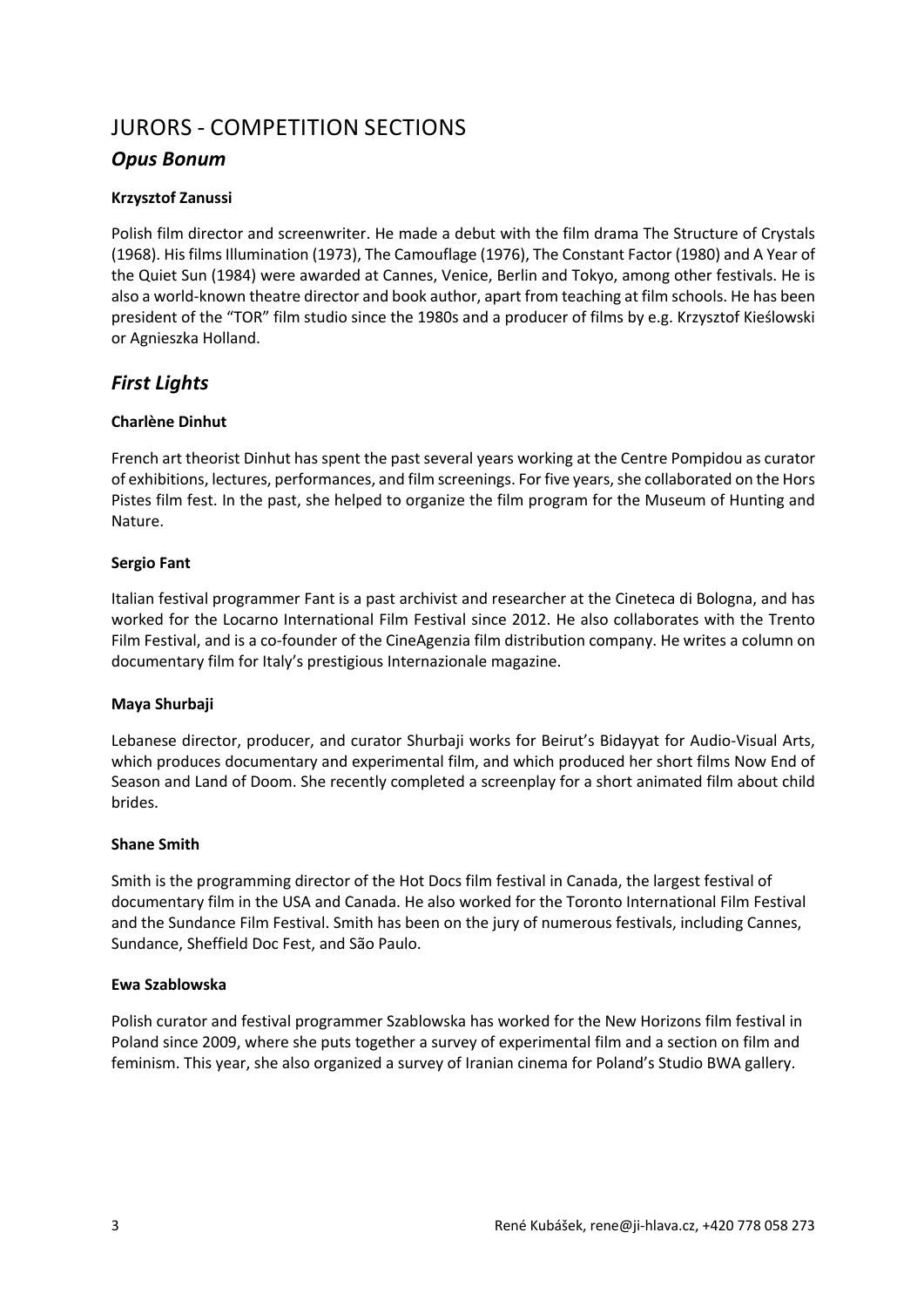# *Between the seas*

#### **Václav Kadrnka**

Czech film director and screenwriter. His directorial debut, the 2011 feature film Eighty Letters (Osmdesát dopisů) won a prize at Thessaloniki Film Festival and a FIPRESCI Award. In 2012, Kadrnka was awarded the Czech Film Critics' Award as Newcomer of the Year. His second film, Little Crusader (Křižáček), was awarded the Crystal Globe Grand Prix for Best Film at the 2017 Karlovy Vary International Film Festival.

#### **Zuzana Mistríková**

Slovak producer, former Slovak MP and President of the Slovak Advertisement Board between 1996- 2004. Currently, she is executive director of the PubRes consulting company and executive director of the non-profit organization Mediálny inštitút (Media Institute). She is the producer of Mečiar, a documentary by Tereza Nvotová, selected by the European Film Academy as one of the 15 Best European Documentaries of the Year.

#### **David Toop**

British musician and music theoretician. Author of books Ocean of Sound and Haunted Weather, among others, and ex-member of the post-punk band Flying Lizards. He writes for British music magazines, e.g. The Wire or The Face. Lecturer at London College of Communication.

#### **Achinette Villamor**

Philippine film producer and executive director of the Kamias Overground film production company that also deals with music and book publishing. Over the last six years, she has been cooperating with the Germany-based Rapid Eye Movies production where she has coproduced films by the top Philippine director Khavn De la Cruze.

#### **Thomas E. Wartenberg**

American philosopher and film theoretician. Author of the book Unlikely Couples: Movie Romance as Social Criticism (1999), a survey of love stories in films between 1930-1990. His book Thinking on Screen: Film as Philosophy (2007) centers around philosophy of cinema. He tries to popularize philosophy as well, bringing it closer to children. He teaches at Mount Holyoke College.

# *Czech Joy*

## **Marie Dvořáková**

Czech documentarian and screenwriter Dvořáková won a 2017 Student Academy Award American for her short film Who's Who in Mycology (2016). Her other student films – The Wife of Opitz (2003), When I Grow Up (2005), and The Bead (2006) – have won international awards as well. She is a programming director for the Czech Center in New York.

#### **Charlotta Kotíková**

Czech art theorist Kotíková has lived in the USA since 1970, where she currently works as an independent curator. In 1983–2007 she worked at the Brooklyn Museum in New York. She is also a past president of the Jindřich Chalupecký Society. Kotíková is the great-granddaughter of Czechoslovakia's first president, T. G. Masaryk.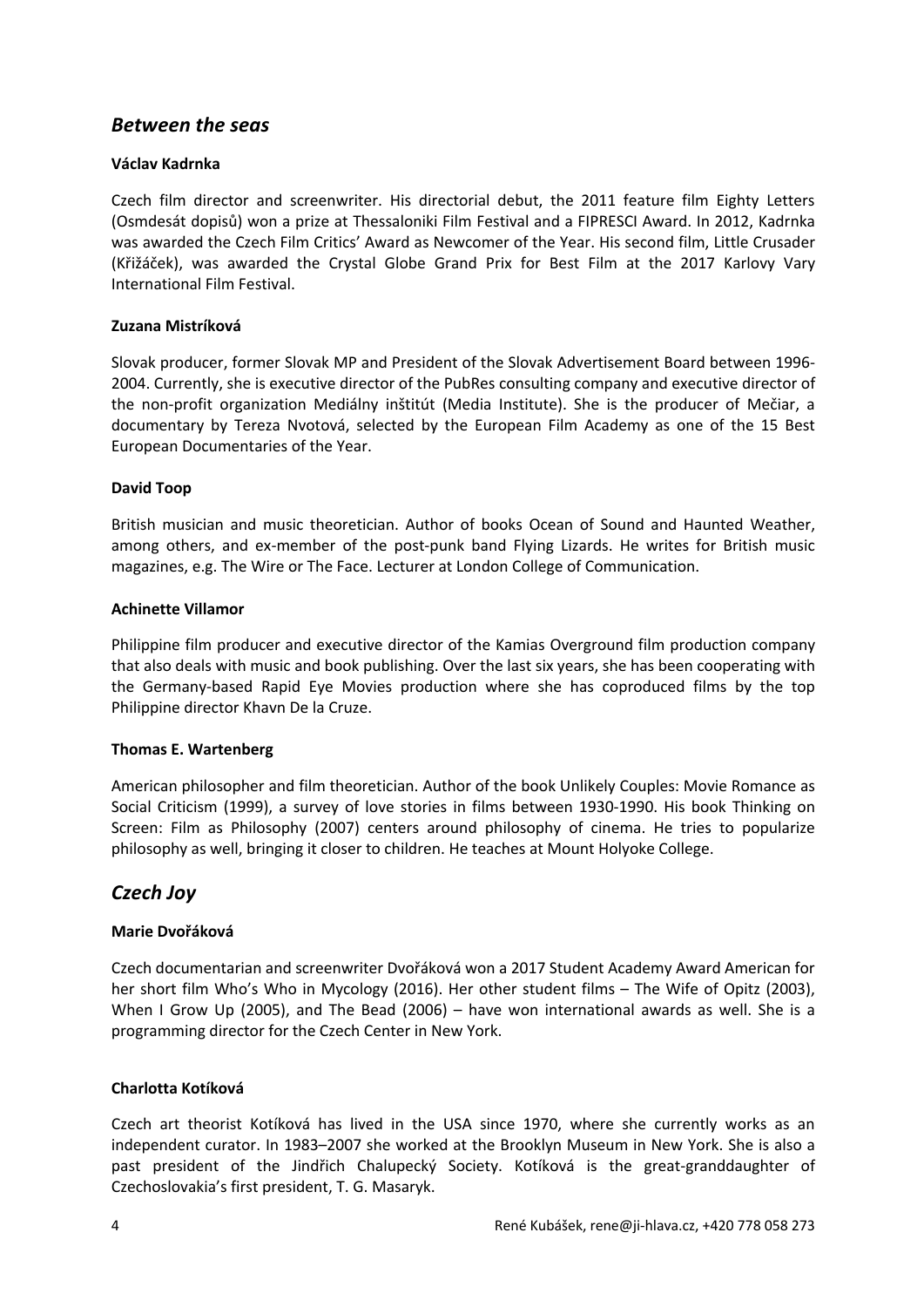#### **Magdaléna Platzová**

Czech novelist and journalist Platzová is the author of The Return of a Friend (2004), Aaron's Leap (2006), and The Recycled Man (2008), plus the short story collection Salt, Sheep, and Stone (2003) and the children's book Toník and the Cave of Dreams (2010). Her novel The Attempt was published in 2013, and in 2018 she published The Other Side of Silence. She has worked as an actress and translator, and also as a journalist and editor for Literární noviny and Respekt, where she still publishes today.

#### **Apolena Rychlíková**

Czech documentarian and journalist Rychlíková focuses on socially critical documentaries. Her film Hajek at the Castle, Petr in the House (2011) earned an Animus Award from director Karel Vachek. Her documentary on the phenomenon of cheap labor, The Limits of Work (2017), was named Best Czech Documentary in the Czech Joy section at the 21st Ji.hlava International Documentary Film Festival, and also earned the Film Critics' Award in the non-cinema category. In 2017, Rychlíková was a laureate of the Open Society Foundation's Journalism Award in the category of "Best Commentary."

#### **Kateřina Smejkalová**

Czech political scientist Smejkalová focuses on topics related to the digitization of work, gender issues, and the sociology of technological development. She also comments on social and political events in Germany. She is a member of the Czech representation on the Germany Friedrich-Ebert-Stiftung and also writes for various newspapers and periodicals.

# *Fascinations*

## **Hrvoje Hribar**

Croatian director, producer, screenwriter, and owner of the FIZ production company. His feature debut Puska za uspavljivanje (1997) earned him the Croatian film award Oktavijan for best picture. In years 2010-2017 he was managing director of the Croatian Audiovisual Centre (HAVC) and successfully brought to Croatia international projects such as Games of Thrones, The Borgias, Star Wars and others.

#### **Marina Kožul**

Croatian producer. She works for the 25 FPS non-profit organization for audiovisual research in Zagreb which promotes original projects preserving the tradition of avant-garde and experimental cinema. She is also responsible for programming and production at a festival of the same name screening independent films. Since 2012 she has been involved with the International Film Festival in Rotterdam.

# *Short Joy*

The winning film in the Short Joy competition section was chosen by viewers from around the world by users of the VOD website DAFilms.cz in an online vote 14 days prior to the start of the festival. e prize for the best short documentary fi lm will be presented to the winner at the opening ceremony of the 22nd Ji.hlava IDFF.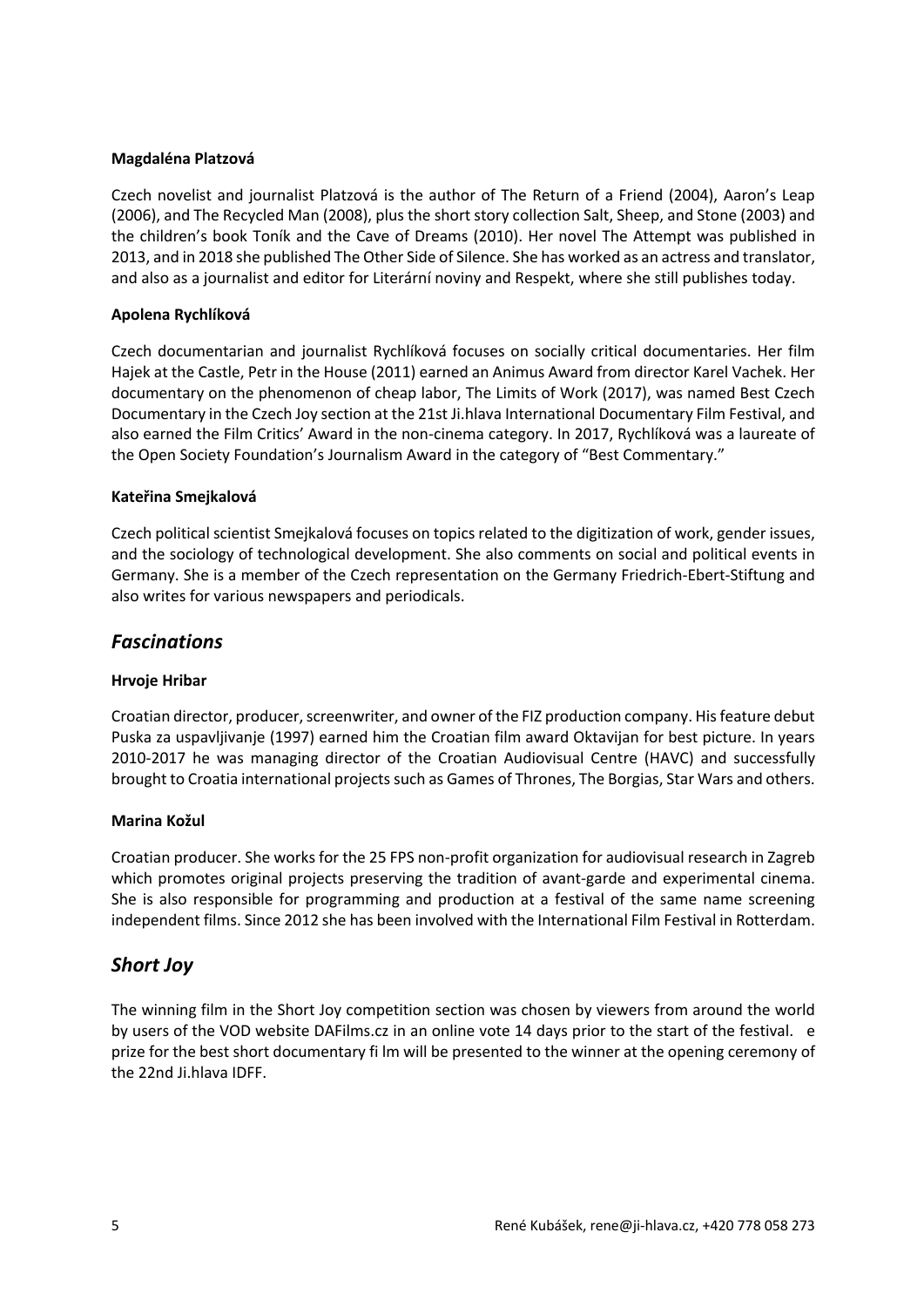# *A Testimony on Politics*

#### **Anna Pospěch Durnová**

Czech political scientist and journalist. She earned a PhD in political studies in Vienna and a PhD in comparative literature in Brno. She also studied at Sorbonne in Paris. Since 2008 she has been writing as a foreign correspondent for Czech media outlets. She currently works at the University of Vienna.

#### **Petr Lebeda**

Czech political analyst and social entrepreneur. Founder and director of the nonprofi t think tank Glopolis, which is trying to improve the political culture in the Czech Republic and to support the search for new ways to improve the economic situation and the environment.

#### **Pavel Rychetský**

Czech politician and lawyer; one of the first signatories of Charter 77. In 1990, he was appointed as Attorney General; later, he served as Deputy Prime Minister of the Czechoslovak government, the Minister of Justice, and a senator (from 1996 to 2003). Since 2003, he has been the President of the Constitutional Court of the Czech Republic. In 2005, he was awarded the French order of the Legion of Honour.

# *A Testimony on Knowledge*

#### **Jan Lukačevič**

Czech scientist. He works in space research and cooperates with NASA and the European Space Agency. Currently, as a member of the Department of Space Physics IAP ASCR, he is building a device for detecting electrical discharges on Mars for the ExoMars 2020 mission. For his research he has won the prestigious British Interplanetary Society Award and was selected by e Financial Times and Google to the New Europe 100, a list of 100 Central Europeans with the greatest infl uence on our future.

#### **Jaroslav Peregrin**

Czech logician and philosopher. He is a pioneer in the fields analytical philosophy and the philosophy of language in the Czech Republic. His work is particu-larly focused on Ludwig Wittgenstein. Peregrin works in affiliation with the Academy of Sciences, the Charles University Faculty of Arts, and the University of Hradec Králové. He actively strives to publicly promote his field of study through, for instance, his book Co je nového v logice.

#### **Petr Vašát**

Czech expert on the homeless and extreme poverty. He is a member of the staff of the Local and Regional Studies Department at the Institute of Sociology. Vašát represents the new generation of social researchers, who combine academic work with their own social activity. His research project, Experiencing the Home- less City? Architecture, Agency and Political Economy in Post-Socialist Cities, is supported by the Fulbright Commission.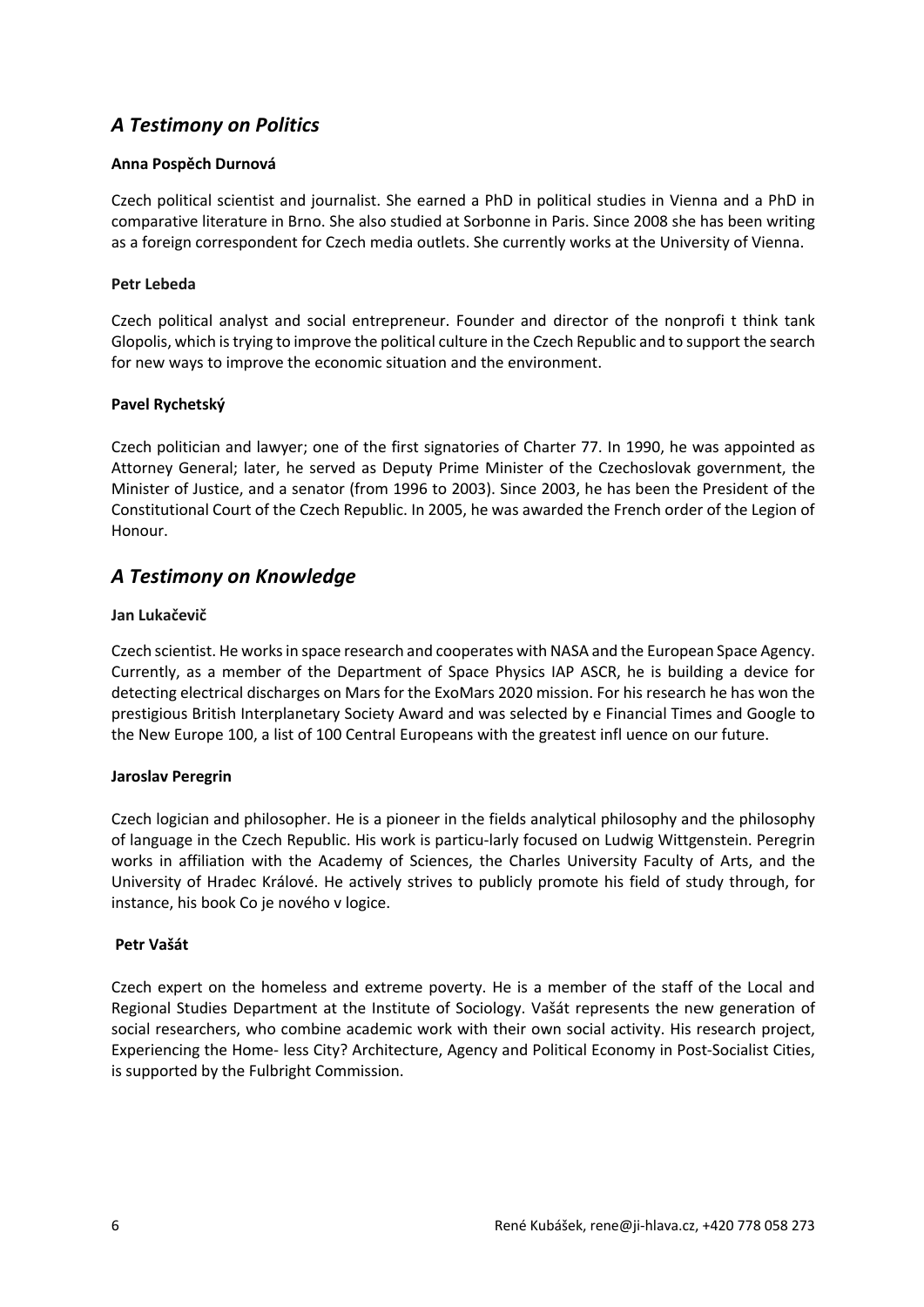# *A Testimony on Nature*

## **Anna Bromová**

Czech urban cycling, human rights and environmental activist. Member of the Limity jsme my (We Are the Limits) movement, cofounder of the Rekola community bike sharing service and a recently opened cycling fitting room, Bike Kitchen Brno. She is a lecturer at the Department of Environmental Studies, Masaryk University Brno, leading courses on Direct Action in Environmental Movements.

## **Yvonna Gailly**

Czech environmentalist and ecologist. Director of the Veronica Ecology Institute that has been dealing with protection of nature and climate and involvement of the public in planning and decision-making since 1986. She is an external lecturer at the Department of Environmental Studies, Faculty of Social Studies, Masaryk University Brno.

## **David Pithart**

Czech ecologist and hydrobiologist. He works for the Beleco nonprofit organization where he manages projects on water in the landscape, ecology of wetlands and watercourses. President of the Koalice pro řeky (Coalition for Rivers), an organization integrating activities towards decent ecological state of rivers and the landscape in general.

# *Student Jury – First Lights*

For the third year in a row, the student jury, comprising university students across a variety of fields, will assess a selection of debut films in the First Lights section. e jury's wide variety of industry specializa- tions find a common intersection in their enthusiasm for film. Discussions on different personal tastes and qualities of the film, which could remain unexplored if the various viewpoints are not connected, play a key role. Fresh debuts – First Lights – are a signal from the up and coming generation, an indicator of what ideas and approaches are fundamental to them.

**Zdenka Fecskeová** – Film Studies, Charles University, **Siarhei Samusevich** – Film Studies, Charles University**, Michal Švarc** – Journalism / Film Studies, Palacký University in Olomouc, **Tereza Vlasatá** – Theory and History of Film and Audio-visual culture, Masaryk University, **Jiří Žák** – English Philology / Filmová věda, Film Studies, Palacký University in Olomouc

# *Student Jury – Czech Joy*

For the third year one of the Ji.hlava IDFF's juries is a Student Jury consisting of secondary school students, who will select the best film from the Czech Joy section according to their own taste. Five young people interested in documentary films will test their logical argument skills and their knowledge of current social issues. As members of the jury, they will discover a number of new incentives and, in return, will send out a message to Czech documentarians about the types of fi lms that have an impact on a young and inexperienced generation of audiences.

**Ondřej Fiedler** – Gymnázium AD FONTES, Jihlava, **Vincent Klusák** – Gymnasium Na Zatlance, Praha 5, **Filip Versteeg** – Gymnázium AD FONTES, Jihlava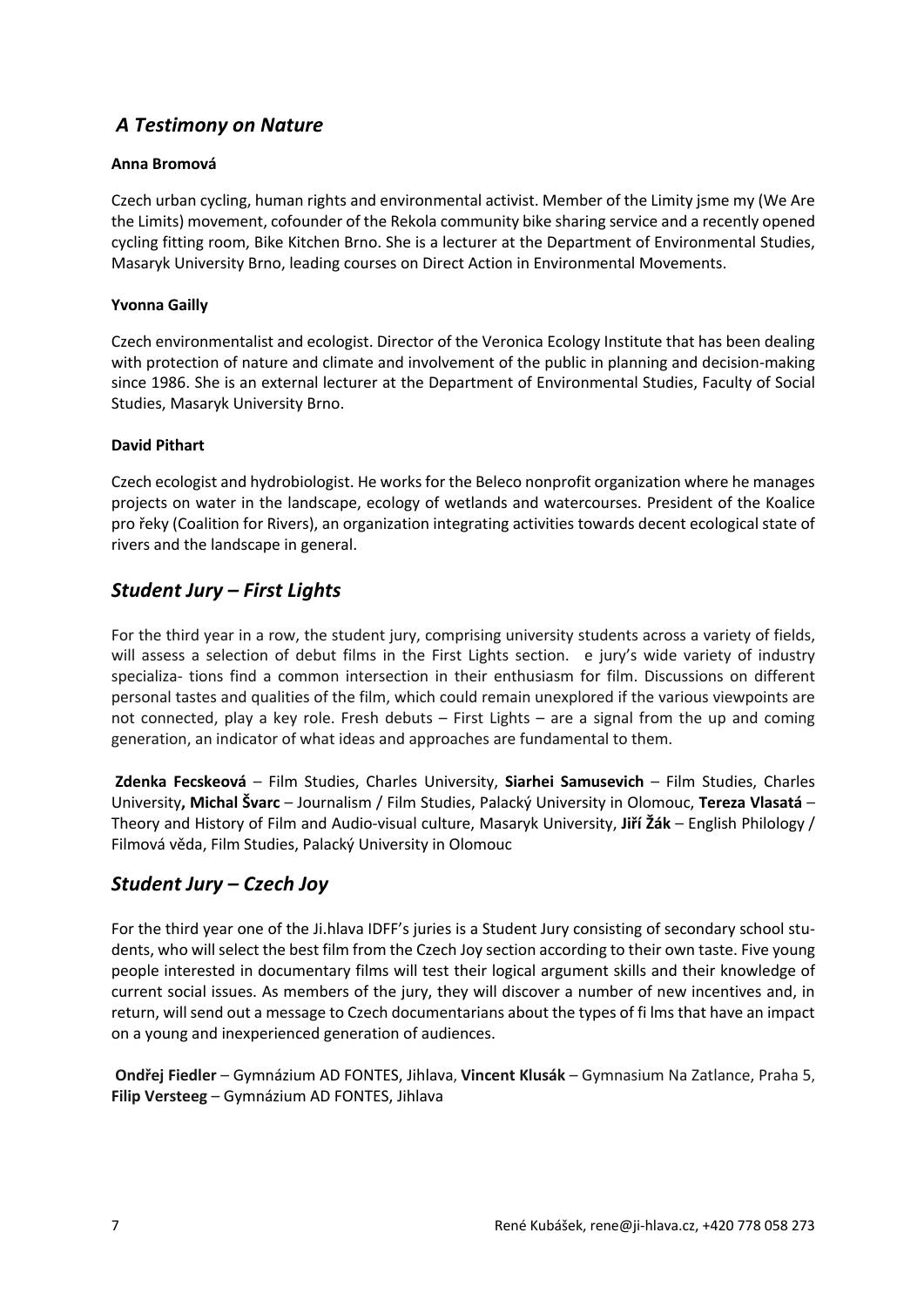## COMPETITION SECTIONS

# OPUS BONUM

#### **Opus Bonum is a competition section for the documentary films from all around the world, with the price for the Best World Documentary Film.**

#### **29 26**, Portugal, 2018, Pedro Velho / World Premiere

The film *29 26* is an audiovisual recording of the thoughts and feelings of two sixteen-year-old and two nineteen-year-old girls, who in monologues reveal their concerns and ideas about the life they'll lead in ten years. The director underscores their speech with stylized and realistic images of themselves, acquired under varying circumstances and on different materials, thus creating an original work of art connecting elements of multiple artistic areas that are close to the author. Long shots of the protagonists' faces, captured in great detail, are highlighted with expressive illumination and interleaved with poetic, experimentally conceived passages.

Pedro Velho (1991) graduated first with a degree in drama and theater studies, and later with a degree in graphic design. His artistic work runs to the experimental, connecting film with performance art and photography, moving, in his own words, on the fine line between documentary and fiction. His technique is similar to that of artist Sergio Galvão Roxovi, with whom he has frequently collaborated.

#### **Albâtre**, France, 2018, Jacques Perconte/ World Premiere

Liquid landscapes, each one absorbed into the next, transform the screen into a painter's canvas. The digital decomposition of images in live interaction with Carlos Grätzer's music draw attention to the permeability between traditional and abstract painting as well as to the harmony between the fine arts, film, and music. Shots evoking Monet's *Impression, Sunrise***,** or Renoir's secluded forest corners, break apart into a raster pattern and are transformed into a shapeless mass of colors that then grow into a new composition. While the impressionists depicted a static moment, Perconte captures a moment that is in constant motion.

Jacques Perconte (1974) is a leading figure in the French experimental scene and a pioneer of internet art. He works with decomposition of digital images using compression algorithms and codecs; his work blurs the boundary between film and fine art. The Ji.hlava IDFF premiered his films *Patrias* (2017) and *Twenty-Nine Minutes at Sea* **(**2017).

#### **De Sancto Ambrosio**, Italy, 2018, Antonio Di Biase / World Premiere

The opening ten-minute sequence of the film raises a question whether something is about to happen or not. Nothing much is going to happen, though. Workers are working at a building site, kids are playing, tourists are sightseeing, a wedding and a funeral are in progress, followed by images of empty streets and perspectives of building rooftops – in brief, a microcosm. The film shows the town from a totally different perspective, laying out fragments of life of seemingly totally uninteresting people who simply go about their existence. The camera is set in motion without the passersby even noticing since it has been put in a strategic elevated spot. The whole movie consists purely of bird's-eye view shots.

Antonio Di Biase (1994) was born in Pescara and in 2012, he moved to Milan where he began studies in painting at the Accademia di Belle Arti di Brera. He is currently a second-year student at ZeLIG in Bolzano, focusing on documentary filmmaking. He has taken part in many festivals with his films, e.g. Collecchio Video Film Festival in Parma, International Melzo File Festival or Torino Film Festival. He is the author of films *Cibus Trittico* **(**2015) or *Nuova Zita* (2016).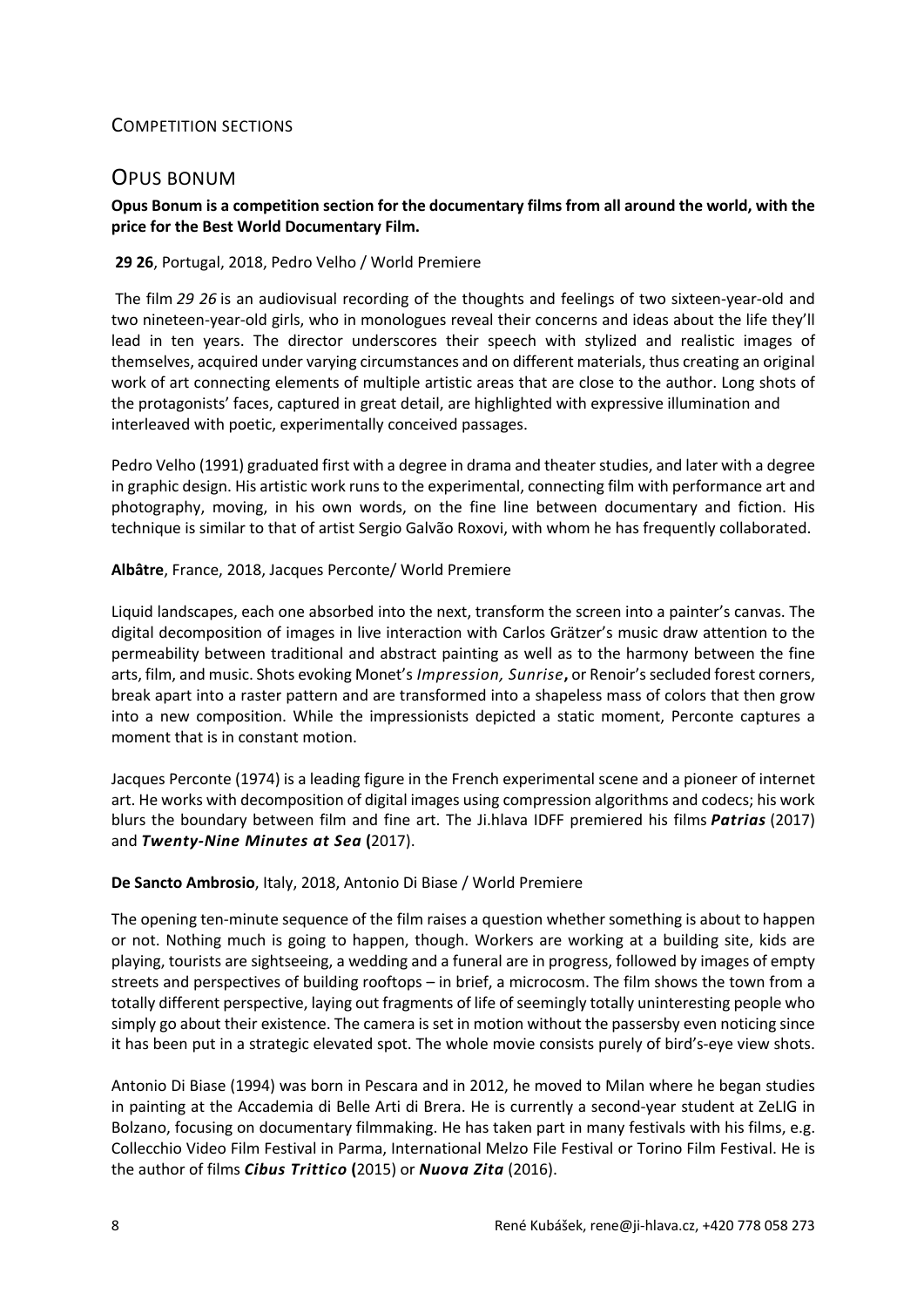#### **Until Porn Do Us Part**, Portugal, 2018, Jorge Pelicano / světová premiéra

Eulália, a religious and conservative sixty-something woman, must come to terms with a difficult period in her life. Her son has emigrated to Germany, where is a gay porn star. Eulália spends ever more time on Facebook scanning his profile and writing long, mostly unread messages. This dramatically structured observational documentary touches on a number of contemporary issues, including the crisis of the traditional family, how social networks are changing interpersonal relationships, and society's views of homosexuality and pornography. An unobtrusive look at the LGBT community, humility, and the strength of motherly love.

Documentary filmmaker Jorge Pelicano (1977) explores subjects related to modernity and the traditional way of life in Portugal. In *Ainda Há Pastores?* **(**2006), he told the story of shepherd in the mountains of Portugal, while *Pare, Escute, Olhe* (2009) – which was an audience hit in Portugal – looked at the closing of a historic railway line in the country's north.

## **Talks with TGM**, Czech Republic, Slovakia, 2018, Jakub Červenka / World Premiere

Another contribution to the specific subgenre of animated history by the scriptwriter Pavel Kosatík. On 26 September 1928, Karel Čapek and President Masaryk meet in the gardens of Topolčianky castle to decide about the fate of their joint literary work. Their fiction film dialogue is based on quotes from a future book and their mutual correspondence, considerably freeing the original format of literary conversation from binding conventions. Čapek and Masaryk reproach and offend each other, but they also ask key personal questions and questions about the social functions of a writer and politician respectively.

Jakub Červenka (1983) has been a film producer until now. He worked on TV documentaries such as *Nejsme andělé, jen děláme jejich práci* (We Are Not Angels, We're Just Doing Their Work, 2006), *ROM. ID* (2010), *Pražské Jezulátko* (The Infant Jesus of Prague, 2011), and produced the puppet film *Malý Pán* (The Little Man, 2015). He also works in advertising and makes video clips, mostly for hip-hop artists such as Supercrooo and Moja reč.

#### **Carousel**, France, Germany, 2018, Arnaud Gerber / World Premiere

A chrono-photographic visit to the museum in the age of its digital reproducibility. This is the director's characterization of *Carousel*, a film that skirts the boundary between documentary and visual art. Using un-commented images, the film correlates the museum space, its visitors, and digital recording technology. Using changing film speeds, visitors become ghosts, their movement becoming the most fundamental element, dictated more by a need to document everything with the camera than a desire to actually view the exhibited objects. The film's conclusion shows that the most remarkable exhibits at museums today are their visitors.

Experimental filmmaker Arnaud Gerber (1971) works primarily with Super 8 and 16mm film. His philosophically-inclined conceptual projects are derived for example from Kierkegaardian appropriations of the phenomenon of repetition in the film *Berlin Berlin* (2009), or experiences of the working class mediated by the French philosopher Simone **Weil in** *The Real Life* (2013).

**Aftermath**, Canada, 2018, Mike Hoolboom / World Premiere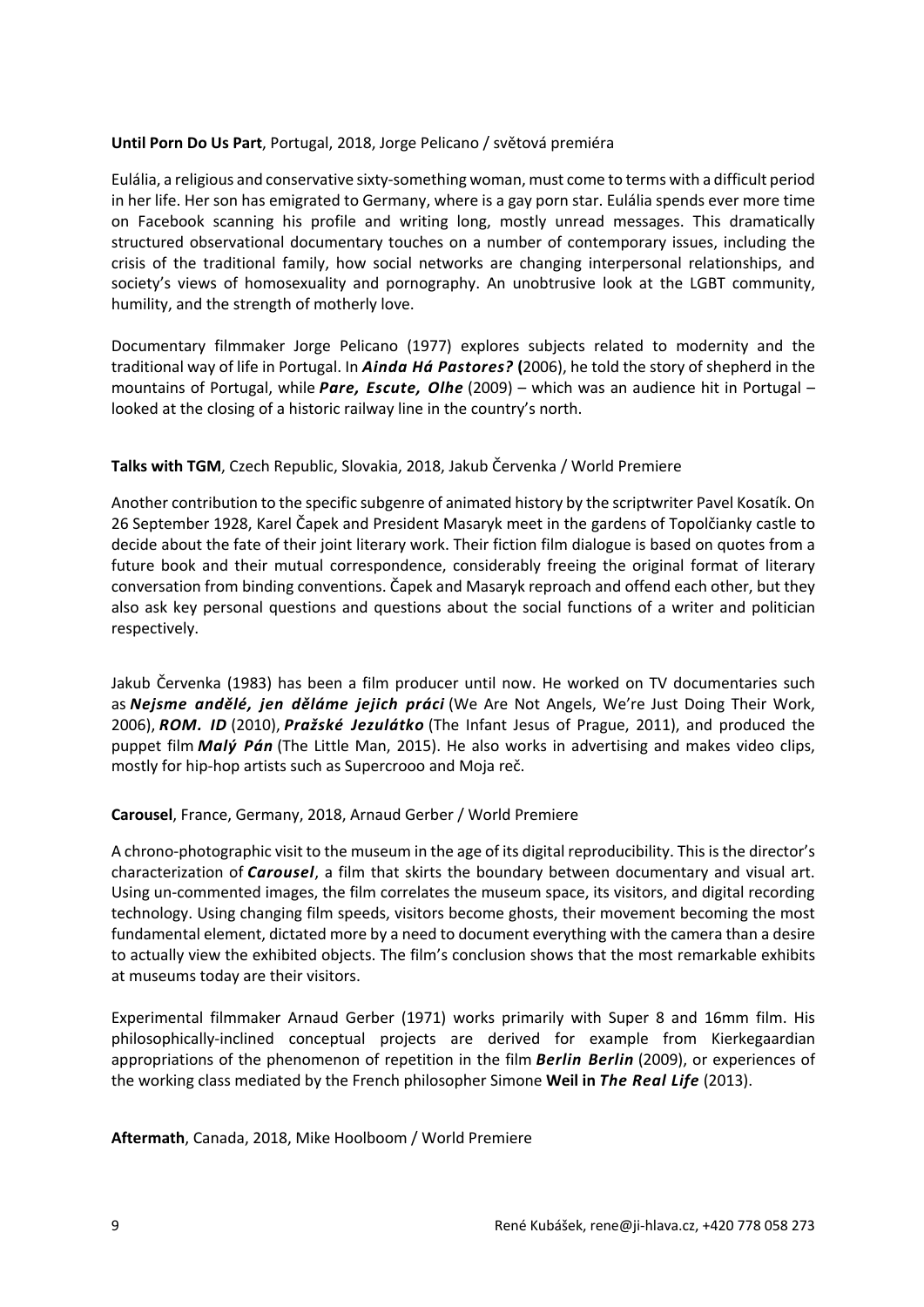A heterogeneous tetralogy of personal profiles brings together four individuals from different corners of the world of art – pianist and entertainer Fats Waller, painter Jackson Pollock, photographer Janieta Eyre, and painter Frida Kahlo. The ambient collage of turbulent social conditions is infused with intimate moments of artistic immersion. Hypnotic images vibrate with a captivating approach to the subjects' individual lives. Hoolboom combines documentary footage and re-enactments with experimental collage. Sped-up footage, weightlessly floating cameras, VR, found footage, the patina of 16mm films – all of them tools for redefining the genre of cinematic portrait.

Mike Hoolboom (1900) is a leading figure in Canadian experimental film and video who previously worked for the CFMDC distribution company and as artistic director of the Images festival. Besides being the author of numerous books on experimental cinema, he has also written his own novel. He has made more than 80 films and videos, many of which he edits or otherwise alters to create new forms. In 2003, the Ji.hlava IDFF honored him with a retrospective of his work, and last year the festival showed his most recent film *Spectator* **(**2017).

#### **NU**, France, 2018, Blandine Huk, Frédéric Cousseau / World Premiere

"A terrible winter came. Snow was falling in endless flurry. The wind cooled down the air and the earth. The sun stopped shining. Three winters came without a summer that would follow them." These words open the documentary dystopia conceived as personal correspondence between a woman/the nature and the last surviving man. On the background of images of natural scenery and desolate achievements of the civilization, a poetic confession of feelings is followed by descriptions of banal experiences and symbolic situations, all presented with a declamatory diction. In the last moments of humanity, the severed bond between the loving mother and her lost and rediscovered son is restored again.

Frédéric Cousseau (1963) started his career as a rock musician; since the 1980s, he makes documentary, fiction, and experimental films. The Ji.hlava International Documentary Film Festival presented his films *Pornographic Isolation* (2011) and *Coal & Cossacks* (2013) in the section Short Joy.

Blandine Huk (1969) is a professional journalist, and she regularly collaborates with Frédéric Cousseau.

## **Flash memory**, France, 2018, Jacky Goldberg / International Premiere

Finley Blake supports herself by performing live online erotic webcam shows. Because of this, her young son was taken from her and she is desperately trying to get him back. She is 33 years old and alone, with only her cat and the rats that inhabit her house in Austin, Texas. The film captures several ordinary days of her life – days in which she is so terribly alone yet still surrounded by people. She lives her life through computer monitors, isolated from the outside world. Although this is an observational documentary, its composition, often alternating image sizes, helps make the film's pace even more dynamic.

French director Jacky Goldberg (1981) is the creator of a number of short films, of which *Far From Manhattan* (2010) was nominated for a Golden Leopard at the Locarna Film Festival. He also directed a documentary about comedy film director Judd Apatow called *This Is Comedy* (2014) and produced the film *Golden Slumbers* (2012). In addition, he writes film criticism and contributes articles to numerous periodicals.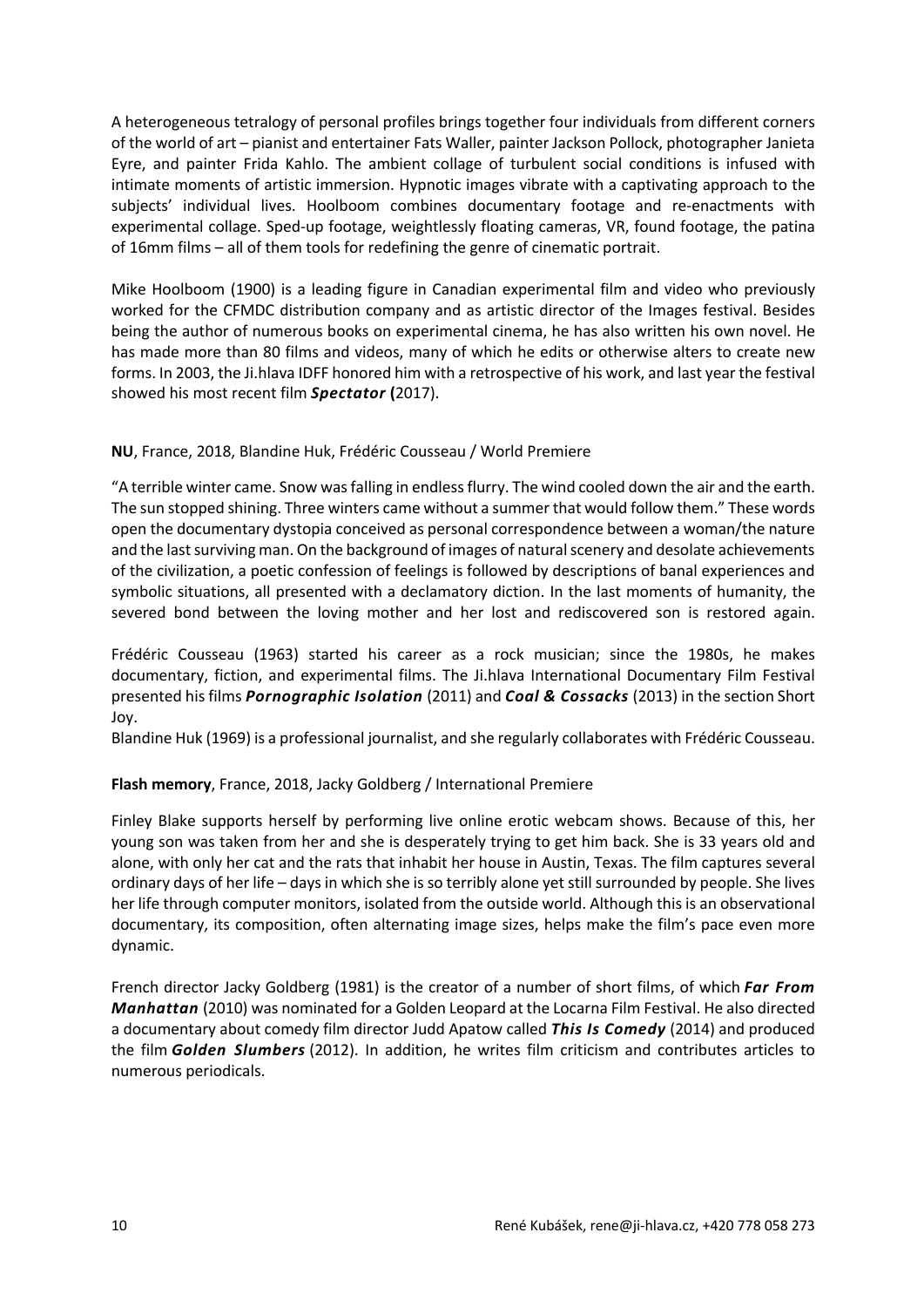#### **Expectant**, Peru, Portugal, 2018, Farid Rodriguez Rivero / International Premiere

If we look up the word *expectante* in a Spanish-English dictionary, we learn it is an adjective which can be translated as "expecting" or "biding one's time". It is no accident this single-word title belongs to an disconcerting Peruvian film which takes its audience to a darkened city where a group of friends is spending an evening of leisure. Even though the neighborhood they live in is a relatively safe one, their locked doors and gates provide no more than an illusion of safety, which is a thought applicable world wide. The distant black-and-white camera through which the audience observes the plot seems to be biding its time for a chance to attack.

Farid Rodriguez Rivero (1993) is an independent Peruvian filmmaker who studied cinematography at the Charles Chaplin Institute in Peru from 2010 to 2013. Five years after his feature debut entitled *Una semana con pocas muertes* (*A Week With a Couple of Murders***,** 2013), he's introducing his latest film *Expectante* (2018) to the Czech audience and at film festivals in Peru and Portugal.

#### **Things we do not say**, Iran, France, 2018, Ali Razi / World Premiere

A video diary by a young Iranian actress, intended for her boyfriend living in exile. A lament of dashed hopes from the contested 2009 presidential elections, which were followed by the largest protests since the Islamic revolution. The filmmaker stages a parallel eight-year-old reality – the pre-election ecstasy is framed by an incomplete rehearsal of Macbeth. We relive situations that cannot be changed and that deeply resonate with the motif of coming to terms with reality. The actor's hopeless gesture is balanced by a call for resisting totalitarianism and by an homage to the victims of the autocratic regime. The feverish atmosphere of the elections is muffles by the skepticism of the main protagonists – they, too, were once young and naive.

Ali Razi (1978), originally from Shiraz, Iran, is an award-winning filmmaker and theater director. Many of his original projects mix elements of documentary and fiction while exploring the relationship between the individual and power. His first film, *Twenty Days That Shook Tehran* (2010) has been screened at numerous festivals.

#### **Vacancy**, Belgium, 2018, Alexandra Kandy Longuet / World Premiere

The camera observes an American motel along the main highway – just the way many of us imagine the United States. We follow four people inside the room at night, where they have been living in a kind of private purgatory for several years. Their sins are drugs, crime, and bad decisions. The slow flow of scenes and the occasionally blurred image create an atmosphere of being out of time and out of place – which probably just where these four people, incapable of breaking free from the vicious circle of apathy, feel themselves to be. The four documentary portraits combine to form a picture of the depressing life of people nurturing a tiny flame of hope.

Alexandra Kandy Longuet studied theater and art in Paris while at the same time organizing art exhibitions. After traveling in Russia and Argentina, she began to study film in Belgium. Her first documentary, *As She Left* (2012), won several festival prizes. Her next film, *Shipwreck America* (2016) earned her the L'Étoile de la Scam documentary award.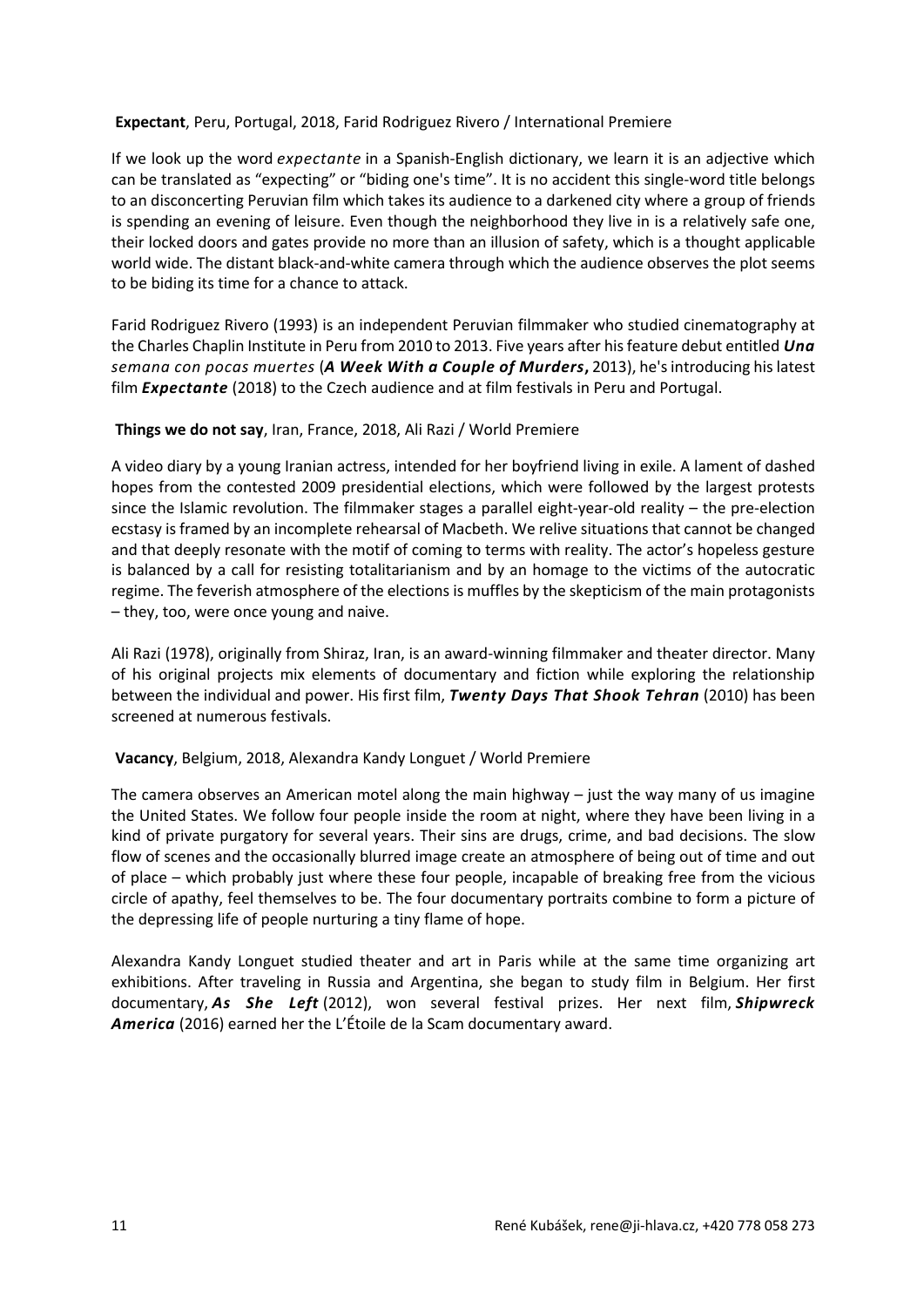#### **Entrance to the End,** Denmark, Sweden, 2018, Maria Von Hausswolff / World Premiere

A dark psycho-ethnographic journey of Maria von Hausswolff and Anne Gry F. Kristensen into the depths of the jungle of the human subconsciousness. The footage from the Panama rainforest was shot on 16mm and all sound was recorded on cassette tapes. The film is a subconscious reaction to *Ruggero Deodato's Cannibal Holocaust*, an ultraviolent Italian film from the 1970s, as well as to all romanticizing depictions of nature as a place of harmony which is in balance with both itself and its inhabitants. Balancing between imagination and reality, this work is on of the most uncompromising films at this year's festival.

Maria von Hausswolff (1985) is a Swedish director, still photographer and mostly importantly, cinematographer. She was the DP of such awarded films as *Winter Brothers* (2017) and *Parents* (2016). Anne Gry Friis Kristensen (1987) is a Danish musician and composer. *Entrance to The End* is her debut as a film director.

#### **Backstage Action**, Belgium, 2018, Sanaz Azari / World Premiere

This is *de facto* a film about a film, with the only difference being that the focus is exclusively on the extras. They are filmed while waiting to take their turn, while conversing with others, and thinking about their performances. Although they take their duties very seriously and long to be stars, for the filmmakers, they're just people that can be coordinated as necessary, nothing more. This film, on the contrary, gives them full consideration, revealing their personalities, what they experience, and what they dream of. The footage comes from many different places where movies are made, involving extras from all different nationalities.

Sanaz Azari (1981) is originally from Iran, but has lived in Brussels since she was a child. She studied photography and stage design at La Cambre. During her studies, she took part in a theater course focusing on the Stanislavsky method. Since 2010, she has also focused on documentaries. Her debut film was *Salaam Isfahan***.** A frequent topic of her films is her native Iran.

#### **Western, family and communism**, France, 2018, Laurent Krief / International Premiere

The first shots of the film show Parisians demonstrating and protesting, interspersed with shouted political slogans of Iranian activists. While the situation is very heated in Paris, calmness reigns in Iran. A French family is traveling here in a caravan and getting to know the country. The father films footage of their journey including his wife and daughter. The first third of the film suggests that the issue is a national one, namely that of the Iranian citizens, while the remaining two-thirds shows, however, the French on holiday. From a formal point of view, the film comprises interesting shots taken with a handheld camera, as well highly-overexposed, almost white, shots and double exposures.

Laurent Krief was born in 1978 in Aubenas, France. He focuses on both filmmaking and teaching secondary school math. His debut documentary, *Instructions pour une prize d'armes* (2011-2013), was presented at the FIDMarseille festival, the Etats généraux du film documentaire in Lussas, and at DocLisboa. *Western, Family and Communism* **is** his second work.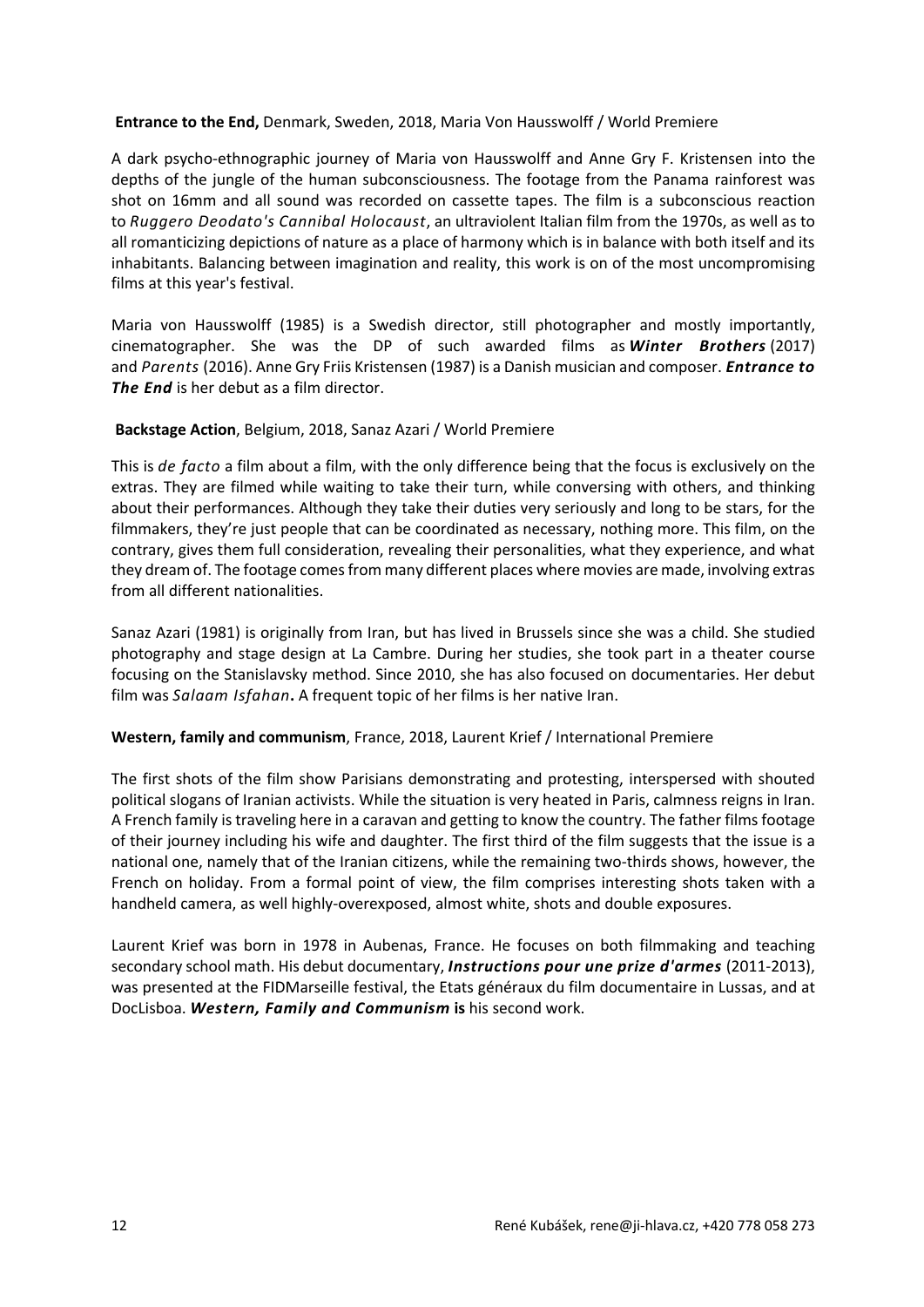#### **Albertine Gone**, France, 2018, Véronique Aubouy / mezinárodní premiéra

This updating of the sixth part of *In Search of Lost Time* explores the current identity of Proust's book. Through a staged docu-fictions with elements of performance art, the filmmaker strips the text, quoted by an employee of a fire station, of its period references, thus giving it new attributes. Since 1993, Véronique Aubouy has been filming people reading various parts of Proust's masterpiece of literature. The planned date of completion for her monumental project, which sees the protagonist as an object in a cinematic landscape and the book as a signpost of various interpretations, is in 2050.

French director Véronique Aubouy (1961), whose films are strongly influenced by music and literature, has created numerous documentary portraits of leading artists. Her first fiction film, *My Name Is Annemarie Schwarzenbach*, premiered in 2015. She and wrote Mathieu Riboulet wrote a book about the project Proust lu titled *À la lecture*.

#### **Notes from Unknown Maladies**, Philippines, 2018, Liryc Paolo Dela Cruz / European Premiere

A minimalist observational portrait of 94 year old Concepcion presents the life of a person suffering with mental illness for fifty years. After a nervous breakdown, the filmmaker's grandmother decided to isolate from the rest of the world and deal with the disease itself. In her solitude she is haunted with random memories, hallucinations, and gradually begins to face loss of memory and intellect. A blackand-white film steeped in a melancholic mood sensitively captures the themes of old age, disease and human loneliness. The slow pace and limited dialogue helps the viewer to transcend the world of a suffering single woman in a discreet and highly suggestive manner.

Liryc Paolo Dela Cruz (1992) je filipínský režisér, scenárista a producent. Je autorem několika krátkometrážních snímků, jež se tematicky vztahují k jeho původu, osobní historii a psychologii. Často spolupracuje s filipínským nezávislým filmařem Lavem Diazem a řadí se mezi představitele hnutí slow cinema. Ve svých kontemplativních filmech využívá dlouhých minimalistických záběrů a absence příběhu a dialogu.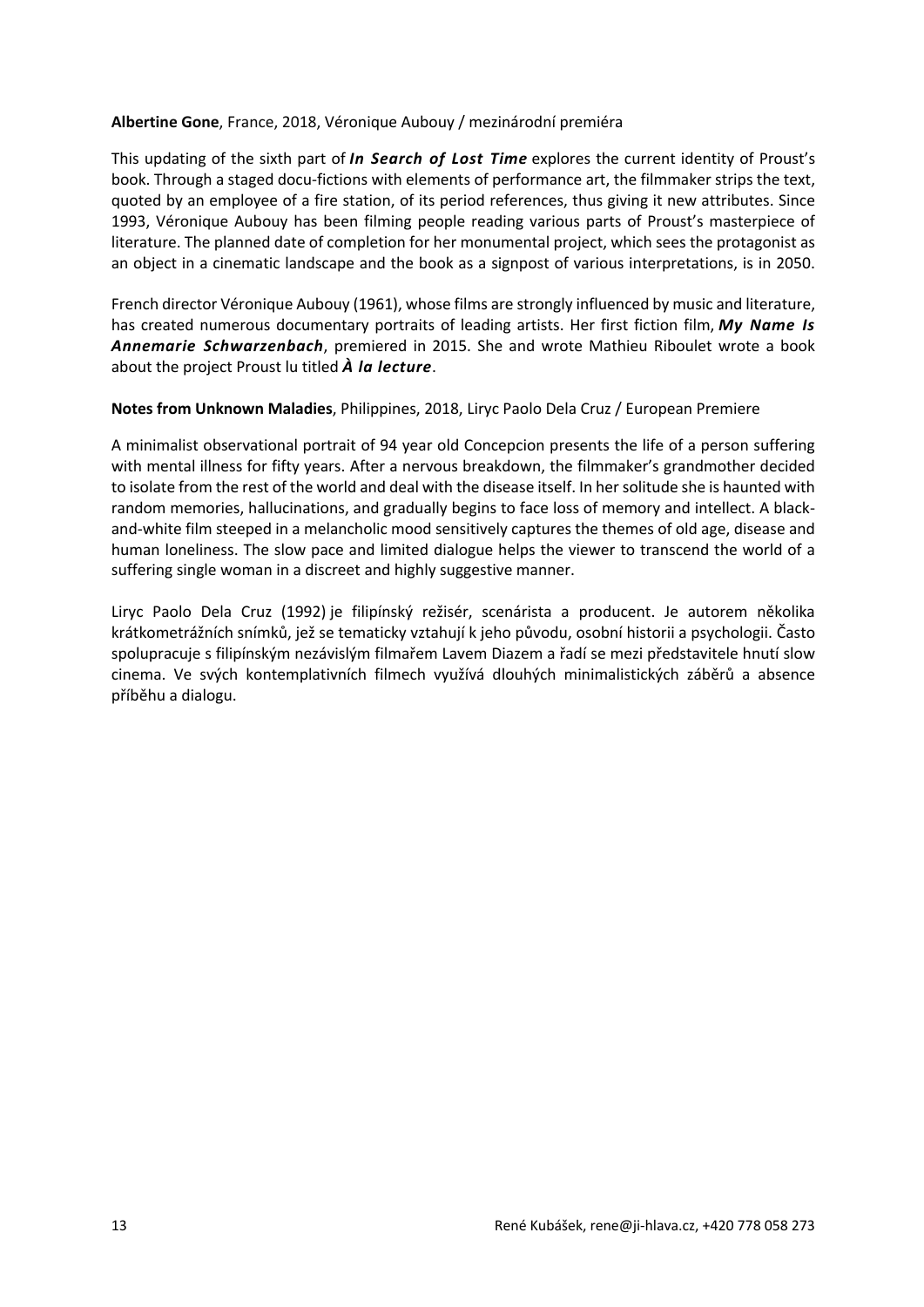# FIRST LIGHTS

## **First Lights is a competition section for the debut feature lengt documentary film from all around the world, with the price for the Best Documentary Debut Film.**

## **#3511**, Australia, France, Belgium, Germany, Poland, 2018, Isaac Stillwell / World Premiere

The film's main topics are migration and the integration of immigrants into their new society. *#3511* explores these issues through the story of an Australian soldier whose daily correspondence and diary from his time traveling during World War I are combined with a short story by J. L. Borges. His particular life story is a metaphor for contemporary questions regarding exile, memory, and integration. In terms of form, the film consists primarily of footage of an abandoned landscape and homes, accompanied by a voiceover commentary. On rare occasions, we can see the speakers' faces.

Australian filmmaker Isaac Stillwell (1976) is also active in the fields of photography and architecture. Since 2010, he has lived in the French town of Lille. In 2015, he and several colleagues founded Kolophon, a company focused primarily on documentary film. This is his first appearance at the Ji.hlava IDFF. His other works include *Compilation Filmique*, *Ahmedabad Amnesia*, and *Les Beaux Monts d'Henin*.

**God Straightens Legs**, Canada, 2018, Joële Walinga / International Premiere

At the center of this observational documentary stands the director's mother, Renée, bedridden with an insidious disease. With respect for her mother's devotional faith, the atheistic-minded filmmaker captures a woman who for religious reasons refused to undergo traditional chemotherapy and waits for a miracle between the walls of her bedroom . While outside the window of the woman's room life goes on day after day, the camera patiently follows the protagonist during her normal activities with which she whiles away the hours - watching TV, talking with friends, praying with a friend, meeting with nurses, as well as routinely cleaning the house.

Joële Walinga (1988) is a visual artist and filmmaker from Toronto. She studied intermedia at NSCAD University and Concordia University. In 2017 she made her first short fiction-film *Cave Small Cave Big*, which was included in the catalogue of the Canadian Filmmakers Distribution Center (CFMDC). *God Straightens Legs*, which is her first feature-length documentary film, premiered at the DOXA Documentary Film Festival.

## **Like an Abortion, for the Very First Time**, Hong kong SAR China, 2018, Liu To / World Premiere

The Umbrella Movement was a wave of street protests that took place in Hong Kong from September to December 2014 as a reaction to the oppressive practices of the Chinese government against the citizens of Hong Kong dissatisfied with the planned changes in the electoral system. In her feature film debut, Liu To captured the citizens of the western part of Hong Kong, Mong Kok, whose protests might not have been as visible as those of the leading activists, but were no less important. The documentary rhythmized by opening entries and darkening of the scene, much like the director's first film, follows two characters, a master and an apprentice.

Liu To (1984), a native of Hong Kong studied scriptwriting at the Department of Literature, Beijing Film Academy, graduating in 2012. Professionally, however, she has embarked on the path of independent documentary film to capture events happening around her, particularly the oppressive practices of Chine and their consequences. During her brief career, she has three made short/mid-length films and one feature film.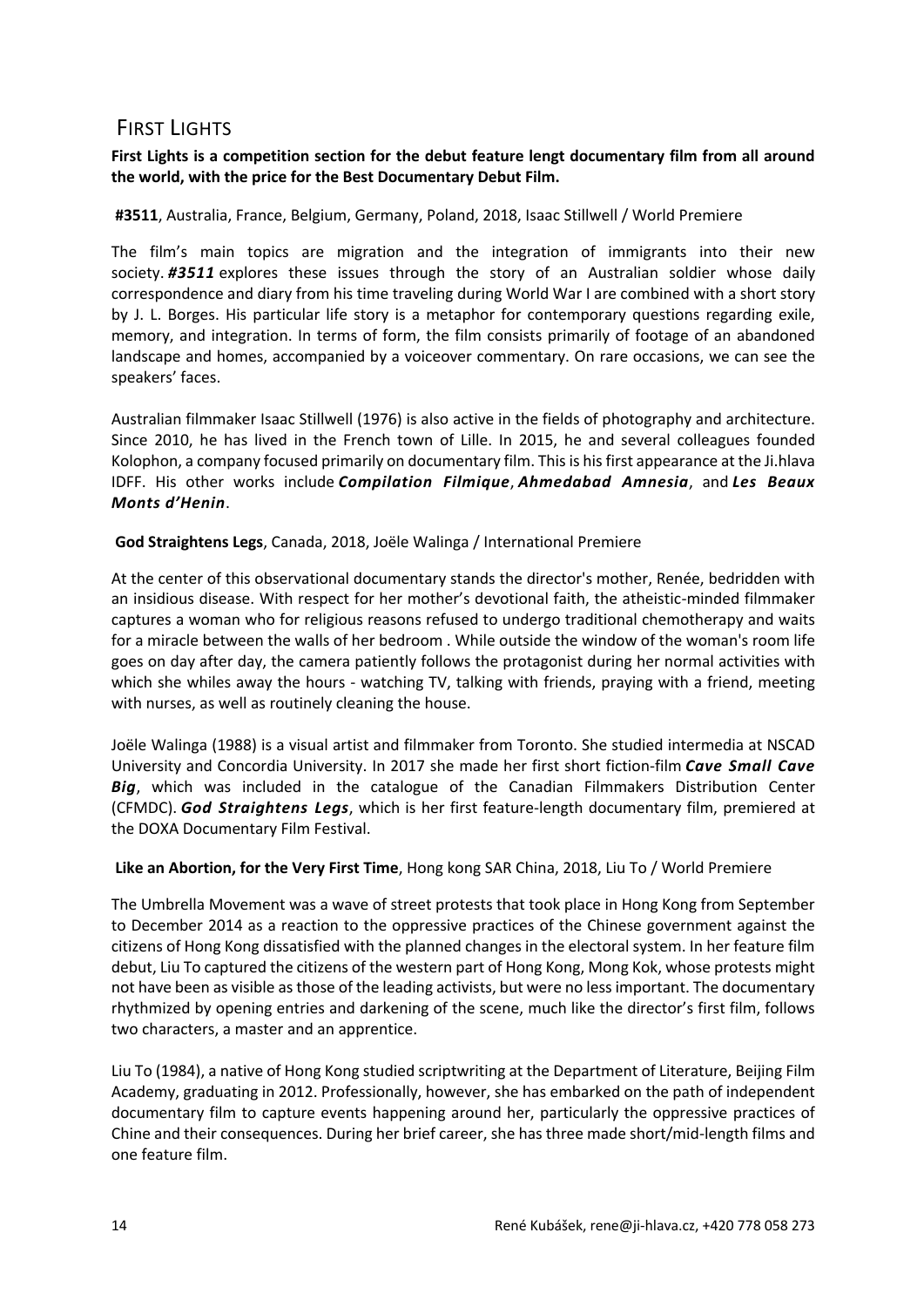#### **Boy of War**, Germany, Czech Republic. 2018, Igor Kosenko / World Premiere

Artiom is 18 years old and has just one wish: to go to war and fight for his homeland, Ukraine. Everything else comes second. He dresses in camouflage, watches war videos online, and in his free time practices battle scenes with his friends. Or at least they think they are battle scenes. As a child, he only sees the surface of the war. And he has the bad luck that the fighting rages so tantalizingly close. This observational documentary is a fascinating study of the cult of war in a post-Soviet setting where those who succumb to the allure of battle are the least suitable and least predisposed to fighting – a fact perfectly illustrated by Artiom's final struggle with the reality of war.

French photographer and filmmaker Cyprien Clément-Delmas (1986) has directed several short films and music videos. He is also involved in various social projects focused on working with young people and marginalized groups. Igor Kosenko (1983) is a Ukrainian cinematographer and director who attended film school with Clément-Delmas in Spain. The two previously worked together on the short film *The Last Tape* (2017), which was a kind of prologue to *Boy of War*.

#### **We Own the Crisis,** Germany, Greece, 2018, Rebekka Kaufmann / International Premiere

Greece has been affected by a drawn-out financial crisis for the past several years. The protagonists of this documentary about state power and its impact on individuals comprise a three-member family living in the capital city. Georgia works six days a week; Panagiotis is unsuccessfully looking for a job; and their daughter, Basiliki, is about to graduate. They all live in a house originally owned by Panagiotis' family. Thus far they have been lucky. Some Greeks have been forced to live in the streets after banks auctioned off their property. How this one family functions is an authentic example of a whole nation in distress. Whether explicitly on camera or concealed in their actions, we can see the helplessness in their daily lives.

German director Rebekka Kaufmann (1990) has been studying documentary film directing at the Baden-Wuerttemberg Film Academy in Ludwigsburg, Germany, since 2011. Her passion for travelling is often reflected in the themes of her films, as are her journeys into the innermost feelings of individuals as she explores disappointment, sexuality, and depression. She made the short film *Tim Schröder and the End of Days*(2012) in collaboration with Sebastian Hilger.

**My Unknown Soldier**, Czech Republic, Latvia, Slovenia, 2018, Anna Kryvenko / International Premiere

Documentarian Anna Kryvenko offers an unusual perspective on the 1968 occupation of Czechoslovakia. She conceived My Unknown Soldier as an audio-visual diary, through which she revisits the events of the time with rare archive material and her own commentary. Her great-uncle was a soldier in the occupying forces; he committed suicide shortly after his return from Czechoslovakia. Kryvenko's own Ukrainian origin earns her first-hand experience of the Czechs' deepseated hatred of Russian-speaking people. The film therefore casts light on another unfortunate legacy of the August 1968 events in contemporary Czech, but also Ukrainian and Russian society.

Ukrainian director Anna Kryvenko (1986) studies at the Center for Audiovisual Studies at Prague's FAMU film school. She has made short experimental films with source material from film archives and explored their relationship to history. They include *Řeč, ale žádná slova* (2012, MFDF Ji.hlava 2012), *Potichu jako kometa* (2014, MFDF Ji.hlava 2014) and *Poslechnout horizont* (2015, MFDF Ji.hlava 2015).

**Through Foreign Eyes**, Brasil, Argentina, 2018, Mykaela Plotkin / World Premiere

Mykaela Plotkinova thought of making this poetic, mosaic documentary in a bookshop, when she came across the words of poet Manoel de Barros about "the accent of the place of our origin we carry in our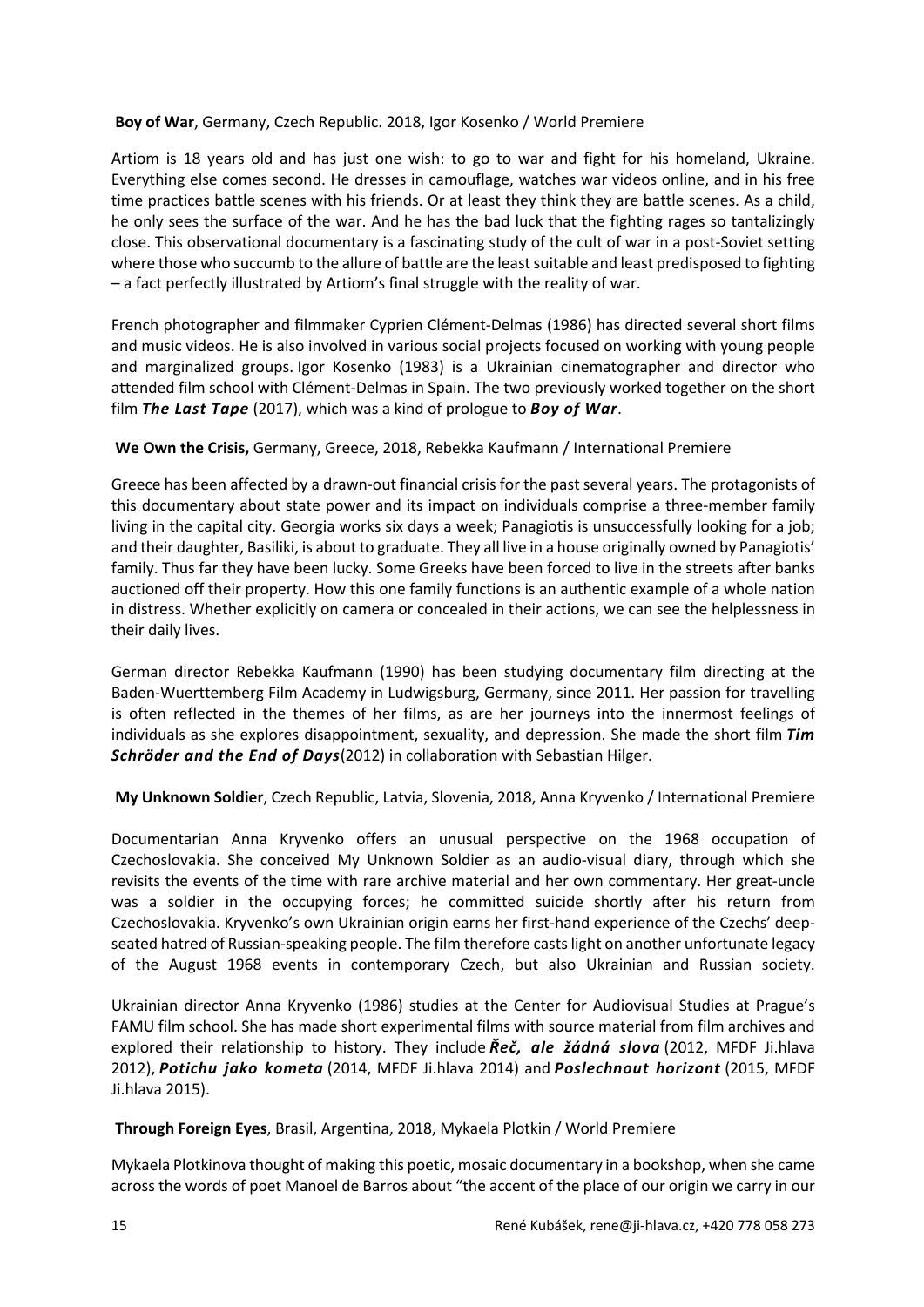eyes". She never found the quote again, but in the course of the next few years, she carried out the project with the help of other contributors, mainly the editor C. A. Saquieres. She created a film essay combining reflections on the identity and ethnic roots of several natives of the Brazilian city of Recife, who live abroad, and the images of the places where they live.

Mykaela Plotkin (1987) studied communications and journalism at UFPE, and took a course in documentary film-making, scriptwriting and editing at the Observatorio de Cine in Buenos Aires. She has worked in the film industry for several years and collaborated with directors such as Cláudio Assis and Lírio Ferreira; this feature film is her directorial debut. Currently, she is working on several other projects.

#### **Owner's Portrait**, Argentina, 2018, Joaquín Maito / World Premiere

A fable-like documentary composed of footage from different corners of the planet juxtaposes animals and humans like two separate yet connected universes. Virtually without speech, with a heavy emphasis on the audio component , it tells the story of an island of untamed cats and mysterious antennas that broadcast to the world on long-wave radio a call for liberation from the economic and social ties that bind us. Everywhere the radio waves reach, we see static shots of human bondage and animal freedom, and by linking these contrasting images, an Eisenstein-style montage emerges, with new cinematic meaning.

Joaquín Maito (1987) is an independent filmmaker from Argentina. Together with Tatiana Mazú, he filmed the documentary *The State of Things* in 2012, which was selected for screening at the Argentinian Mar del Plata International Film Festival. The film focuses on the auction of items from people's estates – the process of assigning a value to items that meant everything to their original owners, but for buyers they have only the value expressed in the terms of sale.

#### **Connatural**, Peru, 2018, Javier Bellido / World Premiere

This documentary, shot on black and white film, is an excruciating meditation on living close to death, which is nonetheless an inseparable part of life. Three generations of women live in one home, away from other people: an ageing mother, her two daughters, and her granddaughter. In long, slow shots, we see ordinary, regular actions that make up their day: braiding hair in the morning, cleaning the mother's feet, reading the evening prayers. Lyrically stylized scenes depict their lives as an endless succession of moments of solitude, but which in their sequence and repetition gain strength, approaching analogy in the surrounding beautiful but inert nature.

Javier Bellido (1985) is a filmmaker and painter who has exhibited not only in his native Peru, but also abroad, such as in Chile, Colombia, the United States, France, and Germany. Together with Ana Balcázar, he filmed the medium-length surreal drama *Sinmute* (2008) about a man whose reality becomes intertwined and pierced by the world of his subconscious. He is currently finishing his master's degree in visual anthropology at the Pontifical Catholic University of Peru.

## **The Paradise**, Venezuela, 2018, Dulce Ferreira / World Premiere

The film consists of video tapes made by the filmmaker's father documenting daily scenes of family life, family celebrations, and holidays over the course of fifteen years. The tapes are a mixture of the personal and the political – the father was politically engaged in the revolutionary movement that brought Hugo Chávez to power. The family's life becomes a backdrop for political and economic developments in Venezuela and their impact on the lives of ordinary citizens. Throughout the entire film, Ferreira offers commentary full of personal memories and historical facts. At the end, she returns to her family home, which has changed been recognition.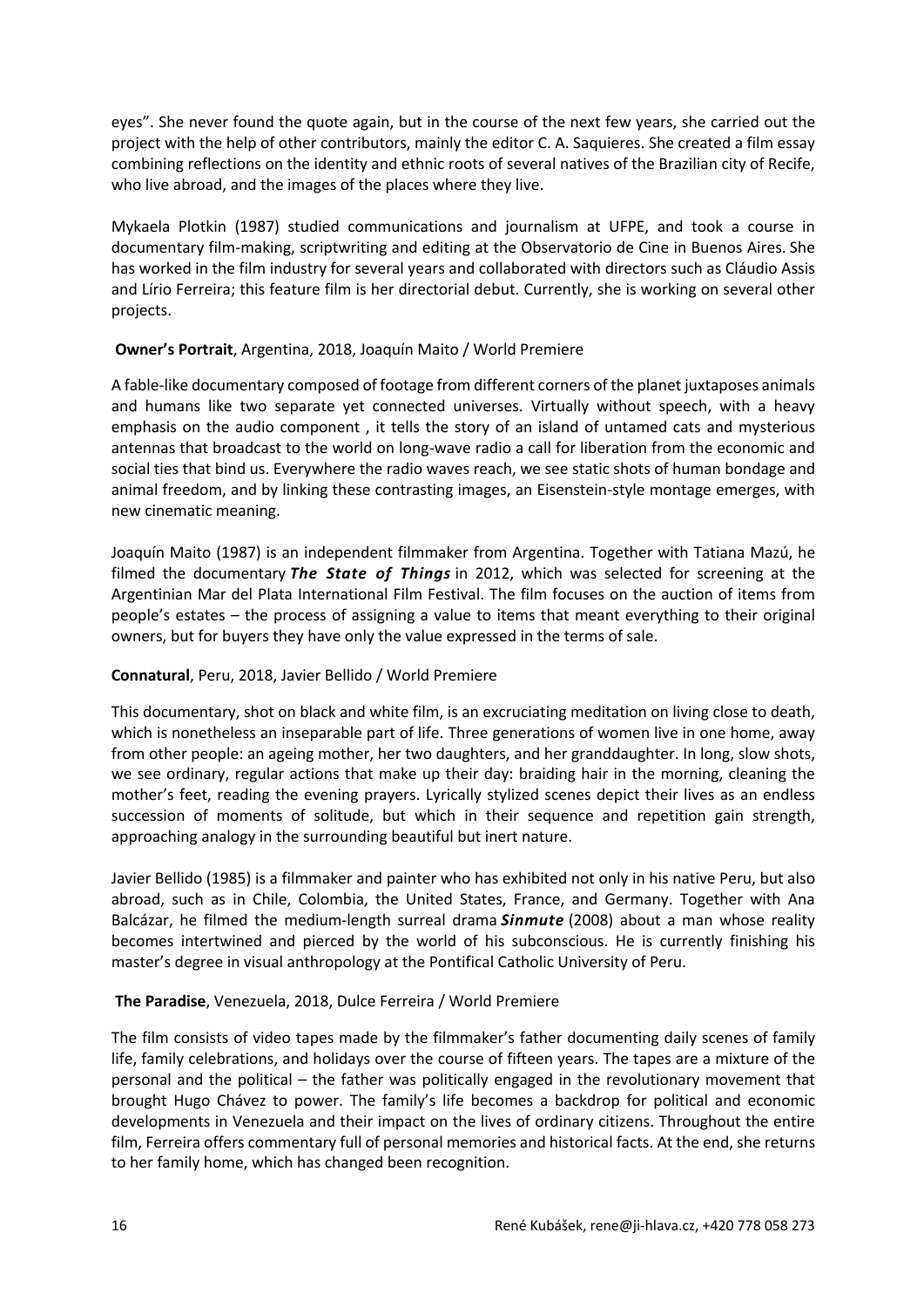Dulce Ferreira (1987) is a Venezuela-born artist and director. She initially studied sociology, and later studied documentary film in combination with the social sciences in Barcelona. In 2012 she and her partner Guillermo Brinkmann founded the Scriptura Films production company in Venezuela. She holds courses and workshops on filmmaking and documentary work.

**Double Me**, Columbia, Spain, 2018, Felipe Rugeles Pineda / European Premiere

The film is based on photographs, manuscripts, audio recordings and 8mm films shot by the ethnographer Gregorio Hernández de Alba in the 1930s and 1940s. The director has used the materials to create a partial reconstruction of Hernández's expeditions, and his unique image collages illustrate the way of life of the natives and the tragic misunderstandings between them and the Spanish colonizers. The film is interlaced with fictional scenes that bring the conqueror Pero Lopez to life. The film on the border between reality and dream reveals the inability of the Colombians of two different origins to understand one another.

The Colombian film-maker Felipe Rugeles (1983) has studied film direction at the Universidad del Cine (FUC) in Buenos Aires. He has made several short documentaries in Argentina and Paraguay. He has also worked as a sound engineer for many Argentinian films. The documentary *Double Me* (2018) is his feature film debut and it has won production grants from three different Colombian public institutions.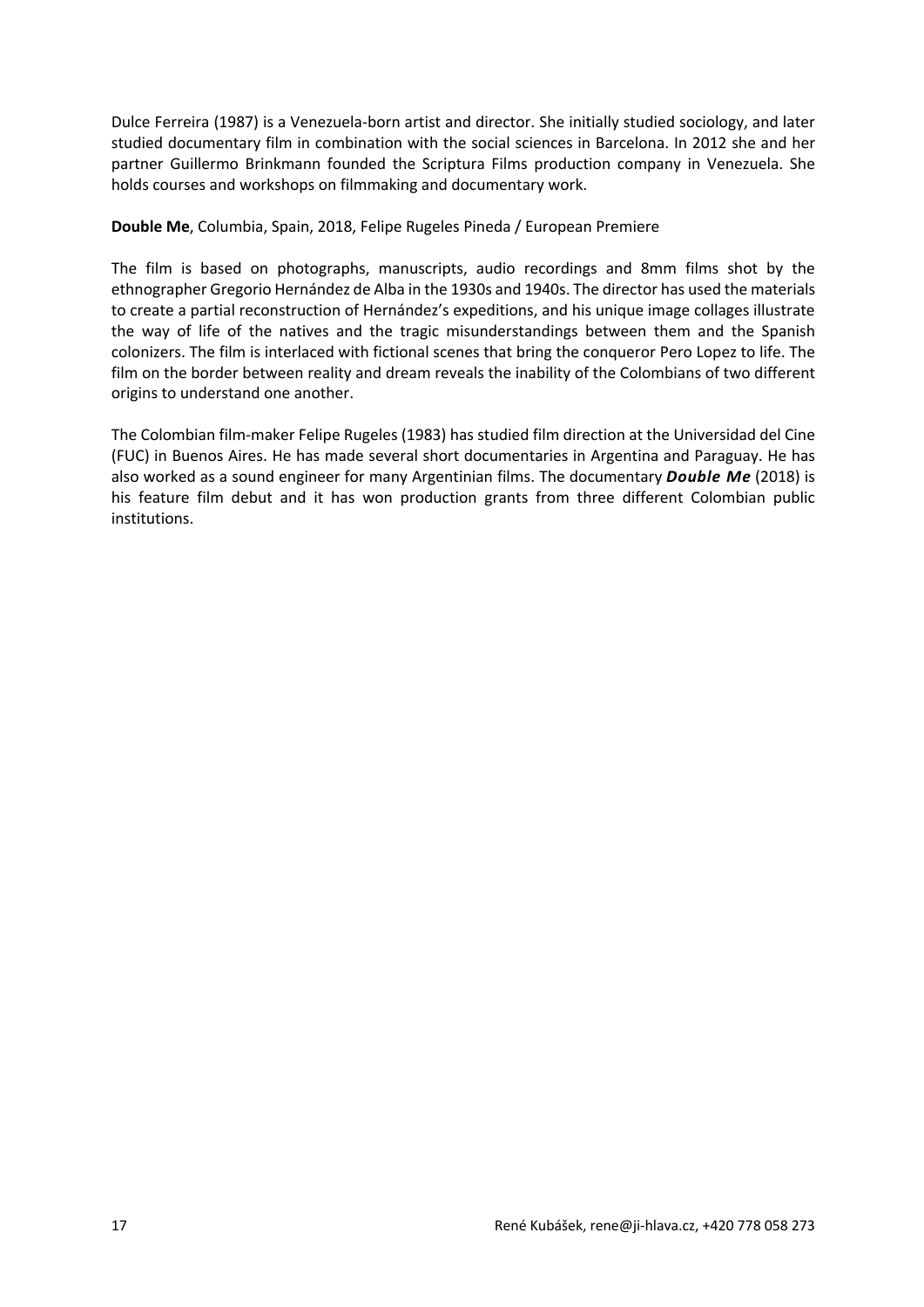# BETWEEN THE SEAS

## **Between the Seas is a competition section for the Central and East European directors, with the price for the Best Central and Eastern European Documentary Film.**

#### **The End and the Means**, USA, India, France, 2018, Pawel Wojtasik / World Premiere

Massage, doing the laundry, grazing water buffalo, snake charmers, street jugglers and dentists, music and dance lessons. Through his humble contemplation on various expressions of people's devotion to their work, Paweł Wojtasik shows the web of human activities that each have their fixed place within India's caste society. Work is not a path out of poverty or towards wealth, but a form of Hindu meditation on the roots of human activity and established working techniques and rituals. Man is a machine controlled by a higher power. This observational documentary, filmed primarily in India's oldest city, Varanasi, focuses on the sacred Ganges River as a source of all human endeavors.

Polish-born video artist and documentarian Paweł Wojtasik (1952) studied painting at Yale, and today lives and works in New York. He has created numerous award-winning films and installations (Berlinale, Locarno), and spent two years in a Buddhist monastery. *The End and the Means* was created in collaboration with editor Narimane Mari and sound engineer Ernst Karel.

**De fac-to**, Russia, Austria, 2018, Ekaterina Shapiro-Obermair, Alexandra Wachter / International Premiere

How do we deal with our history? Is it possible that history becomes rather a tool made to justify our current interests and views? Such questions are posed in the observation documentary called *de facto*. The filmmakers visited several public events commemorating World War II in the Ukrainian town of Lviv. Moving recitations of poems are followed by anti-alcoholism propagandist bashings, allegations claiming that decommunization process in the Ukraine had been started by Hitler or comparing numbers of victims during Nazi and Communist eras. This diverse, often absurd kaleidoscope is structured as a stream of footage of events in chronological order with no commentary.

*De fac-to* is a collaboration between the artist Ekaterina Shapiro-Obermair and the historian Alexandra Wachter (1972), an expert on modern history of Eastern European countries. Shapiro-Obermair was born in Russia, but currently lives in Vienna. In her film *Narrated* (2015), she shows a guided tour through the house where Vladimir Lenin spent the last years of his life, while her film *With you, it will be all right* (2017) contains interviews with students of a Jewish secondary school.

**The Good Death**, Slovakia, Austria, Czech Republic, France, 2018, Tomáš Krupa / World Premiere

Terminally ill Janette wants to die with dignity, but it's not possible in the UK, where she lives. She therefore decides for assisted suicide. She must plan her journey to Switzerland before her rapidly advancing disease makes it impossible. The question of whether we own our own lives or whether they own us is the primary impetus behind this documentary portrait, which shows that death can be good despite the sadness that always accompanies it. The film, with dramatically suggestive camera work, uses feature film techniques, and engaging characters and stories of their loved ones are interwoven with Janette's story.

Slovak director and producer Tomáš Krupa (1983) is a graduate of Olga Sommerová's documentary filmmaking studio at the Academy of Arts in Bánská Bystrica. He is the founder of the production company Hailstone, which focuses on documentary films, and his feature-length debut *Graduates: Freedom is Not Free* (2012), was screened at Ji.hlava and aired on Czech and Slovak Television.

**One day in Selimpasha**, Azerbaijan, 2018, Hilal Baydarov / World Premiere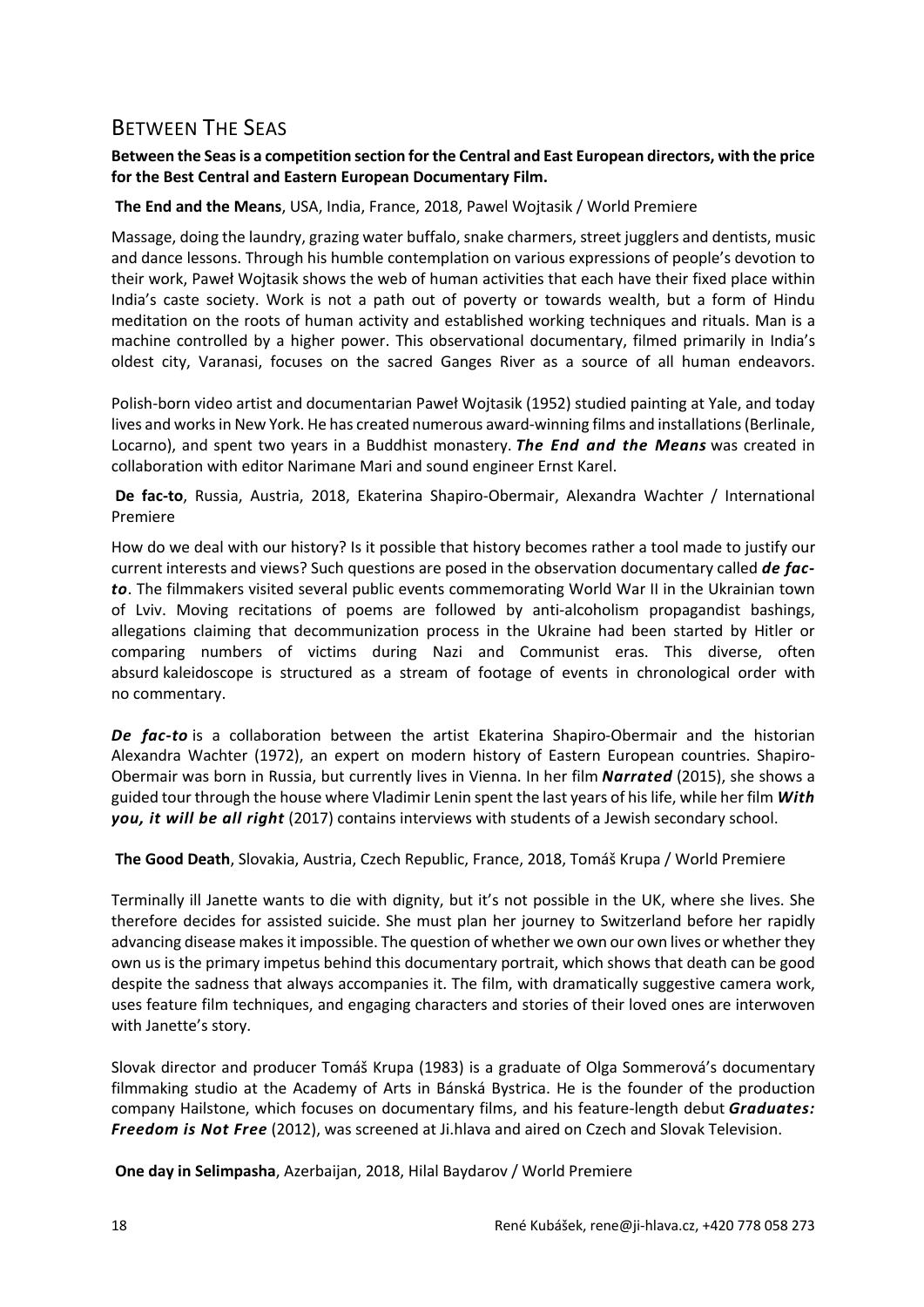One man and an apartment, about which we know nothing. This is the premise of a conceptual documentary based on the concept of providing a deliberately limited amount of information to the viewer. We look into the intimate space behind the closed front door, where the most ordinary activities are carried out: cooking lunch, preparing tea, eating lunch, starting a fire in the fireplace. In this residential monodrama, a second living actor is desperately lacking, one that would bring to life the plot embodied in speech. It becomes a study of a person's existence in their most personal space - a dwelling that can be just as much a preserve of peace and security as a golden cage of solitude.

Hilal Bajdarov (1987) earned his first degree, in informatics, in Turkey, then went on to study directing at the film school in Sarajevo from 2014 to 2015 under the guidance of Hungarian director Béla Tarr. His debut was the feature-length fiction film *Hills Without Names*, followed by the documentary film *Birthday* (2018), which won the 2018 Docu Talent Award, the prize awarded in the documentary section of the Sarajevo film festival.

**Extra-Terrestrial Ecologies (Retroflectors: the astronaut, the robot, the alien)**, Austria, 2018, Ralo Mayer / International Premiere

What new things can we learn about ecology from science fiction? According to this video essay by artist Ralo Mayer, quite a lot. A flow of thoughts and analogies inspired not only by such sci-fi films as *The Martian*, *E. T. the Extraterrestrial*, and *Silent Running*, but also by Biosphere 2, a project simulating an enclosed ecosystem located far away in outer space, have led the artist to reevaluate the way in which ecology is currently considered. For his new view of things, which relies more on a cosmic rather than an earthly perspective, the key concepts consist of humans as space travelers, robotic technologies, and extraterrestrials as apparitions whom we suspect exist in distant star systems.

Multimedia artist Ralo Mayer (1976) expresses his interest in science fiction and ecology in a number of his projects that lie on the boundary of video, installation, text, and performance. He has long been working on the project The Ninth Biospherian, which reflects the artificial Biosphere 2 ecosystem. His exhibition, including the video *Space Post Colonialism* (2013–2015), is based on cosmic designs from the 1970's.

#### **My Granny From Mars**, Estonia, Ukraine, 2018, Alexander Mihalkovich / World Premiere

Babushka Zina is originally Ukrainian, but because of the current political situation she has remained in Russian-occupied Crimea. Separated from her family, she lives in a forgotten seaside town while trying to decide whether to stay or to leave. The sounds of Ukrainian pop music and folk songs add to the atmosphere of her exile town, which is seen through a sensitive lens filled with sentimentality. But the consequences of the unsatisfactory political situation are ever-present in this place, which is like a different planet. The way in which the director records Zina's relationship to her friends and family betrays a deep respect for this old woman, her life wisdom, and her experiences.

Aleksander Mihalkovich (1984) hails from Minsk, Belarus. In 2016, he graduated from the DocNomads international study program. His focus as a filmmaker is on long-term projects towards which he feels a close personal relationship. After creating several short documentary films, he is making his feature film debut with *My Granny from Mars*.

## **Birthday**, Azerbaijan, 2018, Hilal Baydarov / World Premiere

A lonely life made up of daily routine tasks is depicted in this documentary made by the director about his own mother. It's her birthday – her husband has been dead for years and her children have forgotten her, with the exception of her son, who remains behind the camera. Despite this, the ageing woman cleans, cooks, and makes ready for a possible celebration. Cursory inspections of her mobile phone screen show that she would have been happy with just a phone message. Birthdays give new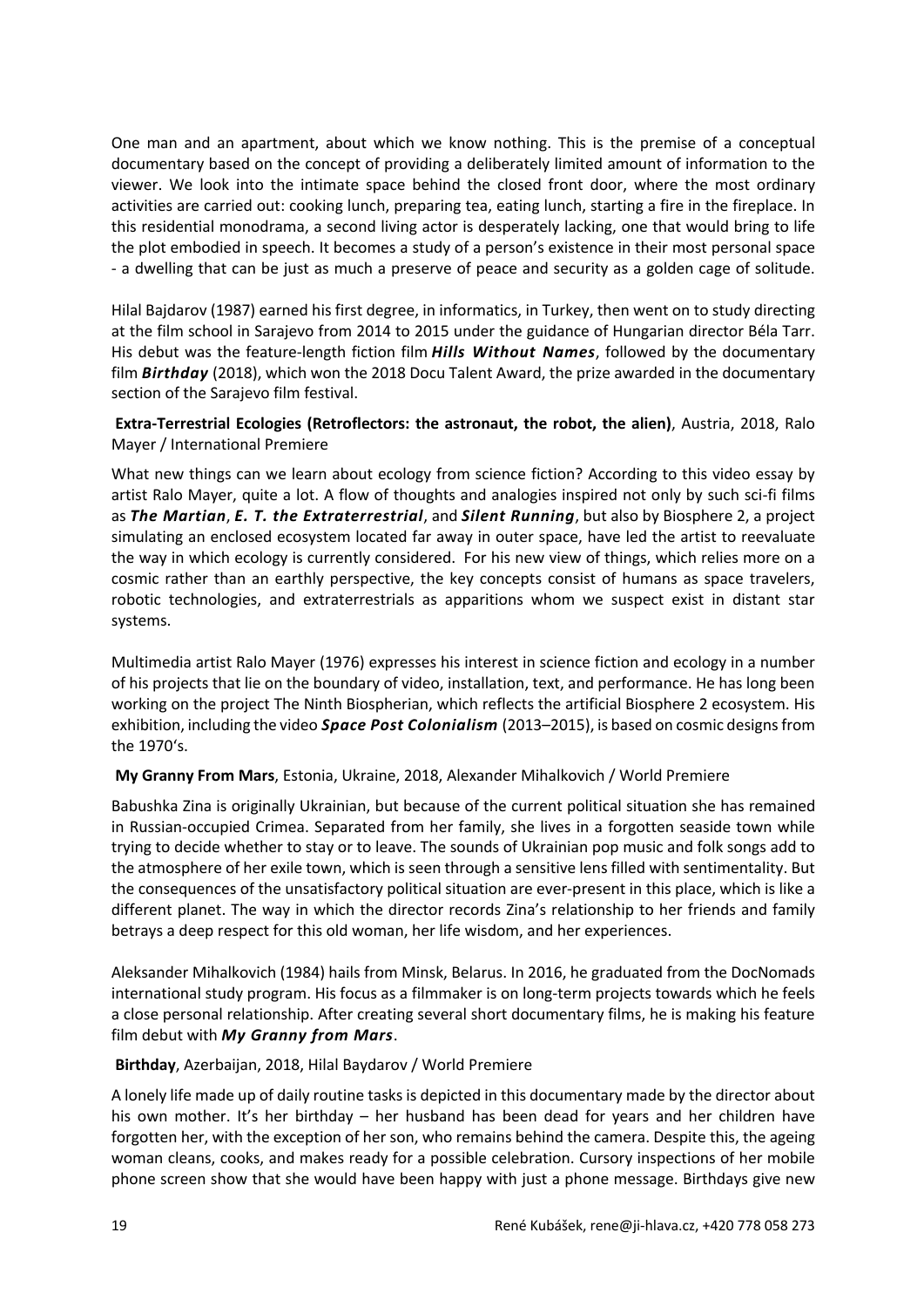meaning to loneliness, just as the director cuts away various natural barriers of the camera image and amplifies the sound effects track to allow silence to emerge and envelop the main character.

Hilal Bajdarov (1987) received his degree in informatics in Turkey, then studied directing at the film school in Sarajevo under Hungarian director Béla Tarr. His debut feature-length film was *Hills Without Names*; in August 2018 his documentary *Birthday* (2018) received the Docu Talent Award at the Sarajevo film festival.

#### **Bojo Beach**, Austria, 2017, Elke Groen / International Premiere

Regular rushes of waves wash the Ghanaian coast, and a group of fishermen pulls their catch from the sea as they do every day. This short film depicts the labours of local fishermen in several chapters. Almost aescetically static cinematography and minimal editing during the fishermen's work set it off from anything that could happen on the beach that day. Thanks to the slow pace, unintentional abstract compositions of the fishing nets end up in the picture, or a lonely mountain is traced in the background. The film's atmosphere isn't determined by people, but rather by the rhythm of the sea, the color of the sky, and the structure of the sand on Bojo Beach.

Austrian director and editor Elke Groen (1969) studied photography and architecture in Vienna, and in 2005 she founded her own production company. Her creative style is characterized primarily by experimental approaches and classical avantgarde, which is evident in her film *NightStill*, which won the award for Best Experimental Documentary Film at the 2008 Ji.hlava IDFF.

#### **The Last Self-Portrait**, Slovakia, 2018, Marek Kuboš / World Premiere

Slovak director Marek Kuboš has not shot a film in 13 years. His first film ever – a student exercise at film school – was a self-portrait. The circle is closed, the source of creativity has seemingly dried up. All that is left to do in the last self-portrait is to clean up after oneself, to recapitulate one's successes and failures, and to bid farewell to one's protagonists. This introspective meta-documentary is not so much a study of a creative crisis as it is a self-therapeutic process and an attempt at offering a comprehensive profile of the filmmaker at a time of unstable certainties. Appearing in the role of Kuboš's consultants are essentially all leading Slovak documentary filmmakers.

Marek Kuboš (1970) studied documentary film at the Academy of Performing Arts in Bratislava and is often included in the so-called Generation 90, a group of outstanding filmmakers who attended school in the 1990s that includes Jaroslav Vojtek, Peter Kerekes, Robert Kirchhoff, and Marko Škop. He is best known for his documentary *A Photographer's Journey* (1993), followed by *Train Station 2nd Class Kraľovany* (1998) and *Voice 98* (1999).

## **The Winter Garden's Tale**, Ukraine, 2018, Simon Mozgovyi / World Premiere

Valentina Voronin, gardener and tenacious manager of a large conservatory, is fired after forty-five years on the job. Time is winning in its unequal battle with lack of financing, a decaying building, and the approach of retirement age. The dilapidated conservatory reflects the weakening strength of its distinctive manager and visionary. The conviction that the plants will die if nobody looks after them, is intertwined with the appearance of esoterics and a shaman with a divining rod who discovers a spring of positive energy in front of the building's entrance. Palm fronds rustle like a silent witness to the melancholy struggle against time and the relentlessness of decay. Another cruel winter is on the horizon.

Actor/director Semen Mozgovyi (1992) studied directing at the Kharkiv State Academy of Arts. After graduating in 2013, he went on to study dramaturgy at the Intel School in Kyiv, where he is currently active as an actor and freelance director at the DACH Theater. *The Winter Garden's Tale* is his first feature-length documentary.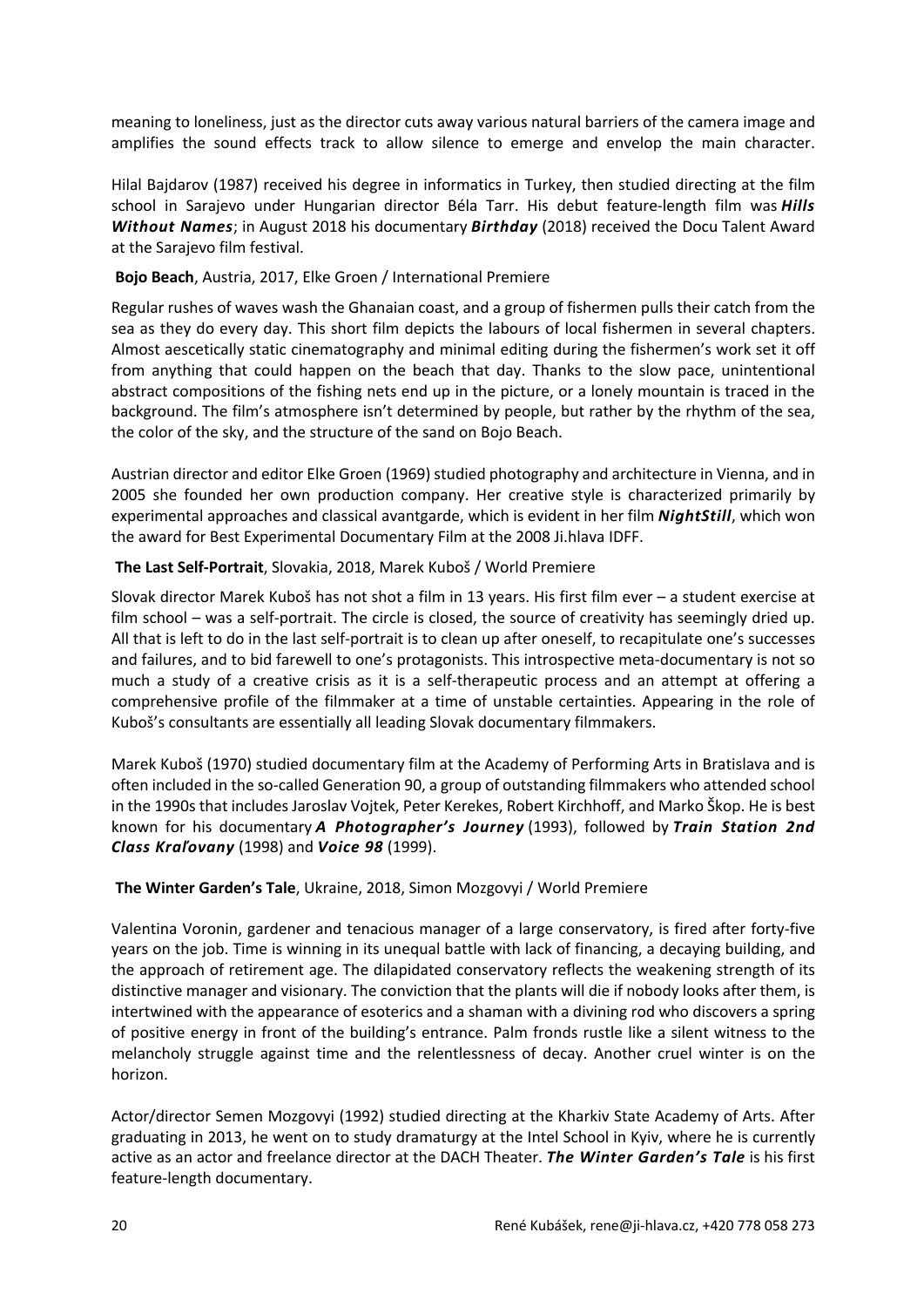**The Sun Sets in the East,** Lithuania, 2018, Agne Dovydaityte, Alexander Belinski / World Premiere

The film depicts the year 1984 through the diary entries by the director's grandfather, a Soviet peasant from Lithuania, which reflect contemporary values associated with faith in God, as well as details about daily routines and political repression. Despite its historicizing base, the film is still relevant today. The formal side is made up of live images taken with static cameras that criticize the depopulated state of the Lithuanian rural areas. The poetic documentary essay about the irreparable impact of man examines the transformation of society from rural to urban and forces the viewer to question the hectic lifestyles we lead today.

"The Sun Sets in the East is a sincere film that can be watched and felt by anyone, and we hope that everyone will be able to find a reflection of themselves or their family's past in it." A. Dovydaityte, A. Belinski

Alexander Belinski (1995) was born in Ukraine and raised in Germany and Great Britain. The short film director is debuting his feature-length film *The Sun Sets in the East*. Producer and director Agne Dovydaityte was born in Lithuania. She put her specialization in East European politics to good use in her feature-length debut *The Sun Sets in the East*. Both are graduates of the journalism programme at the University of London.

#### **Timebox**, Romania, 2018, Nora Agapi / International Premiere

Professor Ioan-Matei Agapi, an 80-year-old photographer and cameraman from Iași, Romania, owns a unique collection of 16mm films and photographs documenting almost fifty years of the city's history. His daughter, also a filmmaker, has decided to make a film about her father's archives. In the unconventional surroundings of his old apartment, he reminisces about the past until one day, Ioan is informed that he must leave or be evicted from the apartment where he has spent the past 40 years. Ioan's years of work suddenly transform into a huge burden, and the film unexpectedly changes into drama in which conflicts with city officials reveal old and hidden conflicts within the family.

Nora Agapi (1974) graduated from the University of Drama and Cinematography in Bucharest. Her credits as a cinematographer include several feature-length documentaries (*Decoding Dacia*, *Leaving Transylvania*, *Off The Beaten Track*, and more) and a number of short documentaries and fictional films. She is also a successful photographer who works with *National Geographic* magazine, *The Sunday Times*, *Cosmopolitan*, and other major media.

## **Victoria**, Austria, 2018, Lukas Marxt / International Premiere

The hypnotic wasteland of Southern California is infused with the free-spirited nature of Easy Rider, the alienation and uprootedness of Michelangelo Antonioni, and the deep transcendence of Werner Herzog. It speaks to us through fragments of dialogues from iconic films, and yet it remains elusive and dissolves into abstract shapes, rhythms, and compositions. The landscape as a captivating and intangible, all-encompassing and insubstantial yet full emptiness becomes the means for the transgressive experience of two temporalities – the "real" time of people and the time of natural processes.

Austrian artist Lukas Marxt (1983) originally studied environmental studies and geography before switching to the visual arts. He graduated from university in Linz and also attended study exchanges in Lisbon, Leipzig, and Cologne. Since 2007, he has travelled to various places around the globe in search of the traces people have left in the landscape, which he transforms into captivating contemplative images.

#### **Our Daily Water**, Croatia, 2018, Vlatka Vorkapic / International Premiere

Drinking water deliveries by boat to remote Croatian islands is a great opportunity to observe often humorous daily life. Especially when the ship's captain has a tendency to make coarse comments, regaling his young nephew, the newest member of the crew, with his choleric outbursts. *Our Daily*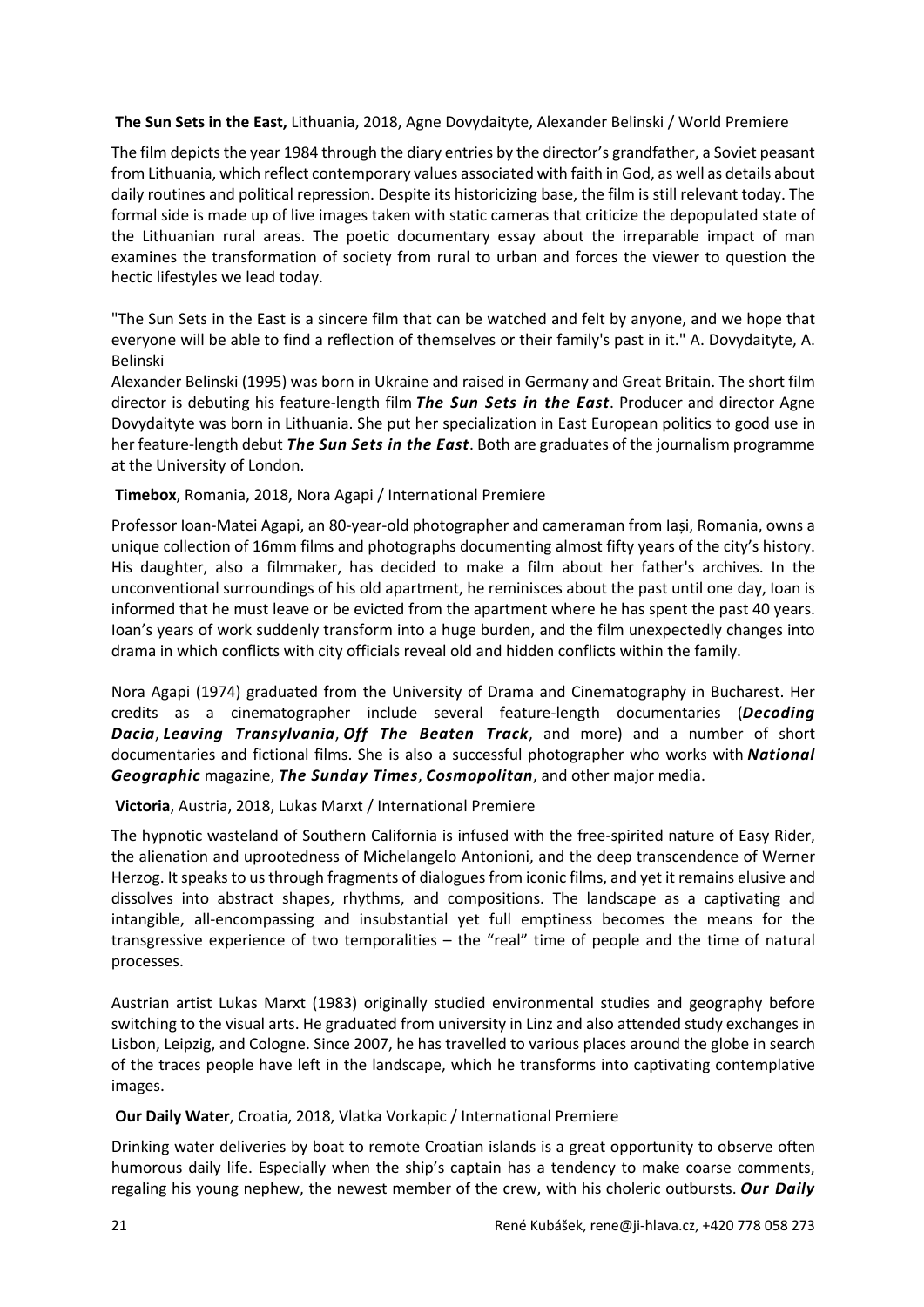*Water* is an observational film, but it gives inner energy and humor to its protagonists. The film's creators successfully convey the atmosphere of lazy days along the hot Croatian coast and the explosive temperament of the locals.

Croatian director and playwright Vlatka Vorkapić (1969) works in film and television. She has made a number of documentaries and feature films. Her feature film *Sonya and the Bull (Sonja i bik)* (2012) was a commercial success, and her play *Judith French*also won awards. In her documentary *Gabriel* (2012), she examined the various aspects of eroticism in Zagreb. *Revolution Postponed (Odgođena Revolucija)* (2015) addresses the current state of Croatian society.

**The Betrayed Square**, Switzerland, Poland, 2018, Gilles Lepore, Michał Mądracki, Maciej Mądracki / světová premiéra

The Arab Summer of 2011. Day after day, thousands of young Egyptian protesters flooded Tahrir Square in Cairo. Poet and sound artist Stéphane Montavon assembled a psychedelic collage composed of freely accessible images of the revolution, adding an acoustic probe full of tension, rebellion and aggression of the repressive forces. The revolutionary turmoil is expanded into a sonic dimension of auteur installation. It is an impressive story of symbolic moments of ecstatic struggles for democracy and a new Constitution. It exposes mottos, protesters' slogans and dialogues of the massacred victims. The images of repressive government forces are confronted with everyday life. On a cold morning, the betrayed revolution melts into a day-to-day routine.

The MML Collective (2008) features Swiss filmmaker, graphic artist and illustrator Gilles Lepore (1972) and two brothers: Polish novelist and screenwriter Michał Mądracki (1979) and filmmaker, film critic and film direction graduate from Katowice Film School Maciej Mądracki (1984). His film *Work of the Machines* screened at Ji.hlava IDFF in 2010. Stéphane Montavon is an author of dozens of sonic and audiovisual installations.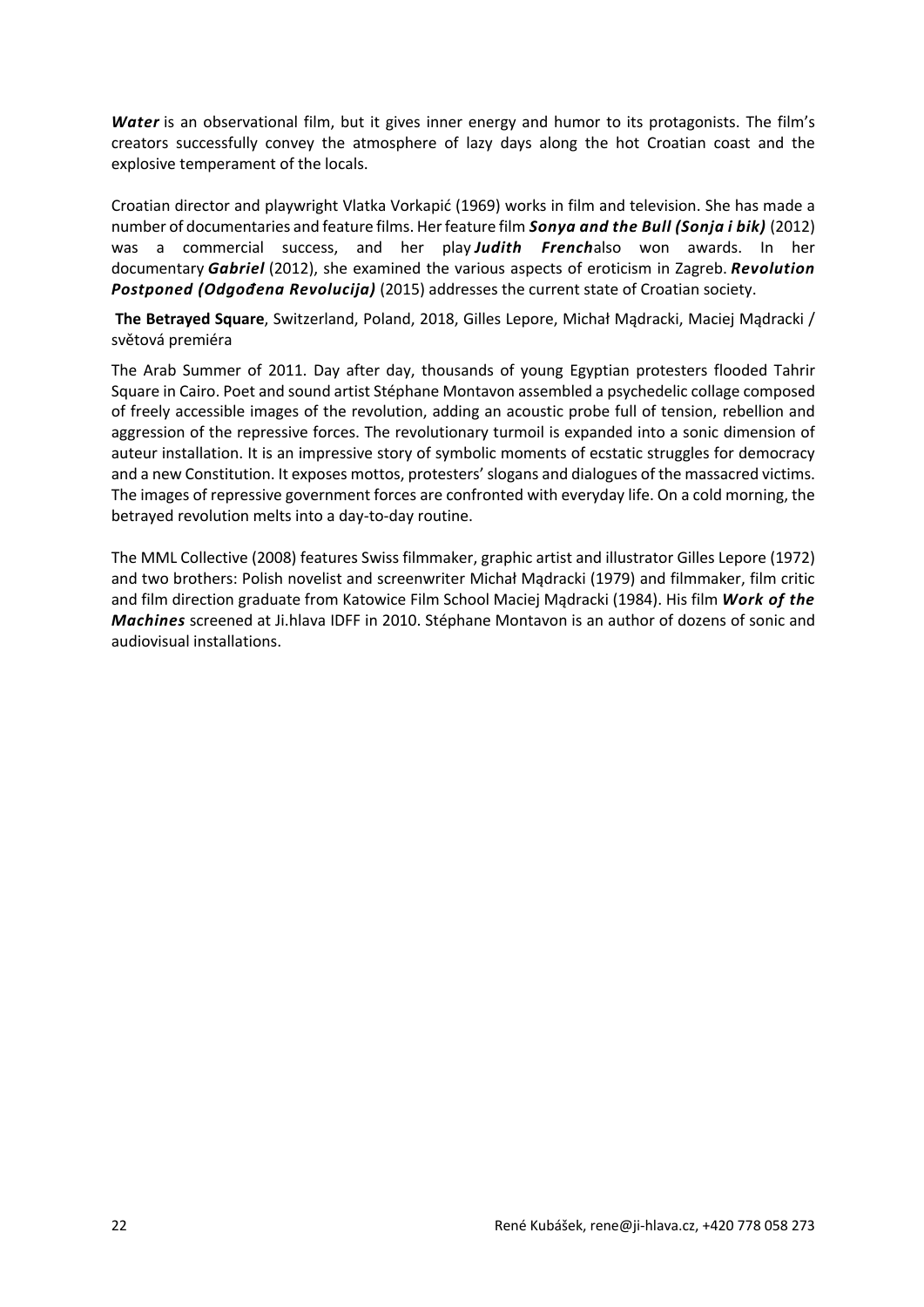# BETWEEN THE SEAS STUDENT FILM COMPETITION

#### **Ars Moriendi – The Art of Living**, Germany, Austria, 2018, Kristina Schranz / East European Premiere

A sensitive film portrait tells the life story of 93 year old Rosemarie Aschenbach, revealing the world of her thoughts. After a number of life setbacks, she was able to free herself and is now writing her dissertation in philosophy. The ordinariness of life contrasts with the richness of her opinions on life and death.

Kristina Schranz(1991) is an Austrian documentary filmmaker. She studied journalism at the University of Vienna and worked as a television and radio reporter. Since 2014, she has been studying at the film academy in Munich.

#### **The Kids in Wonderland**, Slovakia, Czech Republic, 2018, Ema Kovalčíková / World Premiere

Believing in God is great. The director carries out a social probe into the roots of young charismatics in his hometown in Slovakia. Pop songs, ecstasy-like states, and modern merchandising all target youth. What do representatives of a generation think about the recent phenomenon, the Charismatic Movement?

Ema Kovalčíková (1995) comes from Slovakia and is a student of directing at FAMU. Her short films include *Pobyt* (Arrival)(2014), *Dovolená* (Vacation), and *Kapitulace*(Surrender). She has collaborated on Czech and international projects.

#### **A Well-kept Secret,** Estonia, 2018, Mihkel Oksmann / World Premiere

The small Estonian village of Soonlepa is home to its last three residents – a witch, an artist, and a philologist. All their lives will change when Aino the witch is diagnosed with cancer. This melancholy film captures everyday life in an abandoned village with interviews full of memories of youth and discussions of art and poetry.

Mihkel Oksmann (1992) is a young Estonian director and documentarian. In 2018, he earned a master's degree from the film academy. Besides film, he is also involved in conceptual art, music, and producing.

#### **Heavy Metal**, Ukraine, 2018, Eugene Golovanevsky / World Premiere

In this documentary, we are not going to discover anything about the eponymous musical genre, but instead we will meet a group of workers dismantling a high-rise building made of concrete and metal. The filmmakers observe and register their labour using ingenious, visually stunning images, sometimes joined into several composition plans.

Eugene Golovanevsky (1983) was born in Odessa, the Ukraine. Heavy Metal is his second short film made as his diploma work at the Marina Razbezhkina and Mikhail Ugarov Academy of Documentary Film and Theatre.

## **I'm 20**, Russia, 2018, Ekaterina Mamontova / World Premiere

Sima is a 20-year-old student of history. Both her mother and her father – the latter a famous hippie and Soviet dissident known as "Jura the saboteur" – died when she was still a child. In this diary-like film, Sima, confronted with the people who knew her father, tries to find out who he was and what values he represented, and in this way to perhaps find her own place in life.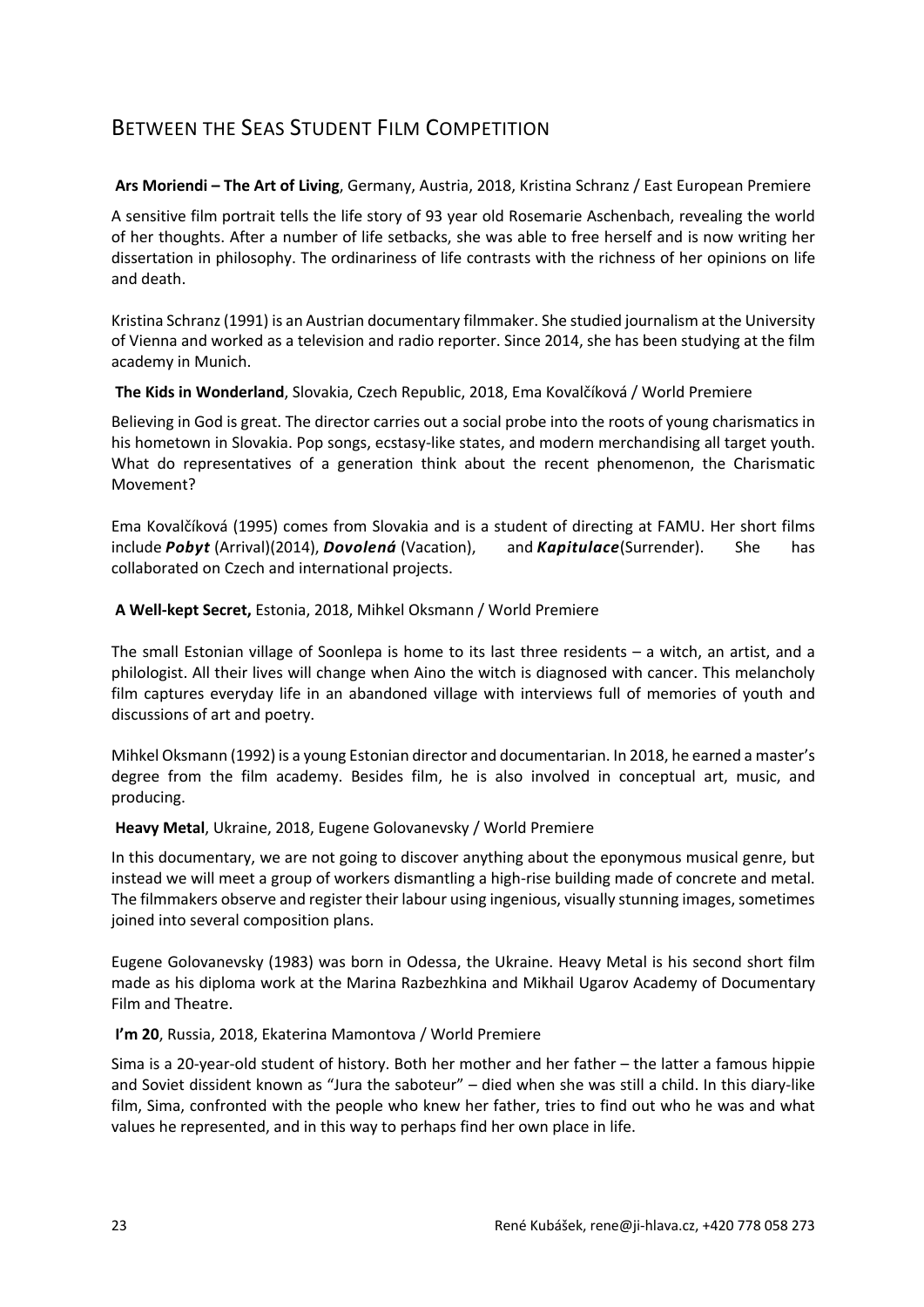Ekaterina Mamontova (1991) was born and grew up in Moscow. She studied screenwriting at the Gerasimov Institute of Cinematography and at the Rodchenko School of Photography and Multimedia. I'm 20 is her debut film.

#### **Mother. Gabriele. Television**, Slovakia, 2018, Lucia Kašová / World Premiere

Some consider television to be just a marginal entertainment, but for others it's an essential part of everyday life. The film follows two friends - social actresses who entertain themselves by participating in various TV shows. Their lives seem very empty, and they can only find happiness in the TV shows.

Lucia Kašová (1983) has travelled the world for most of her life and decided to share her experiences with others through the medium of film. Since 2014 she has been studying documentary film directing at the Academy of Performing Arts in Bratislava.

#### **There Will Be More Springs to Come**, Lithuania, 2018, Neringa Starkevičiūtė / World Premiere

On average, the population of Lithuania is twice as poor as it was ten years ago. A contemplative film comprises scenes of a girl harvesting and selling strawberries during five years of economic and political changes in Lithuania. The film is about the circle of life and the market, and the influence of national economics on human existence.

Neringa Starkevičiūtė (1992) completed her filmmaking education at the Lithuanian Academy of Arts with her thesis film *There Will Be More Springs* to Come (2018). In her work, she addresses the issues of existence and human loneliness.

#### **Windows,** Lithuania, 2018, Akvilé Žilionyté / World Premiere

A man who finds it difficult to stay in one place for too long. He has moved 16 times over the past seven years, and he is moving now. As he packs his things, he observes his neighbors through the window, filming them so that he won't forget them. The film thus consists of footage of windows in which people are moving, with the voiceover of a hidden observer.

Young filmmaker Akvilė Žilionytė (1987) originally studied linguistics and literature, and later studied film directing. Her first documentary short, *The Daytime Is Not for Me*, was shown in Hamburg, Vienna, Tirana, Vilnius, and Riga

## **Hopschotch**, Belarus, Russia, 2018, Dasha Demura / World Premiere

Katya and Matvei live together in the Belarusian countryside. Then something happens that causes them to reassess their relationship. In this directorial debut – a melancholic study of the dynamic between two lovers – the intense sense of tension between the two protagonists contrasts with the calm co-existence of the two friends who have come to visit.

Dasha Demura (1984) holds a degree in psychology and the sociology of art, and has long worked in the field of photography. In 2017, she graduated from the Marina Razbezhkina and Mikhail Ugarov School of Documentary Film and Theatre.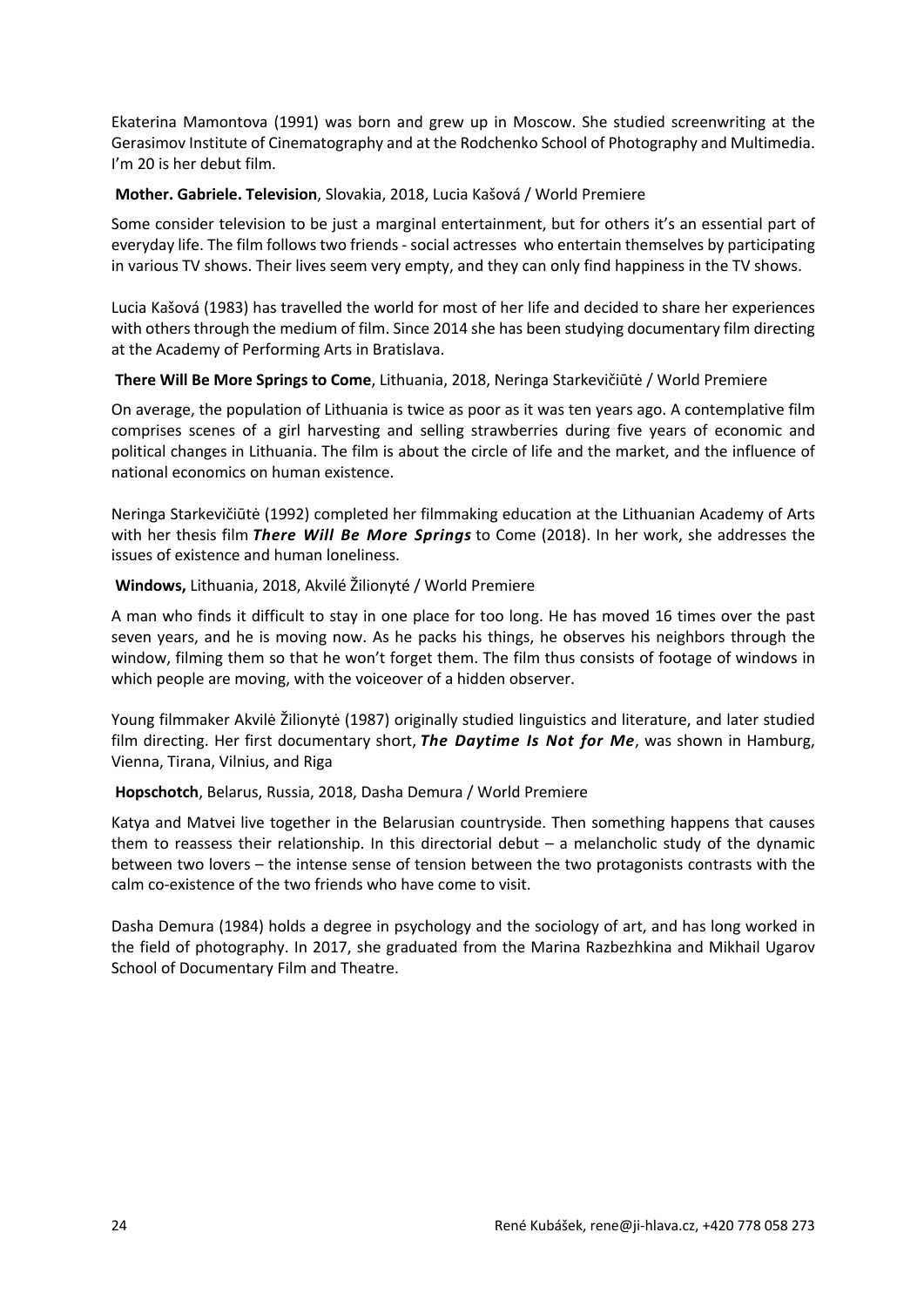# CZECH JOY

**Czech Joy is not only a prestigious competition for the best Czech documentary, but also a celebration of the diverse range of new topics and the adventurous spirit of cinematic epxression.**

**Attention Economy: 39 Minutes After the Presidental Election**, Czech Republic, 2018, Petr Salaba / World premiere

Petr Salaba's film is a mosaic of videos that use different perspectives to record the actors and witnesses of the incident widely discussed in the media and related to re-electing Miloš Zeman the President of the Czech Republic at the end of January 2018. The film image, divided into several frames with parallel events, is a voyeuristic view of the exacerbated situation that occurred shortly after Zeman's press conference at the congress Top Hotel in Prague. The journalists and film documentarists present at the press conference got into conflict with Zeman's aggressive supporters after a man collapsed in the lounge.

Petr Salaba (1990) is a Czech photographer and documentary film-maker who is currently completing his studies aat the Documentary Film Department at the Film and TV School of the Academy of Performing Arts in Prague. He was also a co-author of student films *Nejsi to jen ty* (It's Not Only You, 2014) and *Moje země nikoho* (My Neverland, 2016). Last year, his documentary essay, titled *IIIIIIIIIIIII* (2017) and reflecting the problem of machine autocracy, was presented at the Ji.hlava International Film Festival in the section Czech Joy.

**Central Bus Station**, Czech Republic, 2018, Tomáš Elšík / East European Premiere

Only recently, Tel Aviv's Central Bus Station was still the largest in the world. But this oversized space only serves more than its original purpose to bring in masses of people who, confused by its complicated interior design, succumb to shopping fever. Over time this concrete monster, which won't be easy to tear down, has become a temporary refuge for people on the margins of society – refugees, criminals, prostitutes. Like its main protagonist, the tourist guide Yonatan, the film's director is fascinated by one of the wonders of the world of redundancy and the microcosm of the people who live here.

Tomáš Elšík (1986) originally graduated from FAMO in Písek and then studied editing at FAMU. His medium-length documentary *Message from Dement* (2012) about the punk and anti-fascist scene in São Paulo won an award at FAMUfest. He has also worked as an editor on several film and television projects, including director Kristina Nedvědová's upcoming film *Snowing!*

## **Good Mr.Benda**, Czech Republic, 2018, Pavel Jurda / World Premiere

A sensitive portrait of grandfather Miroslav Benda, a tried and true Sokol member and an ordinary man with extraordinary vigor and ideals, revealing a story of human resilience and optimism through nostalgia and situational comedy. The film is a kind of observational documentary - it includes family videos and archival film material. We're drawn into the microcosm of the village of Křenovice u Slavkova by two Japanese women who have decided to visit Benda, thanks to his long friendship with a university professor from Tokyo. Together with Benda, the audience travels to the only Japanese gas station in Europe, to Prague's Strahov Stadium, and to New York to visit American Sokol members.

Pavel Jurda (1970) graduated from Mendel University in Brno and studied dramaturgy at JAMU. He focuses on directing, screenwriting, dramaturgy, and dramatics. He worked at the National Theater in Brno as a dramaturge and worked long-term with Czech Television on a series of scientific documentaries for children and films with historical and social themes. His feature-length debut film was *My Name is Hungry Buffalo*(Ji.hlava IDFF 2016).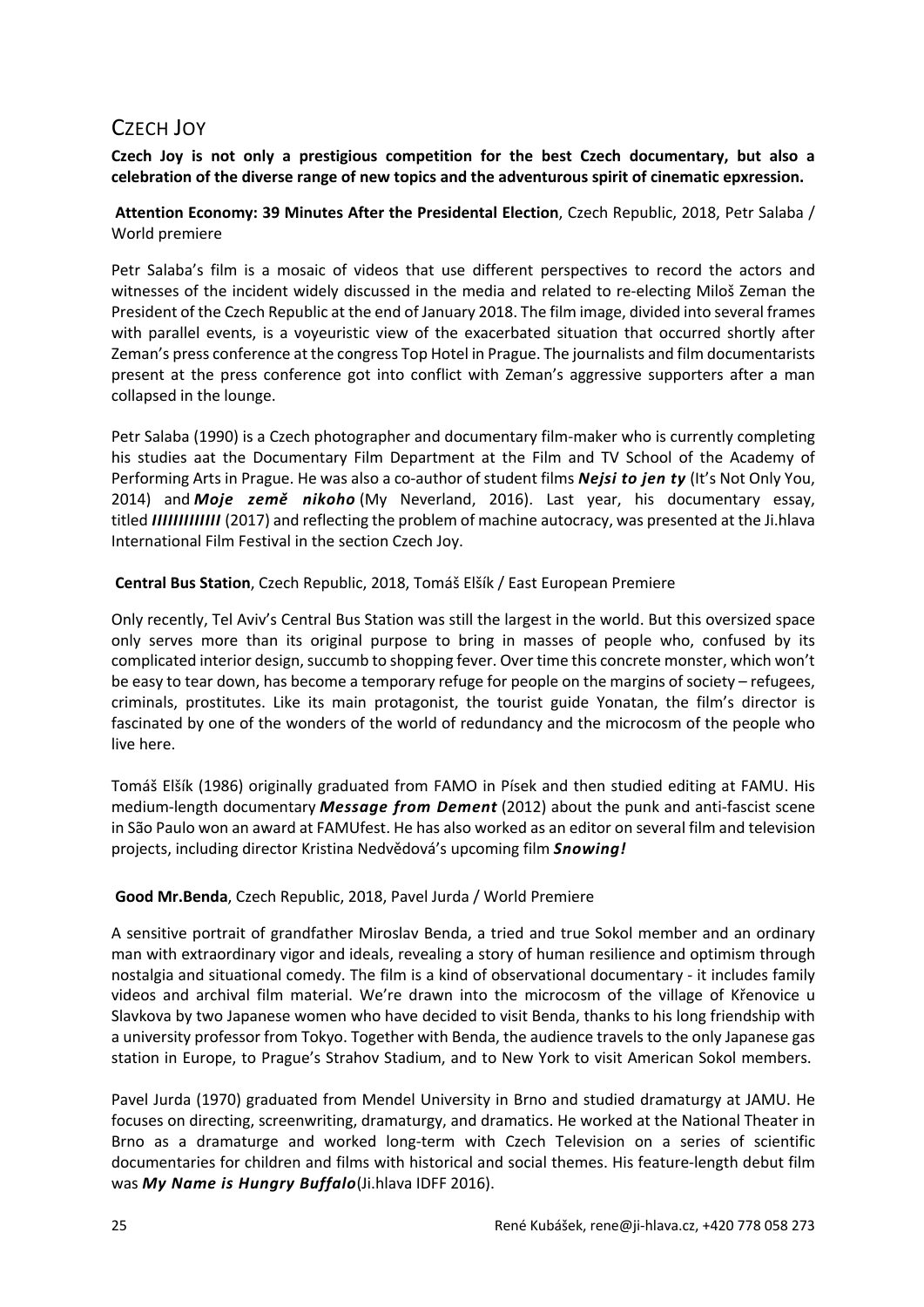#### **Feral**, Czech Republic, 2018, Jiří Holba / World Premiere

Charlie Soukup is a Czech underground songwriter and Charter 77 signatory. He emigrated in the early 1980's, and has spent the last several decades living on his own in the Australian outback as a hermit and Buddhist. Documentary filmmaker Jiří Holba sought Soukup out on his large property in the bush, where he builds secret shelters and lives away from civilization. The film, which Holba shot entirely alone on location, presents spontaneous conversations and situations that fully capture Soukup's distinctive charisma. The film's series of monologues are a kind of stream of thoughts that are part mad rambling and part insightful observations on life.

Jiří Holba (1982) studied photography and subsequently film. He has shot several short films, including *A Sponge Cake with Rapsberries* (1999), *Vrcoo* (2000), *Mayn Rue Plats* (2002), and *Muhammad's Rug* (2004). *Feral*marks his return to directing after a pause of several years during which he traveled the world.

#### **Iluze**, Czech Republic, 2018, Kateřina Turečková / World Premiere

In her original concept of a film as a computer game, the author presents her personal report from Budapest where she was spent a year as a student. The viewers take part in a game, going through several levels that put them into everyday situations related to the issues of the contemporary Hungarian society: they see the capital with the eyes of tourists, but they are mostly forced to use the subjective perspective of the Hungarians to think about the freedom of art, the right to education, medical care, and the questionable Hungarian political situation in general where the name of the Hungarian Prime Minister, Viktor Orban, is often heard again and again.

Kateřina Turečková (1993) originally studied the Theory and history of dramatic arts at Palacký University in Olomouc; later, she went to study at the Documentary Film Department at the Film and TV School of the Academy of Performing Arts in Prague where she made her personal documentary miniatures such as *Strip*(2015), *The Invertebrates* (2015), and *Lenka* (2016). *Lenka* has been presented at the Ji.hlava International Documentary Film Festival. Kateřina Turečková has also made a film poem about her native town of Kyjov, *Traditions* (2017).

## **Vote for Kibera**, Czech Republic, 2018, Martin Páv / World Premiere

Photographer Don, a resident of Kibera, a giant slum in Nairobi, says that in his photographs he tries to capture the positive side of his home – not suffering, misery, and resignation, but hope, determination, and creativity. And Martin Páv's documentary has taken a similar approach. Working with the unique photogenic qualities of the slum, the film is structured as a series of interviews with local residents. Besides Don, we also meet local artists, a teacher, and a boxing coach. Nevertheless, in the film's final part about the presidential elections in Kenya, the frustrations, hopelessness, and violence in Kibera bubble to the surface.

A graduate from FAMU's directing department, Martin Páv (1992) has previously worked mostly with fiction film. Even before starting his studies, he shot the low-budget feature film *Keep Going* (2012), part of which is set in India. While at FAMU, he created several short student films, including *Hamburgers* (2012) and *The Fourth Spring* (2013), as well as the medium-length childhood drama *The Great Journey* (2015).

**The End of Light**, Czech Republic, 2018, Aleš Suk / World Premiere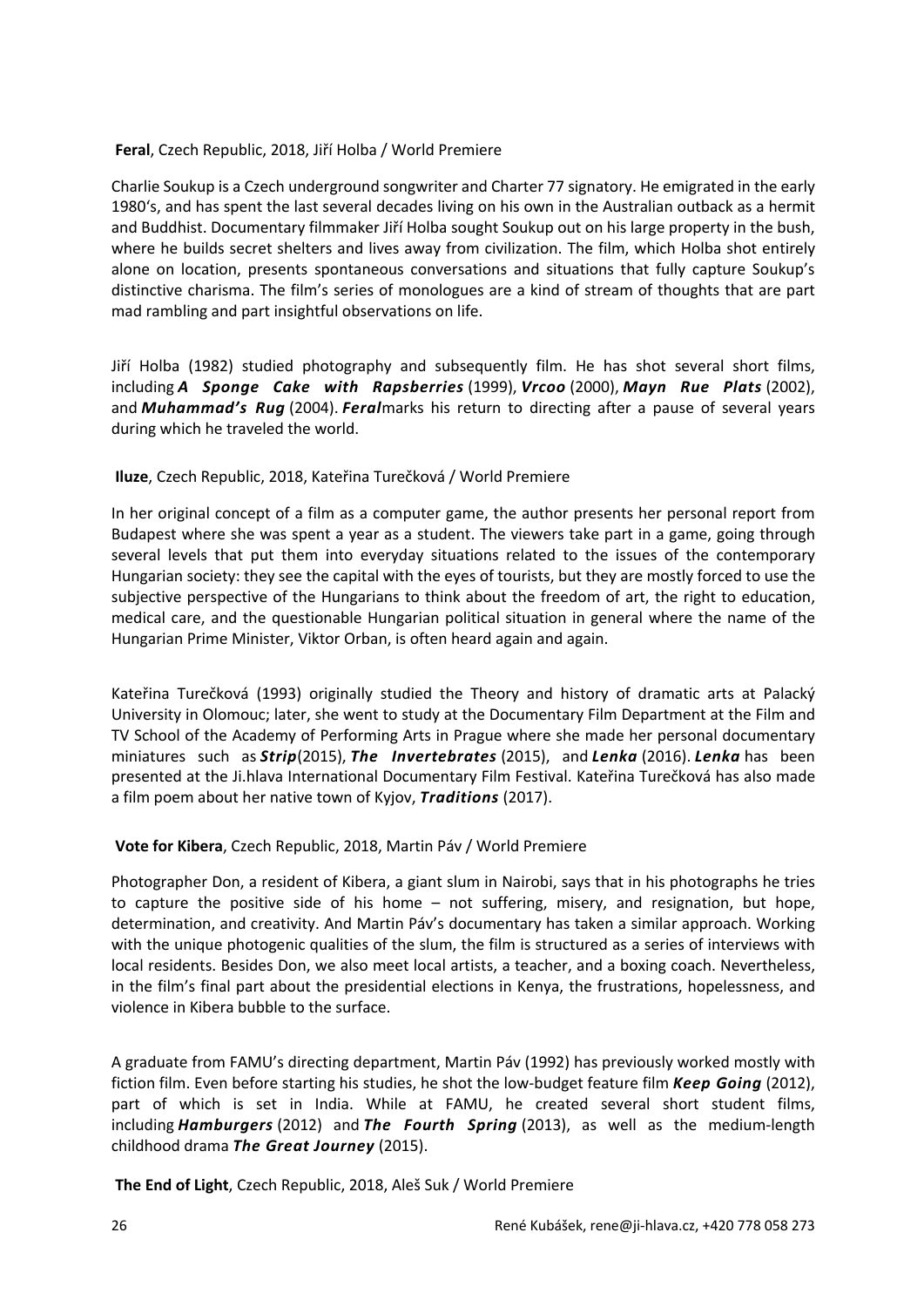On a most real stage of all, a director of this hybrid film lets an unreal story flow. While Croatian nationalists stage a protest in front of the Rijeka theatre against its art director Oliver Frljić (a wellknown figure to Czechs, among others), on a nearby island of Goli otok, amateur actors rehearse a surrealistic performance. Dilapidated buildings of a former concentration camp, secretly erected by Tito's régime to hold political prisoners, serve as props of a Lynch-like scene in which smeared-faced actors become objects in the waxworks of their own dreams. The world of imagination and the world of bleak reality start moving away from each other.

Aleš Suk (1977) graduated from FAMU Film Academy in Prague where he later started teaching at the Department of Film Editing. He is also a lecturer at the Academy of Design Art in Rijeka where he lives. Founder and executive director of Udruga UKUS company. Author of the experimental fresco *Kam?* (2010) inspired by the life and work of the Croatian decadent author of progressive poet and novelist, Janko Polić Kamov.

## **We Can Do Better**, Czech Republic, 2018, Robin Kvapil / World Premiere

As the personal advisor to presidential candidate Michal Horáček, documentary filmmaker Robin Kvapil recorded from behind the scenes of the campaign from autumn 2016. He filmed using anything he could get his hands on - camera, mobile phone, notebook computer. The film, co-directed by Radim Procházka, was an attempt to capture an authentic portrait of Horáček's election campaign, presenting his team's tactics, interactions with both supporters and opponents, with journalists, and with opposing candidates. With an awareness that they had most likely lost the election, but that there was still a long path ahead of them, Kvapil presented a reflection of their teamwork, commenting on their individual steps.

Robin Kvapil (1982) studied theater directing at the Janáček Academy of Music and Performing Arts in Brno and documentary filmmaking at the Academy of Performing Arts in Prague. Ji.hlava has presented his films *The Skull Man* (2012) and his feature film debut *Everything's Gonna Be Fine* in 2017. Radim Procházka (1975) studied documentary filmmaking at the Academy of Performing Arts in Prague and in addition to his own documentary film work, he produced Štěpán Altrechter, Vít Zapletal, and Tomasz Mielnik's debut films.

# **Passengers**, Czech Republic, 2018, Jana Boršková / World Premiere

The film's director sees her four protagonists as passengers along for the ride. She started to follow them just before they left the children's home where they grew up, and spent the next six years following their lives. The return to a non-functioning family environment often also means the return to established patterns, lack of a future, and unstable social relations. The film is an indirect indictment of the country's institutionalized care system, which manages to look after children as minors but fails to properly prepare them for the transition into adulthood.

Jana Boršková (1977) studied screenwriting at FAMU and did a student exchange at the Université de la Sorbonne Nouvelle in Paris. She works for Czech Television, where she focuses primarily on programs about traveling. She is the author of several feature film screenplays. In 2011, she shot the intimate documentary *From Cherries to Cherries* about how her mother came to terms with the death of her husband.

**Solos for Members of Parliament**, Czech Republic, 2018, Tereza Bernátková / World Premiere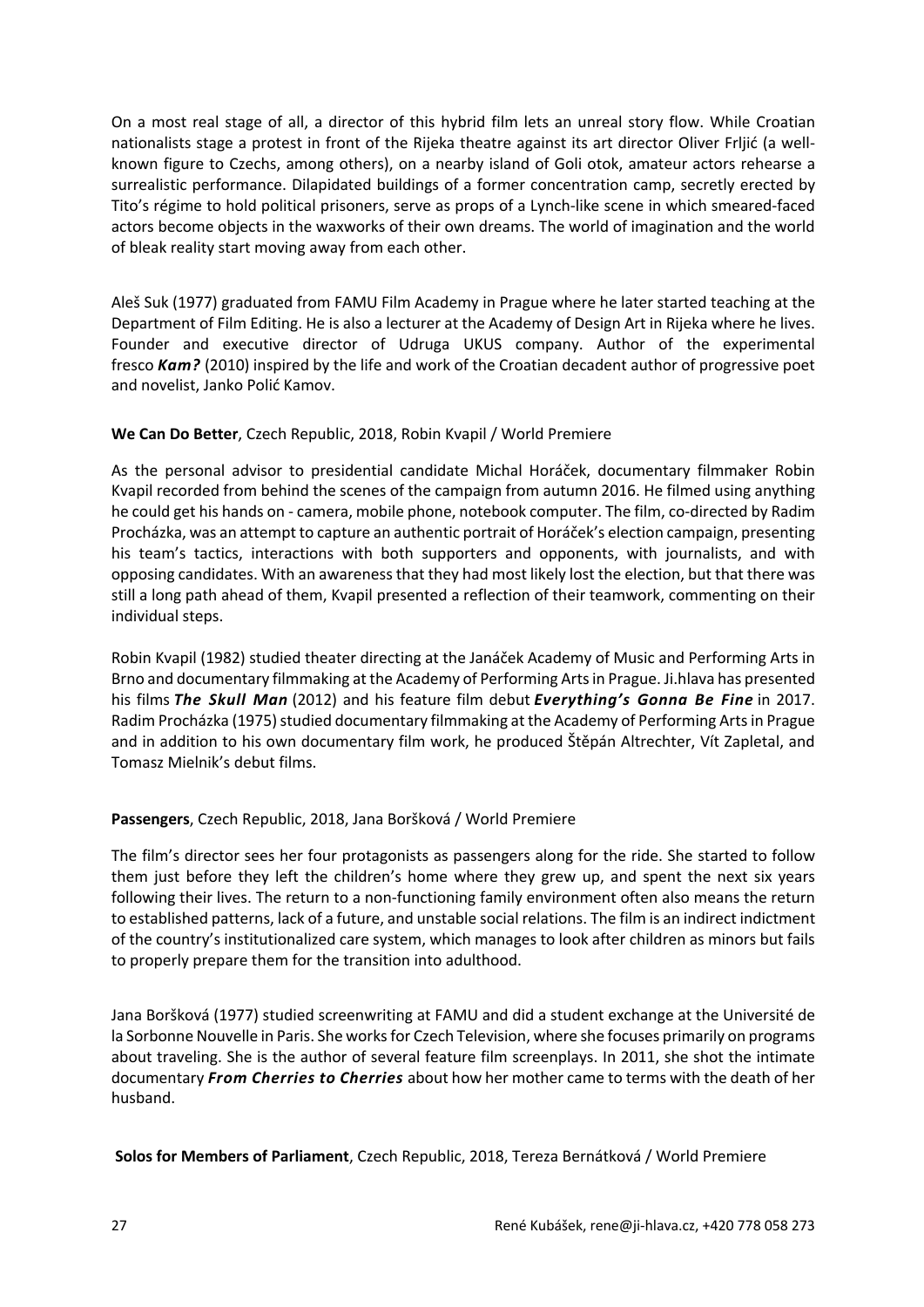Twenty-one politicians reply to the question of how they view the Czech Republic's future. The survey, built on the democratic principles of equality and freedom of speech, provides the same conditions for all of the interviewees and presents their uncensored and complete responses. However, this raw materials provides more testimony regarding the present than the future, as it unmasks the faces MPs and senators present to the public and demonstrates the rhetorical means they use to expand political power. Freedom is a double-edged sword depending on whose hands hold it. The same applies to media as a tool used for disseminating propaganda as well as for undermining it.

Tereza Bernátková (1986) is a student of the Documentary Film Department at FAMU. Her films thus far include *In Love With (My Own) State* (2014, Ji.hlava IDFF 2014), he bachelor's degree film *Techsquat* (2015, Ji.hlava IDFF 2015), and *Jamal's Own Images from the Prison* (2016). In them, the filmmaker explores the relationship between the individual and the system, and the transparency between the political and civil sectors.

## **Enclosed World**, Czech Republic, 2018, Karel Žalud / World Premiere

This four-hour documentary – a compilation of Czech Television's eponymous series – systematically charts life in prison and the associated societal circumstances. Through looking at human fates, on both sides of the bars, it explores imprisonment as something that, although often addressed in the media, is something with which most of us have no personal experience. Using the powerful stories of several individuals who are at different stages of their incarceration, the film presents not only a crosssectional view of the current correctional system but also contemplations about guilt, punishment, justice, and whether an individual caught in the gears of a repressive system can actually remedy their behavior and change.

Karel Žalud (1971) is a documentarian and scriptwriter. He has a degree from FAMU's Department of Documentary Film. In the past he has earned his living as a teacher, social worker, cleaner, and journalist. At Ji.hlava IDFF were screened his films *The Film* (2008) and *Phantom of Liberty II* (2009).

## **Vratislav Effenberger or Black Shark Hunting**, Czech Republic, 2018, David Jařab / World Premiere

In the spirit of this master of poetics, David Jařab approaches his portrait of leading Czech postwar surrealist Vratislav Effenberger as a game. He invited members of the local surrealist group to talk about Effenberger in places where he stages absurd encounters and interrelationships. The main theme is Effenberger's unrealized (unrealizable) screenplays, which the filmmakers attempt to enact during the film. This surrealistic hunt for Effenberger's imagination is capped by an interview with his son full of ambivalent personal memories.

Longtime member of the surrealist group David Jařab (1971) works mainly as a film and theater director. He is the in-house director at Prague's Komedie Theatre, and he has directed two feature film influenced by surrealist poetics: *Vaterland: A Hunting Logbook* (2004) and *Head – Hand – Heart* (2010). In 2004, he directed the four-part surrealist television program *An Evening with Analogon Magazine*, which was broadcast on Czech Television.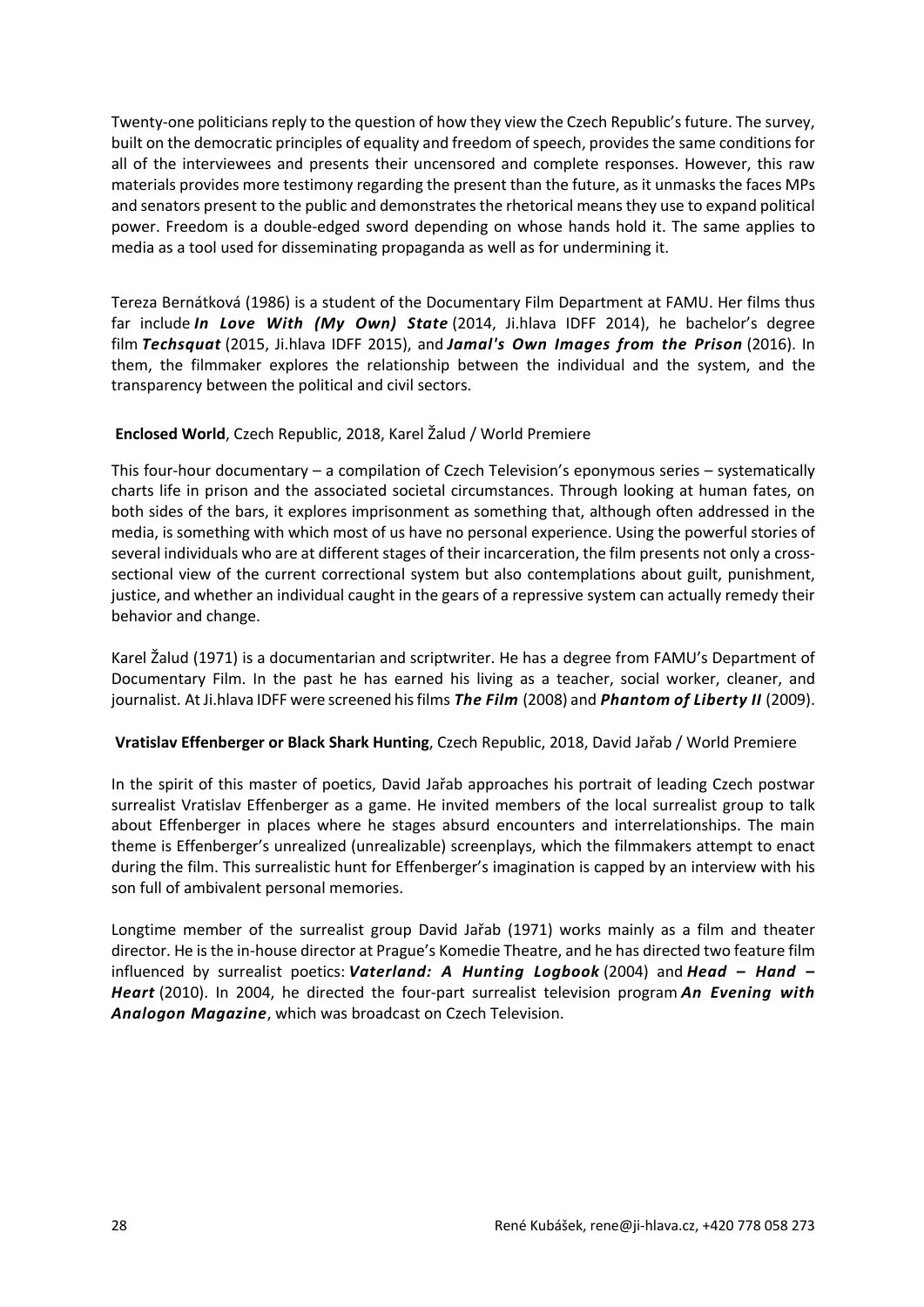# FASCINATIONS

# **Fascinations is a prestigious section for experimental documentaries from all around the world, with the price for the Best Experimental Documentary Film.**

## **#57**, Netherlands, 2018, Joost Rekveld / Central European Premiere

A visualization of the workings of the high-frequency oscillators once used to test military sonars and medical ultrasound devices is juxtaposed with abstract illustrations of a Chinese mathematician's differential equations, and their visualization through analogue computer processes shows the subtle exactness of changing textures.

With his video explorations of the world of machines, Joost Rekveld (1970) creates a dialogue between cold metal blocks, binary computer programs, and healthy human curiosity. His Vertovesque documentaries reflect a desire for using cinema to understand objects made of nuts and bolts. They bring the automated world of machines to life through a stylistic manipulation of the viewer and his visible inclusion in the cinematic process.

## **3 Dreams of Horses,** Canada, 2018, Mike Hoolboom / International Premiere

Raw film material consists in part of gelatin, which is made of the skin and bones of animals, including horses. The traces of light that shape our audiovisual dreams are thus imprinted on parts of animal bodies. Through the subtle use of audio, this found-footage collage focuses on images of the horse as an attraction, an animal of burden, and a mythological creature.

Mike Hoolboom (1900) is a leading figure in Canadian experimental film and video who previously worked for the CFMDC distribution company and as artistic director of the Images festival. Besides being the author of numerous books on experimental cinema, he has also written his own novel. He has made more than 80 films and videos, many of which he edits or otherwise alters to create new forms. In 2003, the Ji.hlava IDFF honored him with a retrospective of his work, and last year the festival showed his most recent film *Spectator* (2017).

# **The Escape Agents**, United Kingdom, Germany, 2018, Calonico Scott / World Premiere

A re-construction of the illegal smuggling of a family across the border from East to West Berlin in 1988. Told in photographs, the film shows a chilling story of escape in the trunk of a car and an encounter with agents of the East German secret police. The images' unknown origin adds a sense of the universal and calls into question the course of events.

Scott Calonico (1968) focuses on the history of mediocrity. In addition to documentaries, he makes promotional films that present new challenges to him. As a freelance journalist, he writes articles about technology and culture, for example, for Vice. In 2016, he spent his free time reviewing Mexican nachos in European restaurants. The Ji.hlava International Documentary Film Festival presented his *Final Draft* (2014).

## **Dushanbe**, Canada, USA, 2018, Friesen Kandis / European Premiere

Through the use of animation, the backlit photographs blend with the director's aunt's memories of the mountains, the local views, and the inside of the home from which she was forced into exile. The fragments of memory offer insight into life in the diaspora through architectural projects by which the aunt has recreated her native Tajikistan in her new home in Darmstadt.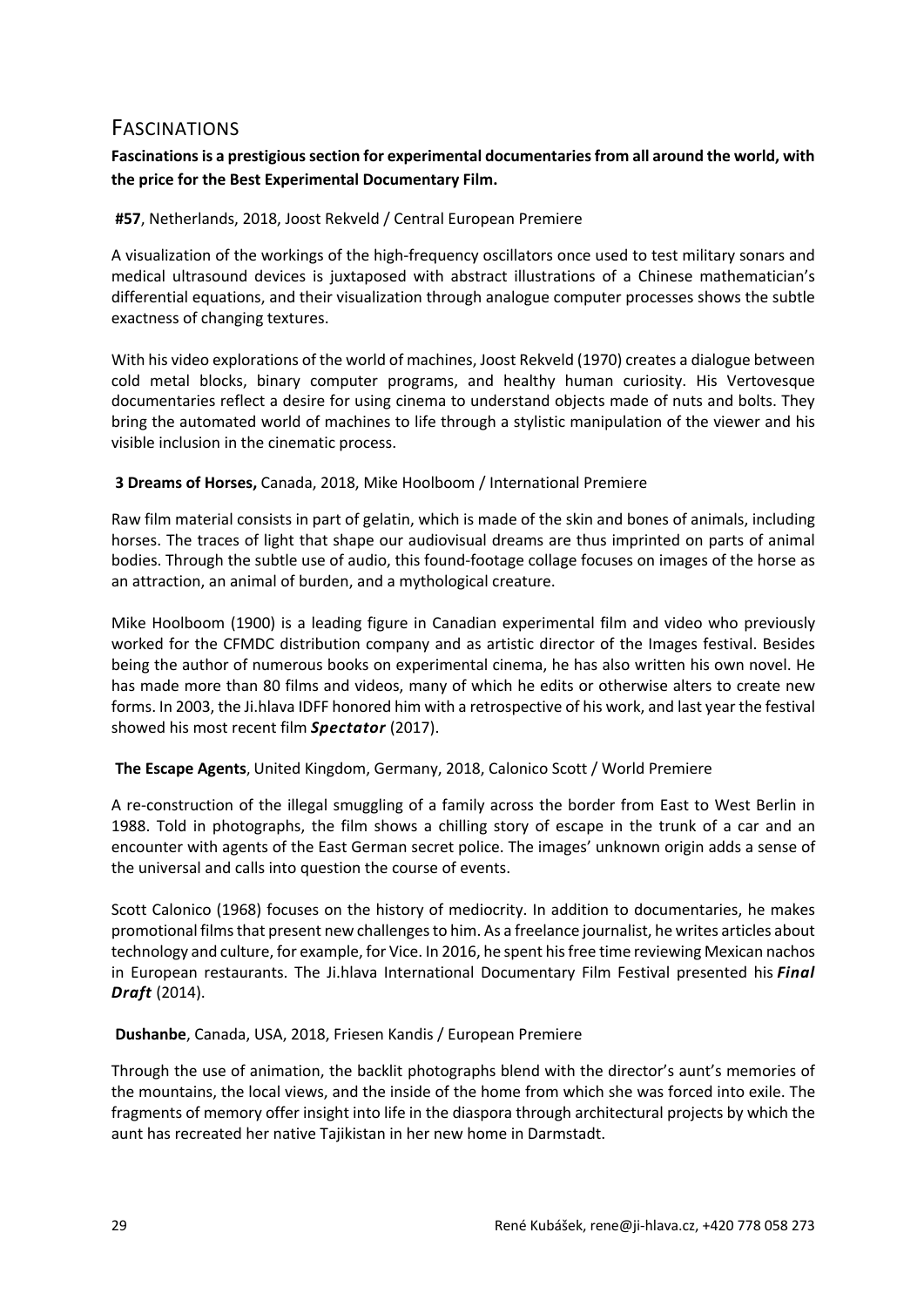In her work, interdisciplinary artist Kandis Friesen (1978) combines various artistic forms – video, drawing, audio, animation, and graphics. Her projects are a mixture of video installation and documentary collage. In terms of subject matter, she is interested in the interaction between public memory, cultural identity, and personal stories from marginalized communities. Her film *Katyusha: Rocket Launchers, Folks Songs*, and *Ethnographic Refrains* was shown at the 2016 Ji.hlava IDFF.

#### **Exhumation**, Canada, 2018, Daniel McIntyre / Central European Premiere

Desire without its object is like an image made unrecognizable by cutting out its parts; by scratching away part of the visible image, the image becomes a hole sliced into a pained body, fumbling about for what is missing, seeking physical contact and tangible proof of co-existence.

Daniel McIntyre (1986) is a Canadian artist focused on questions of memory, identity, and history. He works primarily with celluloid, which he develops by hand. He often makes use of found footage and incorporates still photographs into his films. Audiences in Jihlava could most recently see his films *Bikini* (2015) and *The Weight of Snow* (2014).

## **Mold**, South Korea, 2018, Yi Myun / World Premiere

The image of a city broken down into a series of planes of view rolls towards us, its echoes enabling us to fill in the imaginary whole. This urban symphony of minimalism builds up a panoramic view into the distance while calling into question reality by visualizing the overcrowding of the urban environment.

Myun Yi (1973) is a Korean film director and producer. As a trained composer, he emphasizes the role of the soundtracks in his films and works with a melancholic visual aesthetic. His short films *Field* (2014) and *Afterimage* (2016) were screened at the Ji.hlava IDFF.

## **Nutrition Fugue**, Hungary, 2018, Péter Lichter / World Premiere

This ironic found-footage collage created from raw footage originally shot for the Közért ("For the Public") retail chain, a state-run network of shops in Hungary during communism, shows the problems of eating and nutrition in state-run economies, lives and images.

The Hungarian film-maker Péter Lichter (1984) uses found footage to create lyrical works and documentaries. He often leaves the perforation, soundtrack and split screen, consisting of more than one image within a frame, in his films. He is a master of socially critical compression. The Ji.hlava International Documentary Film Festival presented his films *Non-Places: Beyond the Infinite* (2016), and *8th October 2016*(2016).

#### **Musical Landscape**, France, 2018, Jean-Michel Rolland / East European Premiere

This conceptual experience in which differences in color are translated into notes on a piano looks at the area surrounding the port of Marseille. The result is a musical composition created through an abstracted reflection of the nature, look, and visual diversity of a place where ships arrive and depart.

Jean-Michel Rolland (1972) is a multifaceted French artist who originally worked with music and painting. He later decided to join his two passions (sound and image) into one medium, and since 2010 he has been creating digital art with a focus on experimental videos, reproduction art, audiovisual performances, interactive installations, and VJ-ing. Sound and image are equally important elements in the process of shaping new forms of reality.

**Jean Luc Nancy**, Austria, 2018, Zwirchmayr Antoinette / World Premiere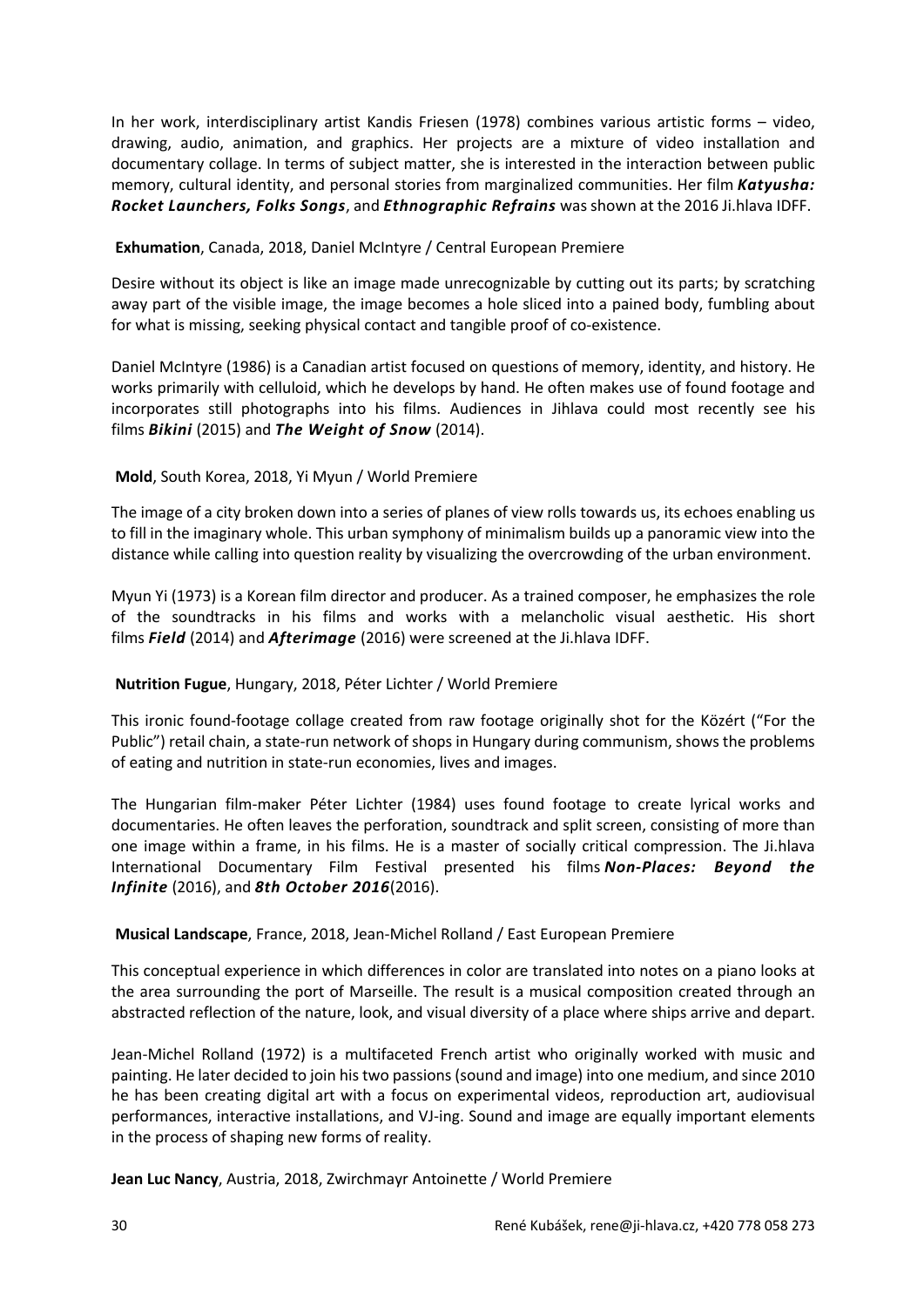A miniature inspired by the leading contemporary French philosopher. The fragility of examining the possibilities of uniqueness and subordination in relation to something different. Objects here do not function as symbols; a crystal pendulum and anonymous figures highlight the multitude of loopholes and fundamental non-discursiveness of expressing delicate subjectivities.

Austrian artist Antoinette Zwirchmayr (1989) studied video art, Romance languages, photography, and film. She creates minimalist video installations, documentary essays, and short films, which work with an alienated depiction of the human body and which take on the form of personal testimonies. Her work often explores social issues.

## **Where Do We Go,** Austria, 2018, Fruhauf Siegfried / International Premiere

Images recorded on a Lomography Supersampler, which photographs four immediately sequential moments on one frame of 35mm film, multiply the illusion of rhythmic movement and create a visual melody that hurtles forward, while the imprint of the moment remains fixed in place. The drum performance emphasizes the minimalist sharpness of the patterns.

Siegfried A. Fruhauf (1976) is an Austrian experimental director who combines photography, analogue and digital film. His film *Exterior Extended* won the award for Best Experimental Film at the Ji.hlava IDFF in 2013. Other films presented at Ji.hlava include *Palmes d'Or* (2009), *Still Dissolution* (2014), and *Sleepy Eyes* (2017).

## **La Mesa**, USA, 2018, Garcia Gomez Adrian / International Premiere

Genre conventions cleverly broken down with animations, breaking through the scenery of rural Mexico, where in the area surrounding the director's family farm, symbols of stories of physical desire conceal a layer of idyllic childhood memories and come into conflict with the traditional concept of masculinity and identity expression.

Adrian Garcia Gomez (1972) is an interdisciplinary artist working with film, video, photography, and illustrations. He studied photography and video in New York and art history and photography at university in San Francisco. His work, much of which is autobiographical and performative in nature, explores issues of race, gender, sexuality, and immigration, contrasted with tradition, conventions, and Maya spirituality.

**Lviv Intervision**, Ukraine, 2018, Menzelevskyi Stanislav, Onufrienko Anna, Parvulesco Elias / International Premiere

A found footage reminiscence of the beginnings of Ukrainian TV broadcast in 1957 and the first 20 years of its operations, when the first factory for manufacturing televisions began operating in Lviv, presents not only programs broadcast at that time, but also the way television transformed the household and family structures.

Ukrainian filmmakers Stanislav Menzelevskyi (1983), Anna Onufrienko (1983) and Elias Parvulesco (1985) create educational and film programs for the public, addressing contemporary approaches to archival film materials. Elias Parvulesco is the creator of the film *The Limits of Europe* (Ji.hlava IDFF 2014).

**The Moons of Palaver**, Canada, 2018, Eric Gaucher / European Premiere

Images originally from the tests of spotlights are inserted into models where they evoke the phases of the Moon and in regular intervals combine to hint at a harmonic line of bright reflections. A fleeting arrangement of the traces of humans and machines forever trapped in the depths of the night.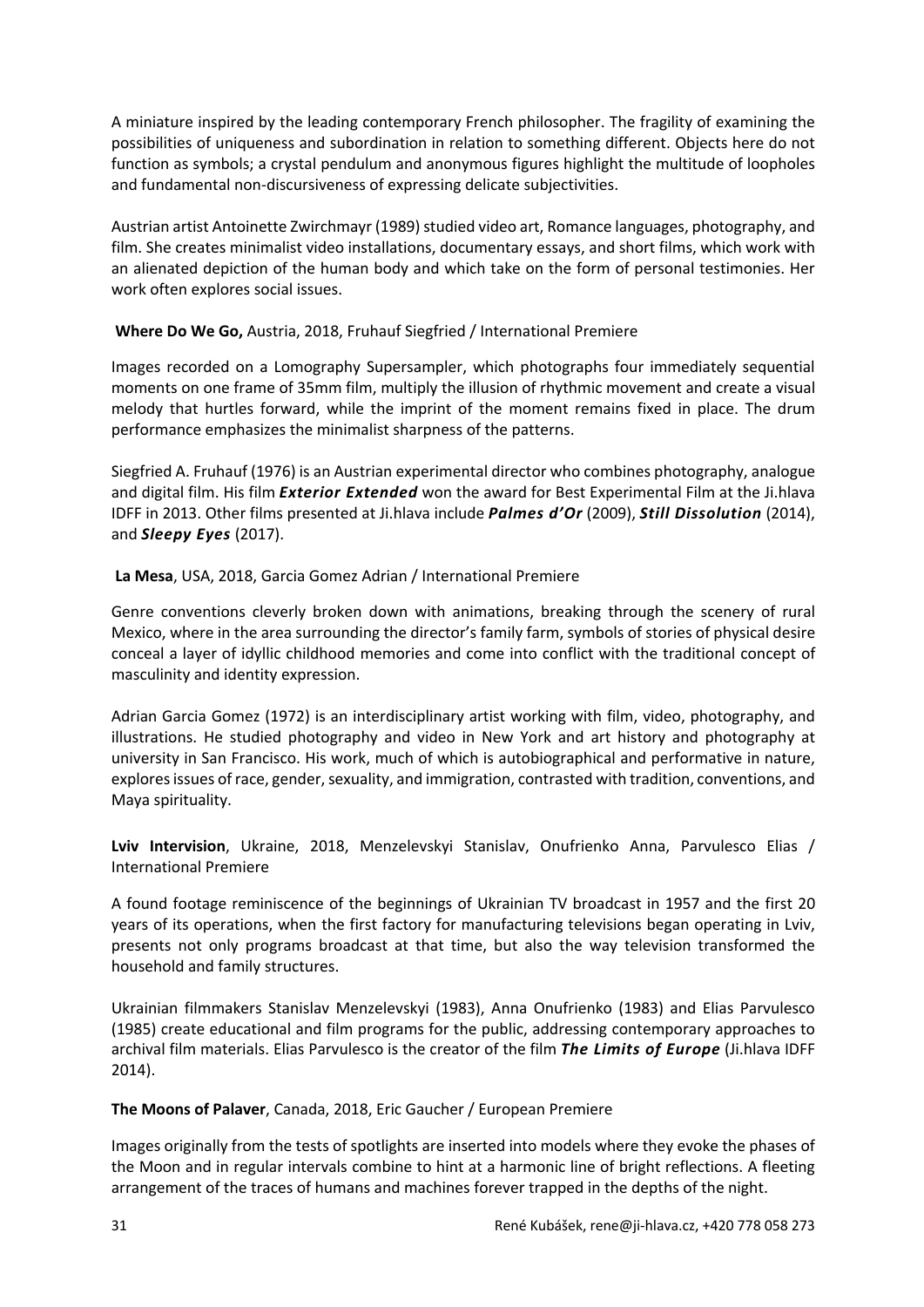Canadian artist Eric Gaucher (1973) creates abstract short films. He draws inspiration from avantgarde and contemporary painting, and he considers his films to be compositions of image, music, and poetry. He doesn't focus on stories, but on juxtapositions of rhythms and emotions. He often links fact and fiction, combining his own footage with found footage.

#### **Blending and blinding**, Austria, 2018, Richard Tuohy / European Premiere

Strictly working with the film material inside the camera, Tuohy updates slowly forgotten approaches to create a collage of architectural geometries. The monolithic nature of the image blurs the outlines of the buildings as the film frame disintegrates into grids cutting through the layers of the image in multiple exposures. The buildings depicted represent the cultures of the three main ethnic groups of Malaysia.

Richard Tuohy (1969), the founder of Australia's international festival of experimental films, can trace his sensitive experimental language back to his experience working with raw film material. Overview of his wide-ranging career reveals a love for 8mm and 16mm film. He is also the founder of a specialized film development company, Nanolab, and operates the Artist Film Workshop dedicated to the creation of experimental films.

## **Extrastellar evaluations III: Entropy: 25800**, Tchaj-wan, 2018, Yin-Ju Chen / Central European Premiere

The melancholic atmosphere of wandering a landscape scarred by kitschy disco rainbows and colorful illustrations opens up the possibility of an extra-planetary consciousness sending a message in which references to the laws of thermodynamics and Mayan symbolism encounter critical interpretations of an expected confrontation between humanity and the cosmos.

Taiwanese artist Yin-Ju Chen uses her diverse range of works to explore a variety of existential questions. Her eclectically rich body of work – which draws, among other things, from cultural and social anthropology, esotericism, and behaviorism, with an emphasis on juxtaposing shapes and patterns – has become a mainstay at many festivals and exhibitions. She previously appeared at the Ji.hlava IDFF with the films *Lessons of the Blood* (2010) and *End Transmission* (2011).

## **Morphology of a Dream**, USA, Canada, 2018, Malena Szlam / World Premiere

A visual composition based on a study of the rhythm of sleep cycles during REM sleep. The flowing images melt into overlapping splotches of color to create shapes of fleeting sleep images at various speeds, thus reflecting the impossibility of capturing any concrete motifs.

Chilean-born visual artist Malena Szlam (1979) currently lives and works in Canada. In her intuitive experimental films, installations, and performances, she explores the relationship between nature and human perception. Her favorite medium is analogue film. The Ji.hlava IDFF has previously shown her films *Beneath Your Skin of Deep Hollow* (2010) and *Lunar Almanac* (2013).

#### **On the Border**, Japan, 2018, Yoshki Nishimura / East European Premiere

The filmmaker takes hundreds of photographs of ocean trash that has washed up on the shores of Japan and uses the photogrammetry technique to turn them into sculptures. When filmed in the virtual space, they become mementos of environmental irresponsibility and examples of the excesses of our affluent way of everyday life.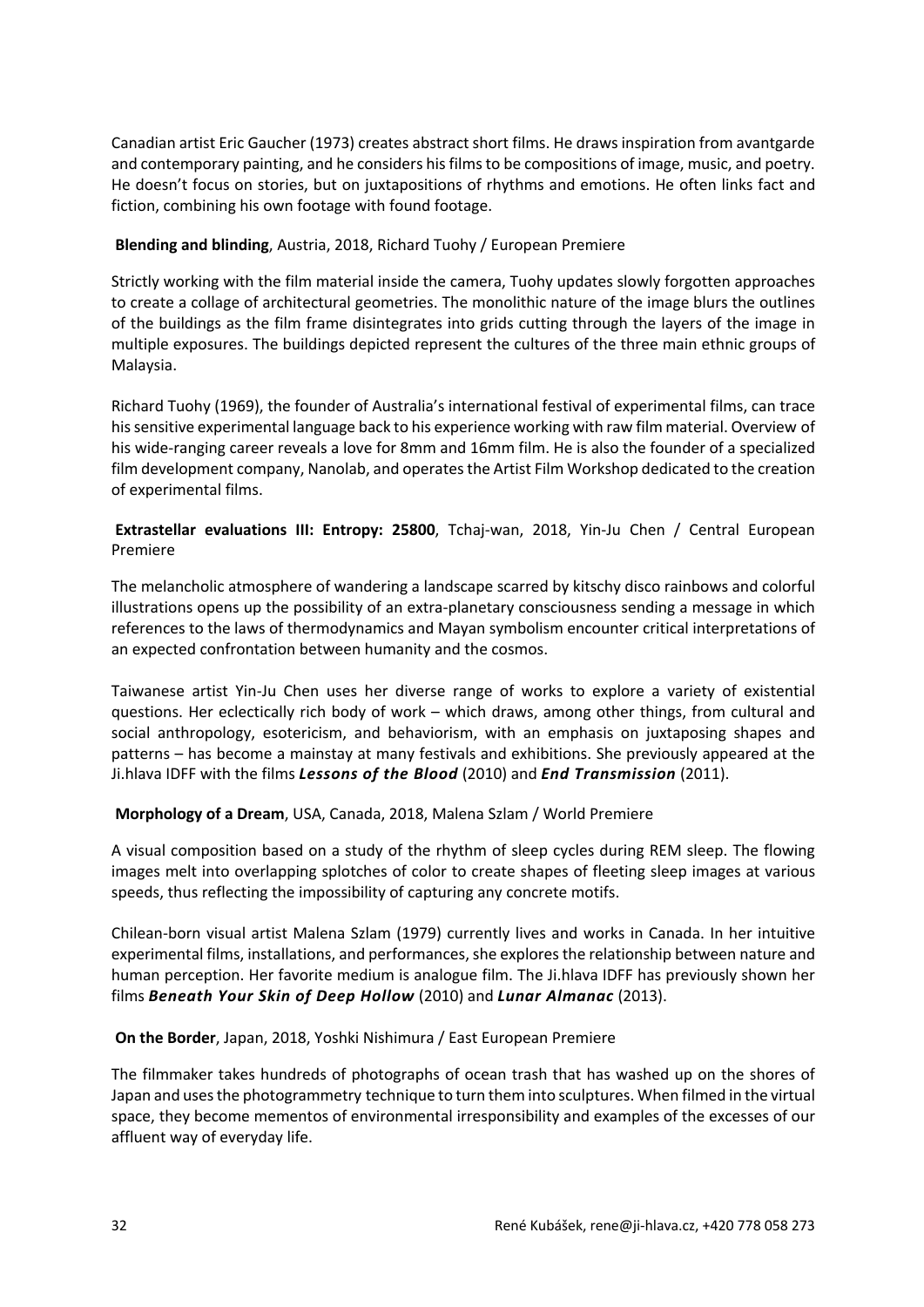Japanese experimental filmmaker and producer Yoshiki Nishimura (1954) works primarily with computer animation and 3D graphics. His films, in which he explores and calls into question the boundaries between reality and the virtual world, ask us to expand our view of reality and cyberspace. The Ji.hlava IDFF has previously shown his films *Mayhem* (2016), *Last 12 Minutes* (2016), and *Synthetic-Free* (2017).

## **More than Everything**, Germany 2018, Rainer Kohlberger / East European Premiere

A pensive analysis of the vision and perception apparatus shared by all two-eyed beings gazes far ahead and in an intriguing perception experiment, explores the imagination of the depth of field and the illusory consistency of the image while dissecting the routine perspective on objects, shapes, motion and the phenomena around us.

Rainer Kohlberger (born 1982) is an Austrian artist based in Berlin who makes experimental films, video art and gallery installations. He combines algorithmically generated animations with live performance and often addresses the theme of human perception and spectator subjectivity. The festival audience might have seen his *Not Even Nothing Can Be Free of Ghosts* at IDFF Jihlava 2016.

#### **The Image that Spits, the Eye that Accumulates**, United kingdom, 2018, Storr Rhea / World Premiere

The color of skin and of film become the center of discourse: The filmmaker's mixed-race background is reflected in imprints of the landscape and ruptures within it, but also in the color of the faded Kodachrome film, whose typical visual characteristics have dissolved in time. Hues are barely visible and only with difficulty capture the image of a body that does not fall into any clear categories.

Rhea Storr (1991) is an English artist living and working in London. She makes films, draws, and writes. In her work, she examines the relationship between the human eye and the camera using 16mm film. Her themes include the intersections of differing cultures and confronting her own Bahamian roots with her life in English society.

## **The Shifting Sands**, Canada, 2018, Madi Piller / European Premiere

Philosophical reflections on Israel blend into a personal struggle for identity: The filmmaker's father came to Israel in 1946 as a Jewish refugee. The call for harmonic co-existence is imprinted in the falling grains from one image into another. Some of the scenes come from the documentary film *Israel: Land of Destiny* (1977, dir. Jacques Madvo).

In an attempt at deconstructing the system of film, the abstract works of Madi Piller (1960) highlight the diversity of its stylistic tools. Her experiments with raw film material, which she repeatedly copies, completely manipulates, or semantically alters through hand-drawing, are framed as introspective strolls or memories of the past. Ji.hlava IDFF has screened her trilogy *Untitled* or *Into the Light: Film Resistance*(2016).

#### **Field of Infinity**, United Kingdom, 2018, Guli Silberstein / European premiere

Inspired by Italian Renaissance art, the filmmaker transforms news reports of protests in the Gaza Strip into a painting of people and the landscape, as if the boundaries of fields and meadows were a place for overcoming political limitations and the ability of an expansive viewpoint presented the ideal of inhabiting the visible.

Guli Silberstein (1969) was born in Israel, and now he works in London. In his work, he uses digital distortions of scenes from news and/or social media to challenge the media representation of political events. His films, such as *Stuff As Dreams* (2016) and *Nour* (2015), premièred at the Ji.hlava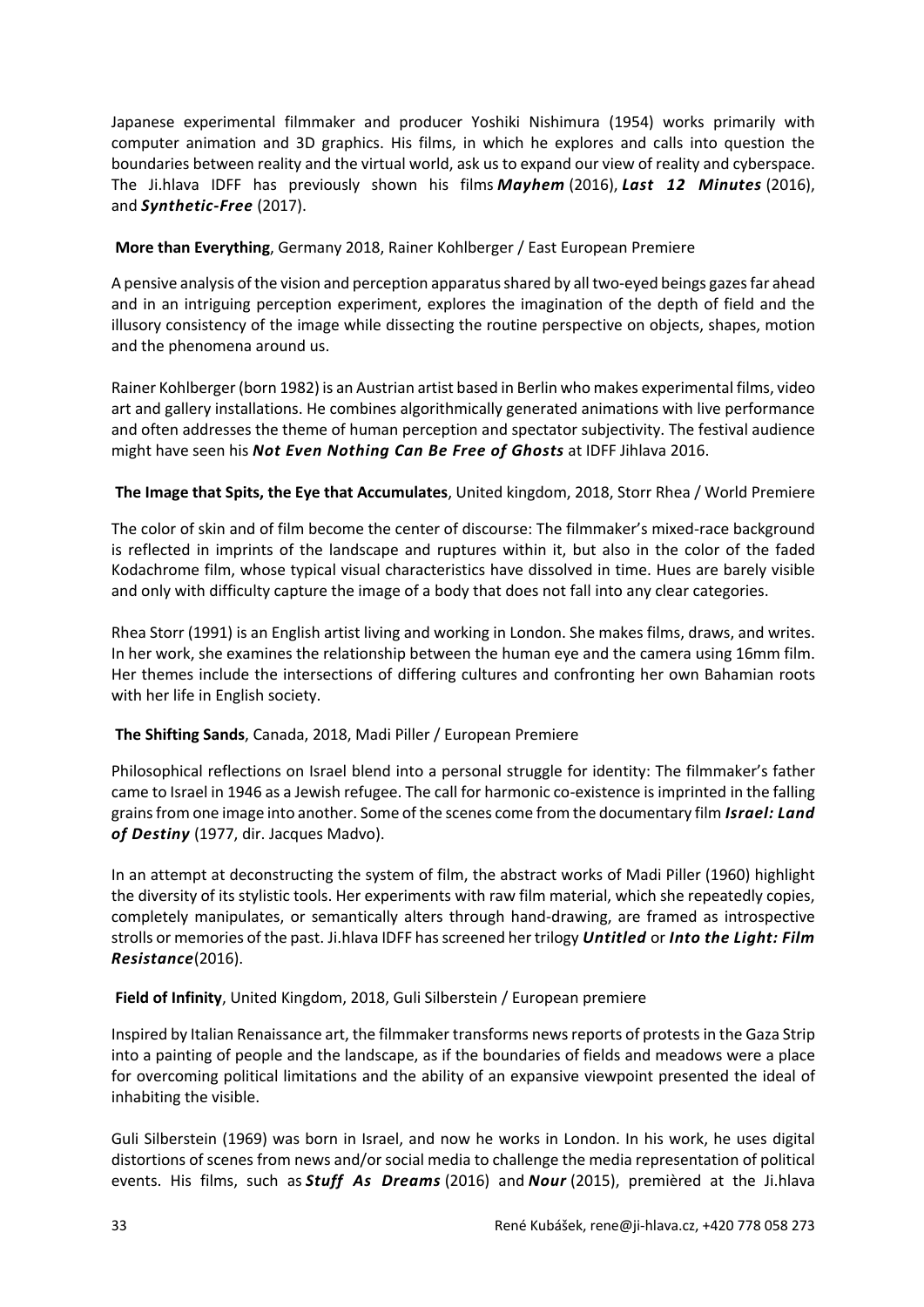International Documentary Film Festival. In 2016, he and his family were members of the Fascination section jury.

**The Bed and the Street,** Canada, 2018, Mike Hoolboom, Heather Frise / World Premiere

Protests against austerity measures, read as an expression of resistance to the state, are intermingled with an expression of intimate consonance. A demonstration of connection, this essayistic collage blurs the boundaries between private and public as it reflects on the politics of co-existence.

Mike Hoolboom (1900) is a leading figure in Canadian experimental film and video who previously worked for the CFMDC distribution company and as artistic director of the Images festival. In 2003, the Ji.hlava IDFF honored him with a retrospective of his work, and last year the festival showed his most recent film *Spectator* (2017).

Heather Frise (1900) is a Canadian filmmaker, educator, visual artist and a founding member of the Access to Media Education Society.

## **Wanderlust, iteration 1**, Germany, 2018, Björn Speidel / World Premiere

64 trees in a valley are presented in 3D, becoming both the object and space for every eye  $$ exteriorized on the basis of various principles. The filmmaker continues to explore various possible approaches to spatial representation of creates ingeniously thrilling wanderings among images.

German filmmaker Björn Speidel (1976) works with stereoscopic and multidimensional images in which he explores the relationship between various motifs and the influence of 3D visual representation on the viewer's perception. Last year, the Ji.hlava IDFF showed his film *Rotario* (2017), and the year before that *Dead End, Rewind Reversal* (2016).

## **Latency Contemplation 3**, USA, South Korea, Cho Seoungho / East European Premiere

The disappearance of flowing textures of fluid and rocky landscapes alternates with patterns set in a grid of homogenous horizontals in a simple lyricism of hypnotic image and sound compositions and views of unexpected rhythms in flowing montages.

South Korean artist Seoungho Cho (1959) currently lives and works in New York. In his films, he explores human subjectivity while creating unconscious forms of abstract, highly stylized audiovisual collages. He is interested in the anesthetization of everyday life and in representations of nature using technology. The Ji.hlava IDFF has shown several of his films, including *Stoned* in 2013, Listed in 2015, and *Latency Contemplation 2* at last year's festival.

## **The Sun Quartet, part 1: Sun Stone,** Mexico, 2018, Los Ingrávidos Colectivo / East European Premiere

The use traditional multiple exposure techniques combine with the search for formal similarities to create a lyrical work in which the outlines of rivers and plants merge together and vibrant colors alternate in a constant rhythm of overlapping and multiplication.

The Mexican group Colectivo Los Ingrávidos (2011) is a collective of independent artists experimenting with documentary approaches and found footage. Their goal is to disrupt the commercialization of audiovisual creation and the monotony of contemporary television and film production. In 2014, they published their *Manifiesto por Los Ingrávidos.*

**Or/Or, Hawick, may 18**, France, 2018, Jacques Perconte / World Premiere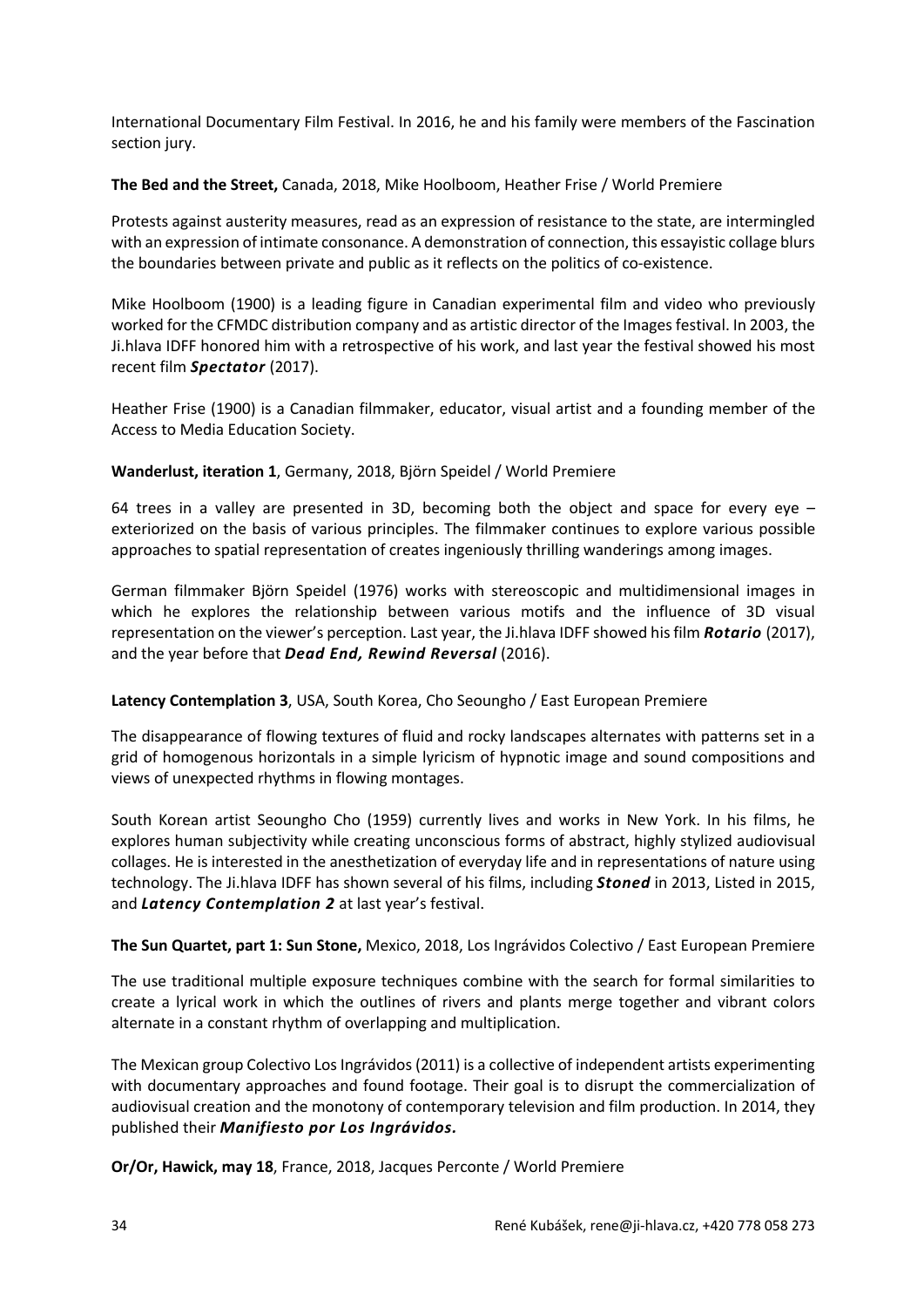In the middle of the Teviot River in Scotland, the filmmaker saw a color in the sky like in the paintings of Gustav Klimt. He translates his amazement at this moment into fluid patterns of a digitally decomposed scene, all the way to its radical ending when the variously colored grids flowing on the screen like a calm horizon again dissolve into Klimt's golden color.

Jacques Perconte (1974) is a leading figure in the French experimental scene and a pioneer of internet art. He works with decomposition of digital images using compression algorithms and codecs; his work blurs the boundary between film and fine art. The Ji.hlava IDFF premiered his films *Patrias* (2017) and *Twenty-Nine Minutes at Sea* (2017).

## **Liquid Landscape**, Netherlands, 2018, Nan Wang / Central Europe Premiere

After spending two years studying and collecting images created using various wet development processes for 16mm film, Wang explores the visual forms of material fluidity in order to celebrate invisible micro- and macrostructures whose chimeras are laid bare in moving patterns.

Dutch experimental filmmaker Nan Wang (1968) focuses on the fascinating microcosm of beetles, cells, and dust as juxtaposed with conceited human largeness. Working with a macro lens, she pulls back the miniature curtain on the invisible world all around us and explores its relationship to man, nature, and art. Wang today lectures at the Academy of Fine Arts in China.

#### **Inside**, Sweden, 2018, Kjellmark Tove / East European Premiere

Fragments of a body chiseled from darkness carve out a study of a nude female figure, sensual at specific moments, and in places disappearing into digital darkness. A lyrical treatise on intimacy and secrecy and an implicit polemic with a voyeuristic gaze create a longing for constrained completeness.

Swedish visual artist Tove Kjellmark (1977) experiments with film and various forms of gallery installations. In her conceptual works, she uses traditional media as well as new technologies, exploring their influence on the viewer's perception. Often working in cooperation with scientists and neurologists, Kjellmark explores mechanisms of human thinking and existential questions of being with a focus on the human body and its relationship to the development of robots.

## **Wax and Feathers,** United Kingdom, Cyprus, 2018, Mario Lisides / World Premiere

A sensitive, impressive collage of intimate reflections, detailed observations, fragments of memories, and visual and musical allusions conducts an imaginary dialogue about how memory works and identity construction with a father who died a year earlier.

Mario Lizides (1981) pursues photography, literature, and film-making. He has studied at the College of Art in Edinburgh and graduated with his film *Wax and Feathers* this year.

#### **The Will**, South Korea, 2018, Kim Sungeun / World Premiere

A meditative evocation of the South Korean "Candlelight Revolution" in the winter of 2016/17. The hybrid mosaic, in which archival and contemporary footage is altered by visual manipulation and performative moments, shows artifacts, situations, and gestures reflecting the desire for political change.

Sungeun Kim (1984) was born in South Korea and now lives and works in Berlin. She experiments with film, but also often works with theater directors, musicians, and actors on audio-visual performances. Her primary theme is human rights, and she is involved in political activism.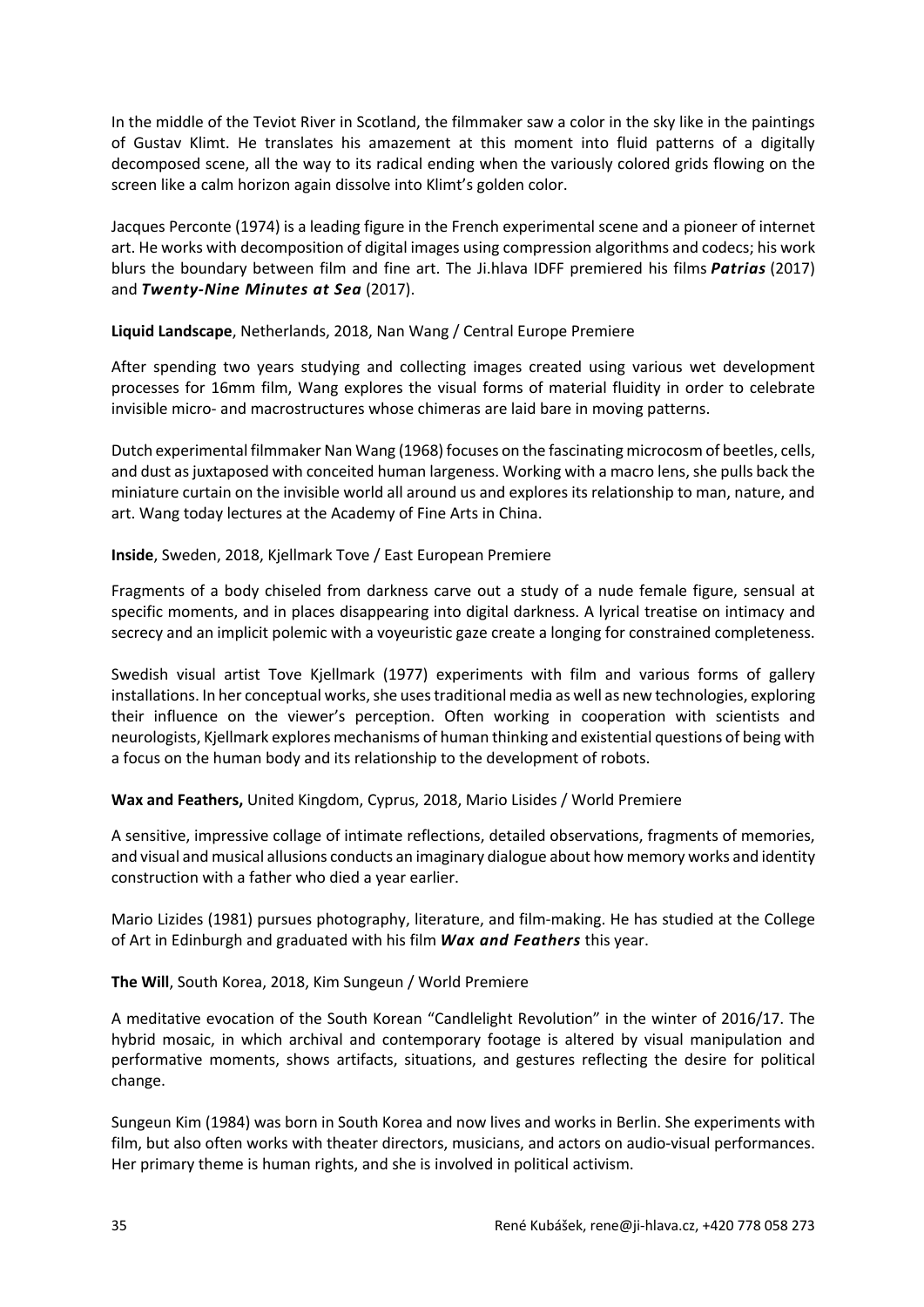#### **Soar**, France, 2018, Patrick Bokanowski / Central European Premiere

A digital miniature in which the form into which the image is deconstructed emphasizes the things we leave in our wake – trajectories of movement, actions, decisions, gestures. This guide of the traces we leave behind dissolves into a depiction of the things that remain; the simple visual approach raises the imperative of understanding the consequences of the movements of mind, body, and things.

Patrick Bokanowski (1943) tears down our assumptions regarding the essence of the cinematic medium. His visual experimentation with contrasts, compositions, rhythm, and perspective inexorably shatters documentary's lens of supposed objectivity and attacks the reliability of the viewer's senses. His experiments take on the form of a sensory amusement park that grinds down the bizarreness of everyday reality and offers the viewer an uplifting, intimate experience.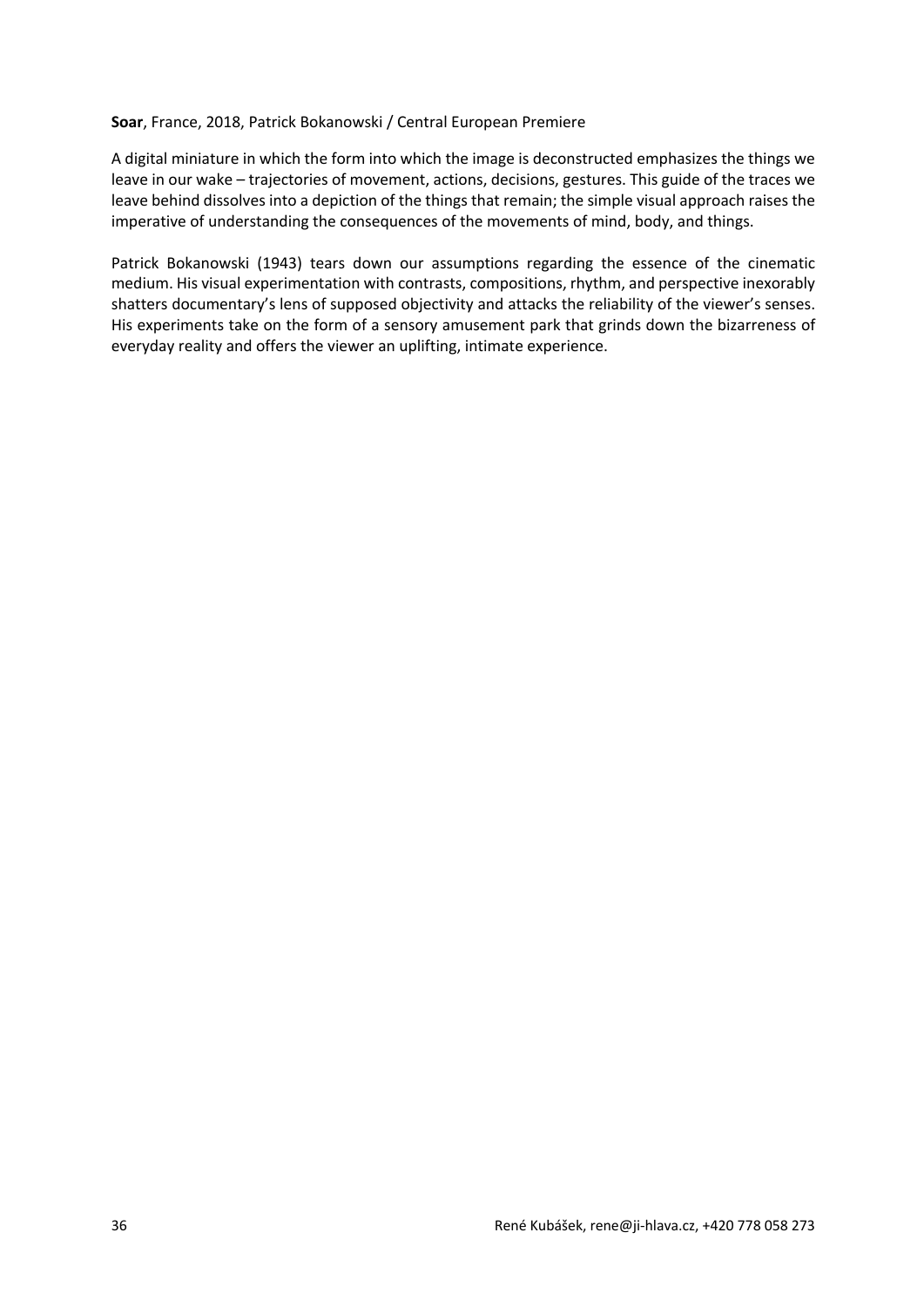# FASCINATIONS: EXPRMNTL.CZ

## **Exprmntl.cz is a competition survey of the latest Czech experimental films that touch upon reality and never cease in their search for new ways of expressing reality through classical and digital film.**

## **Anomaly**, Czech Republic, 2018, Eva Lammelová / World Premiere

A metacommentary movie about a movie, in which the director and the cameraman are filming a report about the extinction of butterflies and ecosystem collapse, while in the editing room they polemise about ways to communicate clearly and comment on their dramaturgical decisions, as well as express frustration with the difficulty of reaching a television audience with more complex communication.

Director, screenwriter, and producer Eva Lammelová (1986) studied sociology and andragogy at Palacký University in Olomouc, as well as film and theater science. She filmed an episode of the series Nedej se! for Czech Television entitled *Free Food For All* (Ji.hlava IDFF 2015) and the documentary *AsexuaLOVE* (2018).

## **Buffer Zone Blues**, Czech Republic, 2018, Franz Milec / European Premiere

The almost hallucinogenic whirlwind of virtual views of potential targets of a nuclear attack in a "buffer zone" shows the viewer an unpleasant proximity of total destruction, which threatened Czechoslovakia in the 1950's. The visuality of the film, reminiscent of direction finding, was created using the data from Google Maps.

Slovak multimedia artist Franz Milec (1993) focuses on generative art, using data and Python programming. He exhibits his work, inspired by the combination of technologies and the man, both in the Czech Republic and abroad.

#### **The Moor Demon**, Czech Republic, 2018, Magdaléna Kašparová / World Premiere

An engraving by Josef Váchal and a text by writer Karel Klostermann have inspired the author to lament the endangered integrity of the Bohemian Forest, suffering from civilization more than ever before. The visual evocation of an old film suggests the timeless nature of environmental problems that have plagued the wild and lovely Bohemian Forest for a long time.

Magdalene Kašparová (1993) is a student of the New Media Studio, Academy of Arts, Architecture and Design in Prague, where she works mainly with graphic design and animation. She is interested in the relationship between digital and analogue chromacity.

#### **Extraction**, Slovakia, 2018, Kateřina Hroníková / World Premiere

A metaphorical reflection on social exclusion using the participation method reveals the relationship between young Ukrainian Elizaveta and her mother, a dentist. A gritty analogy of an extracted tooth, social essentials, and spiritual purity play out on the screen as a conflict of alienating details and an intimate tableau of family life.

Kateřína Hroníková (1998) is a student at the studio of documentary film of the Academy of Performing Arts in Bratislava. In her film essays she reflects on the themes of loneliness, emptiness, and social exclusion.

**Insection**, Czech Republic, 2018, Michal Kindernay / World Premiere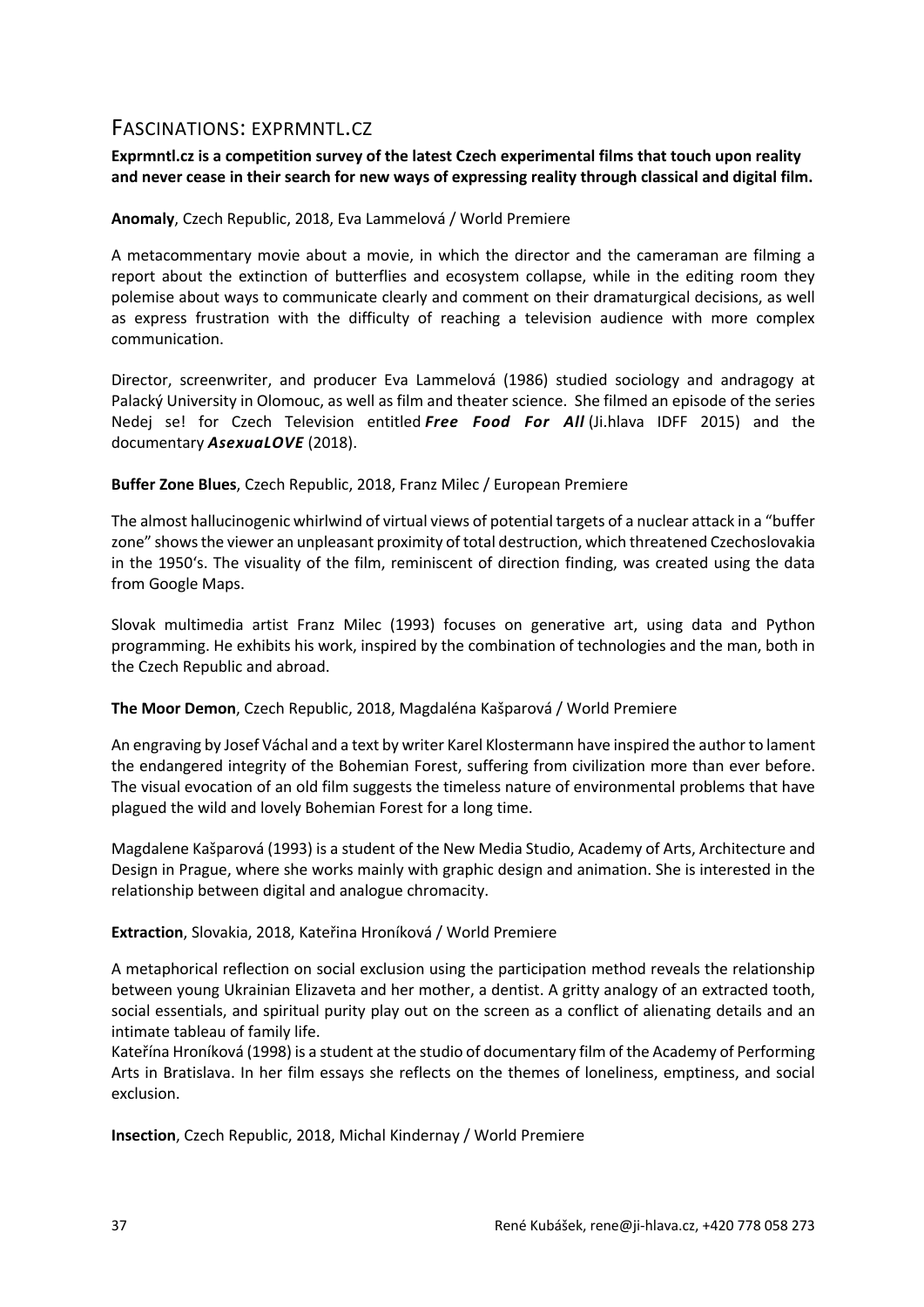The slow movement of various species of insect in an abstract, brightly lit setting creates suggestive allusions to incontrollable chaos, apathy, and the decay of social structures. The minimalist visual imagery is accompanied by ambient music that works with realistic sound and static.

The work of visual artist Michal Kindernay (1978) explores art, technology, and science through interactive video, installations, performances, and experimental film. Kindernay is a lecturer at FAMU's Centre of Audiovisual Studies.

## **How to Stop Watching a Video that Never Ends**, Czech Republic, 2018, Jan Martinec / World Premiere

A film essay based on the conflict between decorative shots from a bird's eye perspective and three mechanical, linearly-connected monologues dissects the subconsciousness of an individual saturated with a multitude of differing choices, opinions, and possibilities in the numbers-driven age of digital media.

Jan Martinec (1984) is a graduate of the Prague Academy of Arts, Architecture and Design. An examination of his career reveals an interest in the relationship between the mechanical present-day and meager history, as well as the desire to explore the fragile spaces between documentary, experimental film, and narrative.

## **Puddles, I don't know**, Czech Republic, 2018, Anna Petruželová / World Premiere

Dry ground, gravel, cracks in the asphalt, a look into a microscope, and a weather map as parts of an associative string based on the theme of waiting for the rain. The visual poem shows the soil in closeups, adding new visual and semantic layers.

Anna Petruželová (1998), student at the Documentary Film Department, Film and TV School of the Academy of Performing Arts (FAMU) in Prague, discovers an abstract dimension of material reality in moving images of shapes, areas and surfaces.

#### **Not Shown**, Czech Republic, 2018, Markéta Petříčková / World Premiere

Blinking icons, pop-up windows, a blaring alarm clock, and the blipping of unread messages are normal parts of our everyday lives. The creator turns her back on the endless stream of information and attempts to escape from the world of modern communication technologies for at least five minutes to devote some attention to herself.

Markéta Petříčková (1996) studies at the Faculty of Art and Design and the University of Jan Evangelista Purkyně in Ústí nad Labem. Her creative activities are also closely tied with Ústí - from photography to theater to performance.

#### **The Weather of Time**, Czech Republic 2018, Adéla Součková / World Premiere

A metaphorical weather forecast portrays human emotions and sentiments in confrontation with contemporary social debates. The lightly satirical tone of the tv moderator's presentation accompanies a video collage featuring a central motif of the Earth in which Africa is shrouded by clouds of existential questions and a spiritual crisis front threatens Europe.

Artist Adéla Součková's work is characterized by the processes of drawing, work with video, and performance, with whose help she creates critical attitudes towards power structures. She studied art in the Czech Republic and in Germany, where she also exhibits.

**Below the Black Sun**, Czech Republic, 2018, Kilián Kuděla / World Premiere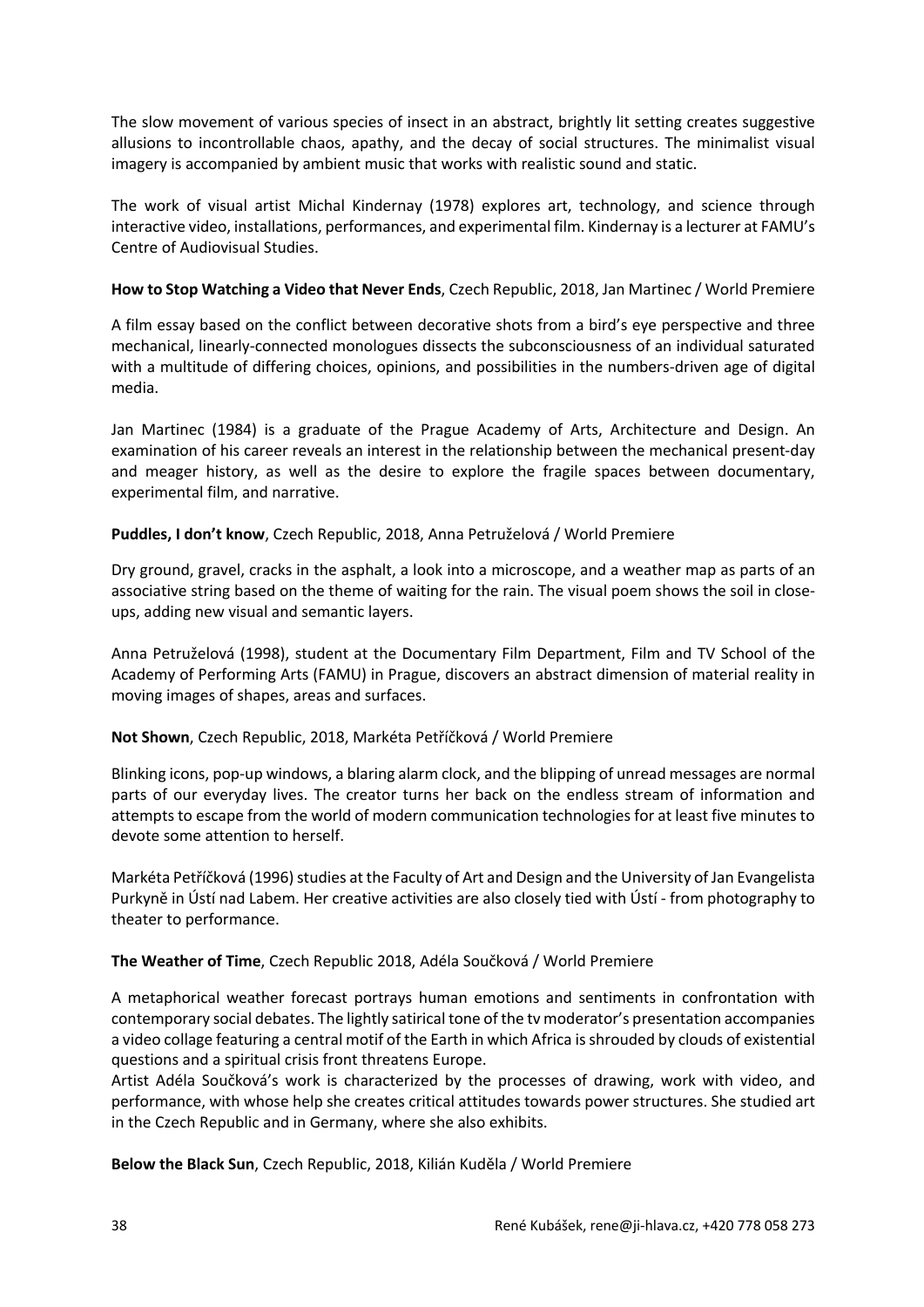Short postdigital meteorological film poem about black sun and its light, mostly composed of manipulated found footage materials combined with original music. The main storyline is derived from the remixed section of the 1967 film Above the Horizon by American meteorological company.

Kilián Kuděla (1991) is studying at the Center for Audiovisual Studies at Prague's FAMU, where he has been interested in the feature film and its use as an art installation during exhibitions in the gallery space.

## **Prologue of Signum Supra**, Czech Republic, 2018, Kryštof Brůha / World Premiere

Signum Supra presents art as a shamanic ritual, as an aestheticized tool materializing principles that cannot be grasped by consciousness. Gripping structures that resemble rocks and landscape contours float in indeterminate space, serving as a springboard for contemplating the patterns of perception beyond the visible and the tangible.

Kryštof Brůha (1990), a student at the New Media Studio, Academy of Fine Arts in Prague, explores the metaphysical plane of natural structures and phenomena, which he turns into aesthetic objects.

## **Dog days**, Czech Republic, 2018, Martina Holá / World Premiere

imperfect media image can make you give in to emotional illusions. The combination of animation and stable shots of the forest ground is accompanied by the author's comment on the absurdity of the situation presented.

In the film, visual artist Martina Holá (1987) examines various concepts of motion and time. In the past editions of the Ji.hlava International Documentary Film Festival, she presented her films *I Base My Existence on the Fact I Know You (*2012) and *La Photo du colonel* (2015).

## **Mass Ball,** Czech Republic, 2018, Anežka Horová / World Premiere

In a world where wildlife loses its place, there is a need to replace it. The allusion to a trailer advertising the soft green moss ball breaks down the distance between the sterile human habitat and the sea plant popularized as an organic element of any home.

As part of her studies at the Centre for Audio-visual Studies at the Film and TV School of the Academy of Performing Arts in Prague, Agnes Horová (1996) focuses on experimental videos, photos, and music. She creates spots for fashion brands and music video clips.

#### **Sequence**, Czech Republic, 2018, Jakub Korselt / World Premiere

A melancholic metaphor depicts transportation links and the logistical construction of a futuristic view of a dark, sterile environment. Fluorescent machines and vehicles that serve man live their own lives until their last moment, when they fall into pieces of the material from which they were constructed.

Jakub Korselt (1988) is a graduate of the digital media studio at the Faculty of Art and Design at the University of Jan Evangelista Purkyně. He experiments with video and graphics and has presented four films at the Ji.hlava IDFF: *Hoax* (2016), *Save As...*(2015), *Pioneer* (2014), and *Atlas* (2013).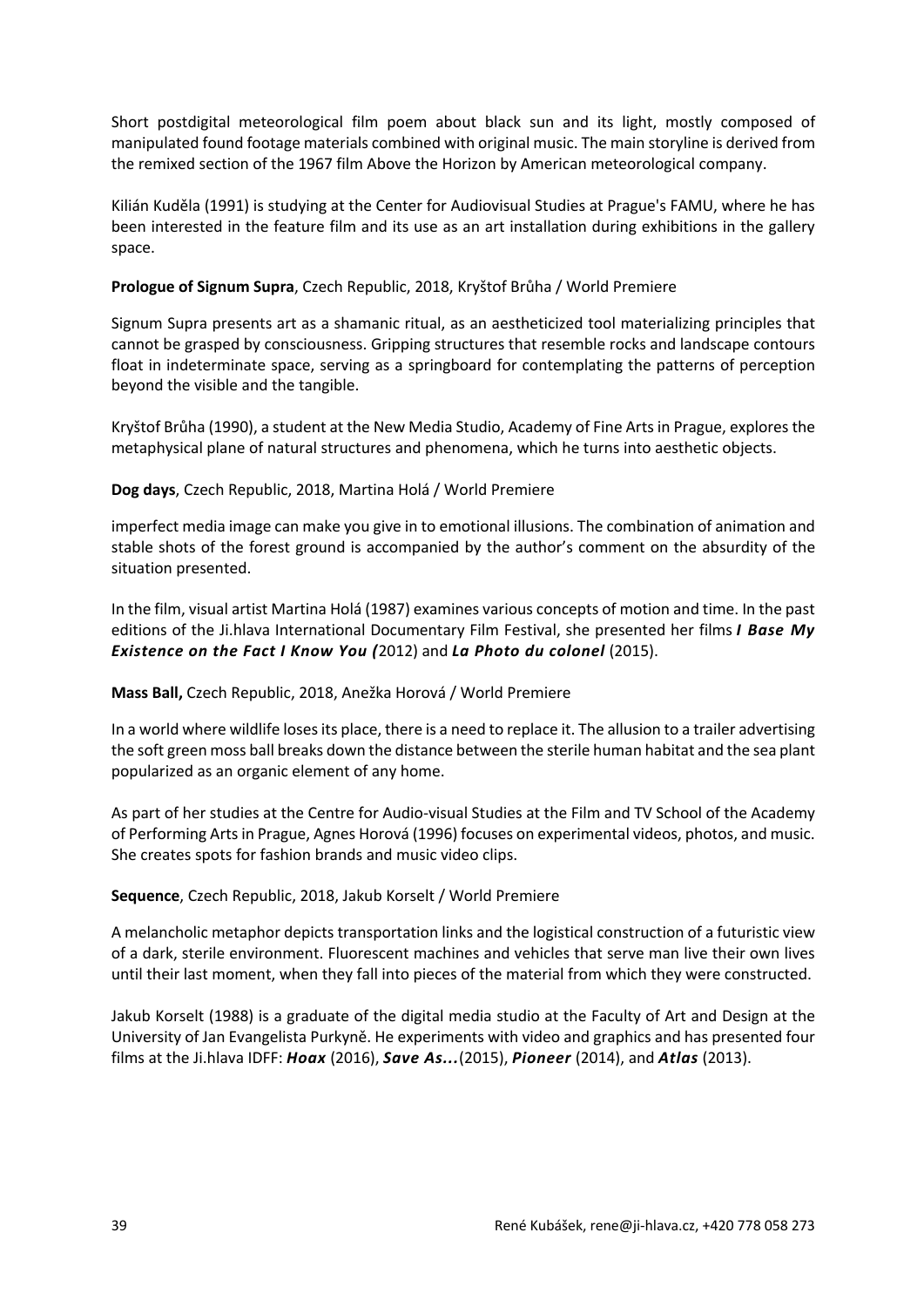### **Solar Projection**, Czech Republic, 2018, Jakub Rajnoch / World Premiere

Technology as a silent witness to the permanent movement of celestial bodies... The light installation visualizes the arrival and departure of daylight as contemplation and a dramatic process. By condensing one day into a few minutes, it thematizes the passage of time and the cyclicity of natural processes.

Jakub Rajnoch (1978), a graduate of Computer Science at the Faculty of Mathematics and Physics at Charles University and student at the Studio of Intermedia Production at the Academy of Fine Arts in Prague, focuses on various forms of combining art and exact sciences.

## **Apart**, Czech Republic, 2018, Diana Cam Van Nguyen / World Premiere

In her short, emotional film about life after the loss of a loved one, the author enthrallingly deals with a difficult topic, using techniques of both feature and animated film. Real experiences of the narrators, accompanied by an animated reconstruction of the painful situation, create a mournful insight into the thoughts of three young people untimely exposed to death.

Czech-Vietnamese illustrator and FAMU student Diana Cam Van Nguyen (1993) uses various techniques of animation to describe personal issues. She has already captured sensitivity and an individual perspective in her successful debut *Malá* (The Little One, 2017).

## **A State of Mind: Free Fall,** Czech Republic, 2018, Andrea Sobotková / World Premiere

Stairs leading from nowhere to nowhere, narrow shafts, bridges, ladders from which we fall in our dreams. A string of raster photographs depicting different places imitates a course of dreaming, making the subconscious look real. Frightfully unfamiliar images from the archives of collective memory sneak into the most inward corners of our existence.

Student of the media work studio at Prague's AVU (Academy of Fine Arts), Andrea Sobotková (1994), who took inspiration during scholarships in Bulgaria and Vienna as well, explores the borders between subconsciousness and reality in her work.

#### **This Kind of Spring Has Never Benn Yet**, Czech Republic, 2018, Tereza Kozáková / World Premiere

This personal essay relates the perception of space to the mental universe of screenwriter and director Pavel Juráček who found his "truly ideal place" in the town of Příbram. The sensitive combination of journal entries, intimate notes, and film fragments tries to break down conventional storytelling techniques to build an original world of timeless thinking.

Tereza Kozáková (1992) has studied film science at Charles University in Prague and editing at the Film and TV School of the Academy of Performing Arts in Prague. In her work, she prefers working with film material.

## **The Conglomerate Eternity**, Czech Republic, 2018, Petr Pololáník / World Premiere

An archaeologically significant site diffuses its memory through levels of the myths, rituals, and folk tales in an essayist discourse on the forms of historical continuity. Absence of contact sound and minimalist music emphasizing the visual motifs of both alive and inanimate tracks in the landscape.

Petr Pololáník (1992) is a student of the Center for Audiovisual Studies at FAMU. In his work he explores genre conventions and non-narrative ways of a filmmaking.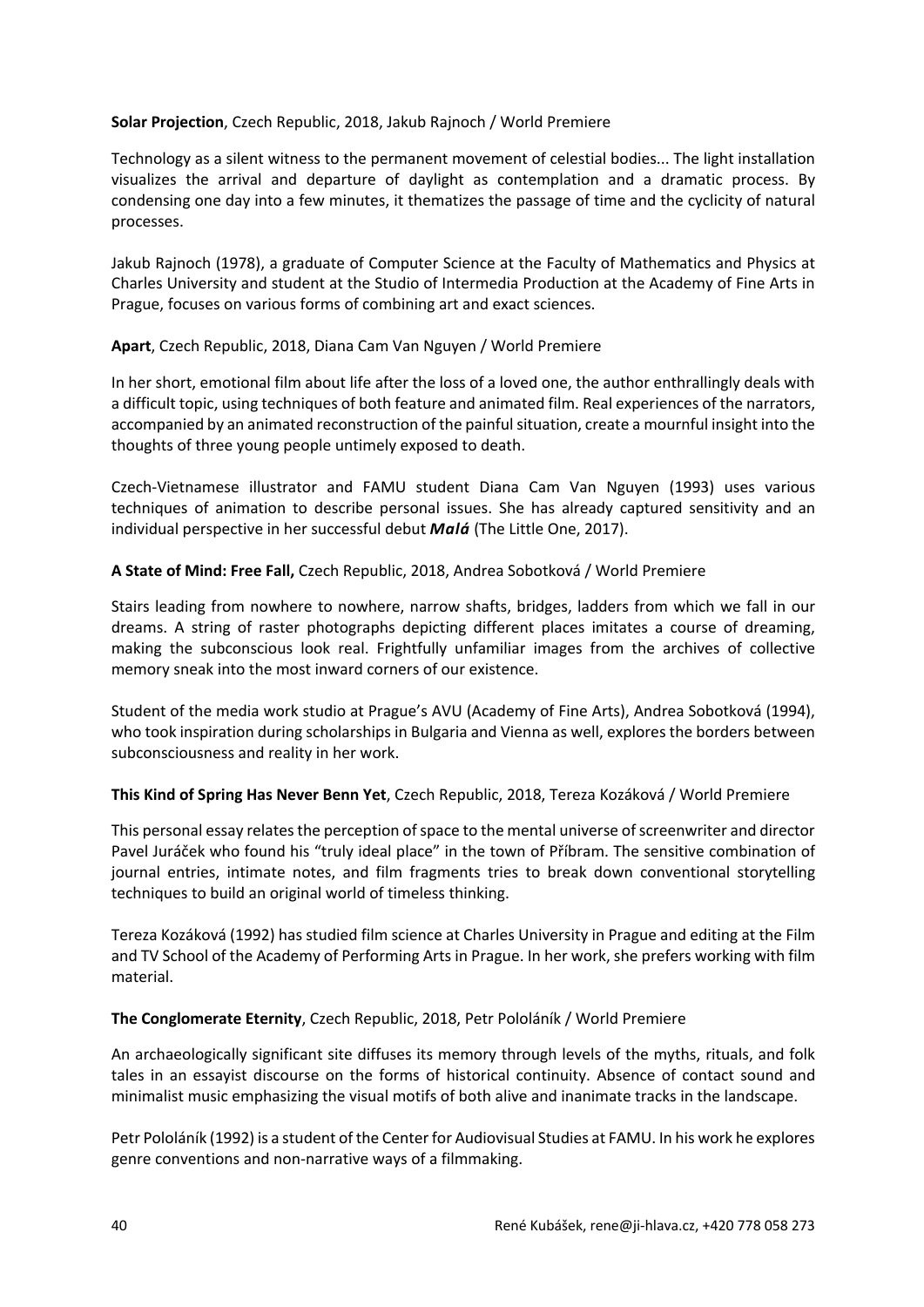## **The Scientific-Technical Revolution and the Future of Socialism in Educational Films of the Sixties**

The screening is a precursor to the exhibition The Self-Awareness of Science: The Scientific-Technical Revolution and the Limits of Emancipation, which will open in December 2018 at Prague's Display and FUTURA galleries. The exhibition will look at the activities in the 1960s of an interdisciplinary research team led by philosopher Radovan Richta that was expected to present a vision for "the new Czechoslovak model of socialism." The advent of cybernetics and automatization was expected to help create a more humane socialist society in which people would be liberated from manual labor and from preexisting ideological authorities and predefined roles.

**Machines and People,** Czechoslovakia 1960, 14 minutes

# SHORT JOY

## **Short Joy is a selection of documentary shorts, with the price for the Best Short Documentary Film.**

## **The Wonderful Years**, Ukraine, 2018, Svitlana Shymko, Galina Yarmanova / International Premiere

During the Soviet era, Ukraine was a difficult place for members of the LGBT community, and even today the country remains less than welcoming to sexual minorities. Working with archival interviews of women from the past thirteen years, the film brings together two eras and thus contributes to a discussion of today's situation.

Independent Ukrainian filmmaker Svitlana Shymko (1986) focuses on social and political issues. After studying documentary film through the DOC NOMADS programme, she gained attention thanks to her debut *The Doctor Leaves Last* (2014). Her latest documentary film *The Wonderful Years* has been a collaboration with Guliana Yarmanova (1985), a gender theoretician.

## **I Was Here**, Syria, 2017, Zaina Erhaim / European Premiere

Director Zaina Erhaim has decided to explore her Syrian hometown of Idlib, which is controlled by antiregime forces. Original footage captures familiar neighborhoods in ruins, where Erhaim leaves what is perhaps the last human footprint. This secretly-filmed documentary presents a visual experience of the loss of home and of meeting loved ones in a new reality.

Journalist Zaina Erhaim (1985) works for the Institute for War and Peace Reporting and also teaches Syrians to be citizen reporters. She is a recipient of the Peter Mackler Award for Courageous and Ethical Journalism.

## **Time and Love and I**, USA, 2017, J. Ashlee Brady / World Premiere

They are happy together, but she gets a job offer in another country and he doesn't want to go. He tries to sway her decision in his favor by offering to marry her… In its format, the film perhaps most closely resembles a music video, but besides music it also uses poetry and dance to tell its story. Shot on an iPhone 7 Plus.

New York filmmaker J. Ashlee Brady (1993) got into film through acting and modeling. She began to take an interest in working behind the camera while at university, and has already directed several films.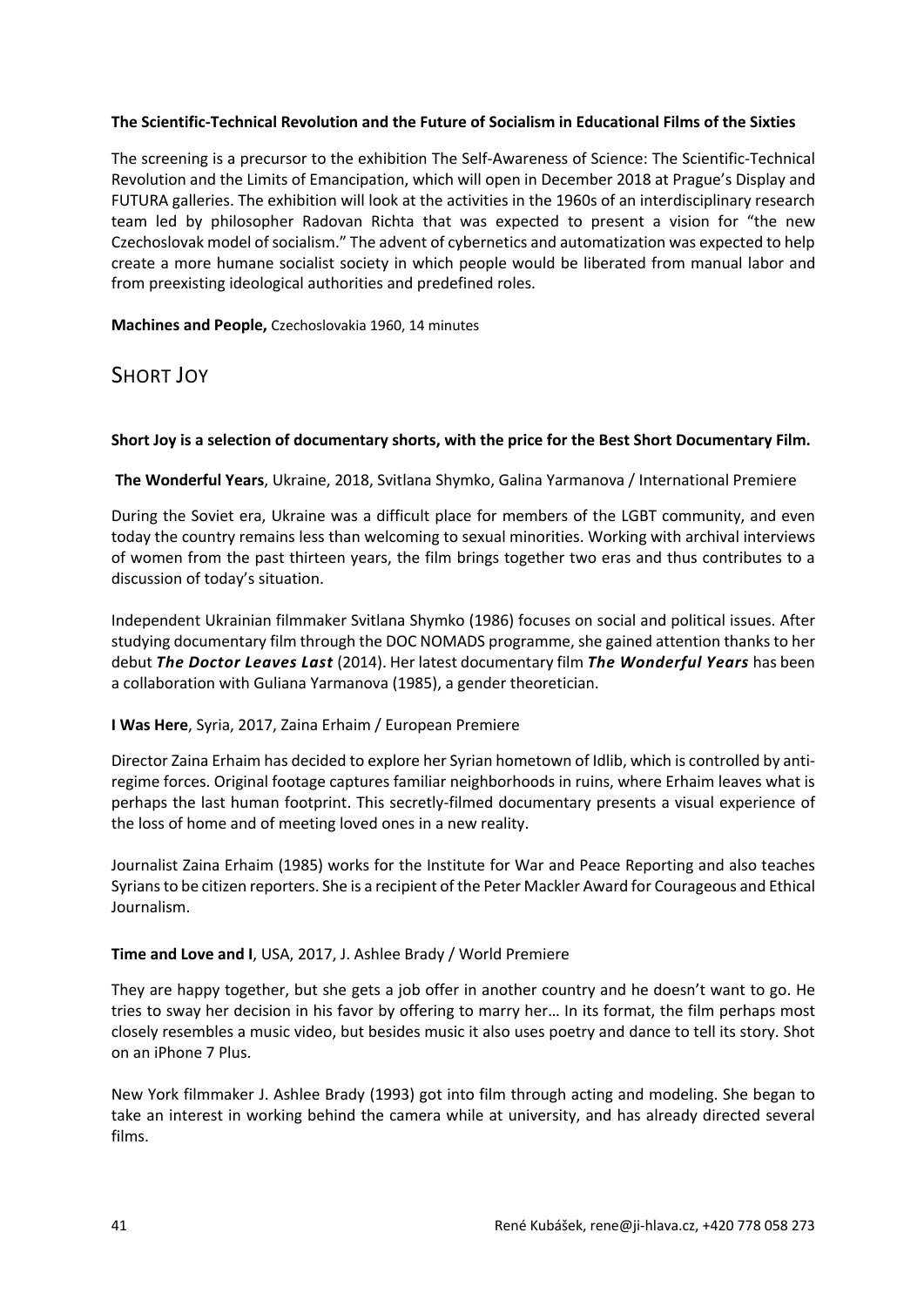#### **The Cake**, Poland, 2017, Małgorzata Goździk / Czech Premiere

An observational look at the interaction between two elderly women: 100-year-old Ema and her six years younger sister Zosie. The camera sensitively documents how these two once famous hostesses try to bake a cake at their advanced age. In so doing, it offers a perceptive portrait of their personalities and their relationships.

Małgorzata Goździk (1990) is a graduate of the Academy of Fine Arts in Cracow whose work focuses on human interactions and dance. She began working with film thanks to an interest in psychology and motion.

## **Hypothesis**, France, 2018, Bruno Saboia / World Premiere

The film's creator, in the role of an earthling walking the streets of Paris, asks the eternal question: Are we alone in the universe? While attempting to find the truth and therefore quiet the constant musings, the filmmaker holds interviews with astrophysicist Nicolas Prantzos, science historian Florence Raulin Cerceau, and sociologist Pierre Lagrange.

Bruno Saboia (1978) is of French-Brazilian origin; he currently lives in Rio de Janeiro. As a screenwriter, he worked on the films *Ódio* (2007) and *Walter do 402* (2016) *The Hypothesis* is his directorial debut.

## **Horse Riders**, Poland, 2018, Anna Gawlita / International Premiere

A pagan custom takes place alongside the traditional Easter Sunday celebrations in the Polish village of Sternalice. Rough-looking men set aside their work tools, saddle wild horses, and set off on a pilgrimage, filled with humility before God. The documentary's visual and aural cacophony captures the ancient tradition, creating a stunning visual myth.

Anna Gawlita (1977) is a Polish producer and director. Her focus is the creation of original documentary films. For her production work, she received an award at the Era New Horizons festival in 2008.

## **Landline**, United Kingdom, 2017, Matt Houghton / East European Premiere

There's a helpline just for gay farmers. Through authentic recordings and reconstructed situations, the film offers a glimpse into the issue of British gay men from rural areas. For farmers it's difficult enough to admit their orientation to themselves, let alone to their not-so-gay-friendly surroundings.

Matt Houghton is a British short filmmaker and winner of numerous awards. His film *Dear Araucaria* (2015) was well-received and won the audience award at the Sheffield Doc/Fest.

**Lotus**, Iran, 2018, Mohammadreza Vatandoust / European Premiere

After a dam flooded a village in northern Iran, one island remained. There's a grave on it. On a hill above the new lake, an old woman looks out at it. An intimate look at the daily routine of an Iranian woman who has survived modestly for twelve years alone in a house at the base of the mountain. She waits for permission to visit the island.

Iranian filmmaker Mohammadreza Vatandoust (1978) has received more than 60 film awards. His first documentary film *Red Mountain* (2003) won the International Short Film Festival in Tehran.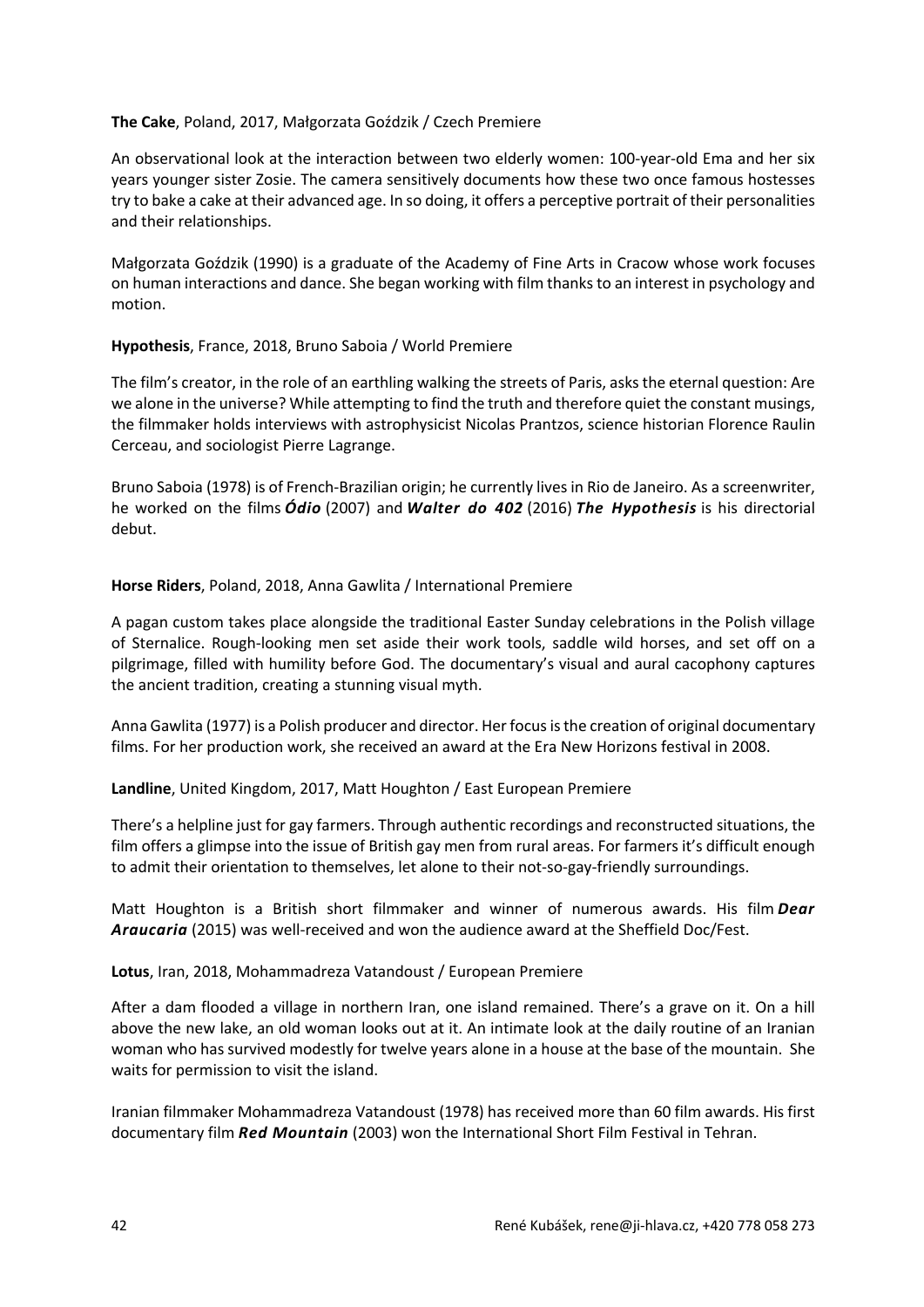### **Mum, I'm Sorry**, Italy, 2017, Martina Melilli / International Premiere

The only things they left behind were their personal belongings. They speak volumes about what kind of people they were. What they liked. Who was close to them. What hobbies they had. A film without words. Footage of objects belonging to people who drowned in the Mediterranean Sea off the coast of the island of Lampedusa in 2013 and 2015 - people whose lives were extinguished for good.

Martina Melilli (1987) of Italy is a visual artist, filmmaker, translator, and curator. In recent years, her focus has been primarily on the theme of migration. Her films include *My Home, In Libya* (2018).

## **Beyond the World**, United Kingdom, 2018, Yanlin Li / World Premiere

At the funeral of her grandmother, Yanlin, a young Chinese girl, learns that the deceased was a medium – and was possessed by a spirit named Gong. The film is Yanlin's personal confessional – she never believed in the existence of miracles, but is now becoming interested in the world of spiritualism and finding out who Gong was in order to understand her grandmother better.

Yanlin Li (1994), a documentary filmmaker originally from China, is currently studying film directing at the Edinburgh College of Art. She addresses the themes of religion and faith in her work. She is now working on her first feature-length film.

## **Optimism**, USA, Canada, 2018, Deborah Stratman / East European Premiere

Dawson City in Canada's Yukon Territory abounds in goldmines and lack of sunshine. This portrait of the town is an audiovisual collage on the search for the sun and gold, history, and the everyday realities of its inhabitants. The atmosphere of cold, snowy Canada infuses the film with a dark mood reminiscent of Twin Peaks.

Deborah Stratman (1967) is a film director and artist working in Chicago. She focuses on power relations in society and environmentalism. *Optimism* premiered at the Berlinale in 2018.

#### **Pampa del Istmo**, Argentina, Mexico, 2018, Camila Ausente / World Premiere

"(Where) do the places we remember exist?" asks Camila Ausente in the opening of her ten-minute documentary search for an answer to this question. The film combines repeating images from Mexico with oral memories of her childhood in Argentina.

Barcelona-based filmmaker Camila Ausente (1985) was born in Argentina and grew up in Mexico. Her works reflect an interest in cinematic form and the experimental use of visual tools.

#### **Notes on the Shore,** Cuba, 2018, Luis Alejandro Yero / European Premiere

This film about the life of Cubans without a roof over their heads shows how they go about their everyday activities: preparing food, discussing politics, singing songs, reading old texts by Fidel Castro, and sleeping off a hangover. Fourteen minutes of detailed observation of people overlooked by others.

Cuban filmmaker Luis Alejandro Yero (1989) studied documentary directing at EICTV and journalism at the University of Havana. His short films have been shown at festivals in Mexico, Spain, Brazil, and Cuba.

**First Feature**, Saudi Arabia, 2018, Bentley Brown / European Premiere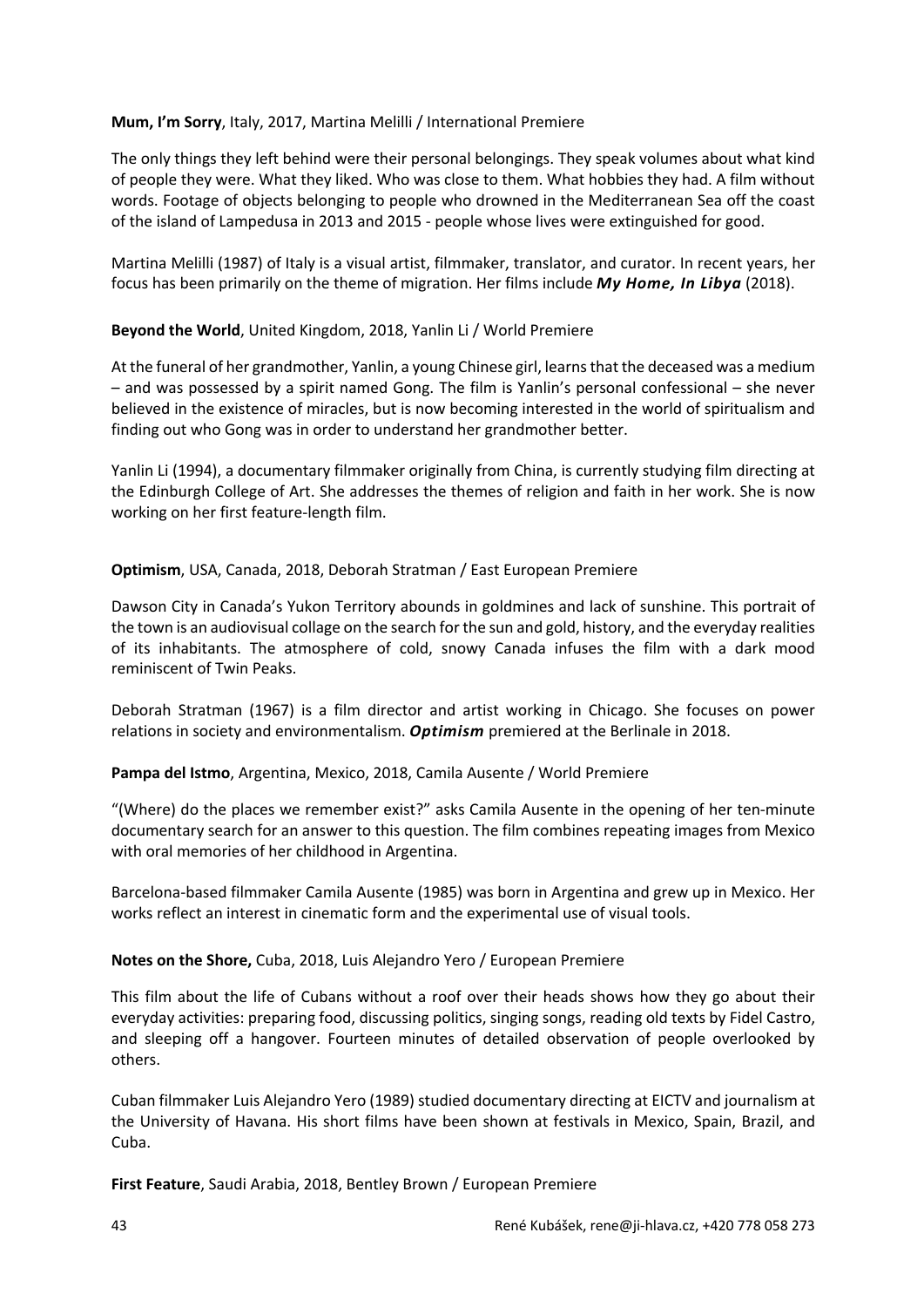Saudi Arabian cinema only recently emerged from thirty-five years of being an underground phenomenon. Before it was legalized, Bentley Brown used his childhood home movie camera to record filmmakers working in the town of Jeddah. The film's melancholy mood is underscored by the voiceover of the women who form most of the film crew.

Bentley Brown's (1987) films have been shown at festivals such as the Berlinale or Rotterdam. He taught film and interactive media at Saudi Arabia's first university-level programme for women.

## **I Have Sinned a Rapturous Sin,** Iran, United kingdom, 2018, Maryam Tafakory / Czech Premiere

An essay filmed against the backdrop of lyrical images of feather plucking or drawing with chalk presents the clerical orders of Islamic women and how they rein in their impure desires. As a subversive element of Islamic fundamentalism, the director recites a poem by Iranian feminist writer Forough Farrokhzad.

Iranian director Maryam Tafakory (1987) works in London and addresses topics relating to female identity in a religious and political context. She experiments with the possibilities of visual narration and oscillations between reality and fiction.

## **The Holiday Inn-Side**, Australia, 2018, Charby Ibrahim / European Premiere

Using simple animation with outline figures and objects against a dark background that evokes nightmares, an anonymous 16-year-old youth, a repeat offender at a correctional facility for juveniles, recounts his criminal past caused by traumatic experiences with domestic abuse within his family.

Charby Ibrahim (1983) studied Film and Television at the VCA at the University of Melbourne. He completed an internship in Singapore, and now runs Marhaba Films Pty Ltd, a documentary film production company in Australia.

#### **Into Thin Air**, Argentina, 2018, Cristina Motta / World Premiere

What happens to women who mysteriously disappear? Are they ever seen again? Do state authorities investigate as they should, or are the only ones truly searching for the women the ones they left behind? A compilation film that reveals several periods in history during which scores of women disappeared without a trace under various circumstances.

Columbian filmmaker Cristina Motta (1962) originally studied law, and now works in Argentina. She began filming in 2012 and has participated in numerous festivals. She is one of the founders of Gallito Films.

## **Research / Souvenir (Dialogues)**, South Africa, Zimbabwe, 2018, Roger Horn / Central European Premiere

This documentary combines interviews with participants in ethnographic research led by the filmmaker personally with footage of his own personal reflections and insights. The recordings, gathered during the three years prior to the end of the authoritarian regime of Zimbabwean president Mugabe, is accompanied by 8mm footage of Rhodesia.

Filmmaker, scientist, and educator Roger Horn (1977) teaches visual anthropology at the University of Cape Town. Within this discipline, he studies the position of women who emigrated to South Africa from neighboring Zimbabwe.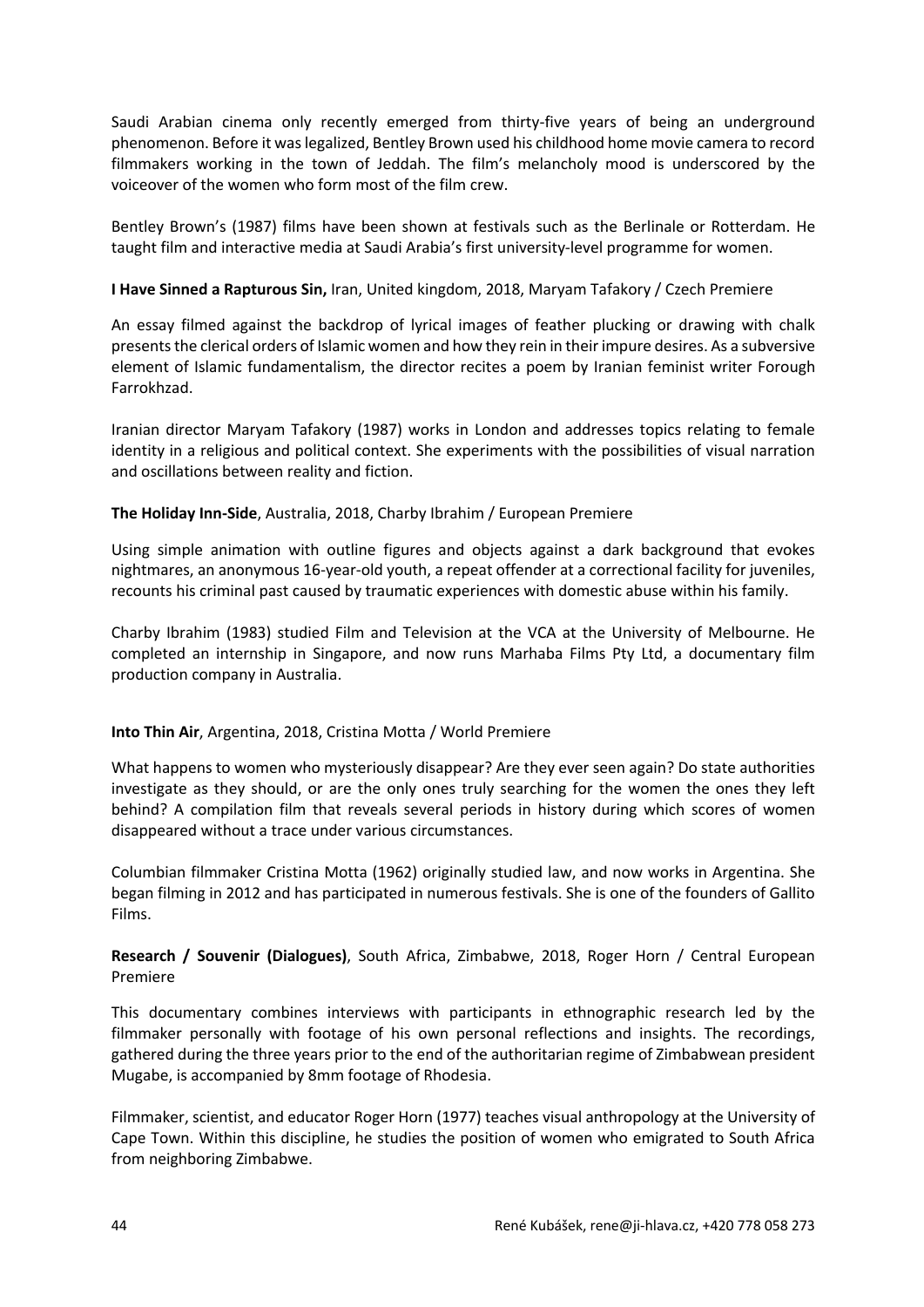#### **The Rembered Film**, Belgium, 2018, Isabelle Tollenaere / Central European Premiere

Reality disappears before our eyes – all that remains is what's preserved in our memories, the retelling of which allows us to bring it back to life. Camera in hand, the experimental filmmaker explores this abstract process in a stylized documentary with young boys in military uniforms and stories of war.

Isabelle Tollenaere (1984) studied documentary filmmaking in Brussels. She currently lives and works in Antwerp. Her films, in which reality confronts memory, deliberately blur the boundary between documentary and fiction.

## **From Heights**, France, 2018, Pierre Bisson / World Premiere

A young filmmaker sets off for the unknown territory of an African enclave to gather true stories of its inhabitants. Motionless scenery carries human imagination to heights where unforgettable moments of human life unfold. The meditative character of the film's imagery captures the unique atmosphere of Lesotho.

Pierre Bisson (1996) was born in Toulouse, France. He has been interested in film since secondary school, and enrolled in the Geneva University of Art and Design. His film *From Heights* is the result of a student trip to Africa.

## **For a Better Life**, USA, 2018, Yasmin Mistry / World Premiere

A woman sells her five-year-old son to a French tourist for 100 dollars, but the dream of a better life turns into years of physical and sexual abuse. This animated film looks at young Fekri's journey during the most vulnerable years of his life. Can he recover enough to leave his family?

Yasmin Mistry (1978) is an Emmy-nominated filmmaker and animator. Pervious works include the documentary shorts *Feeling Wanted* (2015) and *My Identity* (2016), which have earned her more than 20 awards.

**In the Frame**, Moldavia, Romania, Germany, France, 2018, Artiom Zavadovsky, Ion Gnatiuc / Central Europe

During the day, Oxana paints frames as a man; at night, she puts on her female skin. Oxana is a transsexual living in Moldova, where even expressions of tolerance towards sexual minorities can be dangerous. This short film is an intimate look at gender and at the social isolation of people denied to right to their own identity.

Moldavian filmmakers Ion Gnatiuc (1990) and Artiom Zavadovsky (1987) presented their debut film at this year's showcasego East's OPPOSE OTHERING! Section focused on films exploring queer issues, and also at the 2018 Cannes Film Festival.

#### **Becoming**, Netherlands, 2018, Jan van IJken / World Premiere

This minimalist six-minute film looks at the creation of animal life through time-lapse footage of an embryo's development – a process universal to all animals, including people. The film follows, in microscopic detail, the development of an alpine newt in its translucent egg all the way from first cell division to moment of hatching.

Dutch documentary filmmaker and photographer Jan van IJken (1965) focuses on nature and the world of animals, as for instance in his early film *Facing Animals*(2012) or in his look at the motion of a flock of birds, *The Art of Flying* (2015), which was shown in Jihlava as well.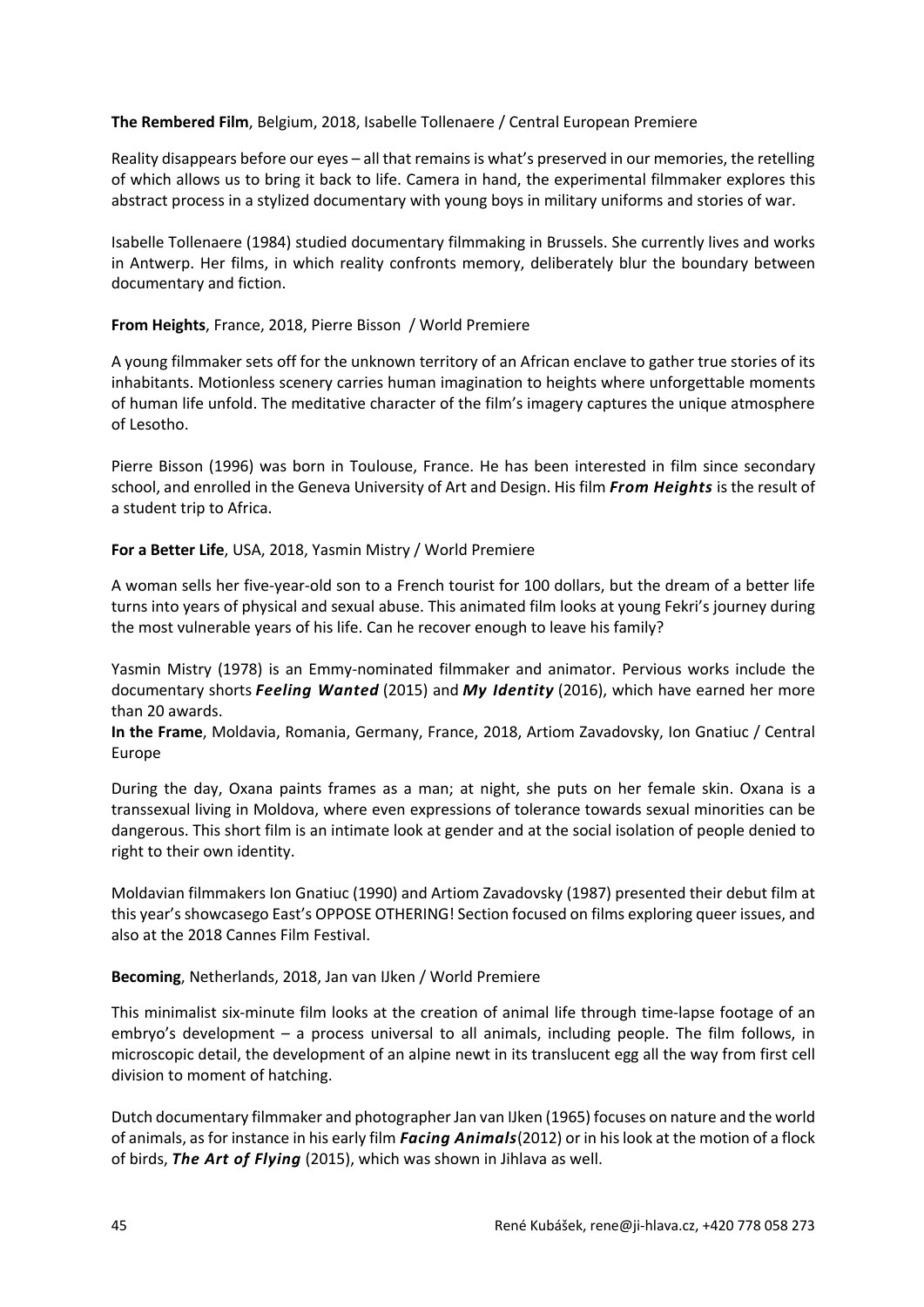# A TESTIMONY ON POLITICS

**A Testimony on Politics creates space in which voices and visions overlap with images and rhythms, the urgency of the content with formal intransigence. A competition section screening this year's most important political documentaries.**

**Alt-Right: Age of Rage**, USA, 2018, Adam Bhala Lough / East European Premiere

In the first year of Donald J. Trump's presidency, Daryle Lamont Jenkins, an Antifa activist, combats the rise of the alt-right movement, while Richard Spencer, an alt-right leader, fights to gain ground, culminating in a tragic showdown in Charlottesville.

Adam Bhala Lough (1979) is an American film director, screenwriter, and documentary filmmaker. Specializing in independent films, several of Lough's films have been selected as part of the Sundance Film Festival.

**The Silence of Others**, USA, Spain, 2018, Almudena Carracedo, Robert Bahar / Czech Premiere

A chronicle of institutional displacement of the mass genocide by the Francoist clergo-fascist regime in Spain. An amnesty along with the so-called "Pact of Forgetting" (1977) have erased political crimes and made over one thousand victims of terror invisible. Historic images and dozens of survivor testimonies present a survey of the struggle against collective amnesia.

Almudena Carracedo (1972) is a Spanish director and author of the award-winning film *Made in L.A.* (2007). Together with the American filmmaker and producer Robert Bahar (1975), she spent six years working on *The Silence of Others in the U.S.*

**Still Recording**, Syria, France, Lebanon, Qatar, Germany, 2018, Ghiath Ayoub, Saeed Al Batal / Czech Premiere

A unique documentary study takes us into Syria where, for a period of over four years, we observe the lasting friendship of art students Saeed and Milada. They moved to the rebel town of Douma and record everything they see around them. We experience not only their struggle with hunger, but also the desire for art and so much wanted freedom.

Ghiath Ayoub (1989) studied fine arts at the University of Damascus and worked on a joint project with Saeed Al Batal (1988), who was originally a journalist, photographer, and radio announcer.

Path of Blood, United Kingdom, 2018, Jonathan Hacker / East European Premiere

The documentary captures terrorism like never before. Using rare footage from people who belong to Al-Qaeda and forces trying to fight terrorism, it shows an incredibly cruel and raw testimony on the network of one of the largest terrorist organizations in the world.

Jonathan Hacker (1967) is known for his tough, uncompromising style of storytelling which has already drawn attention in his film *Britain's First Suicide Bombers* (2006) dealing with the psychology of suicide bombers.

**Weapon of Choice**, Austria, 2017, Fritz Ofner / East European Premiere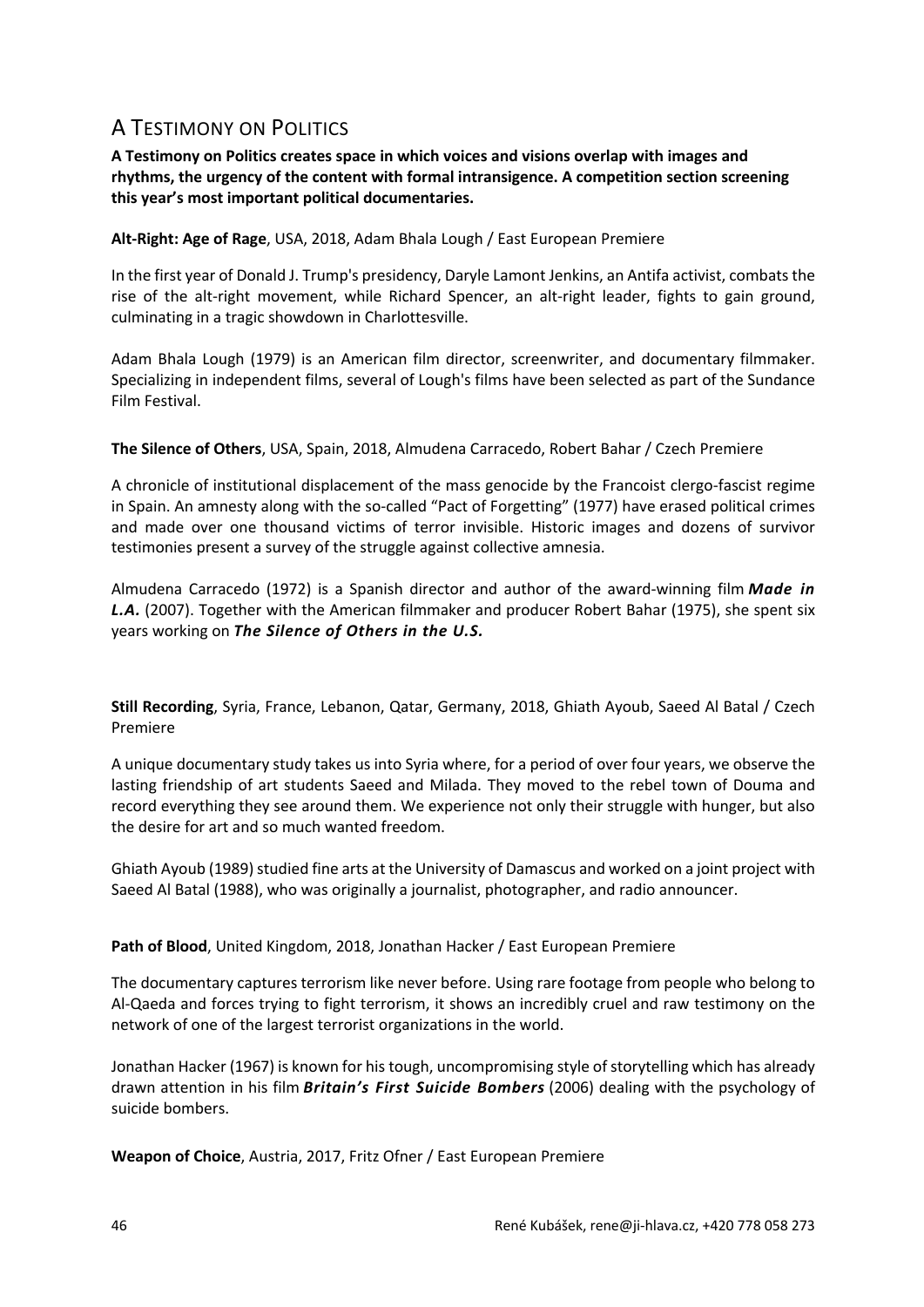The Glock handgun is popular among black rappers, Austrian soldiers, and Middle Eastern tyrants. But the person who loves it most is its inventor, Gaston Glock. In this short reportage on the controversial arms industry, Austrian director Fritz Ofner's clear objective is to demystify the story of a weapon, supposedly invented in a garage, that never fails.

Fritz Ofner (1977) studied journalism and cultural anthropology in Vienna, where he currently works. In 2011, the Ji.hlava IDFF showed his film Evolution of Violence (2011).

## **The Waldheim waltz**, Austria, 2018, Ruth Beckerman / Czech Republic

A cinematic memoir of a time when the Austrian nation underwent a deep crisis of identity. The 1986 presidential elections were marked by the revelation that one of the candidates, former UN general secretary Kurt Waldheim, had lied about his activities during the Second World War. A cinematic exploration of the relationship between memory and the past as a sign of the times.

Ruth Beckermann (1952) studied journalism and art history in Vienna, Tel Aviv, and New York. The Ji.hlava IDFF has previously shown her films Homemad(e) (2011) and The Dreamed Ones (2016).

# A TESTIMONY ON KNOWLEDGE

**A Testimony on Knowledge is a competition section offering a new definition of scientific documentary. The boundaries of human knowledge, the boundaries of the portrayable – and the possibilities of crossing them.**

**Badiou**, USA, France, 2018, Gorav Kalyan, Rohan Kalyan / World Premiere

Alain Badiou, born in 1937 in Morocco, demonstrated his exceptional skills in many fields of science, but became famous as a philosopher. The directorial duo the Kaylan brothers made their first feature film about Badiou, in which the philosopher himself talks about his work and personal life and presents his thoughts.

Gorav Kalyan (1980) studied philosophy and later film directing. He makes documentaries, music videos, and shorter format films. Rohan Kalyan (1982) is a cultural theorist; he works with his brother as a filmmaker.

#### **Bazin's film**, Canada, 2017, Pierre Hébert / Czech Premiere

Film theorist André Bazin yearned to shoot a film about the churches of the French province of Saintonge. Several decades later, Pierre Hébert presents a reconstruction of Bazin's dream in an animated documentary film that is also a philosophical meditation on the relationship between architecture and cinema.

Pierre Hébert (1944) is a Canadian filmmaker and visual artist who frequently collaborates with choreographers and musicians to create live visual performances. He also writes about film and art in books and magazines.

**Near and Elsewhere**, Austria, Germany, 2018, Eduard Zorzenoni, Sue-Alice Okukubo / World Premiere

In fictional sequences inserted into this documentary about economic, social and political perspectives on possible upcoming developments, the filmmakers portray a utopian future as a foreign territory. Six public figures from various cultural and social circles reflect on the future as a matter of time, people and the world.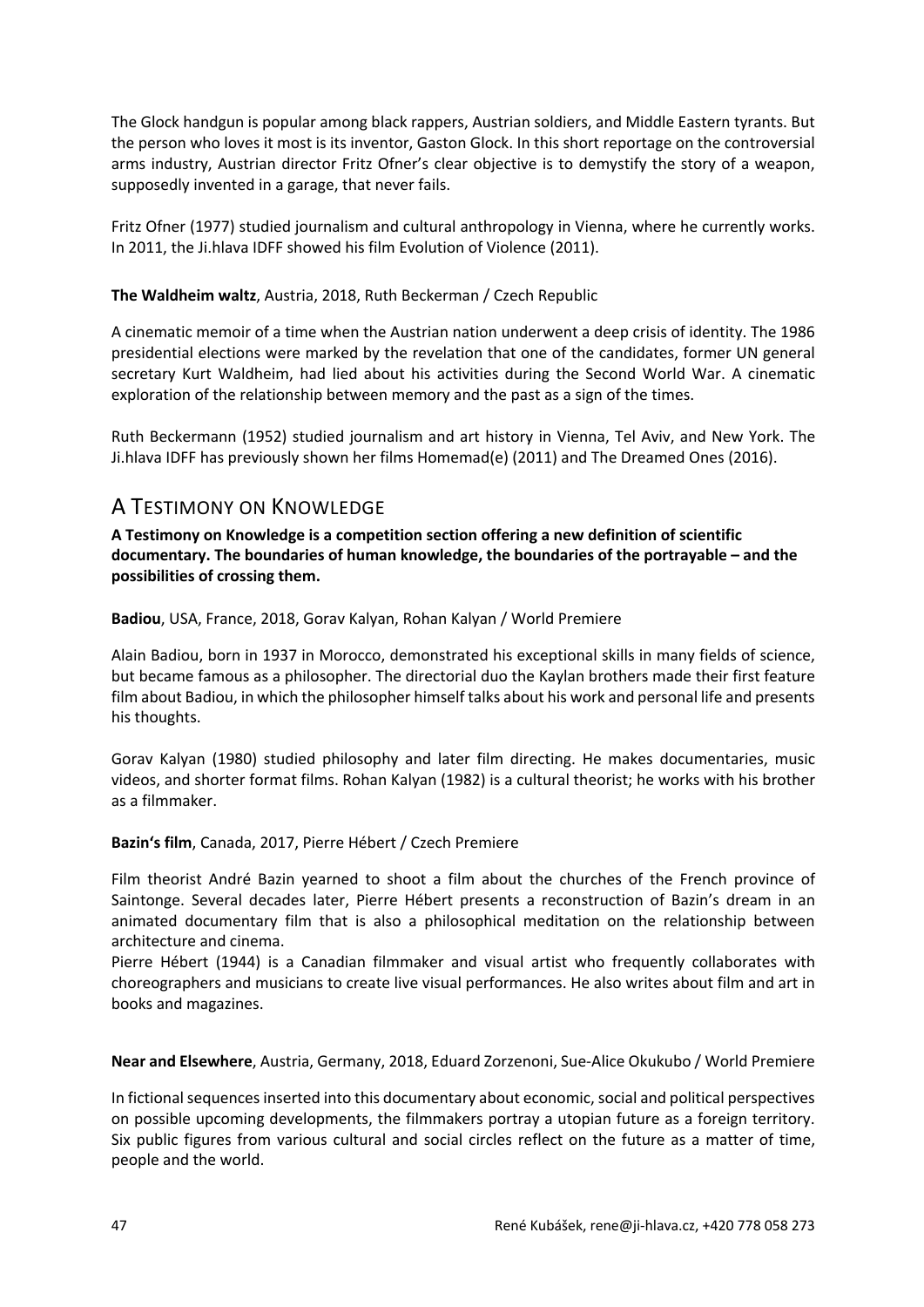Eduard Zorzenoni (1958) and Sue-Alice Okukubo (1970) run the production company mediart01 films. Okukubo has a musical background and composes. Zorzenoni studied psychology and philosophy and focuses primarily on painting.

## **The Thruth about Killer Robots,** USA, 2018, Maxim Pozdorovkin / East European Premiere

A look at the integration of machines into daily life. On the one hand, robots are very useful; on the other, they replace people's jobs and can even threaten their lives. The film is a montage of interviews with workers and various specialists, and shows footage from places where robots are used on a regular basis.

Maxim Pozdorovkin (1981) was born in Moscow and today lives in New York. His documentary *Pussy Riot: A Punk Prayer* (2013), shot in collaboration with Mike Lerner, won a special award at the 2013 Sundance Film Festival.

## **In the Realm of Perfection**, France, 2018, Julien Faraut / Czech Premiere

An essay study on the possibilities of combining sports and film. Using traditional French film theory and philosophy, the director analyzes the sports performances of American tennis legend John McEnroe captured on 16mm film. The film offers a contemplation on the relationship between duration (durée), the passage of time, and motion.

French filmmaker Julien Faraut (1978) worked as an administrator at the French Institute of Sport's film archive. He combines sports, art, and cinematography in his film work.

**Almost Nothing**, Italy, France, Belgium, 2018, Anna de Manincor, ZimmerFrei / East European Premiere

The film *Almost Nothing* presents a behind-the-scenes look at CERN, the Center for Nuclear Research. Through interviews with theoretical physicists, technicians and other employees, the everyday operations of the organization and its cafeteria are revealed while discussing the most important questions about the universe that science is currently engaged in.

The ZimmerFrei art group was founded in 2000 in Bologna and consists of members Massimo Carozzi, Anna de Manincor and Anna Rispoli. In its work, the group uses video art, documentary film, photography, and performance.

## **Song of a Seer**, Canada, France, Haiti, 2018, Aïda Maigre-Touchet / East European Premiere

Dominique Batraville, a Haitian poet, journalist and actor, sits in his modest abode and reads. After a minute, he lies and continues in reading. This slowly narrated but impressive documentary presented his person to us by static, often detailed shots, combined with his own monologues and quotes from others.

Aïda Maigre-Touchet (1977) studied film production in France and Canada. She was awarded for her first short film, *Kiyoukta* (2008), and now she presenting her feature debut.

**Every Tear**, Belgium, 2017, Sarah Vanagt / East European Premiere

Armed with an ancient microscope invented in the 17th century by textile merchant Antonie van Leeuwenhoek, the filmmaker travels through her native Brussels exploring everything she can get her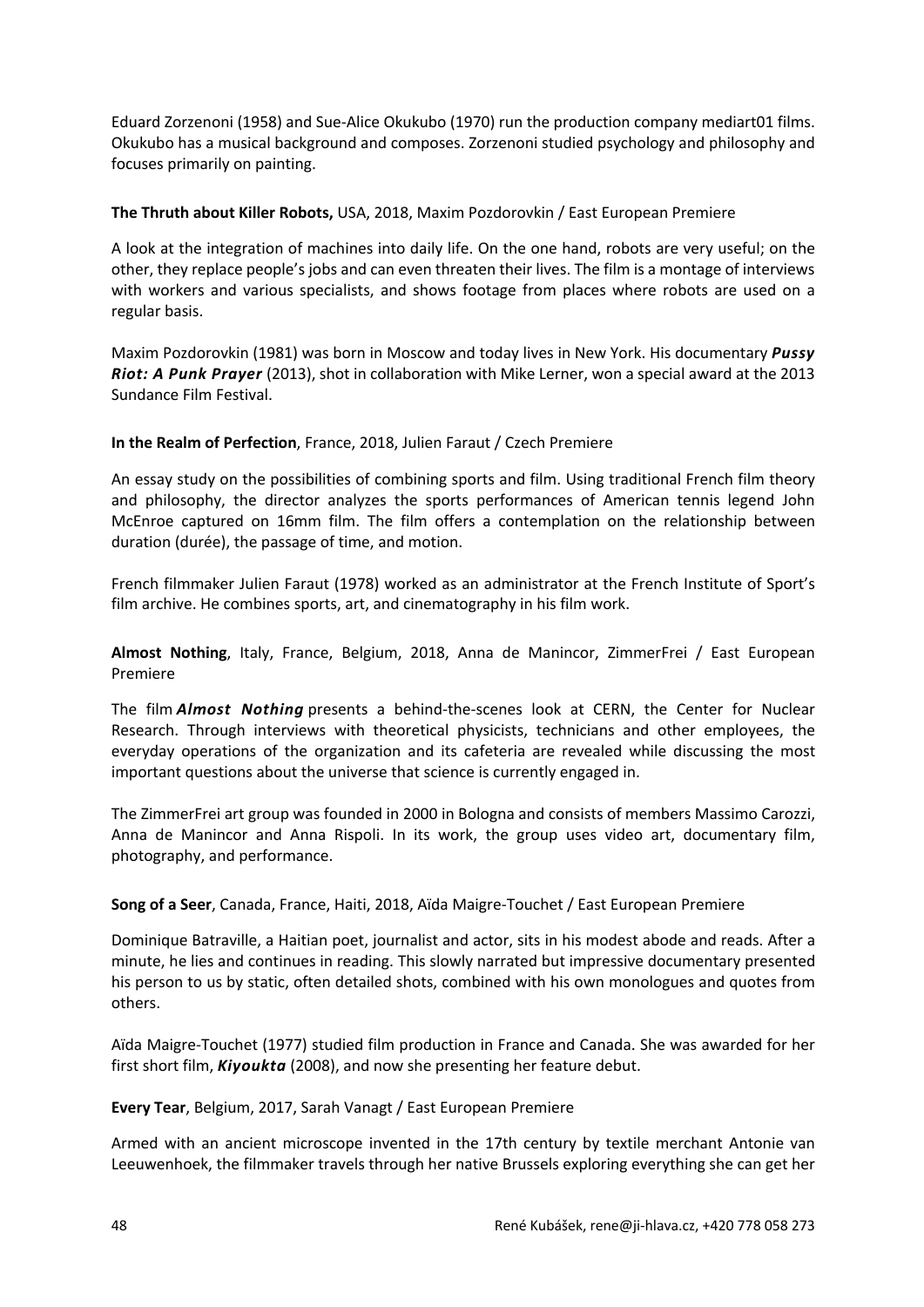hands on. The long series of subjective macro-details of strange shapes is accompanied by citations from van Leeuwenhoek's letters.

Sarah Vanagt (1976) creates documentaries, video installations, and photographs in which she combines an interest in history with film. Her previous film, In Waking Hours (2015), was premiered at the Rotterdam International Film Festival.

# A TESTIMONY ON NATURE

**A Testimony on Nature is a competition section featuring this year's documentaries that hold conversations on the creation and destruction, on threats and challenges, about man as part of and as a mortal enemy of nature, all through the refined medium of film.**

**Wild Relatives**, Lebanon, Norway, Germany, 2018, Jumana Manna / Central European Premiere

This observational film essay on our relations with the natural wealth is based on a real event and seed banks storing quantities of seeds of various plants in case of a global catastrophe. The film documents three places with different traditions related to the land – Aleppo, Lebanon, and Svalbard. The Palestinian multimedia artist Jumana Manna (1987) is the author of A Magical Substance Flows into Me (2015), a documentary film about musical tradition in the Palestinian-Israeli region.

## **To the Unknown**, Finland, 2017, Liinu Grönlund / Czech Premiere

The flora and fauna of Madagascar fascinate scientists from all over the world. Some spend their entire lives exploring the island. This visually captivating documentary follows several researchers during their work in the inhospitable conditions of the rainforest. A film reflection on the enthusiasm and patience of individuals hungry for the discovery of the unknown. The work of Finnish filmmaker Liina Grönlund (1984) focuses on natural sciences and the environment. To The Unknown (2018) is also her thesis work in the department of documentary film.

**The Climate experiment**, Sweden, China, France, USA, Norway, Morocco, 2018, Lars Bergström, Mats Bigert / World Premiere

In 2017, climate change was the theme of all exhibitions by two Swedish artists. The film, which maps their annual tour around the world, combines educational moments with the observation of the common life of both artists. Shots of their installations and objects act as alienating effect that enhances the relevance of the global theme.

Swedish artists Lars Bergström (1962) and Mats Bigert (1965) are graduates of the Royal Academy of Art in Stockholm and have been collaborating since 1986. Together, they have realized countless works of art and nine films.

**Acid Forest**, Lithuania, 2018, Rugilė Barzdžiukaitė / Central European Premiere

The Curonian Spit is a destination for both tourists and cormorants. The camera follows visitors from a bird's-eye view. Their sensations become part of the place's biodiversity. The ancient birds are – for now – turning into feared bearers of ruin. This observational document looks upon a spectacular part of the continent, the main attraction of which is its dead forest.

Lithuanian director Rugile Barzdžiukaite (1983) is interested in the space and connections between reality and feelings. She made four short films: Celebrating the Mask (2012), Phelophepa (2010), Floating (2006) and K City (2005).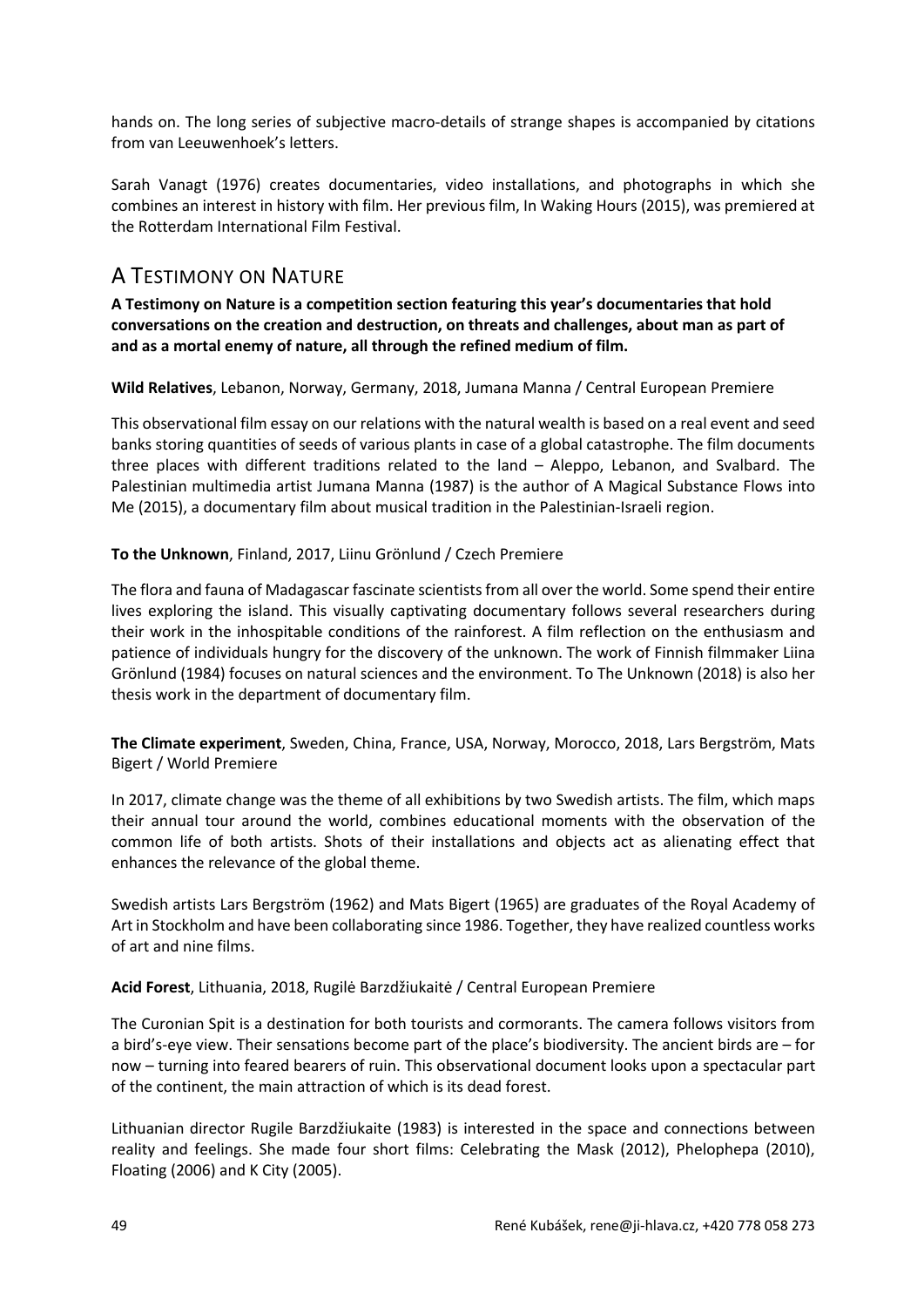#### **Into the Okavango**, Africa, 2018, Neil Gelinas / East European Premiere

This travel documentary chronicles a four-month scientific expedition to study the mysterious Okavango riverscape. This film about a journey that brings together scientists and the local population offers magical shots of unexplored nature as well as its animal inhabitants, and brings an environmental message regarding the situation in the surrounding African countries.

American Neil Gelinas is a producer and director for National Geographic. *Into The Okavango* is his feature-length debut and, like the other films he has produced, focuses on the last wilderness areas of our planet that remain undisturbed by humans.

## **Empty Cages**, Norway, Sweden, 2017, Teresia Fant / East European Premiere

This short film with a clear moral message looks at the illegal activities of the activist group known as Empty Cages, which liberates animals from inhuman living conditions at large factory farms. The filmmaker compares the activists' viewpoint with the opinions of the people around them and encourages us to consider what value society places on the lives of animals.

Finnish director Teresia Fant (1992) is currently studying in Norway and has experience from several Scandinavian film schools. Her documentary debut *Empty Cages* (2017) reflects her own personal interest in animal rights.

**Becoming Animal**, Switzerland, United Kingdom, 2018, Emma Davie, Peter Mettler / Czech Premiere

This philosophical film-essay explores the relationship between man and nature through long scenes of the mountainous landscape of the American West. A quiet meditation on the imperfect perception of reality, the search for the meaning of life, and finding harmony in the world around us, accompanied by a voiceover of the filmmakers' views and philosophical commentary.

Emma Davie (1965) is a Scottish director and university lecturer in Edinburgh. Swiss-Canadian director and documentarian Peter Mettler (1958) works primarily with experimental narratives in film.

**Welcome to Sodom**, Austria, 2018, Christian Krönes, Florian Weigensamer / Czech Premiere

They call it Sodom. A hell for people. A paradise for business. The world's biggest dump of electronic waste is teeming with noises of people working. They rummage, collect, recover and burn down. An impressive apocalyptic tableau on meticulous work within a new economic segment. A disconcerting testimony on life conditions.

Florian Weigensamer (1973) is an author of political and social TV films focusing on life in Central and Eastern Europe and Asia.

Christian Krones (1961) is a producer and director involved in CEO Blackbox Film & Media and Partner Media TV.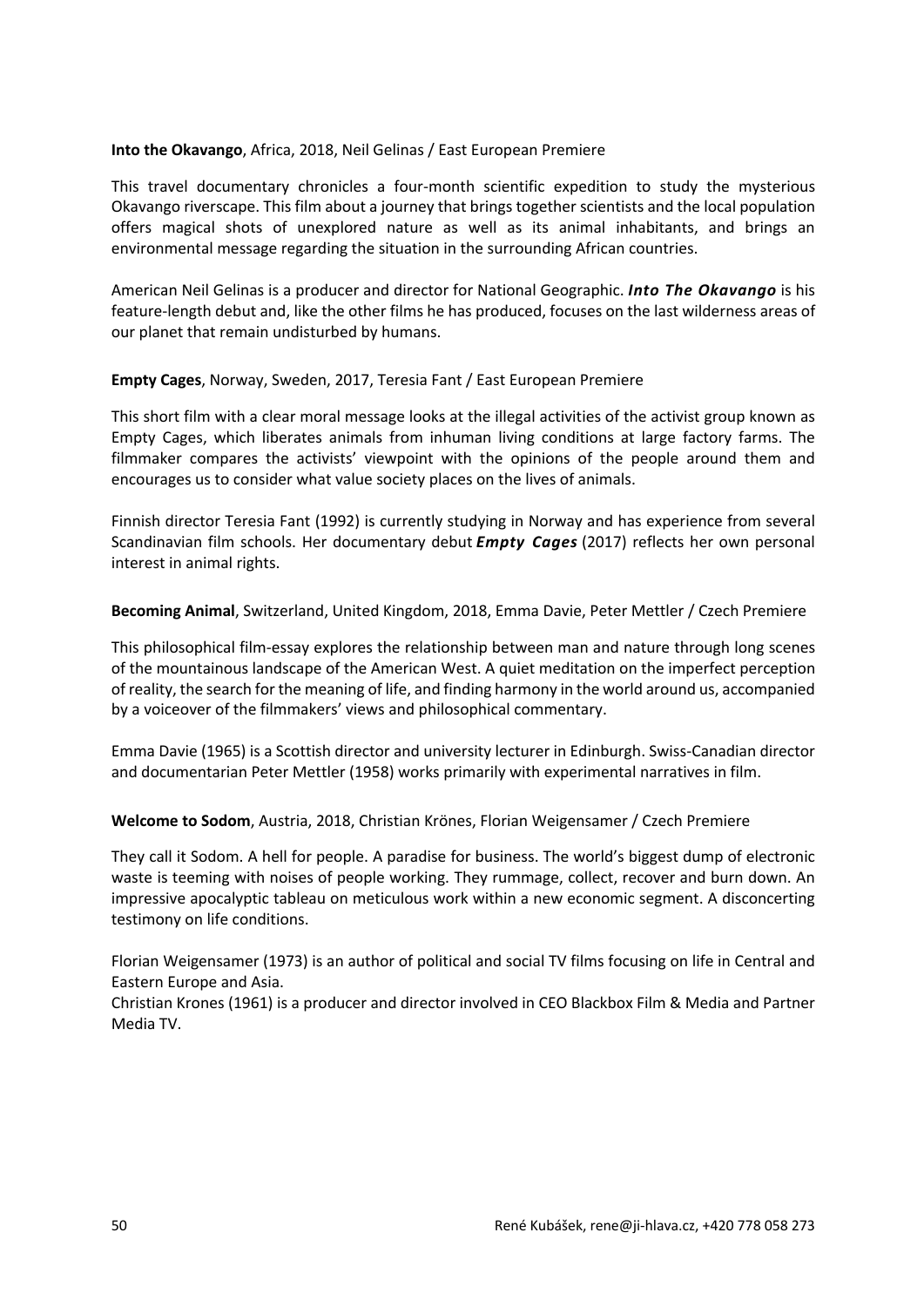## NON-COMPETITION SECTIONS

# SPECIAL EVENT

## **Exceptional cinema events that guide us through a deep and critical reflection of the meanders of lived life in an unparalleled manner.**

**Aquarela**, United Kingdom, Germany, Denmark, USA, 2018, Viktor Kossakovsky / East European Premiere

Aquarela' takes audiences on a deeply cinematic journey through the transformative beauty and raw power of water. Filmed at a rare 96 frames-per-second, the film is a visceral wake-up call that humans are no match for the sheer force and capricious will of Earth's most precious element.

Victor Kossakovsky (1961) is undoubtedly one of the most outstanding contemporary filmmakers, who not only is able to capture mundane situations with subtle transcendental poetic visual and audio elements but also has an innate talent for composition, internal rhythm, and drama within individual scenes.

#### **aw • rah • nyoosh**, USA, Ukraine, Poland, Germany, 2018, Ben Neufeld / East European Premiere

The young filmmaker and his father try to understand the experiences of his grandmother, who survived a concentration camp. Re-enacted scenes from a diary blur the line between witness and conspiracy, and the attempt at a reconstruction of the events opens the question whether, faced with death, anyone can ever remain a hero.

American director Ben Neufeld (1987) works with the clash of documentary film with fiction and its formal conventions. His films often explore the modern history of Jewish culture.

#### **Walked the Way Home**, France, Italy, 2018, Eric Baudelaire / International Premiere

In 2015, after the terrorist attacks in the streets of France, military patrols appeared. The filmmaker took advantage of this and began filming his journey to and from work. The result is an impressive assemblage of reactions to passing soldiers and people walking around them. The experience is enhanced by a soundtrack of typical military sounds.

Eric Baudelaire (1973) was born in Salt Lake City. He currently lives in Paris where, in addition to film, he devotes his time to photography and the visual arts. You may have seen one of his other films, *Also Known as Jihadi* (2017), at the Ji.hlava IDFF.

#### **Combat Obscura**, USA, Afghanistan, 2018, Miles Lagoze / East European Premiere

The film is a series of images of everyday life of US soldiers at an Afghanistan military base, interviews and shaky shots from a hand-held field camera. Alongside matter-of-fact depictions of devastating consequences of war, the filmmaker also reveals behind-the-scenes army life bursting with cynicism, chauvinist humor, but with fear and anxiety, too.

Miles Lagoze (1989) has worked as a war cameraman reporter for the US Army in Afghanistan. He currently studies film direction at Columbia University in New York City. *Combat Obscura* (2018) is his film debut.

**Gulyabani**, Netherlands, Turkey, 2018, Gürcan Keltek / East European Premiere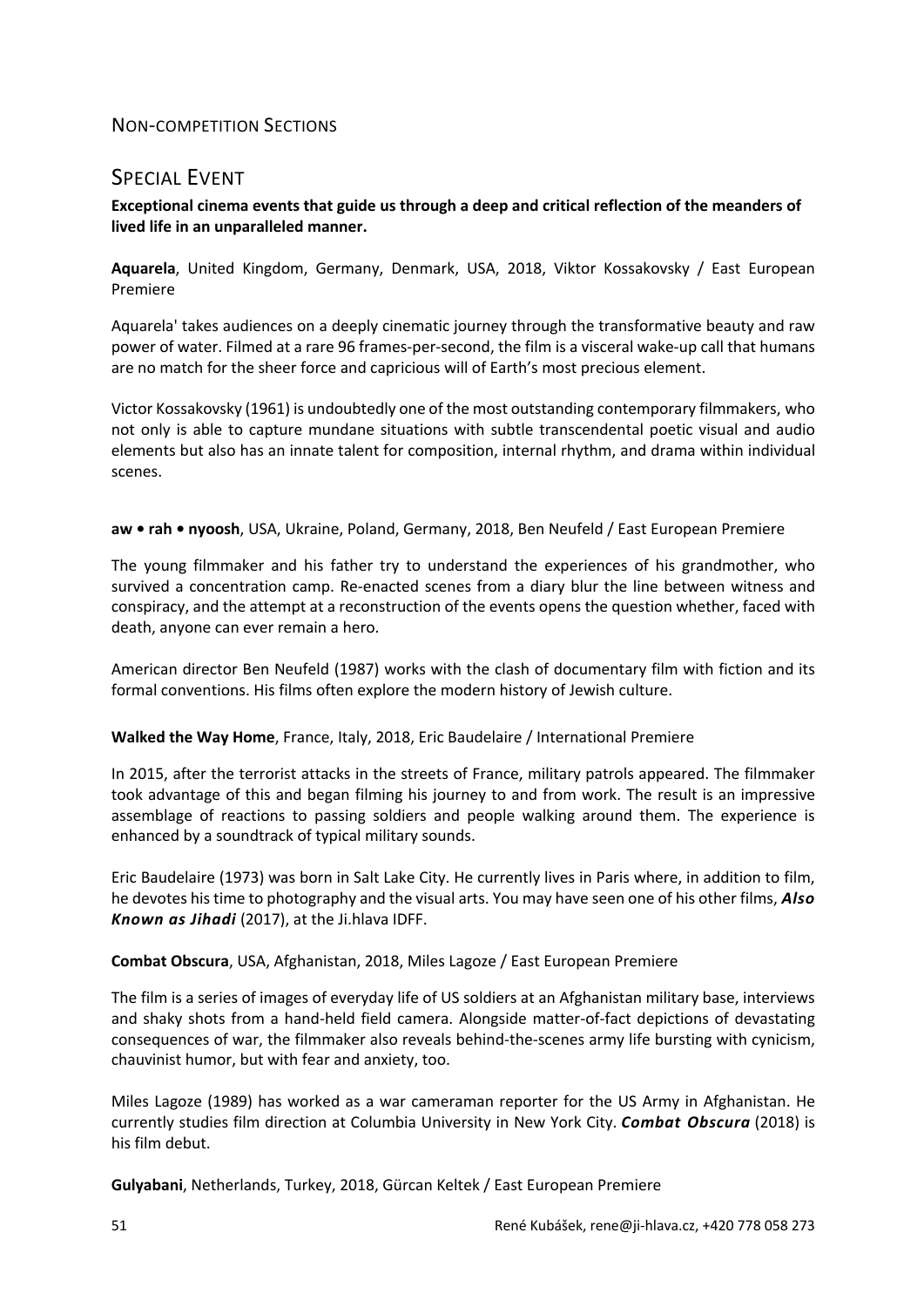Clairvoyant Fethiye Sessiz remembers life in a violent Turkish society and reflects on the political developments of the last century in the Middle East, in contrast with his personal experiences. An abstract visual collage and highly stylized images complement the philosophical and mystical testimonies of the main protagonist.

Gürcan Keltek (1973) is a Turkish director of documentaries, commercials and music videos. Viewers could see his short films *Meteors* (2017), *Overtime* (2012 Ji.hlava IDFF 2016), and *Colony* (2015 Ji.hlava IDFF 2016).

## **A Letter to a Friend in Gaza**, Israel, 2018, Amos Gitai / Czech Premiere

A film about the Israeli-Palestinian conflict whose author shows uncompromising disapproval of the Gaza blockade, trying to stir responsibility in Israelis for their actions. As his basic tool, he uses readings of thematic stories and poems by Albert Camus, Mahmoud Darwish, Yizhar Smilansky and others.

Amos Gitai (1950) made his debut film in 1972. He focuses on Israeli-Arab conflicts and his works have been presented at many festivals. Last year's Ji.hlava IDFF screened his doc *West of the River Jordan*.

## **One Day in the Haram**, Saudi Arabia, United Kingdom, 2018, Abrar Hussain / Czech Premiere

Abrar Hussain spent over a year researching different aspects of the Haram in Makkah. He brings this extraordinary story of the place so revered that non-Muslims are forbidden from even setting foot in it. For the 1st time in history, witness the inner workings of the Haram, as seen through the eyes of the workers, over a full day period.

Abrar Hussain (1978) is a British-Muslim filmmaker, writer, producer and director. He started his career as a Series Producer at Islam Channel and directed and produced the popular returning TV shows *Model Mosque* (2007) and *Faith Off* (2008).

#### **The Image Book**, Switzerland, France, 2018, Jean-Luc Godard / Czech Premiere

The sadism of images/signs sneaking into our memory. Illustrated lies and false morality born out of political crimes. JLG's audiovisual diary, a chronicle of thought and deconstruction of images, confronts various expressions of threats to the spirit, culture and civilization. Eisenstein, Hollywood, jihadi YouTubers. The war has started.

Film director and screenwriter Jean-Luc Godard (1930), a legendary French New Wave author who has made 44 movies. Icon of radical approach in filmmaking, permanent political criticism, and an iconoclast of film fetish.

#### **Roi Soleil**, Spain, Portugal, 2018, Albert Serra / Czech Premiere

The film is a montage of the filmmaker's installation featuring the actor Lluís Serrat as King Louis XIV posing his death agony for full seven days in front of visitors at the Graça Brandão gallery. The stertorous monarch spends most of his time rolling on the floor in the austere gallery interiors lit by red light.

Albert Serra (1975) is a distinguished representative of so-called slow cinema. Documentary elements are found in his film *The Lord Has Worked Wonders in Me* (*El senyor ha fet en mi meravelles*, 2011, Ji.hlava IDFF 2016).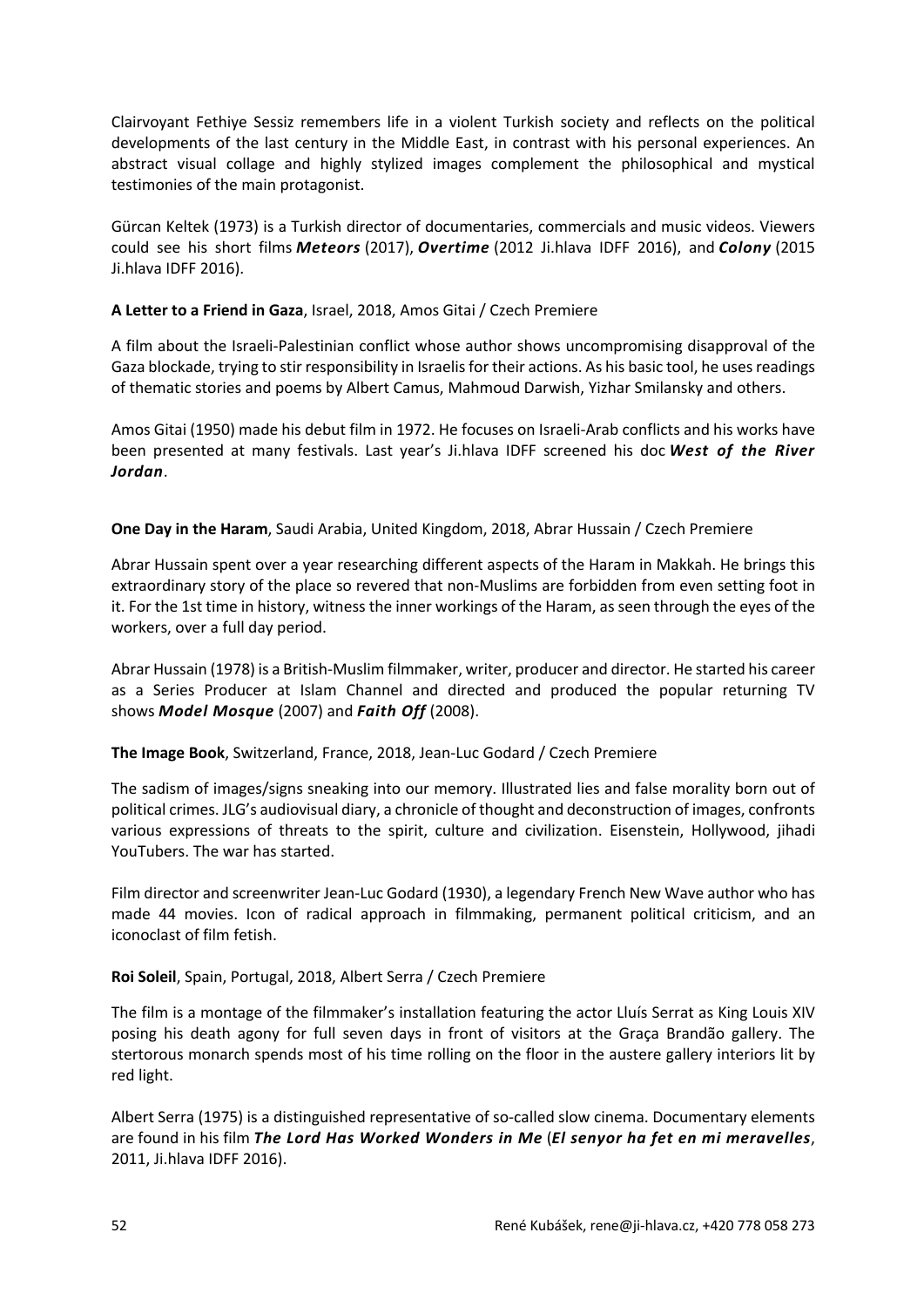#### **The Dead Nation**, Romania, 2018, Radu Jude

This minimalist documentary consists primarily of photographs of small Romanian towns from the 1930s and '40s, plus excerpts from the diary of a Jewish doctor living in Bucharest. The description of the horrors of Romanian fascism and the Holocaust is reflected in seemingly peaceful, stylized scenes of life close to war.

Radu Jude (1977) works primarily in fiction film and advertising. His *I Do Not Care If We Go Down in History as Barbarians* (2018) won the main prize at this year's Karlovy Vary International Film Festival.

**Pope Francis: A Man of his Word,** Switzerland, Vatican City, Italy, Germany, France, 2018, Wim Wenders/ Czech Premiere

A documentary looking at Pope Francis' personality. The first Latin American pope in history expresses his largely progressive views on poverty, death, Church scandals and other social topics. The film also deals with the figure of St. Francis of Assisi whose name was adopted by the current Pope.

The renowned German filmmaker Wim Wenders (b. 1945) has been a three-time Oscar nominee for his documentaries *Buena Vista Social Club* (1998, Ji.hlava IDFF 2000), *Pina*(2011, Ji.hlava IDFF 2011) and *Le sel de la Terre* (2014).

**Up' Rising 68**, France, 2018, Andrieu Michel, Jacques Kebadian / East European Premiere

In May 1968, France experienced yet another revolutionary moment. Students and workers entered a general strike, action committees were formed, people were engaging in debates in from of factories, and there was fighting in the streets. Contemporary footage creates an epic fresco of events during which the energy of utopian ideals helped shake the society.

Michel Andrieu (1940) and Jacques Kébadian (1940) are French directors who took active part in the events of 1968 and the material used to make this film is their authentic footage from May of that year.

**Stories of Passers Through**, Irak, United Kingdom, Hungary, 2018, Koutaiba Al-Janabi / European Premiere

An escape from Baghdad, loss of his close ones and home, a longstanding yearning for the homeland, searching for one's place in the world: the author has suffered the whole lot. A neverending stream of news about the war, disrupted phone conversations along with the noise of airplane and trains – these are the touches in his painful journey. The film consists of a montage of older shots, pictures and staged scenes.

The Iraqi-born filmmaker Koutaiba Al-Janabi (1959) graduated in photography and cinematography in Budapest. Apart from documentaries, he also makes fiction films and photography. His works include *Leaving Baghdad* (2010) or *The Woodman* (2018).

#### **Report**, China, 2018, Wu Fan / World Premiere

This extencive documentary guides us through the Chinese underground music scene, not unfamiliar to Czech audience with experience from the Communist totalitarian era. At the same time, it is an insight into the inner workings of a political regime that can be cruel to independent artists the same way as it is to representatives of various generations of musicians and their mutual relations.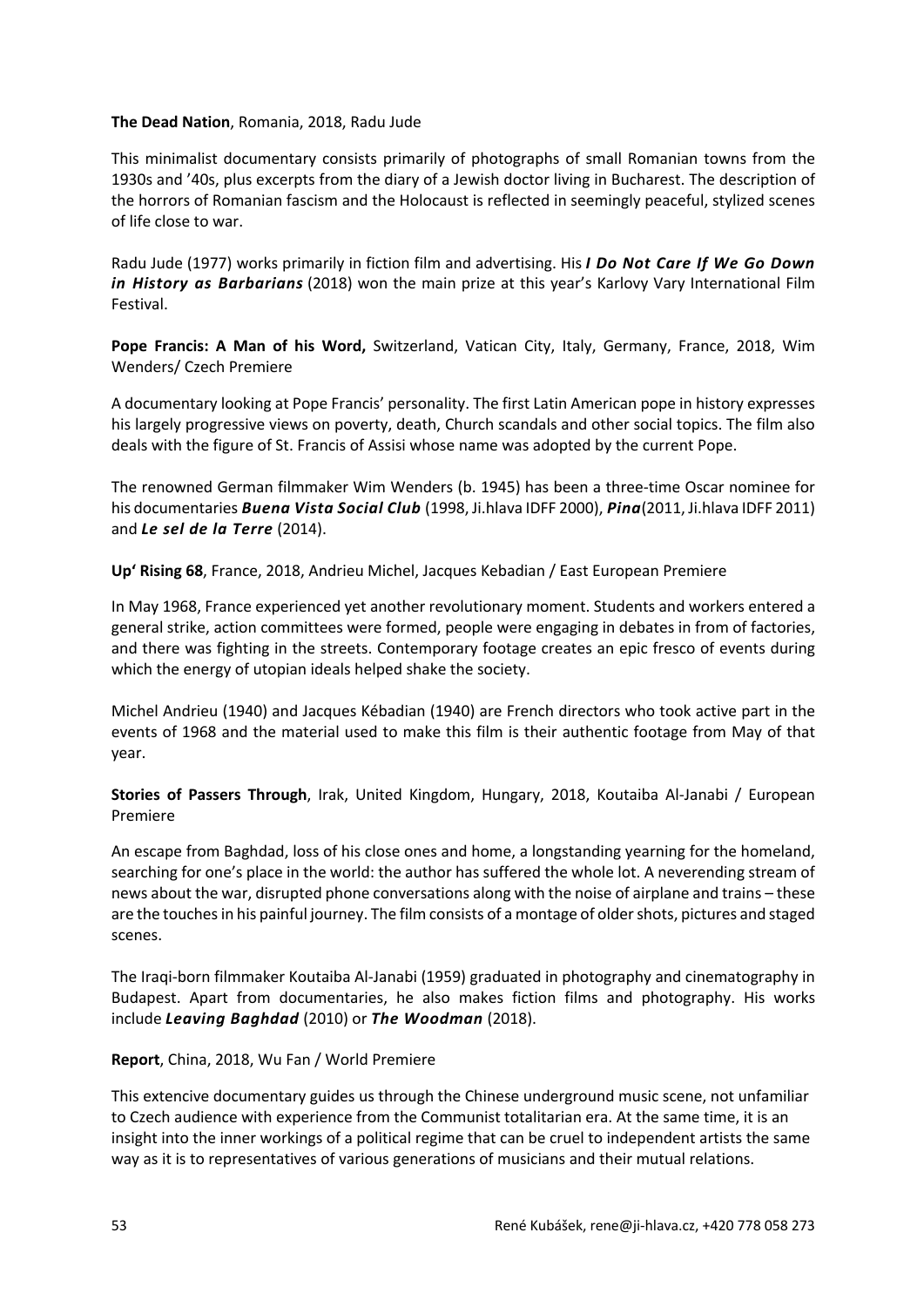Wu Fan (1994) made her first attempts at documentary filmmaking already at high school. Her remarkable talent was shown already in her debut feature film, a previ- ously unseen portrayal of the Chinese under- ground music scene.

**Meeting Gorbachev**, United Kingdom, USA, Germany, 2018, Werner Herzog, André Singer / East European Premiere

A confrontational dialogue between Werner Herzog and the last Soviet president is the core of a portrait made up primarily of archival and illustrative footage against the background of which Herzog's hypnotic voice reflects on Gorbachev's political career, including the eras of perestroika and glasnost, through his tragic end.

Werner Herzog (1942) has been making films since the late 1960s. His oeuvre comprises over 40 documentaries and over 20 feature films. André Singer (1945) works primarily as a film producer.

**Putin's Witnesses**, Latvia, Switzerland, Czech Republic, 2018, Vitaly Mansky

Vitaly Mansky revisits footage which he shot in late 1999 in close proximity to Vladimir Putin, when he first entered office as President of Russia. Mansky's commentary reflects on the epoch and Putin's actions and behavior, contrasting these with subsequent events.

Vitaly Mansky (1963) is a native of Lviv. A graduate of VGIK, he has worked in documentary film since the late 1980s. Ji.hlava previously screened his film *Broadway. Black Sea* (2002). His documentary *Pipeline* (2012) won an award at the Karlovy Vary International Film Festival.

## **How We Live – Messages to the Family**, Austria, 2017, Gustav Deutsch / East European Premiere

Migration is a natural process and moving images have crossed borders ever since the invention of film. Using found footage and based on his own journey from the Netherlands to Morocco, Austrian director Gustav Deutsch deconstructs home video as a format as an unconscious aesthetic code connecting homes across various frontiers.

Gustav Deutsch (1952) is an Austrian director working with found footage. His films have appeared regularly at Ji.hlava, including *Film Is* (1998), *World Mirror Cinema. Episode 1-3* (2005,) and *FILM IS. A girl & a gun* (2008).

# DIRECT VERITÉ

**Direct cinema took documentary filmmaking by storm and changed it once and for all. The genre is characterized by its sense for randomness, utmost empathy and the ease with which it gives up on the impression of reality.**

#### **Three Cheers for the Whale**, France, 1972, Mario Ruspoli, Chris Marker / Czech Premiere

This documentary "anti-Moby Dick" is a cooperative work with Chris Marker - creator of the commentary, editing, and sound. A lively poetic essay on the plight of whales responds to the condemnation of their fishing at a conference in Stockholm. The commentary combines a male voice as the traditional explicative and a female voice, which is intimate and evokes the whales' thoughts.

Frenchman Mario Ruspoli (1925-1986) is a key figure in the movement. Enigmatic artist Chris Marker (1921-2012) brought his experiences in other fields to his film essay, exceptional in particular for their commentary.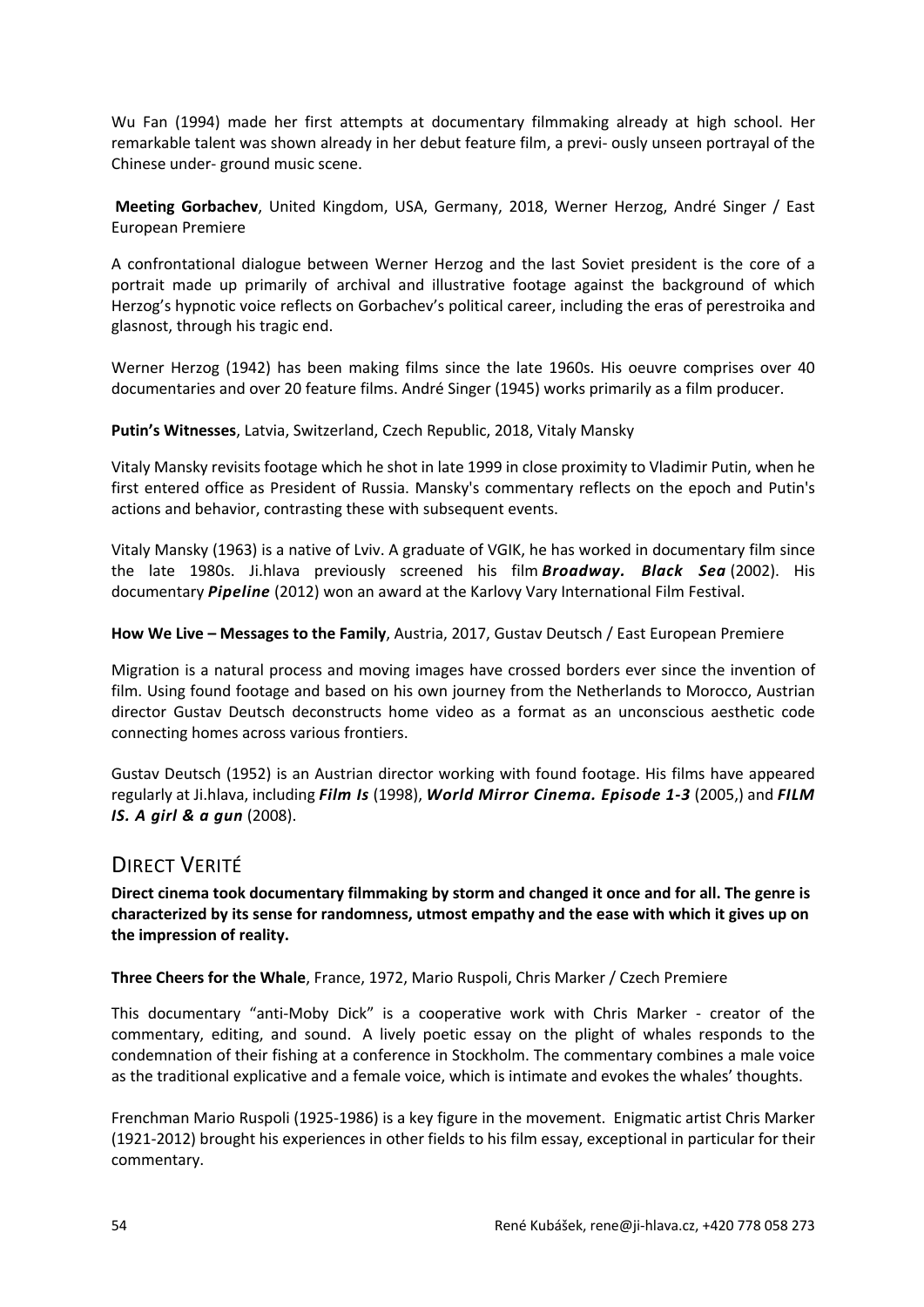## **Manouane River Lumberjacks**, Canada, 1962, Arthur Lamothe/ Czech Premiere

This film, by one of the most important and most productive Canadian documentary filmmakers, examines the seasonal work of a diverse group of lumberjacks, among which are members of Canadian Indian tribes. The style combines direct cinema with lyrical approach to the landscape, which enthralls everyone.

Arthur Lamothe (1928-2013) was born in France and in the 1950's moved to Canada, where he got into film work through Radio-Canada and ONF. His entire oeuvre is dominated by the themes of identity and relationships to the land.

## **Hitler – Never Heard of Him,** France 1961, Bertrand Blier/ Czech Premiere

Bertrand Blier's debut is an original anti-bourgeois lampoon based on interviews with several Frenchmen aged 15 to 22 who don't recognize Hitler. It's unique for its form, based on its camera work and editing. For its time it was so provocative that it was banned for viewers under 18 and withdrawn from competition at Cannes.

French director Bertrand Blier (1939) gained renown in the 1970's for his feature films with Gerard Depardieu, but his debut, *Hitler - Never Heard of Him* (1963) won the Silver Anchor at the Locarno Film Festival.

## **The Little Café**, France, 1963, François Reichenbach / Czech Premiere

Reichenbach was an innovative filmmaker who filmed everything around him using primarily his intuition. Instead of filming portraits of people, he made a portrait of a little café, where people are considered props and a spontaneously filmed telephone conversation between the café owner and a customer becomes the plot.

François Reichenbach (1921-1993) was a filmmaker influenced by his own youth when he travelled around the world. In his work, he addressed topics such as the relationship between France and the USA, or created portraits of famous international artists.

## **Chronicle of Summer**, France, 1961, Jean Rouch, Edgar Morin / Czech Premiere

This sociological survey began in 1960 as a project by Jean Rouch and Edgar Morin. The film became a manifesto of cinéma vérité and was the first feature-length film in France shot with synchronous sound. Here, cinéma direct approaches combine with the new view of reality as it became established in France.

French sociologist Edgar Morin (1921) worked in the 1960's on a unique, but quite fundamental film, *Chronicle of a Summer*. In addition to a theoretical base, he also gave the films he worked on their final form.

Jean Rouch (1917-2004) was a visual anthropologist and initiator of the cinema verite movement in France.

**The Snowshoers**, Canada, 1958, Gilles Groulx, Michel Brault

This key direct cinema film originated without a script and without the usual permits. Originally it was intended to be a short four-minute report about a traditional sport, but it was rejected. The goal was to lead viewers away from traditional reportage documentaries. The film showed how to exempt documentary from the rules.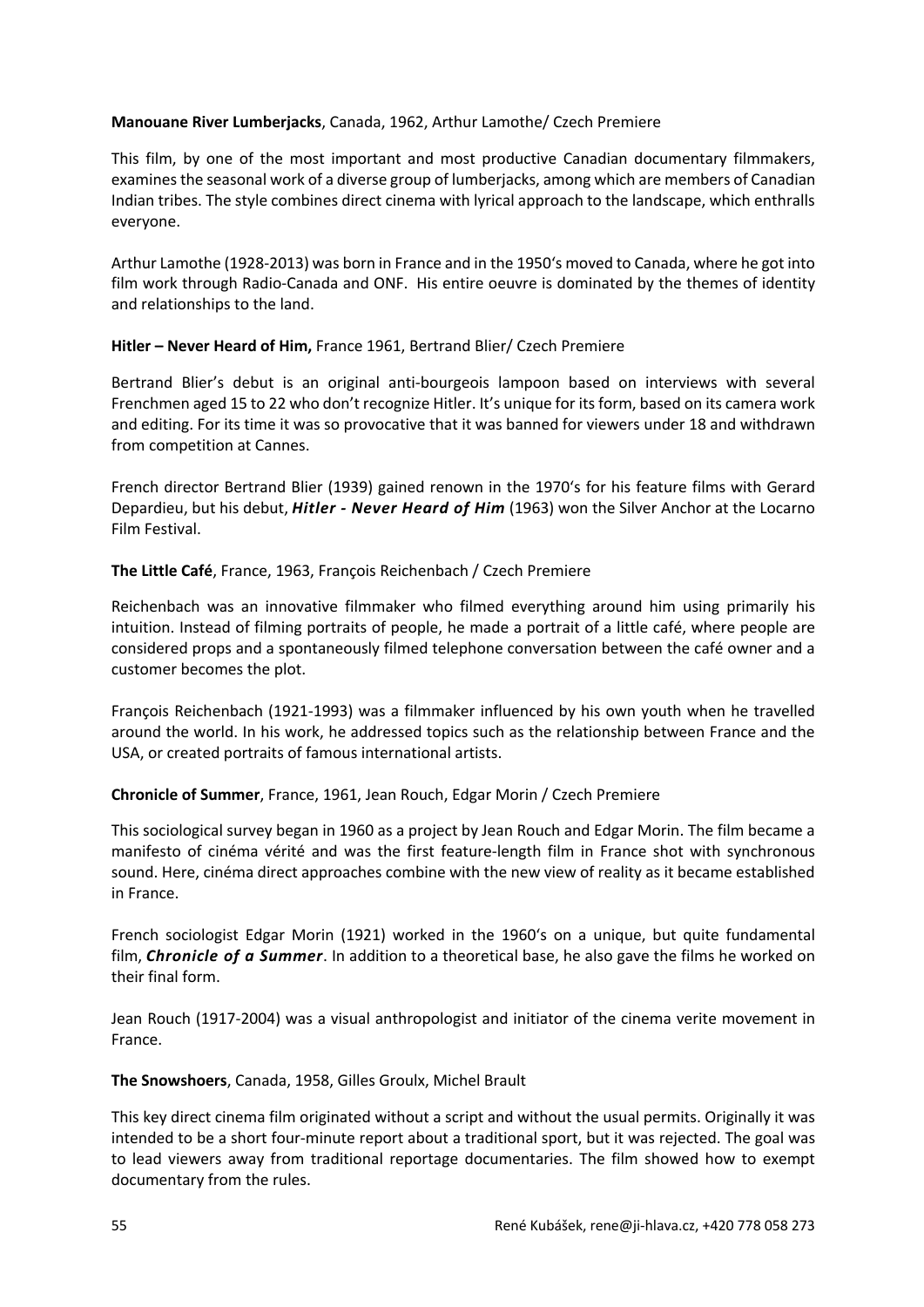Michel Brault (1928-2013) began filming for the ONF and later gained renown as a cameraman and pioneer of shooting with a handheld camera while walking. In his work, Gilles Groulx (1931-1994) explores the relationship between American and Québec culture.

## **The Human Pyramid**, France, 1961, Jean Rouch

Rouch doesn't pursue reality - he provokes it. The camera isn't hidden but stands in the forefront. This sociological documentary about the clash of white and black cultures is based on improvisation. This simulation of the coexistence of dozens of boys and girls is an attempt to capture the essence of real existing facts and Rouch's concept of cinéma vérité.

Jean Rouch (1917-2004) was a visual anthropologist and initiator of the cinema verite movement in France. His filmography is so extensive that it's difficult to grasp, but the majority of his work relates to Africa.

## **CANDID EYE (1958-1960): The back-breaking Leaf**, Canada, 1959, Terence Macartney-Filgate / Czech Premiere

A short film from the TV documentary series *The Candid Eye*, which was quite innovative contentwise and intended to show a new way of filming. The goal in this particular case was to visually and aurally capture the numbing drudgery of seasonal tobacco pickers. Despite this, at some moments the direction took on a certain aesthetic aspect.

Terence Macartney-Filgate (1924), originally from England, contributed to the cinéma vérité movement with his work on The Candid Eye, for which he made seven films. In the 1960's he left Canada and continued his work in the USA.

## **Lomelin**, France, 1965, François Reichenbach / Czech Premiere

Toreadors call their first entrance into the area the "moment of truth". We follow one such moment in the life of a Mexican toreador who is later considered one of the best toreadors of all time. The camera becomes part of reality, without any additional commentary, only the soundtrack and editing give meaning to Lomelin's gestures and emotions and those of his family.

François Reichenbach (1921-1993) was a filmmaker influenced by the travels of his youth. In his work, he addressed topics such as the relationship of France and the USA and shot portraits of renowned international artists.

#### **On the Pole**, USA, 1960, Robert Drew, Richard Leacock / Czech Premiere

This pillar of direct cinema captures the fame and death of race-car driver Eddie Sachs. It combines original with archival footage, black-and-white with color film, and among other things makes use of sped-up images in order to achieve the same effect as in Primary. Again, the film tries to find the logic of the depicted events and to offer an objective také on them.

Robert Drew (1924-2014) was one of the pioneers connected with film and journalism and the founder of Drew Associates. He explored new ways of working with handheld cameras and synchronous sound, the development of which he contributed to.

Richard Leacock (1921-2011), who worked with Robert Flaherty in his youth, was known first as an experimenter and later primarily as a cameraman at Drew Associates, practicing the concept of "live camera".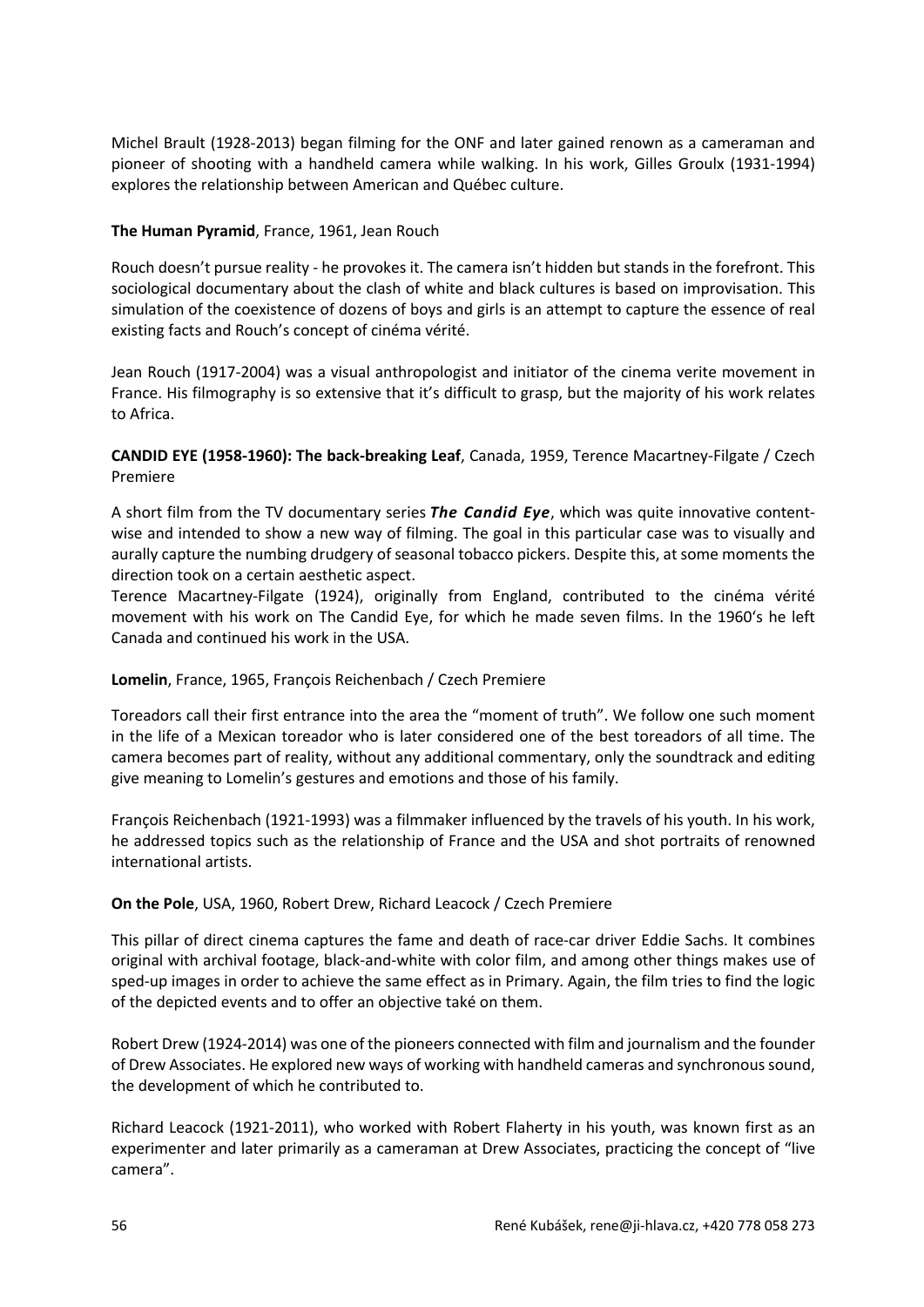### **Les Marines**, France, 1957, François Reichenbach / Czech Premiere

A harsh depiction of US Navy volunteer training is the sixth work in Reichenbach's series America Through the Eyes of the French. A magnificent poetic reflection on the mental and physical exhaustion that these adepts are forced to endure. The film's impact was so significant the Stanley Kubrick lifted nearly the entire opening scene in *Full Metal Jacket*.

François Reichenbach (1921-1993) was a filmmaker influenced by his own youth when he travelled around the world. In his work, he addressed topics such as the relationship of France and the USA and shot portraits of renowned international artists.

## **Don't Look Back**, USA, 1967, Donn Alan Pennebaker/ Czech Premiere

The work of D. A. Pennebaker is absolutely vital to any understanding of the development of cinéma vérité outside of France, and his documentary about Bob Dylan is the essence of this style. First shown in 1967, it was an unexpected hit with audiences and subsequently became the model for future music documentaries even though it is nothing more than a record of Dylan's 1965 tour of England. Donn Alan Pennebaker (1925) joined Drew Associates in 1959 and contributed to its production of the series Living Camera, which influenced many artists of the cinéma vérité movement. He later founded his own company with Richard Leacock.

## **Strangers of the Earth**, France 1961, Mario Ruspoli / Czech Premiere

Filmed in the village of Livinière in the Lozère district, locals talk about their work and lives in a time when the area is threatened with depopulation and the extinction of traditional farming methods. The goal was to record the opinions of these people living in relative isolation, thus affecting the truth about the situation.

In the 1960s, French native Mario Ruspoli (1925-1986) contributed to the transition from the term cinéma vérité to the more accurate, technology-reflecting cinéma direct; in his time, he was one of the most active filmmakers of this movement.

## **Salesman**, USA, 1968, Albert Maysles, Charlotte Zwerin

American filmmakers are the furthest from Vertov's notion of film-truth. The Maysles directing duo is known for reducing the influence of editing. *Salesman* is based on the concept of living camera: to be as close as possible to the essence of the events and preserve their ambiguity. The film's subject are the lives of door-to-door Bible salesmen.

Brothers Albert (1926-2015) and David (1931-1987) Mayles approach filmmaking like impressionist painters attempting to capture a vanishing existence. They worked for Drew Associates and later founded their own company.

Charlotte Zwerin (1931 –2004) was an American documentary film director and editor. *Salesman* was her first film.

#### **Lonely Boy**, Canada, 1962, Wolf Koenig, Roman Kroitor / Czech Premiere

At first glance, the film appears to be a survey about the gifted singer, the idol of a generation. The result is a unique way of observing stars through their own fans. The sound is significant here, achieving an unprecedented sense of reality. The innovative approach complements the film with staged scenes.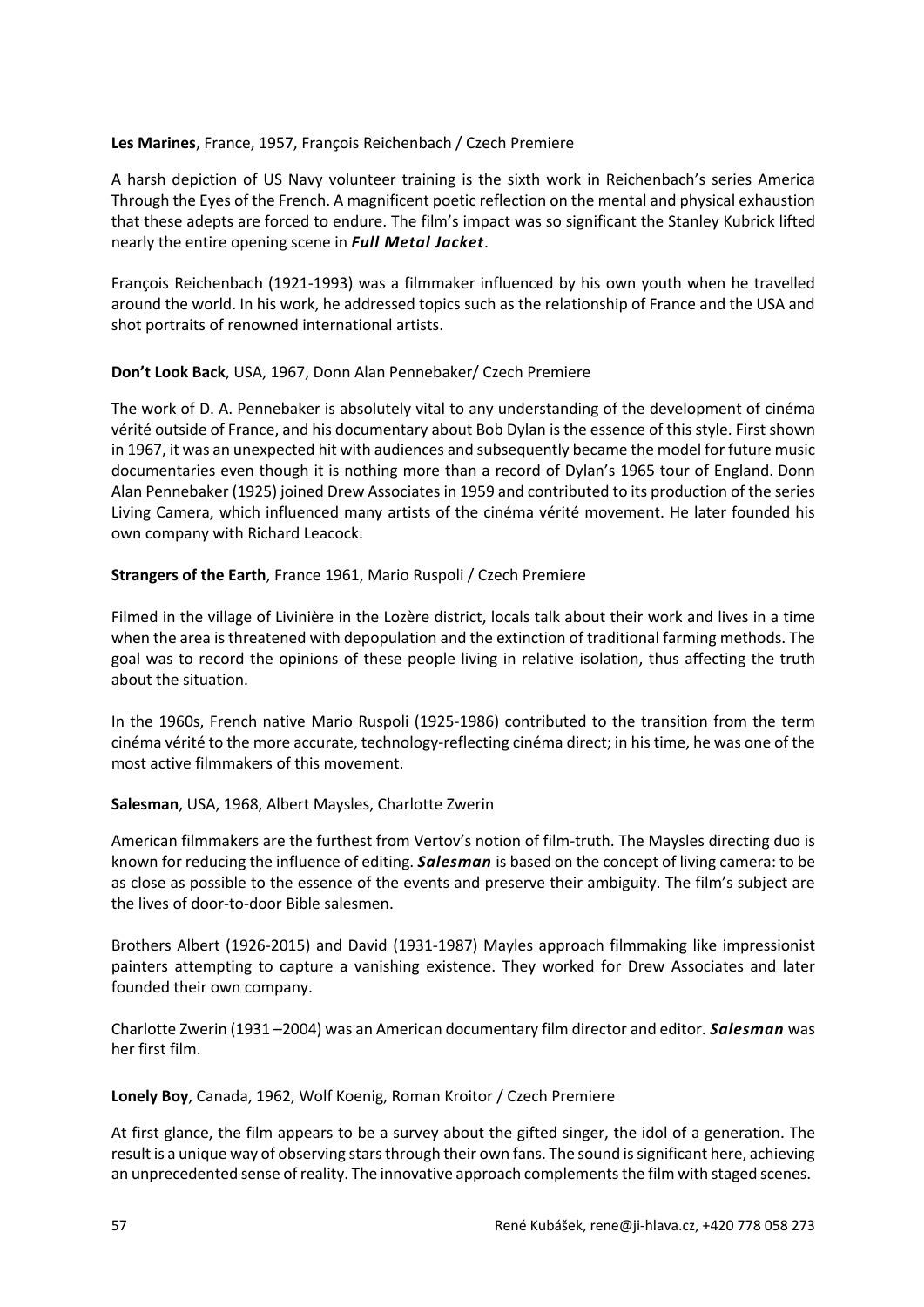Canadian Roman Kroitor (1926-2012) created the TV program Candid Eye in 1958 with Wolf Koenig. German Wolf Koenig (1927-2014) emigrated to Canada, where he filmed for Candid Eye, which he also produced.

## **An Insight into Madness, The Prisoner Party,** France, 1961, Mario Ruspoli / Czech Premiere

The film is made up of the eponymous medium-length film and the short film *The Prisoner Party*. The director's goal was for the viewers to better comprehend the everyday life of patients and doctors at the psychiatric hospital in Saint-Alban, where the first experiments with psychotherapy took place. The commentary uses Artaud's texts on madness.

In the 1960's, French native Mario Ruspoli (1925-1986) contributed to the transition from the term cinéma vérité to the more accurate, technology-reflecting cinéma direct; in his time, he was one of the most active filmmakers of this movement.

## **For the Ones to Come,** Canada, 1962, Michel Brault, Pierre Perrault

Until 1924, one of the ways residents of Île-aux-Coudres supported themselves was by hunting porpoises. In 1962, filmmakers decided to revive this traditional activity that brought a sense of order to lives there. What at first seemed like a crazy idea became a major direct cinema project that perfectly captures the essence of this shooting method.

With his films, Pierre Perrault (1927-1999) supported the national self-consciousness of the Québecois. Michel Brault (1928-2013) is renowned as an exceptional cinematographer and pioneer of handheld camera techniques while walking.

#### **Gare du Nord**, France, 1965, Jean Rouch / Czech Premiere

The collective narrative film *Paris Through the Eyes Of...* was intended as a New Wave manifesto with the goal of reviving interest in it. It didn't quite happen, though, but an interesting work was created, part of which is the story of Odile, who has a fight with her husband and meets a mysterious man. It was shot as two long single takes on 16mm film and later transferred to 35mm.

Jean Rouch (1917-2004) was a visual anthropologist and initiator of the cinéma vérité current in France. His extensive filmography is not easy to grasp, but most of his work relates thematically to Africa.

#### **The Vilage Pleasure**, France 1963, François Reichenbach / Czech Premiere

Or, how to become a Frenchman in a few lessons. It's the essence of cinéma vérité, combining an essayistic approach with an effort to capture raw reality in all its truth, but at the same time, we're watching a documentary version of *The Firemen's Ball* in the French countryside.

François Reichenbach (1921-1993) addressed topics such as the relationship of France and the USA in his work and shot portraits of renowned international artists. He received the Palm d'Or at Cannes for *La doucer du village.*

#### **Seeing Miami…**, Canada, 1962, Gilles Groulx / Czech Premiere

It's no wonder the director claims to be inspired by the work of Jean Vigo. In this film, he artfully develops his own style – dialogic commentary, corpses, slowed-down scenes, and parallel montages.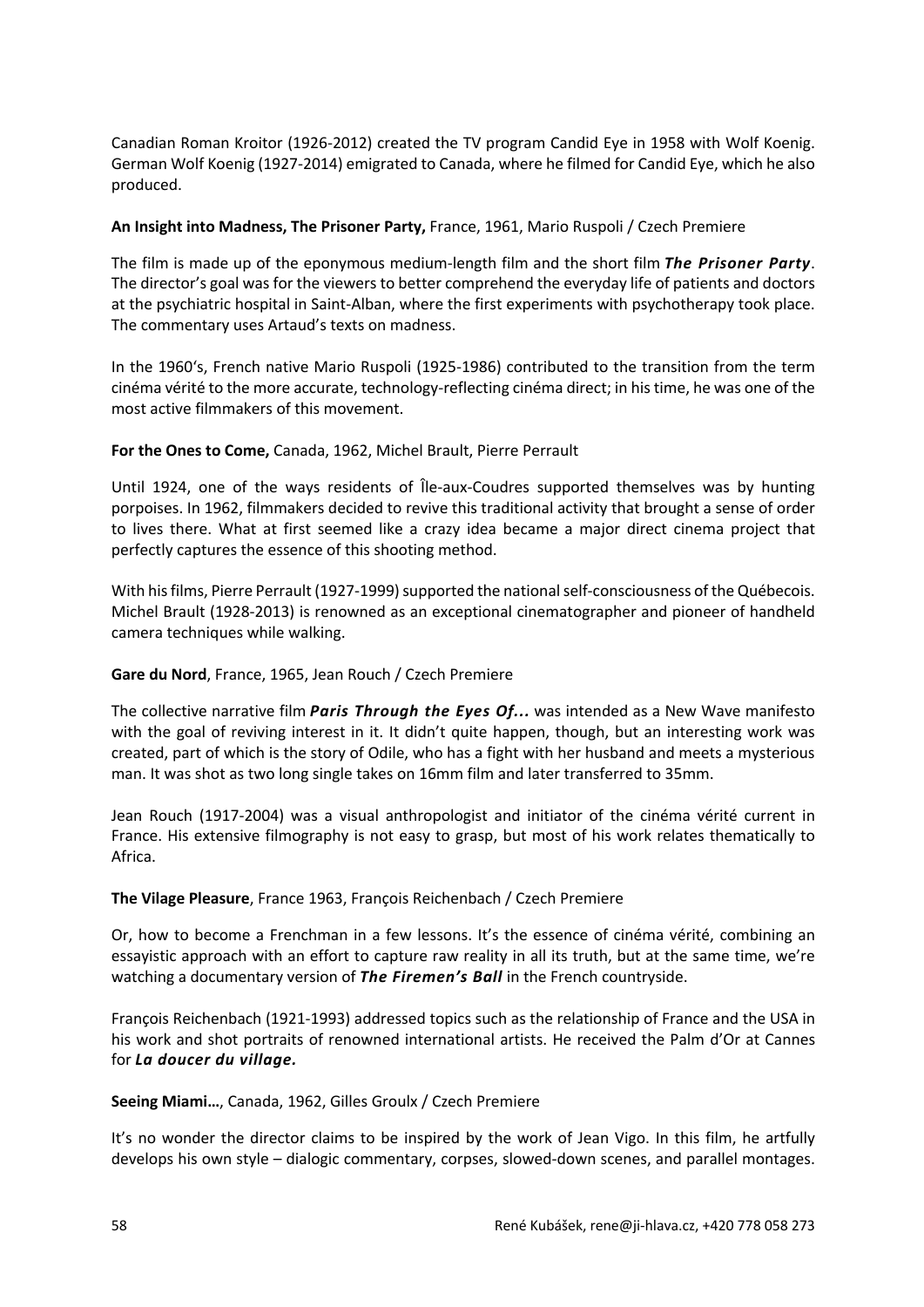The result is an image of white and black society. The film was censored in Canada due to its scenes from Cuba and Fidel Castro giving a speech.

Gilles Groulx (1931-1994) is still known today for his work with Michel Brault on the film *Les raquetteurs* (1958), which he also edited. In his subsequent works, he addressed the relationship between American and Quebec culture.

## **Such a Simple Game,** Canada, 1964, Gilles Groulx / European Premiere

Although the director has created an ode to the national symbol of Canada – hockey –capturing a fascinating ballet creation, he also expresses the sport's brutality and subjugation to media manipulation. The masterful editing and meaningful transitions between color and monochrome earned the film an award in Locarno, but the content caused the National Film Office to distance itself from the film.

Gilles Groulx (1931-1994) is still known today for his work with Michel Brault on the film *Les raquetteurs* (1958), which he also edited. In his subsequent works, he addressed the relationship between American and Quebec culture.

## **Artifices**, France, 1963, François Reichenbach / Czech Premiere

A group of French pupils asks their American peers – what is the Far West? The young Americans answer with their teacher's help. The director transforms the children's statements into images, and shows how the state instills an official opinion on the Far West. Are we watching a visual rhapsody or is it a politically engaged cinéma direct documentary?

François Reichenbach (1921-1993) was a filmmaker influenced by the travels of his youth. In his work, he addressed topics such as the relationship of France and the USA and shot portraits of renowned international artists.

#### **Happy Mother's Day**, USA, 1963, Richard Leacock, Joyce Chopra / Czech Premiere

This controversial film has provoked a discussion about manipulating the audience's opinion. It pretends to lay out the objective events surrounding a birth of quintuplets, while in reality putting forward a meticulously thought-out piece, prompting the viewer to wake up to the absurdity of the campaign. The film strives for committed objectivity rather than comprehensiveness.

Richard Leacock (1921-2011), who worked with Robert Flaherty in his youth, was known first as an experimenter and later primarily as a cameraman at Drew Associates, practicing the concept of "live camera".

#### **Wrestling**, Canada, 1961, Michel Brault / European Premiere

With his creative concept, the creator of this film about wrestling completely exceeds simple match reporting. The viewers have more information than the fans in the hall and can assess not only the match, but also the reaction of the spectators. The music selection (Bach, Vivaldi) also draws attention to the fact that it's more like a theatrical production.

The quartet of Québec filmmakers: Claude Jutra (1930-1986), Claude Fournier (1931), Marcel Carrière (1935), and Michel Brault (1928-2013) worked for ONF in the 1950's and got together in 1961 to make a wrestling documentary.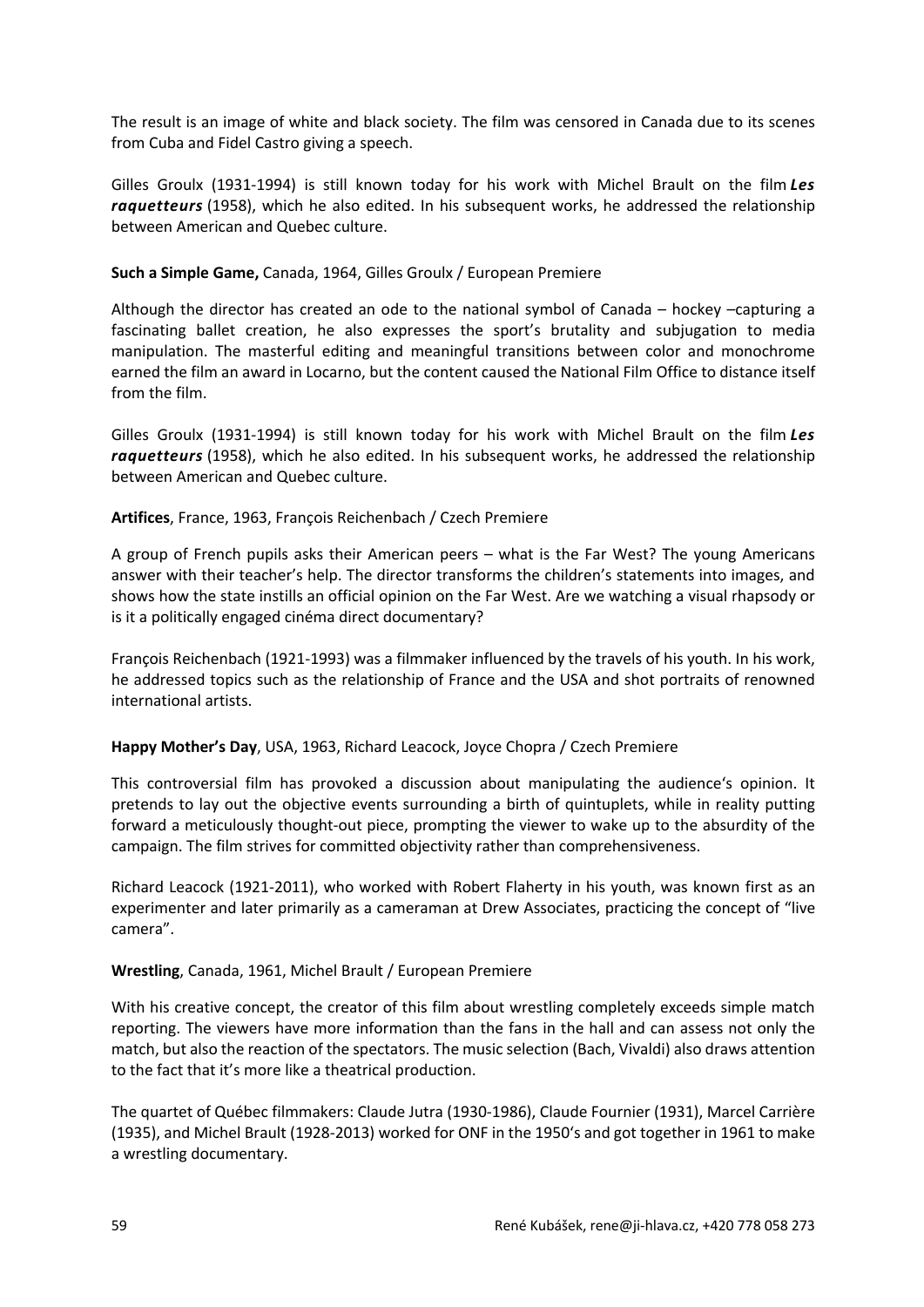## **The Shimmering Beast**, Canada, 1982, Pierre Perrault / Czech Premiere

An example of the late decline of direct cinema. What seems to be a record of a traditional Canadian elk hunt is in reality a journey into the Canadian soul. A masterfully filmed portrait of friends is a waiting for Godot as well as a psychoanalytic dive. The mythical creature becomes a catalyst for interpersonal relationships.

Pierre Perraults (1927-1999) came to film through his work as a radio announcer. He put his experiences with sound and voice to good use when filming with synchronized sound. With his films, he supported the national self-consciousness of the Québecois.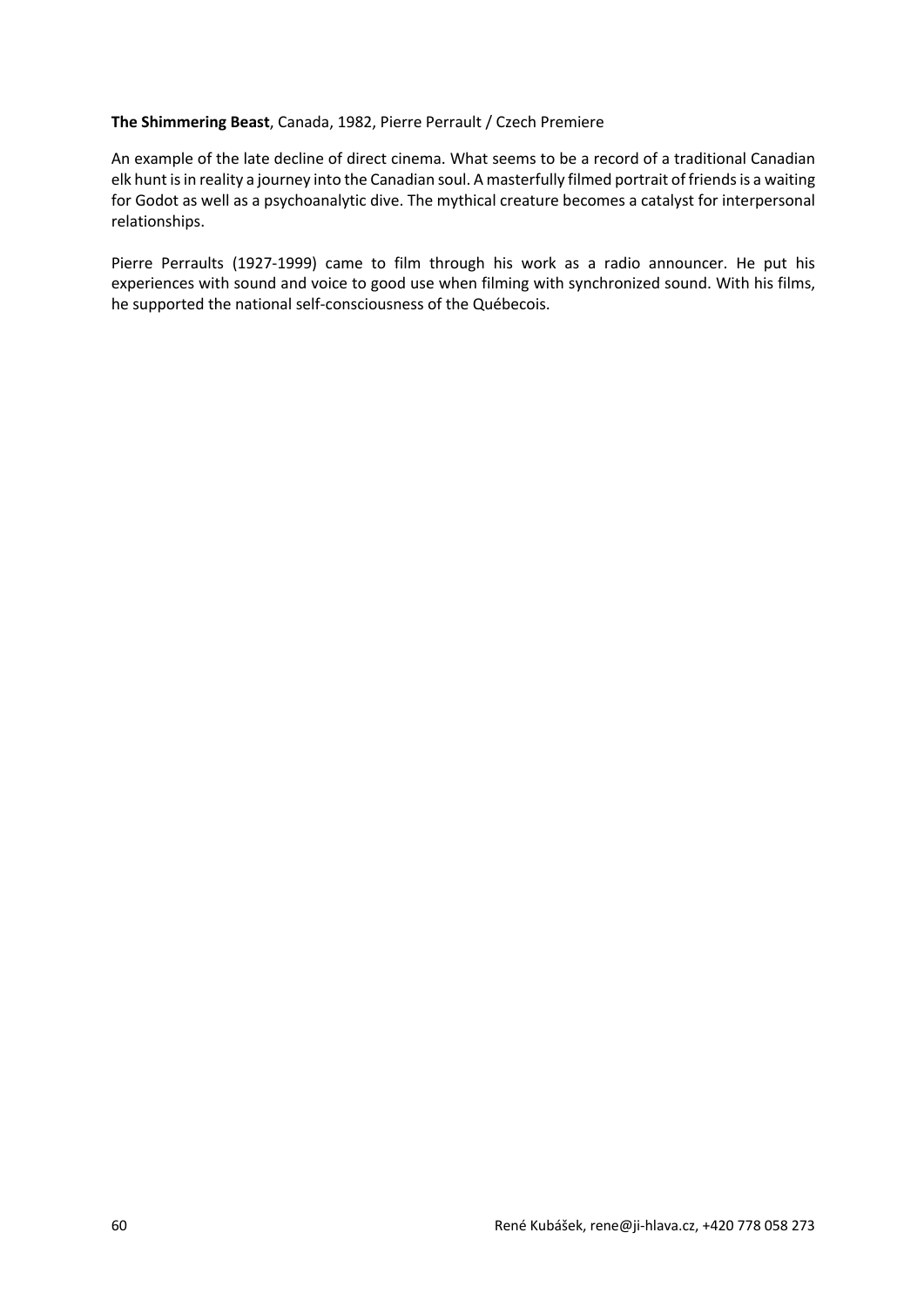# DIRECT VERITÉ CZ

**Thanks to the Cinémá Vérité movement there was a change in the approach of a Czech documentary filmmaking in the 60's. The lighter weight of the camera and the possibility of a direct sound recording made it way easier to document people, their thoughts and feelings.**

## **A Generation Withouth a Monument,** Czechoslovakia, 1964, Rudolf Krejčík

The filmmakers managed to capture the atmosphere of the establishment and operations of small format theaters in Czechoslovakia. As the example of "provincial" theaters across the republic demonstrates, free and satirical works were able to spring up in the relaxed 1960s in various corners of our country, even in the poor conditions that these theaters operated in.

Rudolf Krejčík (1934-2014) worked primarily in a studio making pop science films and distinguished himself as a worthy representative of our country making documentaries from exotic locations around the world for the world.

## **The Fog**, Czechoslovakia, 1966, Radúz Činčera

Radúz Činčera captured artistic pleasure and the beauty of ordinary days at the Na zábradli Theater in a very unusual way. We follow the actors' performances on the stage, while technical details about the theater are shared with the viewer. The title "Fog" may be an allusion to escape into the theatrical world from impending danger.

Radúz Činčera (1923-1999) was one of the first filmmakers to focus on interactive film. After 1968, his film production was severely limited and so he began creating works for World's Fairs.

#### **Why?** Czechoslovakia, 1964, Evald Schorm

Why? That's the question that Evald Schorm posed, and he set out to answer why the Czechoslovak population is aging. The sensitive camera work by Jan Špata draws us into the apartments of families with children, as well as to hospitals where abortions are performed. A pervasive social probe revealed dismal living conditions, primarily of the younger generation.

Evald Schorm (1931-1988) was one of the most prominent figures of the Czech New Wave and was considered an extraordinary talent of Czech film. After 1968 he was banned from filmmaking and began to pursue theater.

#### **Bag of Fleas**, Czechoslovakia, 1962, Věra Chytilová

Although this film might seem to viewers to be purely documentary, the opposite is true. Věra Chytilová, in her mid-length debut, focuses on the life of girls in boarding schools using her own personal style. She opened the way for other filmmakers to explore heretofore undiscovered topics.

Věra Chytilová (1929-2014) was one of the pillars of the Czech New Wave and is considered to be among the most significant creative figures in Czech cinematography. In the majority of her films, she addresses the fate of women and their experiences in modern times.

**Respice finem**, Czechoslovakia, 1967, Jan Špáta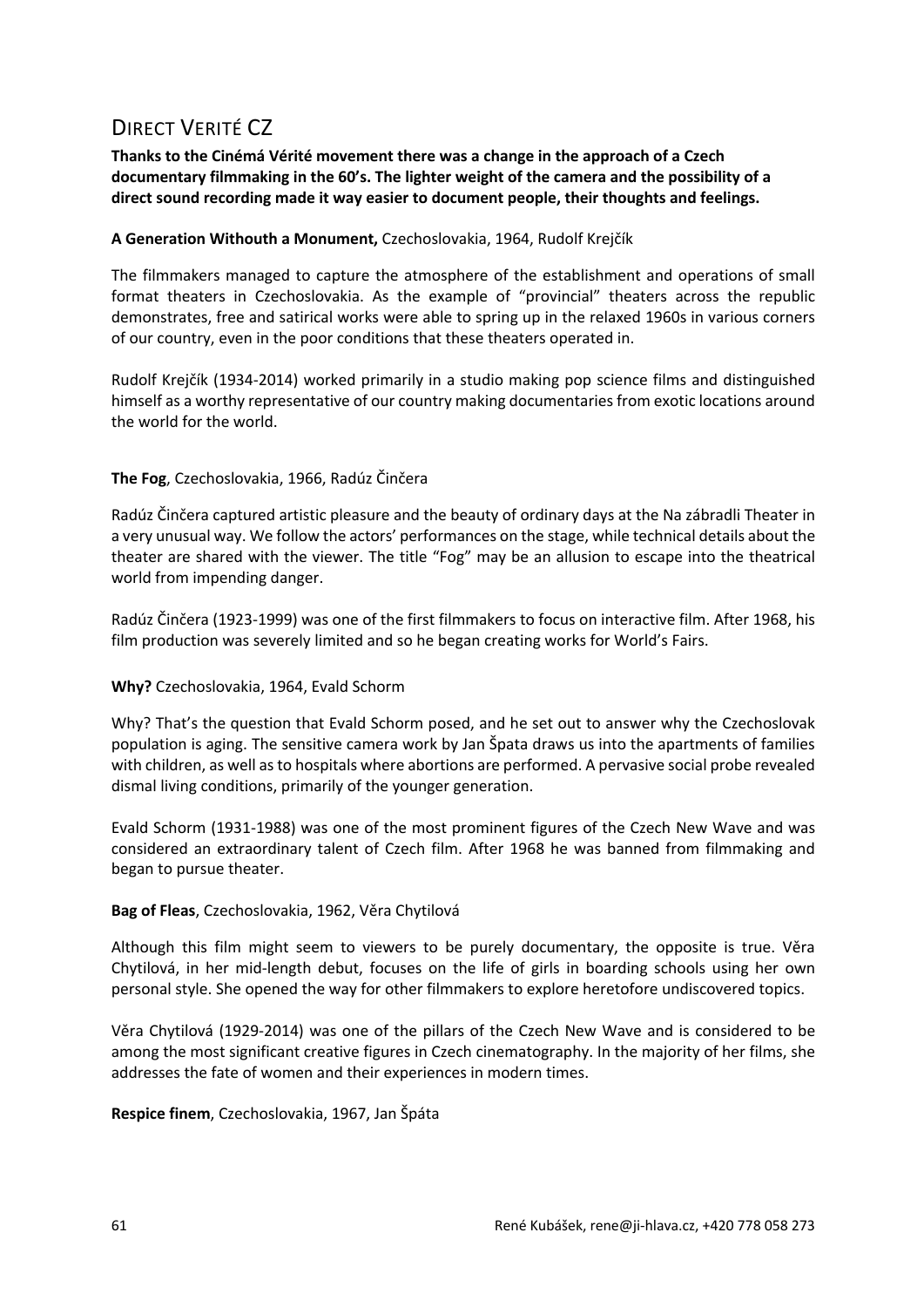A documentary study focusing on the lives of lonely old women in villages. They recall their youth and wait for death, which they consider to be a natural part of life. They have one common concern - to not bother anyone with their deaths, and they don't want anyone to worry about them.

Jan Špáta (1932-2006) was a leading filmmaker who came up with new, original ideas in documentary filmmaking. He influenced scores of Czech and international documentary filmmakers and their view of film.

## **Romeo and Juliet 63**, Czechoslovakia, 1964, Radúz Činčera

A film that successfully captured passion for art. Its subject is a performance of Romeo and Juliet at the National Theater. We observe not only the actors and director, but we also get a look behind the scenes, which has a life of its own. The film has a philosophical level that reflects the tendencies of the time.

Radúz Činčera (1923-1999) was one of the first filmmakers to focus on interactive film. After 1968, his film production was severely limited and so he began creating works for World's Fairs.

## **Mud-covered City**, Czechoslovakia, 1963, Václav Táborský

A somewhat ironic documentary study focusing on the ambivalence of new neighborhoods. The filmmaker focuses on poorly-planned new buildings: enthusiastic young families with children move into their new home, but the area around the panel apartment blocks is one huge mud puddle, forcing mothers with prams and forlorn children to traverse it.

Václav Táborský (1928) emigrated in 1968 to Canada, where he founded the first film school focusing on filmmaking practices. In his work, he addresses primarily contemporary social issues.

#### **Reflection**, Czechoslovakia, 1965, Evald Schorm

A multilayered documentary film draws the viewer into a hospital environment, where we meet not only patients, with their fears, pains, and joys, but also doctors. Jan Špata's brilliant, sensitive camera work allows us to penetrate the souls of the various figures, even touching at the end on the serious topic of suicide.

Evald Schorm (1931-1988) was one of the most prominent figures of the Czech New Wave and was considered an extraordinary talent of Czech film. After 1968 he was banned from filmmaking and began to pursue theater.

# FOREIGNER LOOKING FOR AN APARTMENT

**Insight to the everyday life and troubles of the Czechoslovak immigrants throughout the 20th century. Let's see the rare archive footage from the host countries with us!**

## *France*

**Czechoslovakia – Read and understand**, 1968, 5'

**Evelyne Sullerot – Thursday Guest** 1980, 10'

**Hugo's City**, 1986, 25'

**Hugo's Return**, 1990, 26'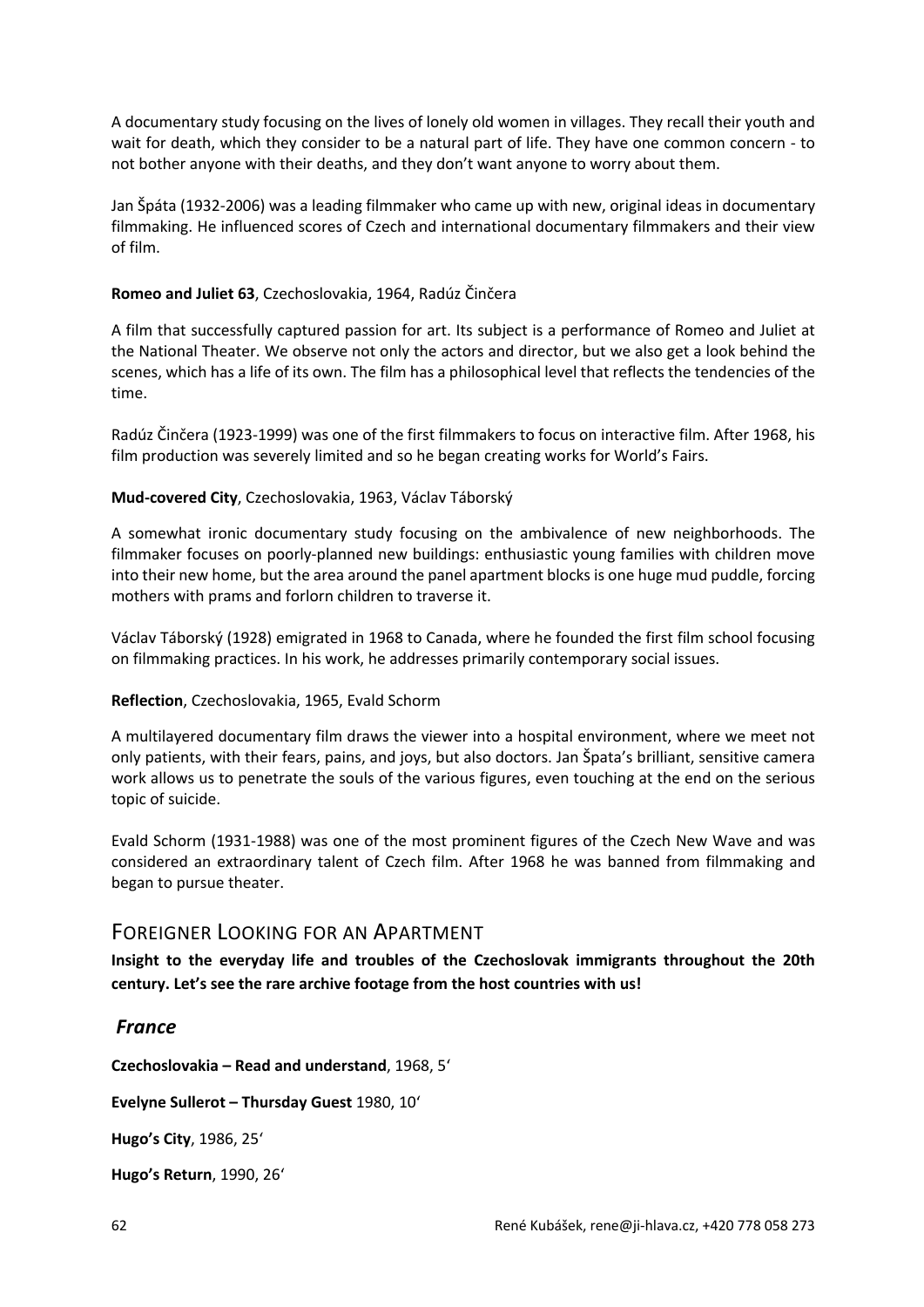**Interview with a czechoslovak Refugee**, 1968, 5'

## *Germany*

**The Right of Asylum in Bavoria**, 1979, 4'

**Kids on Their Wya Around**, 1976, 2'

**Two Years Later – Czechoslovaks in Exile** 1970, 41'

**The Epstein School Shooting**, 1983, 1'

**Naturalization**, 1986, 8'

**The East ans the West - Exodus**, 1970, 5'

## *Austria*

**Austrian Refugee Cam Traiskirchen**, 1969, 4'

**Czechoslovak Refugees Fly to the USA**,1968, 1'

**Everybode helps the Stranded Holidaymaker**, 1968, 2'

**World Mirror – The Situation of Czechoslovak Intellectuals in**, 1968, 5'

## *USA*

**Czech Immigrant Makes Cookies**, 1996. 3'

## *Switzerland*

**Asylum in Switzerland**, 1968, 5'

**Czechoslovak Refugees**, 1968, 2'

**Guest from Czechoslovakia Become Refugees**, 1969, 10'

**Two Years Later: Czechoslovak Refugees in Switzerland,** 1970, 13'

**Live broadcast from the city theatre,** 1968, 83'

**The Russian invasion of Czechoslovakia**, 1973, 15'

**The Other Europe**, United Kingdom, 1988, dir. Tom Robbins

A political guide to the world beyond the Iron Curtain. Channel 4's six-part series is a journey through the countries of the Soviet bloc in the waning days of communism. Rare images from socialist archives, combined with Rupnik's commentary, illustrate the rise and fall of totalitarianism in Central Europe. French political scientist and historian Jacques Rupnik is a professor at the College of Europe in Bruges and the director of research at the Centre for International Relations at the Paris School of International Affairs. He is the author of several of books on Central Europe and writes commentary for numerous leading media outlets.

The film is being screened in cooperation with the Representation of the European Commission in the Czech Republic.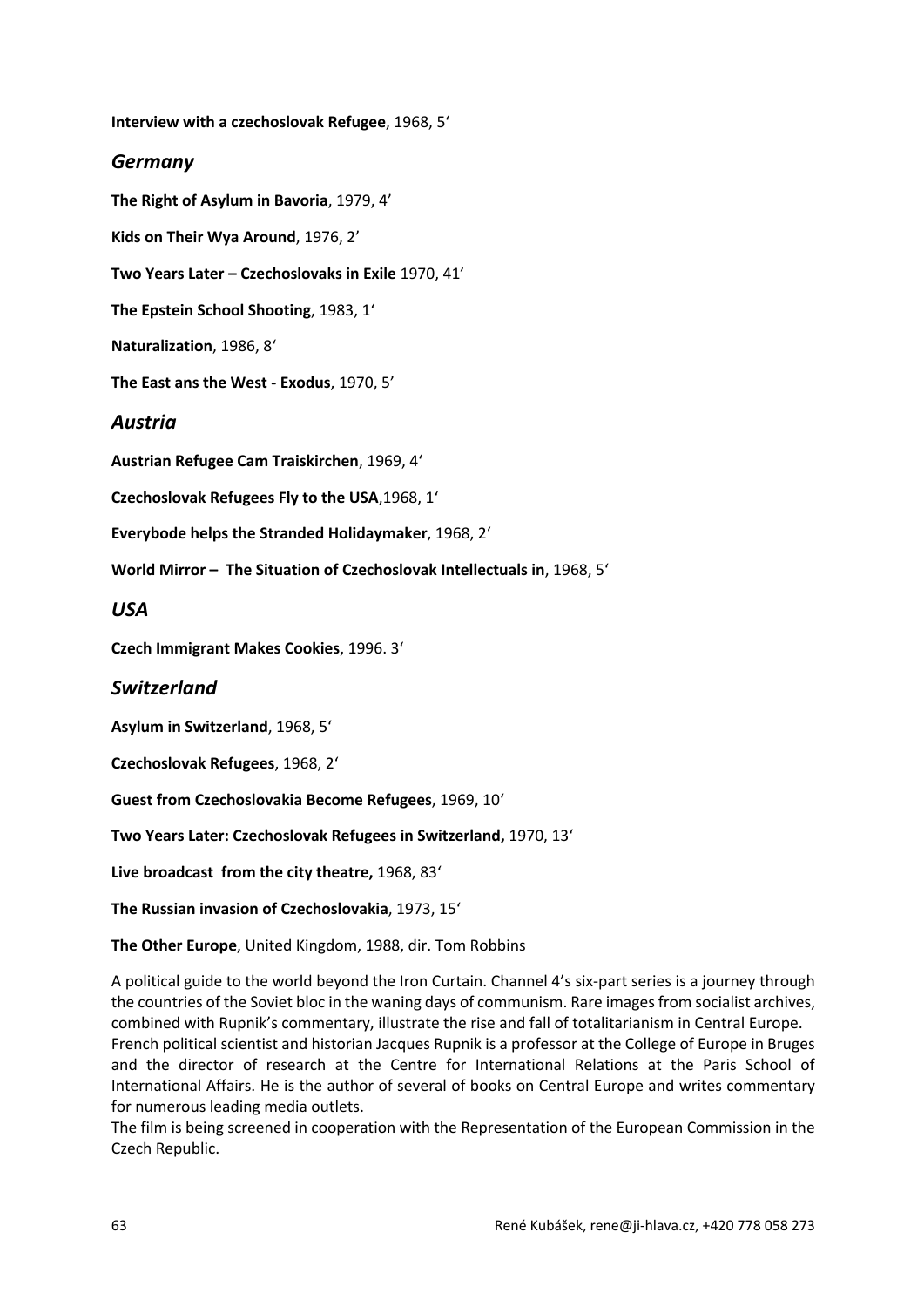#### **The Other Europe…30 Years Later**

Jacques Rupnik, French historian and political scientist, introduces the audience to the material he used as a basis for his The Other Europe series. The entire archive has been brought to the Czech Republic and is currently being digitalized. The audience will be among the first to see these materials first-hand which coincidentally happens exactly 30 years after the first publication of the series. Jacques Rupnik will explain the difficulties he encountered while shooting the series and tell the audience about the attitude of the Communist regimes towards people coming from the "other" Europe to shoot films here

## LEBANON: BETWEEN ASHES AND ROSES

**Chinese Ink**, Lebanon, 2016, dir. Ghassan Salhab / Czech Premiere

A film palimpsest in which words as well as images and emotions are written and rewritten on a cinematic parchment. A heartfelt commentary on the troubled history of Lebanon in verses composed personally by the director as well as Anna Achmatov, Paul Celan, and Pier Paolo Pasolini.

Ghassan Salhab (1958) was born in Senegal; he and his parents moved to Lebanon in 1970. He studied film in Paris and at home in Lebanon he works as a film instructor. He has directed a number of feature films.

#### **The Disappearance of Goya,** Lebanon, 2018, dir. Toni Geitani / East European Premiere

How many wars history brought? And it is not the same massacre all the time? A character who may or may not be Francisco Goya guides the viewers through a staged essay on war and those who have not lived through it. A film bringing a testimony on relativity of memory, telling a story of the 1983 Lisbon riots, with a thought-provoking artificial take on camera composition.

Filmmaker and musician Toni Geitani (1992) was born in Lisbon. His multimedia film *The Disappearance of Goya* came about as a result of the grant awarded by the Lebanese Association for Plastic Arts and was screened at FidMarseille Festival in 2017.

#### **Spring – a River & the Raging River** , Lebanon, Indie, 2017, dir. Rola Shamas / World Premiere

In this purely observant episode, the audience will have a chance to explore life at the sacred Ganges River considered to be in the goddess and the mother of all rivers in the Indian Vedas. Small stories taking place on the river may give us an insight into the everyday life of India in different seasons.

Rola Shamas (1971) has a rich of experience from all film professions, but she has taken a special liking to direction. In her work, she is able to capture the beauty of human existence in an impressive way.

#### **Summer 2006**, Czech Republic, Lebanon, 2018, dir. Farah Abou Kharroub / World Premiere

Thirteen-year-old Farah filmed a bomb as it hit Beirut's airport. Her father filmed the years of fighting in Lebanon every day as a war reporter. Images of the city at war are mixed with images of household peace from Farah's childhood. This collage, created from footage shot by father and daughter, reveals the unbearable length of a conflict that affected two generations.

Farah Abou Kharroub (1993) studied directing at the Lebanese University in Beirut. She is currently studying for an MA in directing at FAMU International in Prague. Past films include *Nafas* (2014) and *Florentina* (2015).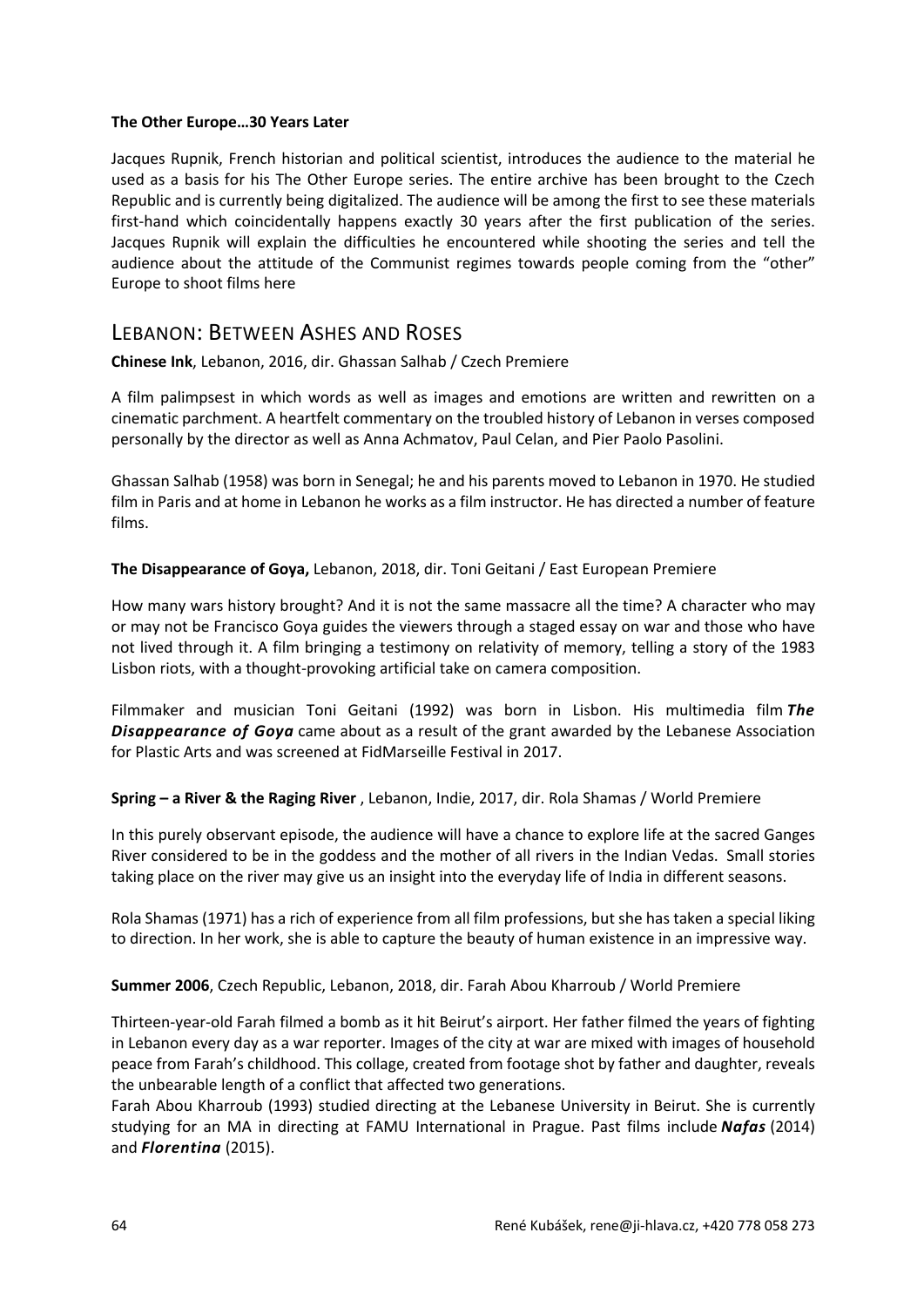### **At Last, a Tragedy**, Syria, 2017, dir. Maya Shurbaji / East European Premiere

The filmmaker has created a slowly flowing and melancholy tale of an all-encompassing sense of emptiness, layered in collage-like images of Damascus and Beirut, old VHS videos from her childhood, and personal moments from the present day, and voyeuristically shows us a woman's text messages with her close friend.

Maya Shurbaji (1979) studied cultural management in Spain and works for the Beirut-based production company Bidayyat, which focuses on documentary and experimental films, and which produced her short films *Now End of Season* and *Land of Doom*. Her works have been shown at the Berlinale.

**Linceul**, Lebanon, 2018. dir. Selim Mourad / East European Premiere

Inspired by an article by Roger Salardenne about nudist experiments in Germany in the late 1920s, Sélim Mourad presents five naked people who confine themselves inside a house. A mixture of performance art and documentary essay, the film explores the representation of the human body in film while tearing down traditional ideas of beauty.

Sélim Mourad (1987) studied film at the Saint Joseph University in Beirut. In 2016, he debuted with his feature-length documentary *This Little Father Obsession*, which was banned in Lebanon because of its look at the taboo subject of homosexuality.

## **This Little Father Obsession,** Lebanon, 2016, dir. Selim Mourad / Czech Premiere

Accompanied by his father, the film's main protagonist and director sets out in search of a distant relative. But all the filmmaker sees in his future is the end: He is infertile and gay, the last member of his family's youngest generation, and their family home in Beirut is slated for demolition. The film records the various ways he and the people around him deal with this situation.

Sélim Mourad (1987) studied film at the Saint Joseph University in Beirut. In 2016, he debuted with his feature-length documentary *This Little Father Obsession*, which was banned in Lebanon because of its look at the taboo subject of homosexuality.

**Tshweesh**, Lebanon, Germany, Spain, Qatar, 2017, dir. Feyrouz Serhal / Czech Premiere

This acted documentary tells the story of Beirut as a city with its own physical memory, carried along the waves of a television broadcast of a football match and written into the buildings from various eras. A mosaic of fleeting episodes from the streets and rooftops of a place that has become stuck in its own time.

Feyrouz Serhal (1973) studied film at the University of London and subsequently worked as a director and producer for leading Arab television stations. Her debut film *Tshweesh* premiered at Locarno in 2017.

## **Resurrection**, Lebanon, Syria, 2018, dir. Orwa Mokdad / World Premiere

After two years in war-torn Syria, a nameless filmmaker returns to Lebanon to complete his film. In the end, however, he is forced into an equally fateful act as thousands of Syrian refugees. The film's claustrophobic feel is further enhanced by metaphoric scenes based on real figures from modern Lebanese history.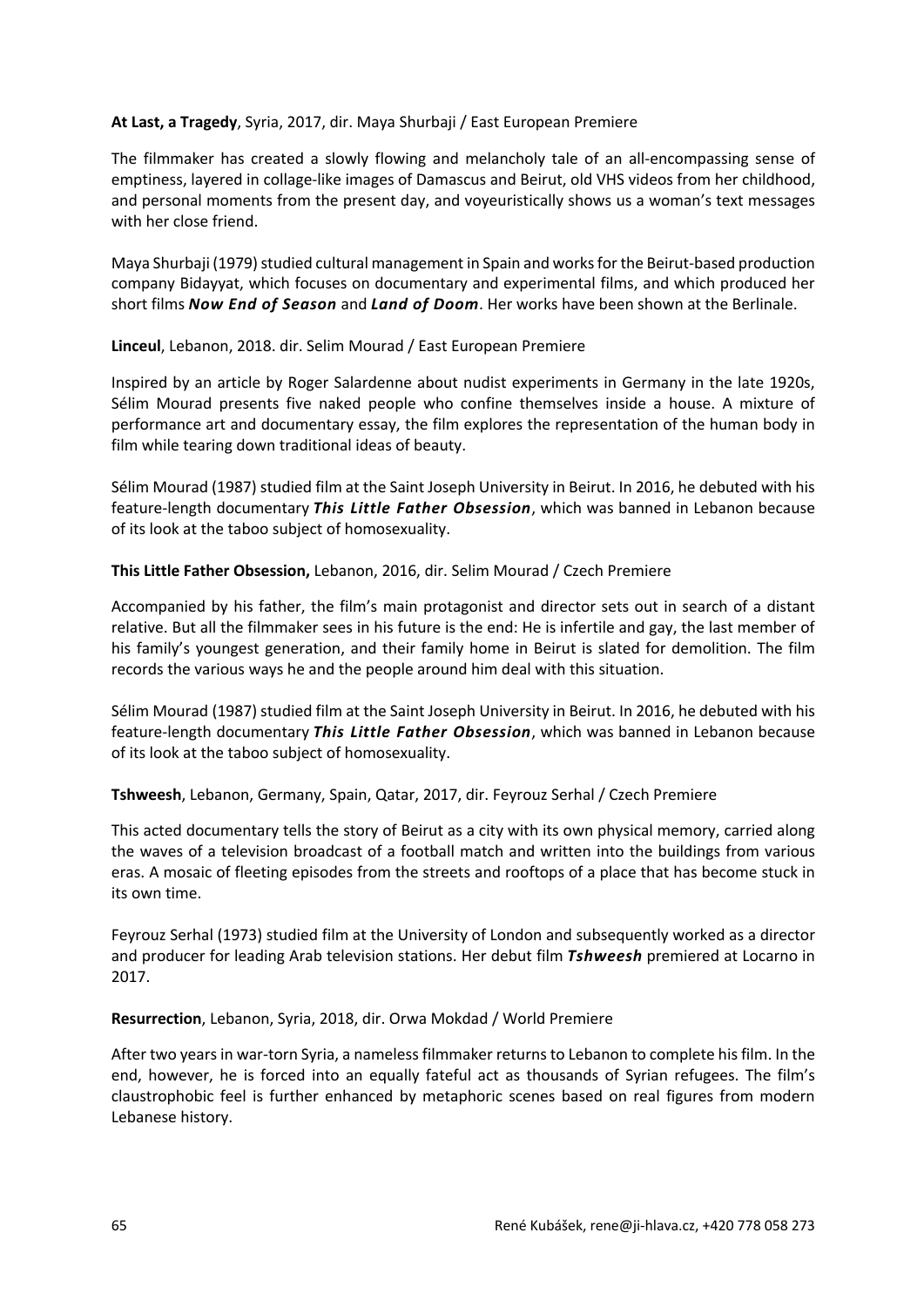Orwa Mokdad (1985) was born in Syria and began reporting on the local unrest in 2011 as a journalist. The subject of war can also be found in his films *Under the Tank* (2014) and *300 Miles* (2016), both of which were shown in Locarno.

**RIOT: 3 Movements,** Lebanon, United Arab Emirates, 2017, dir. Rania Stephan / East European Premiere

Filmed in three slowly intensifying acts amidst a mob of angry protestors on the streets of Lebanon, and making use of a shaky handheld camera, the film captures the turbulent street protests against the local government's passive approach to a long-standing garbage crisis in the summer of 2015, when both cities and countryside were polluted with trash.

Beirut-born Rania Stephan (1960) studied film in Australia and in France, where she lived for twenty years. Her documentaries take a personal view of political events in her native Lebanon.

**Erased, Ascent of the Invisible**, Lebanon, 2018, dir. Ghassan Halwani / East European Premiere

During the Lebanese civil war, thousands of people disappeared without a trace. All that remains are faded photographs and official records that claim that they are still alive. Using static shots and animations, this slow-paced documentary suggests history as a the coexistence of the living with those who are absent.

Ghassan Halwani (1979) lives and works in Beirut. He is best known as the creator of animated films and videos. He is currently helping with the establishment of the Lebanese national archive of missing people.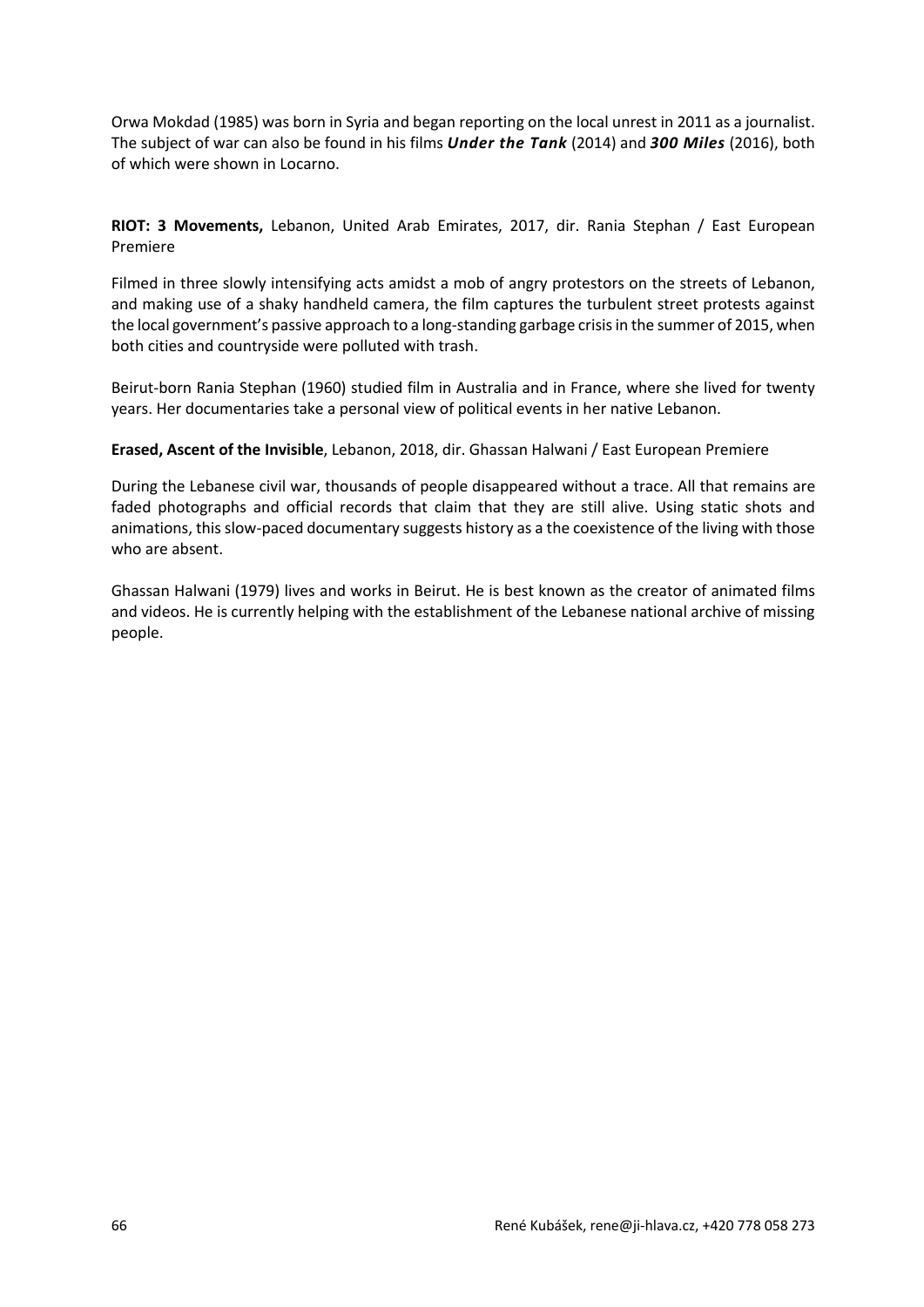# CZECHOSLOVAK ORIENT

## **Offering a trip to the Wild East, this depiction of "the other" shows Carpathian Ruthenia in documentaries from the First Czechoslovak Republic.**

## **Spring in Carpathian Ruthenia**, Czechoslovakia, 1929, dir. Karol Plicka

An ethnographic study of Easter celebrations offers a poetic cameo of rural architecture and springtime customs in the mountains. Karol Plicka's film highlights ancient Slavic folk costumes as a Carpathian village bursts to life in a three-day joyful festivity. Children's carefree games are intercut with the solemn rites of Easter, ancient wooden churches and herds of sheep according to the laws of montage by Alexander Hackenschmied. Some sequences of this film which literally *sings* are also featured in Plicka's masterpiece *The Earth Sings* (*Zem spieva*). This silent film is so evocative one can hear the sound of the sheepherder's overtone flute – the fujara.

## **In Carpathian Ruthenia**, Czechoslovakia, 1932

A tourist guide to the easternmost region of Czechoslovakia, the film presents a catalogue of its beauty as well as its pitfalls. The tourist will get a glimpse of its peculiar, colourful folk costumes, cities of the east, not very rewarding in terms of tourist landmarks, churches whose architecture combines styles of both the East and the West, as well as the Polish-Czechoslovak border, "a border which is no bar to the friendship of both Slav countries." This cinematic Lonely Planet is the best guide to your holiday in Carpathian Ruthenia for 1932!

## **A Song about Carpathian Ruthenia** Czechoslovakia, 1937, dir. Jiří Weiss

*There is no end to the mountains, the mists, the ancestral forests, where the wood perishes, where shadow has the scent of death...* Vladimír Šmeral's haunting commentary accompanies the cinematography of Václav Hanuš – showing deep, impenetrable mists. In both words and images, Carpathian Ruthenia is lyrical and wild, a country of myth and poetry. These epithets define both the natural setting and the cinematography, featuring a dynamic subjective camera scene of woodmen on a raft, while the Sabbath celebrations of local Jews have an almost oriental feel. This poetic travelogue by Jiří Weiss is a late blossom of the avant-garde, with the shadow of the new war already looming.

## **Pictures from Carpathian Ruthenia**, Czechoslovakia, 1924

Ravaged by the Great War, rural and deeply religious, intersected by roads and bridges – these are the glimpses we get of Carpathian Ruthenia in 1924. Even in black-and-white the film accentuates the beauty of the folk costumes during the festivity of the consecration of church bells in the village of Nevickoe, as well as the uniforms of the Czechoslovak border guards on duty along a border lined by wartime graves. Just as trenches are followed by wooden churches and magnificent monasteries, so the turmoil of war is followed by daily oatmeal bread.

## **Carpathian Ruthenia**, Czechoslovakia, 1930, dir. Jaroslav Novotný

A comprehensive guide to Carpathian Ruthenia on film, made by Jaroslav Novotný in 1930. The region's geography and famous moments of history are followed by a recourse into ethnography culminating in an endorsement of Czechoslovak statehood and its achievements in modernizing the country's easternmost rural region. Czechoslovakia has built schools and colleges here, and "trained stallions even learned to dance the quadrille." This educational film highlights Carpathian Ruthenia's beauty and potential for development after years of Hungarian oppression.

## **Carpathian Ruthenia**, 1937, dir. Adolf Lehner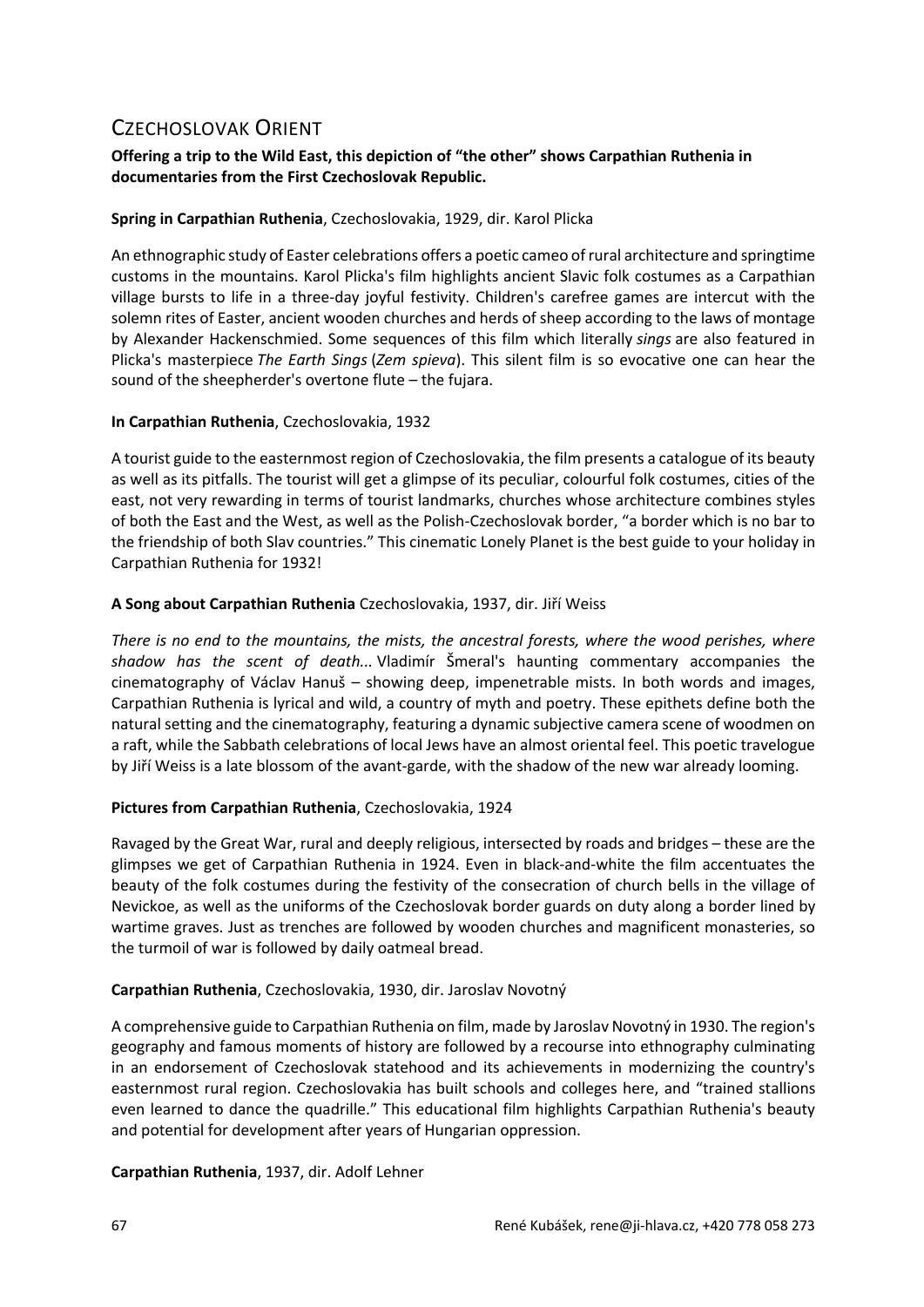In 1937, Carpathian Ruthenia is still as we want to know it. *"Karpathorussland,"*announces the German screen title of the Czechoslovak film, "is a unique, romantic country, forming a bridge between the culture of the West and of the East." A bridge, where Mukachevo's modern spirit exists side by side with men lugging wood, the processing of flax, cowherds dancing to the rhythms of folk music. Footage of Polish and Romanian border guards, however, is a premonition that bridges can be trod with army boots, and that the rhythm of local life would soon be dictated by gunfire.

## **Uzhgorod and its Surroundings** Czechoslovakia, 1922

A documentary guide to Uzhgorod, the film offers a young country's view of its easternmost region. Celebrations of the independence of Czechoslovakia, an army parade, a mass, or the district office and lyceum buildings are an eloquent personification of Carpathian Ruthenia's incorporation within Czechoslovakia (not only on film). The solemn march of troops is followed by an ethnographical display, featuring a folk festivity, woodcutters, a gypsy belle, laughing children and a gypsy fiddler. The final sequence showing graves represents a memento of the of the Great War, a mere four years in the past.

# MASTERCLASS

**A comprehensive look at the documentary methods, creative decisions, styles, and cinematic thinking of exceptional documentary filmmakers.**

## **Gustav Deutsch: Home Movie Now**

Gustav Deutsch (1952) is one of Austria's leading film directors. He's not only a filmmaker, but he's also an architect and photographer. On the occasion of the release of his latest film *How We Live - Messages to the Family*, he leads the audience through an examination of the term "home movie", subjecting it to thorough scrutiny. In this master class he presents analyses of his own as well as found footage on film material, guiding viewers through the entire development of the "home movie" from film to digital technology. Don't expect dry theory - his lecture is built on visual and sensual gratification.

## **Krzysztof Zanussi: Directorial Debut Films**

Krzysztof Zanussi (1939) is one of the pillars of Polish cinematography. Together with Kieślowski and Wajda, he's a part of the trio of the most internationally respected Polish directors who have achieved success both at home and abroad. In his masterclass, Zanussi will introduce his work with young debuting directors as well as student films which he has participated on as a teacher of several prestigious film schools, and share his experience from, among others, Lodz, New York and Moscow. The audience will get a peek under the drape of mystery which veils Polish cinematography and receive an introduction on how to succeed as a young filmmaker in Poland.

#### **Mike Bonanno: History of Jokes**

As The Yes Men, Andy Bichlbaum and Mike Bonanno's (1960) brand of activism has kept them in the headlines in USA for nearly two decades. They have made several feature films. They also created the Action Switchboard website, which was recently launched as a platform for participatory direct action. By injecting humour into drop-dead serious subjects, they provoke laughter and debate from audiences.

#### **Radu Jude: Archive Mysteries**

Romanian director Radu Jude (1977) is one of the most notable filmmakers of our time. During his master class, the winner of the Silver Bear for best director at the Berlinale will introduce you to his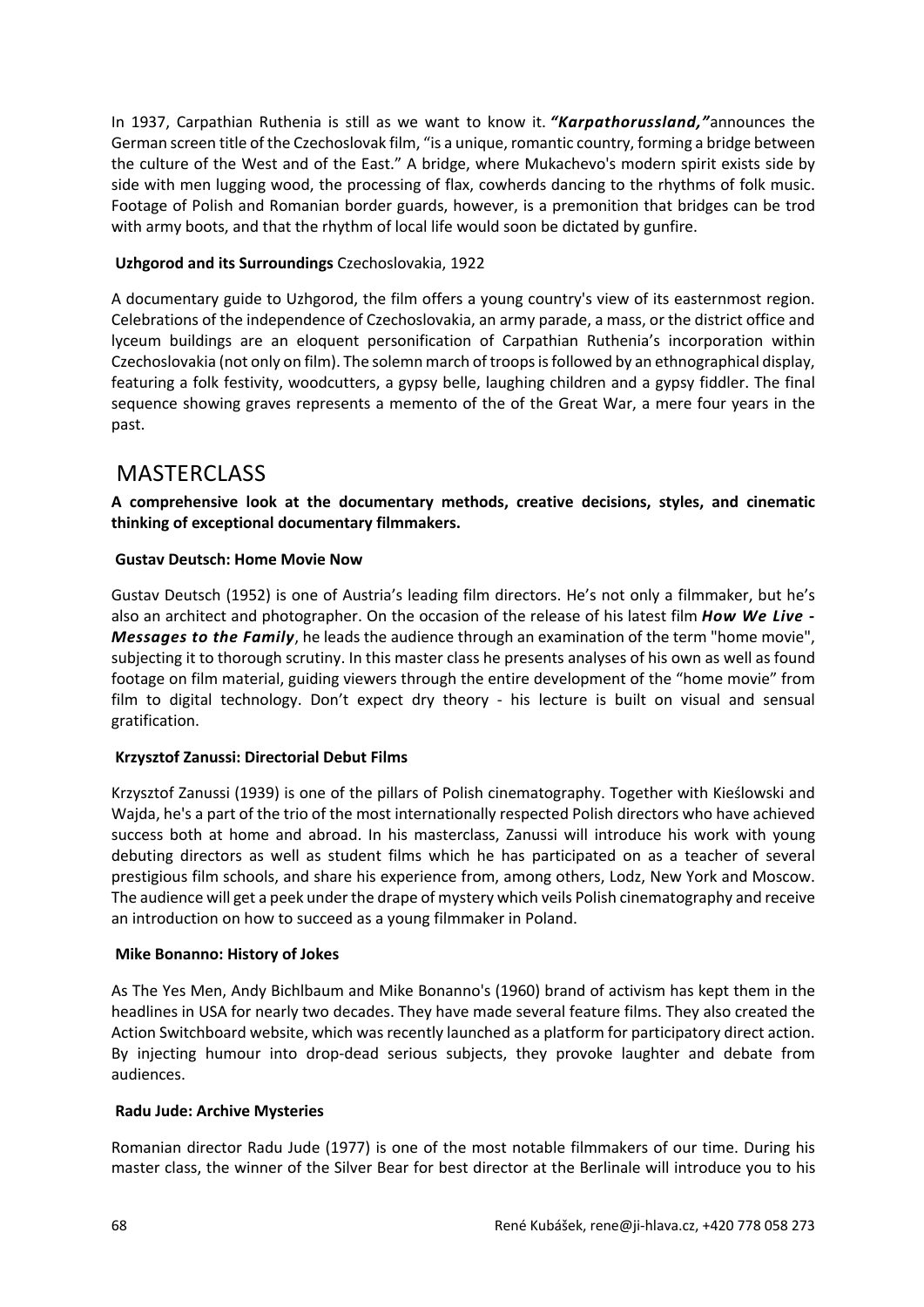remarkable work in archives, where he carried out thorough investigations that have become the basis for his film works. Today, this approach is nothing unusual, but Jude has perfected it masterfully. His brilliant work with archives can be seen twice at this year's festival: in the movie *The Dead Nation*and the short film *The Marshal's Two Executions*.

## **Sean McAllister: Coming Back**

Sean McAllister is an award-winning documentary filmmaker celebrated as one of the UK's most exciting talents. Sean will be describing his unique approach to documentary direction and camerawork. We will learn about what it is like to shoot a film in his home country and home town after spending many years on topics and protagonists in other parts of the world and he will tell us about his new film. Sean McAllister (1965) in his films portray people from different parts of the world who are struggling to survive but are survivors, caught up in political and personal conflict, trying to make sense of the world we live in.

## **Susanna Baranzhieva: Tribute to Rastorguev**

A session dedicated to recently deceased director Alexander Rastorguev (1971-2018), who was best known for his documentary *Srok* (The Term) about Russia's anti-Putin opposition. Alexander was recently killed along with other two Russian journalists in the Central African Republic while investigating a Russian private military company with links to the Kremlin, according to top ranked media world agencies.

## **Vitalij Manskij: Portrait of Russia**

This Russian filmmaker's feature documentary *Putin's Witnesses* (2018) is a portrait of Russia from a unique and unlikely perspective. It is composed exclusively of archival footage shot by director Vitaly Mansky (1963) at the very beginning of Putin's presidential era. The director will discuss his process of weaving together these materials to create a greater picture in this extended case study of the film.

# **SIREN TEST**

## **The section dedicated to music/sound in contemporary progressive cinematography.**

**Arcadia**, United Kingdom, 2017, dir. Paul Wright / East European Premiere

100 years of archival footage in the guise of an experimental film. The magic, charm, and disorder of rural life. Cinematic memories of folk festivals, masked processions, sowing, and harvesting. The electro-acoustic music helps to define this film essay showing the beauty, brutality, and madness of rural Britain.

Scottish director and screenwriter Paul Wright (1981) earned a Golden Leopard at Locarno in 2009 for his film *Believe*. *Until the River Runs Red* earned a BAFTA Award in 2011 and the Grand Prix at the Prague Short Film Festival in 2012.

**MATANGI / MAYA / M.I.A.,** Sri Lanka, USA, United Kingdom, 2018, dir. Stephen Loverige / Czech Premiere

Producer and singer M. I. A., who is originally from Sri Lanka, covers the subjects of immigration, a non-Western view of Western society, and minority rights in her music. The film uses her personal video diary and comments on the frequent accusations that the identity of Maya Arulpragasam is partially a construct,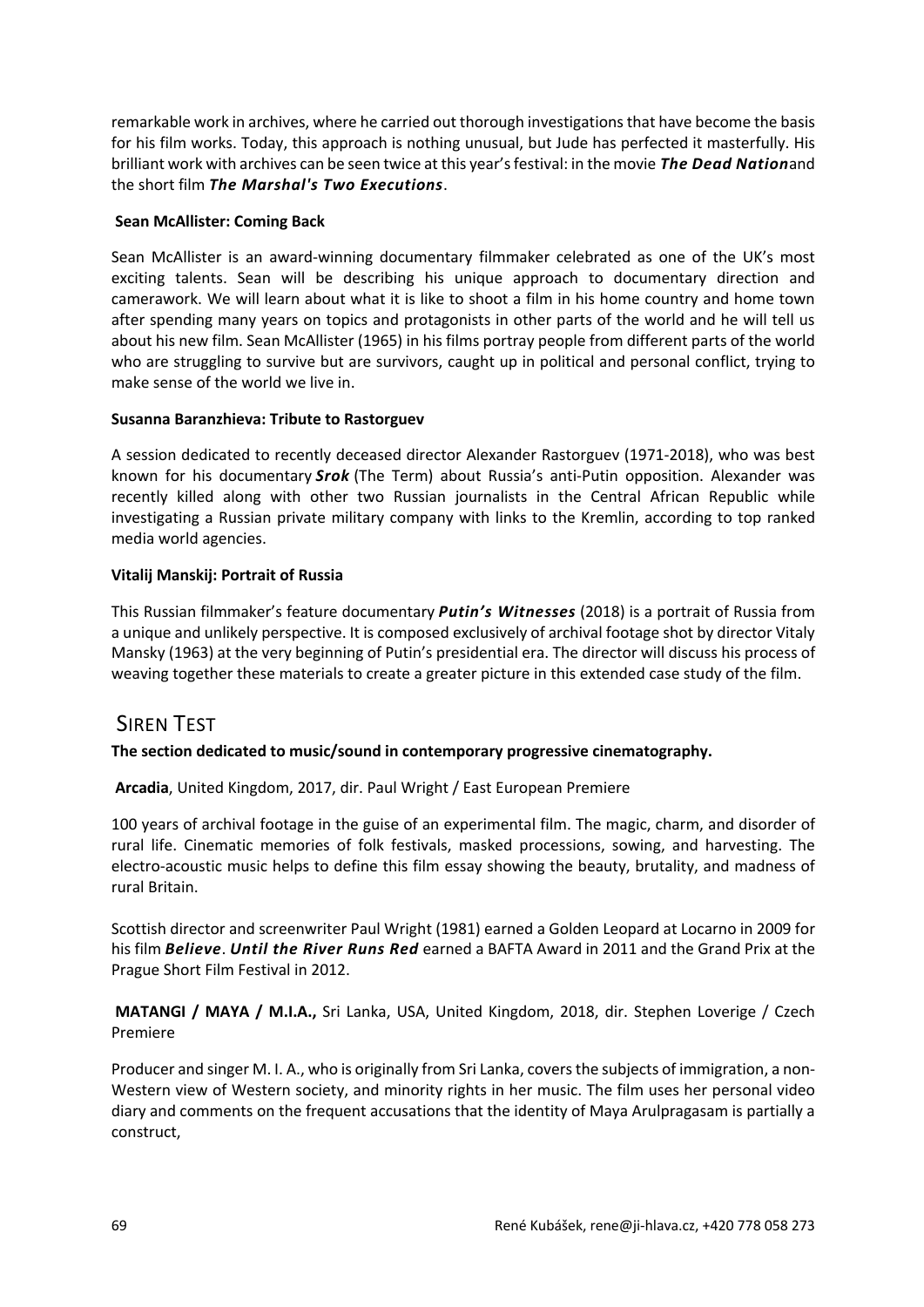Steve Loveridge is Maya's former classmate. The film, his debut, was made primarily from 700 hours of archival material that Maya gave him in 2013. The resulting film caused a controversy between him and the subject of his film.

## **Ryuichi Sakamoto: CODA**, Japonsko, 2017, dir. Nomura Schible / East European Premiere

A portrait of a composer who is considered the founder of modern pop music in Japan, and who is also a legend of international film music (*The Last Emperor*, *Little Buddha*, *The Revenant*). We are reminded of the fragility of the world by Sakamoto's cancer and by the destruction in the wake of the accident at the Fukushima nuclear power plant. The film is both highly personal and very social.

Japanese director and producer Stephen Nomura Schilbe (1970) was a co-producer of the film *Lost in Translation* (2003). He also filmed a performance of Sakamoto's Async concert program in New York.

## **A Strange Show Business: Normalization, Pop and Propaganda in Czechoslovakia, 1969–1979**

This workshop by Pavel Klusák is a journey into the Normalization-era 1970s, with a focus on that part of popular culture that fulfilled the regime's propagandistic needs. This chapter of modern Czechoslovak history remains current today as historical experience, warning, and grotesque. The audiovisual archives are presented by music journalist Pavel Klusák.

Pavel Klusák has a long-running interest in the subject of Czechoslovak popular culture under Normalization. His series *A Strange Show Business* was created in 2018 for Czech Radio. The workshop is inspired by the series.

## FASCINATIONS: HOME

**Home as a multi-layered concept is at once the framework, starting point and focus of this retrospective. At times it takes the shape of an actual home, at others it's an invisible link connecting experiences or events, or a decisive factor that determines the perception of surroundings in the eyes of a migrant.**

#### **38/79 Sentimental Punk**, Austria, 1979, dir. Kurt Kren

Author emigrated to the U.S. in 1978. He took 36 photographs at a San Francisco punk festival that he later re-shot in a home screening room from a slide projector, composing them according to a rhythmic plan, thus creating a fragile recording of fretful action.

A member of Vienna's actionist movement, Kurt Kren (1929–1998) created film collages that assaulted the viewer's senses with rapidly edited scenes.

**Dejavu**, Canada, 2018, dir. Atefeh Khademolreza / World Premiere

A narratively inventive image of preparations for moving from a temporary home back to one's homeland focuses on the topic of perception of time of borderline situations, referring to the story of Kurdish immigrants, many of whom came back to Iraq after Saddam Hussein's fall, yet there is still one family that, though they set out on a homecoming journey, have never made it home.

Iranian Atefeh Khademolreza (1983) studied film directing in her home country. She has shot two feature-length films and numerous short documentary and experimental films.

**Home Stories**, Germany, 1990, dir. Matthias Müller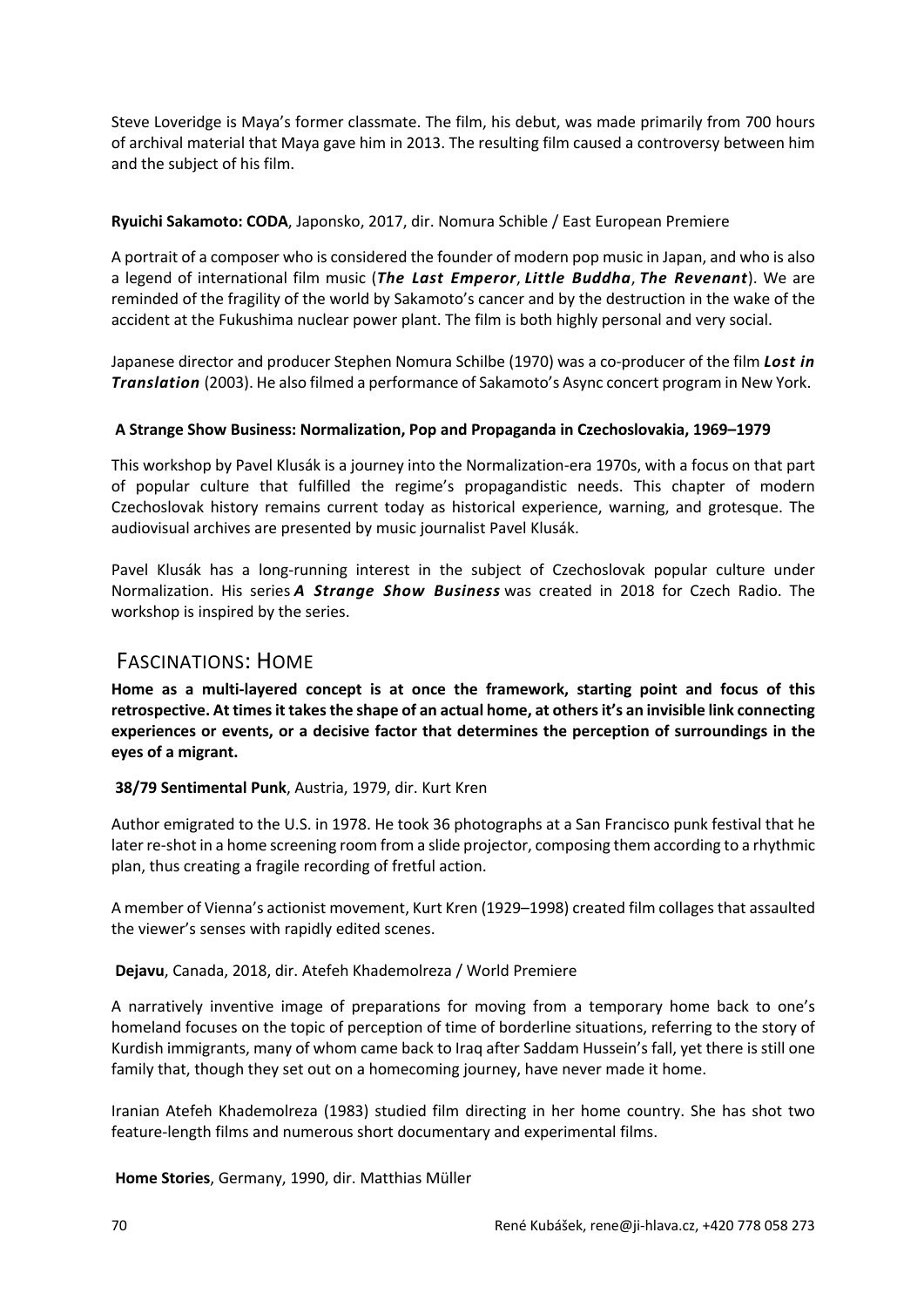Exposure of narrative patterns in a precise choreography of gestures, movements and facial expressions taken from 1950s' and 1960s' Hollywood melodramas turns our attention to ways of building up tension and formal patterns as well as to women becoming subjects of voyeurism and watching, while the soundtrack emphasizes narrative stereotypes.

With his knowledge of photography and film, Matthias Müller (1961) combines the stylistic history of German experimental film with aesthetic influences from Hollywood and the artistic avant-garde.

## **HOME**, Bangladesh, 2018, dir. Muhammad Anwar Hossain / World Premiere

Home seen as an array of experiences, emotions and views. It can be found on the road as well; a stable place is not a condition of its existence. Inner sensation as a defining starting point is reflected in the observations of people and clouds in one place and on the road.

Artist and filmmaker Muhammad Anwar Hossain (1982) manipulates the image in order to explore the nature of the relationship between visuals and narrative. Inspired among other things by the silent era films and underground, experimental films, he finds new ways of critically defining himself in opposition to the illustrative nature of the image.

## **Home**, USA, 1973, dir. Steina Vasulka, Woody Vasulka / Czech Premiere

Household objects of everyday use become the subjects of unusual use for analogue displaying apparatuses, and the following experiments with electronic effects transform them into explosions of psychedelic imagination resembling Magritte's paintings.

The artistic duo of Steina (1940, Iceland) and Woody (1937, Czechoslovakia) Vasulka started out as, respectively, a violinist and a documentary filmmaker, and began to work with video in the 1960s. They are the founders of New York's The Kitchen, an exhibition and community space dedicated to the creation and presentation of video.

## **Home Was Never Like This**, Canada, 1983, dir. Midi Onodera

A house on the outskirts of town, filmed in static images and with a subtly provocative voiceover storytelling, becomes a critical meditation on the concept of the home as a site of relationships and anchoring but also about the possibilities for its transformation.

Visual illustrations of poetry, provocative erotic collages, internet video: the art of Canadian-Japanese artist Midi Odonera (1961) defies all categories.

## **Windy Ledge Farm**, USA, 1929, dir. Elizabeth Woodman Wright / East European Premiere

A noteworthy amateur filmmaker sets out to register impressive images of life on a family farm, taking notice of subtle situations and details which show a passion for the factual and the poetic, and coming up with a sketch of cycle of the changing seasons in the countryside.

American Elizabeth Woodman Wright (1855–1961) recorded the life of her family and the area around her family farm. She is a unique representative of early American cinema who managed, without any artistic training, to capture farming life with a distinctive sense of poetry.

#### **Films by Stan Brakhage: An Avantgarde Home Movie** / Czech Premiere

Everyday activities over the course of a week, captured in spontaneous multiple exposures on film that had been previoulsy exposed to fire. The director thus shot the film with an awareness that it may not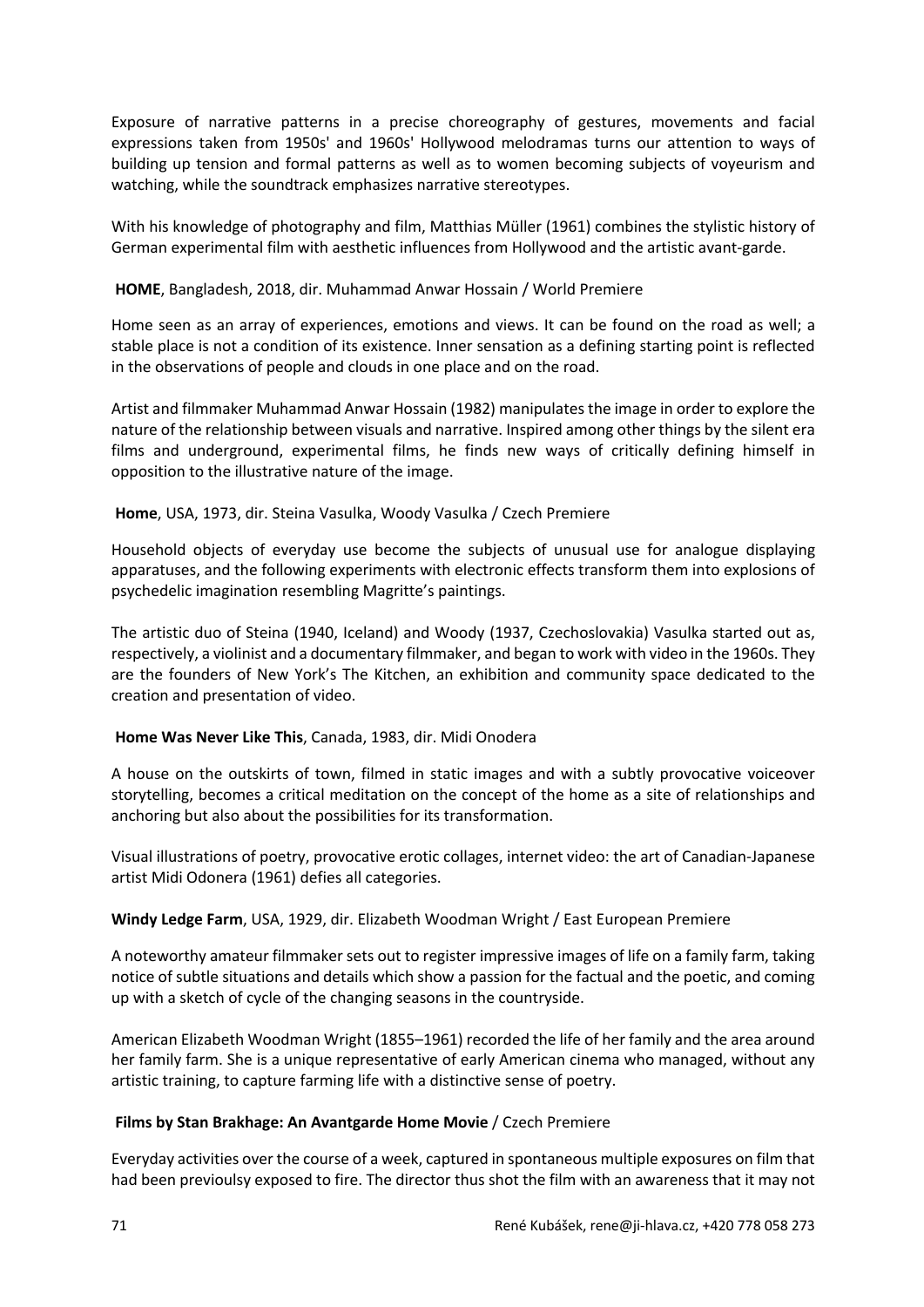capture any images at all. It shows a private setting in which he later shot many other films, although in this case the main elements are created in the camera.

American Stan Brakhage (1933–2003) focused on the physical film material. Using various physical or chemical interventions into the emulsion, he found new ways of depicting reality. In 2015, the Ji.hlava IDFF showed his film Fire of Waters (1965).

## **Happy-End**, Austria, 1996, dir. Peter Tscherkassky

A joyful found-footage collage in which a man and a woman celebrate, laugh, and dance amidst champagne and a Sachertorte. The editing and image maniplation combine to create an idyllic sense of joy from being together. The footage, which is ordered from end to beginning, culminates in a flutter of dancing film frames.

Though chaotic found footage and multiple exposure, Austria's Peter Tscherkassky (1958) reveals the structured nature of film and how it is limited by the perforated frame. In 2014, he gave a master class at the Ji.hlava IDFF.

## **Immigrants Landing on Ellis Island**, USA, 1903, dir. Alfred Camille / European Premiere

People from all the nations of Europe disembark on the island that, between 1892 and 1954, was the main gate of entry for millions of immigrants to America. In four different shots, we see elegantly and modestly dressed women, men and children with their luggage as they set foot on the land of their dreams and their new home.

American Alfred C. Abadie (1878–1950) started out as an assistant to Thomas Edison. After leaving Edison's company, he continued to shoot educational films. His groundbreaking Birth (1917) was the first time the birth of a child was shown on screen.

## **Where She Stood in the First Place**, Canada, 2010, dir. Lindsay McIntyre / East European Premiere

Quiet images of Baker Lake, the only inland settlement in the Canadian Arctic, situated amidst the inhospitable landscape at the geographic centre of Canada in the territory of Nunavut, show the traces of human presence.

Canadian documentarian and experimental filmmaker Lindsay McIntire (1977) creates portraits of people and places, with a primary focus on the film material and the chemical manipulation of the emulsion.

## **Lions**, Canada, 2018, dir. Mike Hoolboom / World Premiere

This miniature flick presents an extensive essay on ways of watching, perception and rebellion against indoctrination and control. Making decisions about life choices serves as a parallel to ways of watching, interpretation and experience which may even lead to forgetting one's own body.

Mike Hoolboom (1900) is a leading Canadian filmmaker and film theorist. Since the 1980s, he has used his essayistic experiments to explore questions of identity and perception and the physical and political influences on them.

**New Life**, Germany, Switzerland, 1930, dir. Hans Richter / Czech Premiere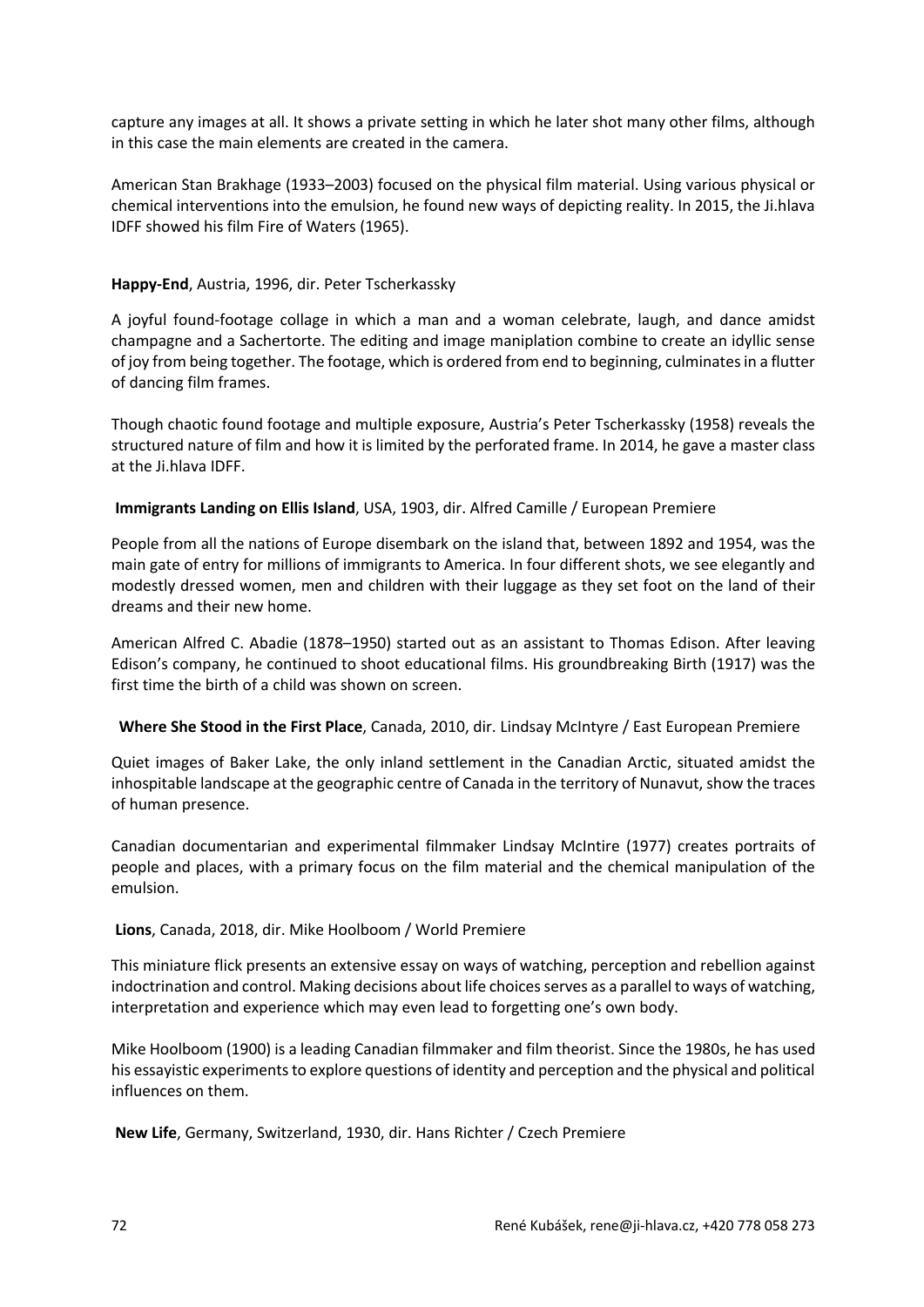The film was commissioned by an exhibition of architecture and interior design in Basel to show modernity's progressiveness in compartison to conservative architecture. Through editing that emphasizes geometry, form, and rhythm, the film shows how many of the works of the interwar avantgarde were made on commission.

Germany's Hans Richter (1888–1976) believed that it was the artist's duty to protest war and support revolution. Over time, he turned away from classic visual arts and used it abstract films to undermine the conventions of his era.

#### **Little Dog for Roger**, United Kingdom, 1967, dir. Malcolm Le Grice / World Premiere

Wavering images of the author and his mother taking a riverside walk with their dog are shown in frames of the film along with the edges ingeniously copied so that the visible spectrum of a 9.5mm format along with the endings (beginnings) of the image runs are discernible.

British filmmaker, teacher, and theorist of experimental film Malcolm Le Grice (1940) started out with found footage and optical printing. He is interested in the relationship between projection, film, and the process of audience perception.

#### **In My Car**, Canada, 1998, dir. Mike Hoolboom

A suggestively intimate narration in borrowed images and story fragments forms this classic piece of Canadian experimental film. A fleeting sensation of home and realization of creative force confronted with invasive frameworks of collective consciousness leads to an imaginary squabble with imagination.

Mike Hoolboom (1900) is a leading Canadian filmmaker and film theorist. Since the 1980s, he has used his essayistic experiments to explore questions of identity and perception and the physical and political influences on them.

#### **Ghost Before Breakfast,** Germany, 1928, dir. Hans Richter / Czech Premiere

A legendary film from the interwar avantgarde period is an ultimate showcase of experimental methods ranging from the reverse camera motion and time-lapse recording through work with negative images and strange camera angles to various methods of animation. In variously distorted symmetries a house, a tree, weapons, men and hats show up.

Germany's Hans Richter (1888–1976) believed that it was the artist's duty to protest war and support revolution. Over time, he turned away from classic visual arts and used it abstract films to undermine the conventions of his era.

#### **Glimpse of the Garden**, USA, 1957, dir. Marie Menken / Czech Premiere

Roots of joys in the garden in a lyrical survey that was later followed by many similar works of avantgarde cinema. Delicate details of plants, flowers, leaves and birdsong build up in a wild yet times slowmoving montage emphasizing drops of water and light.

American artist and filmmaker Maria Menken (1909–1970) used her 16mm camera to create collages by animating everyday static objects.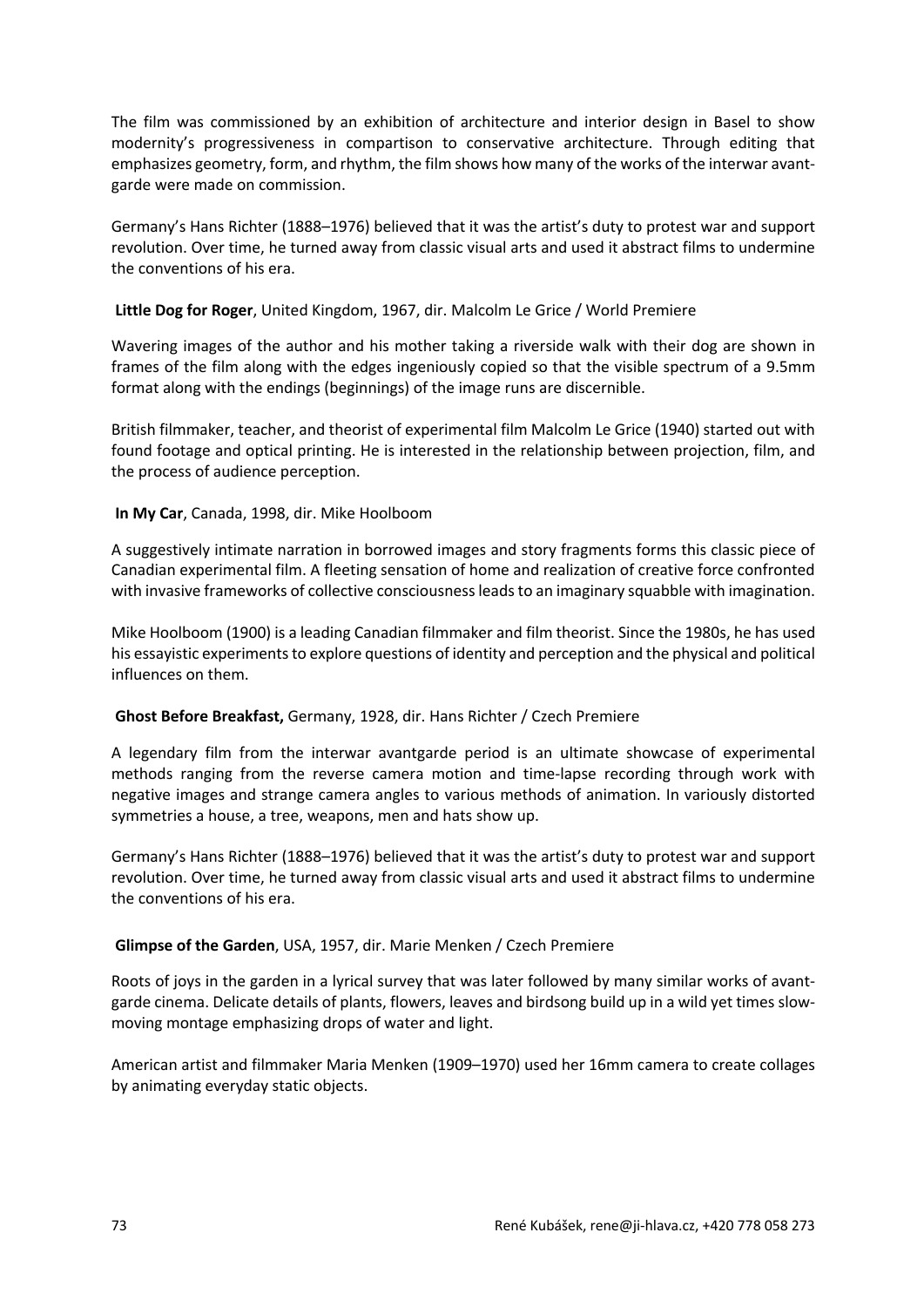## CONFERENCE FASCINATION

**A retrospective look at the little known subject of Europe's experimental tradition. This year, we look at the cinematic crystallization of time in both subtle and radical experimental films shot by Baltic filmmakers during the Soviet occupation.**

**Hello, Moscow!**, Latvia, 1966, dir. Gunārs Binde / Czech Premiere

Using dynamic editing of a collage of black and white photos and a multi-layered soundtrack, the first photographic film in the history of Latvian cinema offers a portrait of Moscow in the mid-1960s. Under the symbols of power, hanging threateningly over the streets of the city, everyday life flows by, carefree and triumphant.

Leading Latvian photographer Gunārs Binde (1933) made a total of three photographic films: Hello, Moscow! (1966), Hands (1967), and Salute (1975). Within them one can find harmony between the visible world and one's inner self.

**The Baltic Way**, Lithuania, 1990, dir. Audrius Stonys, Arūnas Matelis

Two million people held hands on August 23, 1989, forming a nearly 700 kilometer long human chain that spooled out across Lithuania, Latvia, and Estonia. The peaceful protest against the Ribbentrop-Molotov pact, signed 50 years earlier, grew into a monumental gesture of expression of moral strength by the occupied Baltic nations.

The film is the result of cooperation between two important Lithuanian filmmakers: Arünas Matelis (1961) and Audrius Stonys (1966). Matelis' observations and Stonys' meditative rhythm stressed the social significance of the event.

**Time**, Estonia, 1983, dir. Mark Soosaar / Czech Premiere

The gap between the human microcosm and the macro view of universal time is depicted in an associative montage using rhythm and tempo as a significant element. Against a backdrop of ebbing and flowing in nature, a human anthill frantically teems, pulsing with the cycles of waking and sleeping, birth and death, sunrise and sunset.

Estonian director, screenwriter, and cinematographer Mark Soosaar (1946) focuses on the relationship between film, anthropology, and historical and subjective time. In ten documentaries, he captures, for example, time-lapse images of the residents of the island of Kihnu, from which he comes.

**Ten Minutes Before the Flight of Icarus**, Lithuania, 1990, dir. Arūnas Matelis

An observational film that won the grand prize at the Oberhausen film festival; considered to be a manifesto of the post-Soviet generation of documentary filmmakers using the observation method. The film, without commentary, uses its immersive visual poetics to draw the viewer into the lives of ordinary people in the historical areas of Vilnius.

Prior to Lithuanian director Arūnas Matelis' (1961) short film debut that foreshadowed the development of an entire generation of documentary filmmakers, he studied applied mathematics and music, theater, and television school.

**The Idylls of Kirtimai**, Litva, 1991, dir. Artūras Jevdokimovas / Czech Premiere

An observational anthropological study follows the life of the residents of the largest Roma settlement in Lithuania. Instead of the usual tendency to draw attention to their poverty, lack of education, and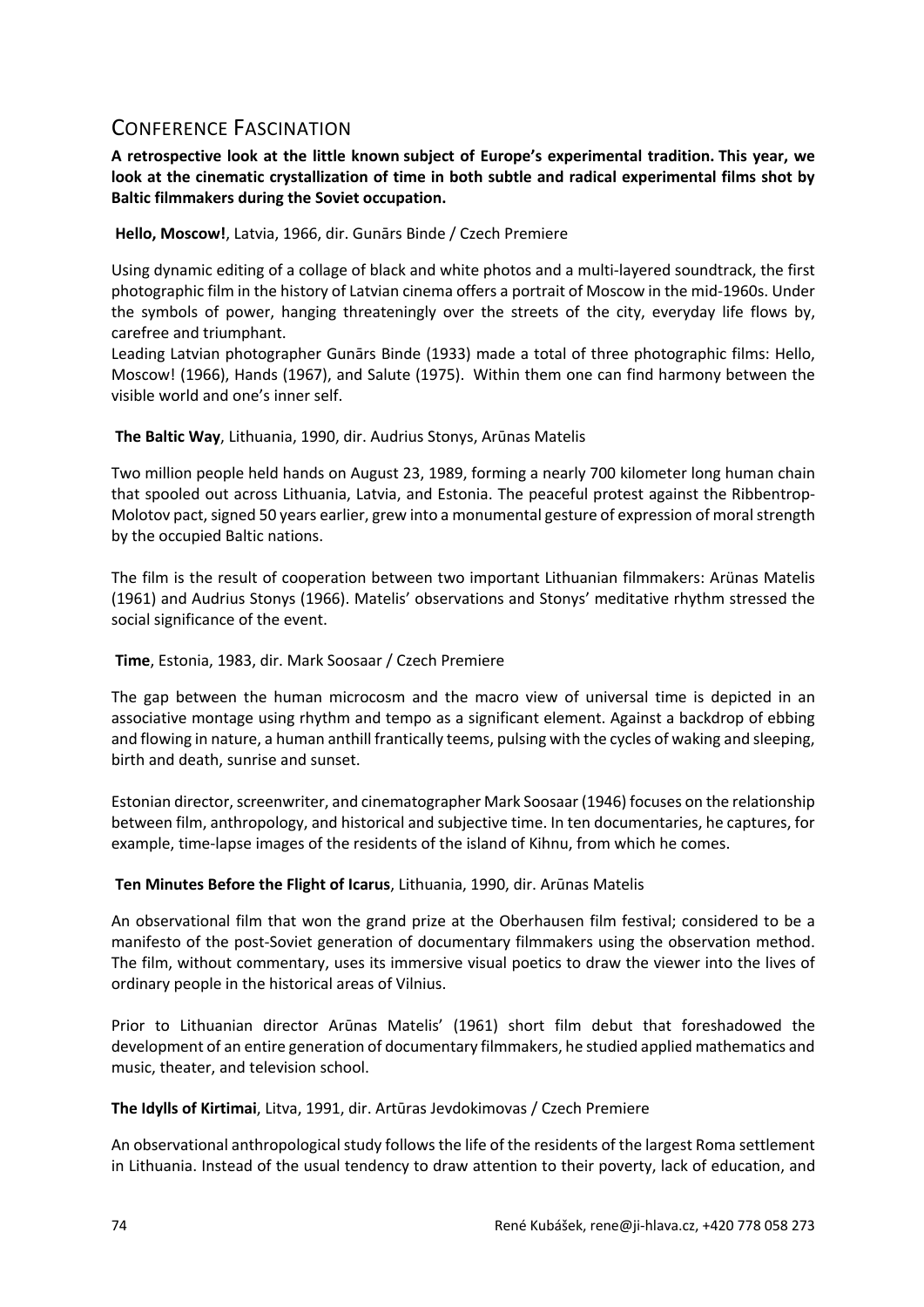discrimination, the film focuses primarily on an ideologically unencumbered representation of everyday patterns of life.

Lithuanian director, screenwriter, actor, and producer Artūras Jevdokimovas (1966) takes inspiration from the work of Jonas Mekas. He is currently the director of the Tinklai international short film festival.

#### **The Only Way**, Latvia, 1990, dir. Viesturs Grazdanovics / Central European Premiere

A view of the socio-political reality of the Republic of Latvia before it was liberated from Soviet domination. The monochrome collage subvert the symbols of totalitarian power, shatters and breaks down propagandistic images of workers and former political representatives, and reveals the emptiness of their fragile ideological convulsions.

Latvian director and producer Viesturs Graždanovičs (1965), founder of 2ANNAS, one of the most important experimental film festivals in the Baltics, discovers hidden meanings in his highly-edited films made with archival materials with an emphasis on their aesthetic qualities.

#### **Going Towards the Spring**, Latvia, 1979, dir. Peeter Tooming / Czech Premiere

A possessed talking spring, a clueless blind man, and wandering humanity, three Fates, and a grand pagan ritual: a dark, poetic, visually bewitching Estonian ballad that can be perceived as a celebration of the archaic world, ecological morality, and as a political allegory on a ritual cleansing for the extinction of an advanced society.

Legendary Estonian photographer and cinematographer Peeter Tooming (1939-1997), a leading figure in the innovative photography group Stodom and winner of the award for best cinematography at the Tallinn Film Festival, is renowned for the modern imagery in his works.

## **My Riga**, Latvia, 1960, dir. Aloisz Brenčs / Czech Premiere

At the time this personal take on the Latvian capital and its residents was made, it radically exceeded the ideological rhetoric of contemporary works. It presented one of the first expressions of the poetic documentary film movement, which rebelled against the regime with its stylistic experiments.

Before Latvian director Alois Brenčs (1929-1998) became a box-office success with his successful detective films, he shot more than 15 documentaries and a hundred newsreels between 1954 and 1964.

#### **Endless Day**, Estonia, 1971, dir. Jaan Tooming, Virve Aruoja / Czech Premiere

This playful comedy about one adventurous day in Estonia in the 1970's startled the censorship authorities to such an extent with its spontaneity and original cinematic language that they not only banned the film, but ordered its complete destruction. The film was successfully hidden from the "threat of the regime" and after 1990 it was released to the world.

Estonian theater and film director Jaan Tooming (1946) made a total of four films, two in cooperation with director Virve Aruojovou (1922-2013), before giving up the fight with state authorities and returning to the theater.

**Open the Door to Him Who Comes**, Lithuania, 1989, dir. Audrius Stonys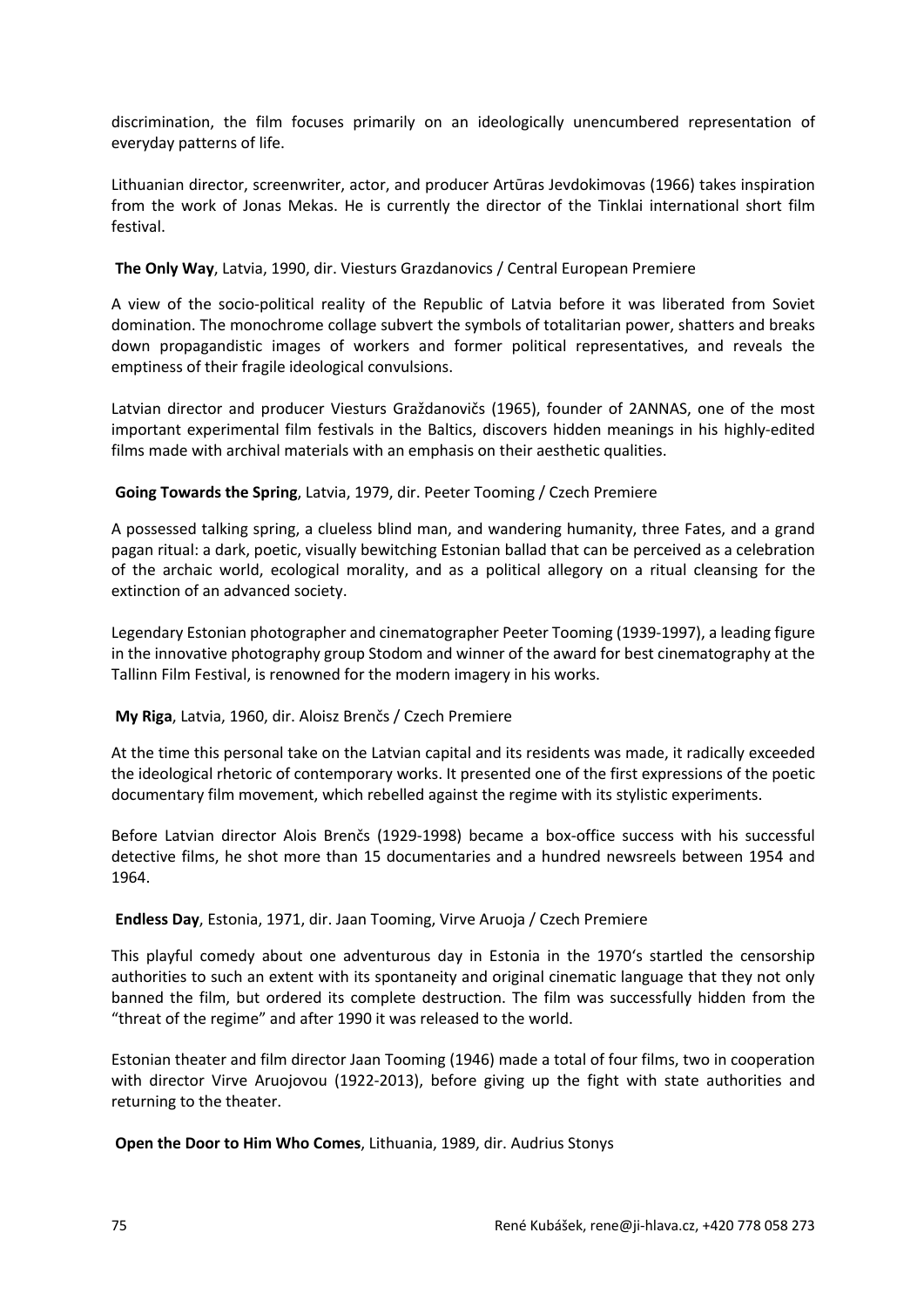The meditative landscape of a Lithuanian village filled with silent prayer. Tree crowns, church roots, and a rural homestead offer a silent sanctuary that withstands the pressures of the totalitarian regime. Stonys foreshadowed his cinematic liturgy of ordinariness with his directorial debut.

Audrius Stonys (1966) is the only Lithuanian filmmaker to win the European Film Academy award, for his film Earth of the Blind (1992, Ji.hlava IDFF 2001). Ten years later, he represented Lithuania at the Oscars with his film Ramin (2011, Ji.hlava IDFF 2011).

#### **Home Village**, Estonia, 1969, dir. Peeter Tooming, Peep Puks / Czech Premiere

Sunlit images of kolkhoz farm workers during the harvest are interspersed with commentary celebrating rural collectivization and modernization. Yet strong lyrical tones of a disappearing world, old age, and loneliness permeate the ideological undertones of the film. Old villagers and halfdemolished buildings symbolize the disappearing villages, deep-rootedness, and love for the land.

Estonian director Peep Puks (1940), who co-directed Home Village with Peeter Tooming (1939-1997), filmed dozens of documentaries for Estonian television that combined realism with lyricism.

#### **Welcome to Tallinn**, Estonia, 1967, dir. Andrei Dobrovolski / Czech Premiere

An urban symphony comprising a visual collage of the Estonian capital city. With an emphasis on rhythm, it sets into motion a stream of compositions depicting various buildings and corners of the city. Its primary focus, however, is on the human element as a bearer of action and vitality, capturing the period of political thaw, carefree fun, and the joy of life.

Andrei Dobrovolski (1936), a director and photographer of Russian origin, experiments with photographic film as part of the photographic group Stodom.

## REALITY TV

**Reality TV opens viewers' eyes to new television formats and presents the full range of current forms of crossover genres such as docudrama, docusoap, reality show, and mockumentary.**

## **A Holiday in the Era of Steam**, Czech Republic, 2018, dir. Zora Cejnková

This unique docureality show will take the viewers to the times of the industrial revolution when nothing was for free, capitalism was in its infancy, and there was a great inequality in the society. In Zora Cejnková's unique experiment, three groups of people are cut off from the achievements of modern civilization to start a hunt for money at Mr Kohoutek's factory.

Lenka Poláková's Czech Television creative group focuses primarily on TV formats. Their most important series include Dovolená v Protektorátu (A Holiday in the Protectorate), the documentary series Život se smrtí (Life with Death, 2012), and Na dovolenou ve dvou – dítě v ceně (A Holiday for Two – Children Included, 2015).

#### **Pandemic**, United Kingdom, 2018, dir. Danielle Peck

Hannah Fry and her team carried out a massive experiment using a mobile application to simulate a burst-out of epidemics in the United Kingdom. Such simulation may lead to more accurate forcasts about the scale of break-outs, thereby leading to better organised contagion and aid effords.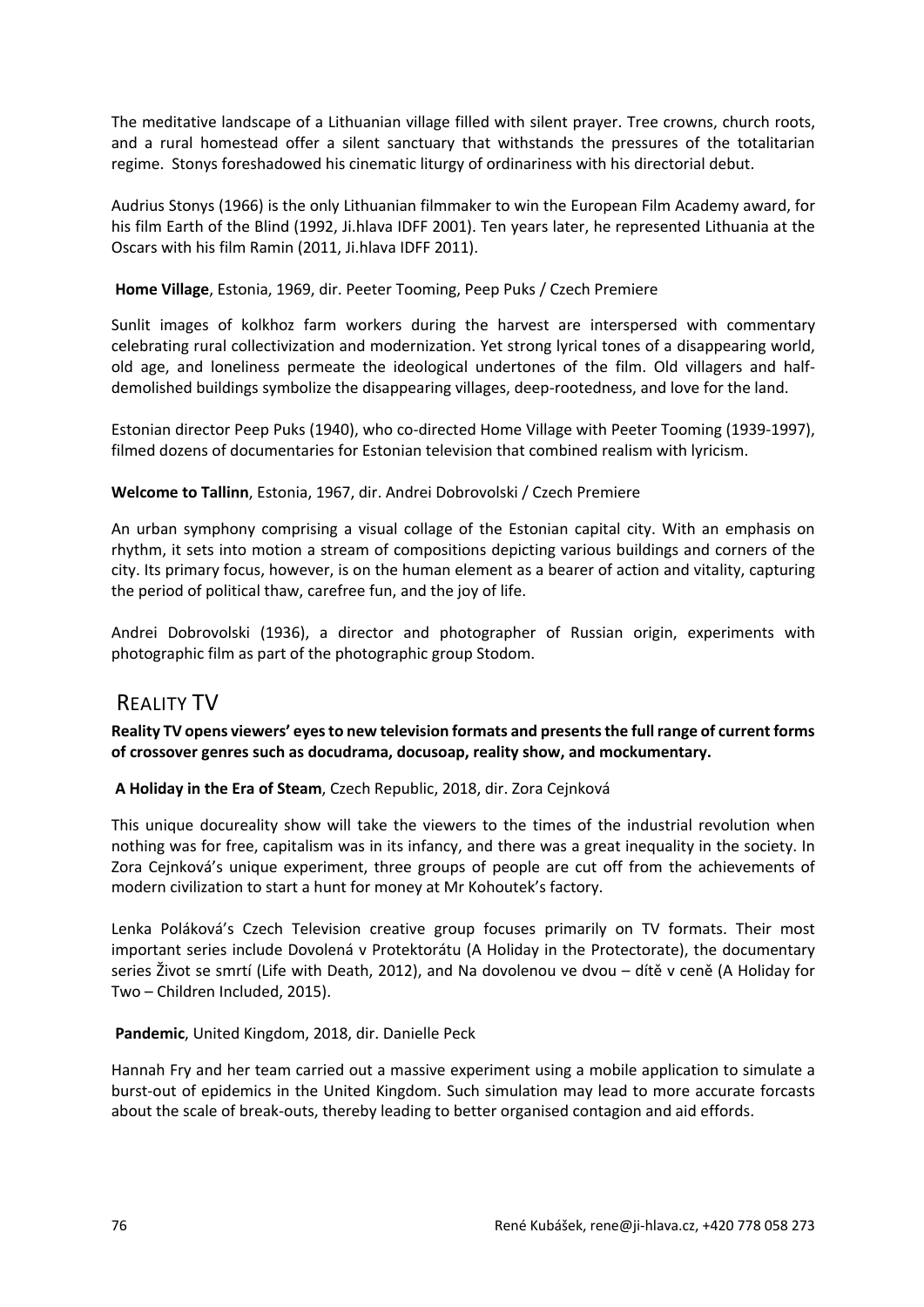Antony Fraser, Belinda Cherrington and their 360Production team produce popular science and education programmes. They cooperate with independent filmmakers, aiming to produce shows characteristic of their impressive visual and narrative features.

**Transformation Street**, United Kingdom, 2018, dir. Sally Benton

A private clinic at Wimpole Street in London with a team of physicians who help people become what they have felt to be all their lives. In three episodes, we watch three people in process of undergoing gender change, topped up by final operation. Over one year, they allow the problems they must tackle with during their sex reassignment, along with the reactions of their loved ones, to be recorded.

The Renegade Pictures company gathers filmmaking enthusiasts. Regardless of genre or medium, the company focuses on current topics and new ideas. They produce everything from TV shows to feature documentaries for cinema distribution.

**Undercover Boss**, Czech Republic, 2018, dir. Petr Kocián

Dressed in disguise, directors and top managers of leading Czech companies join the ranks of their employees, working at low-level positions in order to find out what they can do better. After a week, they return to their true identity and draw conclusions from their experiment in this Czech version of the interntionally successful concept.

When founded in 1994, Nova Television was the Czech Republic's first commercial television station. Besides creating its own series, news programmes, and documentaries, Nova also produces licensed reality shows such as The Czech Republic Seeks a Superstar (the Czech version of Pop Idol), Wife Swap, and Big Brother.

**Vlogglebox**, United Kingdom, 2017, dir. Tania Alexander

*Gogglebox* shows TV viewers in their homes along with their reactions to TV news. *Vlogglebox* is a new programme for younger audiences. Participants of 16-24 years of age comment on viral contents seen on online sites. This new TV show follows the shift of entertainment contents from TV to Internet and from the living room to anywhere where your smartphone is.

The slogan of All3Media, a syndicate of 28 companies, is inclusion and diversity. Their productions range from TV dramas to entertaining reality shows. The programmes are distributed using a wide range of platforms and TV channels.

**Secret Agent Selection: WW2**, United Kingdom, 2018, dir. Garfield Carrott, Jules Endersby

Fourteen soldiers go through a drill modeled on training methods of secret agents from 1940. Authentic exercises as well as real historic missions and facts are shown. In such a way, this unusual reality show obtains even more ties to real-time history.

Since 1987, Wall to Wall Media has been producing fictional soap operas, series and non-fiction programmes for many channels, e.g. BBC, ITV, HBO and others. Their series have received numerous awards including the 1987 BAFTA prize.

## DOC ALLIANCE SELECTION

**Doc Alliance Selection is the result of an international partnership including the Czech Republic (Jihlava), Denmark (Copenhagen), France (Marseille), Germany (Leipzig), Poland (Warsaw), Portugal (Lisbon) and Switzerland (Nyon). In each country, the project presents three selected films in order to showcase current trends in documentary film.**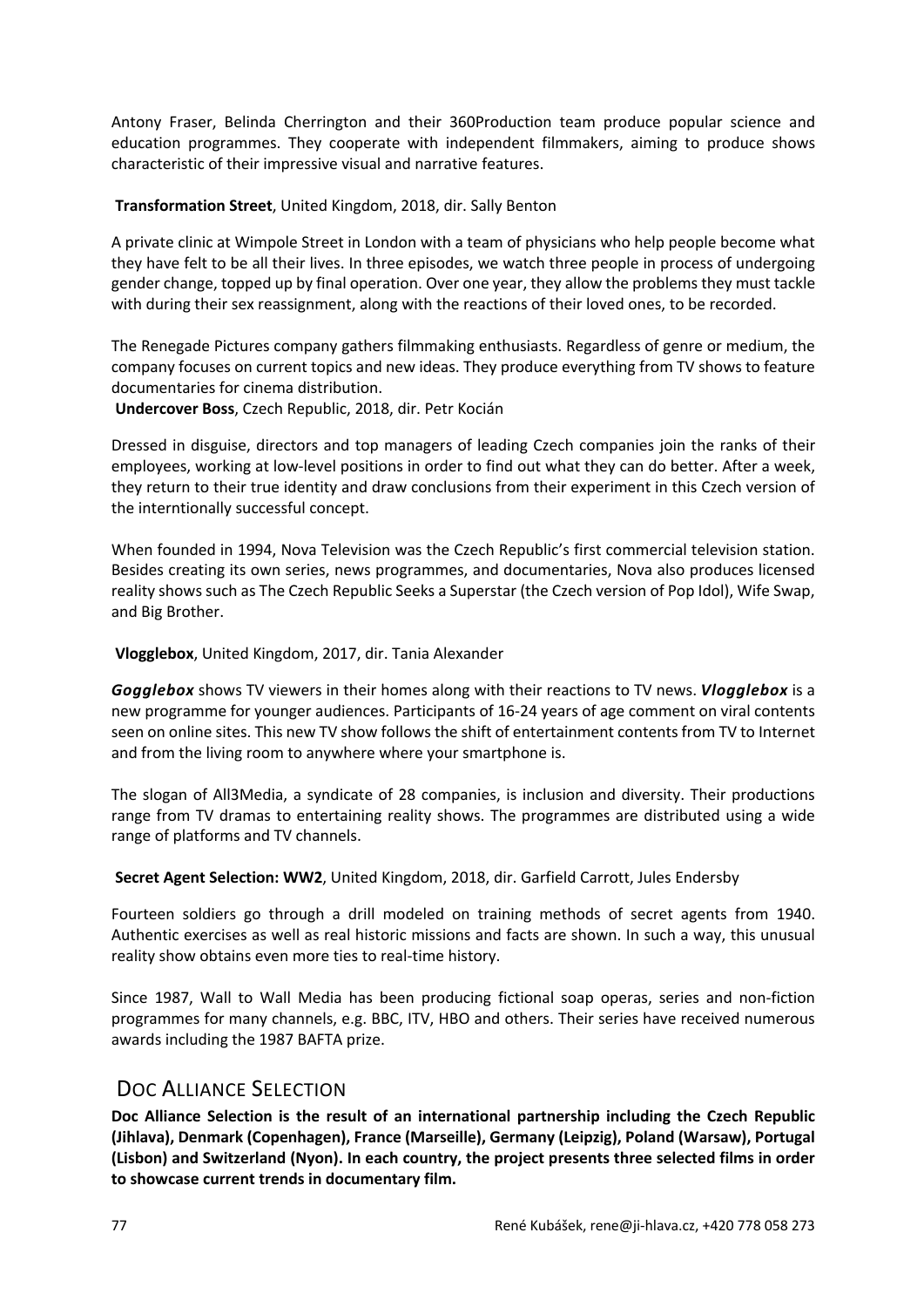#### **Southern Belle**, France, 2017, dir. Nicola Peduzzi / East European Premiere

A sensitive portrait of 26-year-old Taelor examines the upper-class American mentality in the era of Donald Trump. Absurd property disputes and dysfunctional family relationships combine with alcoholism, drug addiction, and love of weapons to reflect the reality of the contemporary American south with a dash of brutal honesty.

French actor and documentary filmmaker Nicolas Peduzzi is the creator of the short films *Mikado* (2014) and *Death on the Basketball Court* (2015). He received an award for *Southern Belle* at the film festival in Marseille.

**Instant Dreams**, Netherlands, 2017, dir. Willem Baptist / Central European Premiere

A film essay about the obsession with maintaining visual memory using Polaroid works as a historical excursion, a how-to manual, and a philosophical contemplation. Accompanied by a hypnotic soundtrack, the film reveals the magic of instant photography using the compelling nostalgic aesthetic of the time before digital photography.

Dutch director Willem Baptist (1979) makes documentary and fictional films. He has received numerous awards for his work, including the top prize from the San Francisco IFF with his film *I'm Never Afraid!* (2010).

**Srbenka**, Croatia, 2018, dir. Nebojša Slijepčević / Central European Premiere

Through interviews and footage from theatre rehearsals, the film reflects on the origins of a theatre production by Croatian director Oliver Frljić about the murder of a twelve-year-old girl during the war in Yugoslavia. What might seem like history is actually everyday reality for Croatian Serbs, filled with hatred and fear.

Croatian director Nebojša Slijepčević (1973) studied film directing at the University of Belgrade and is the creator of internationally recognized documentaries and original films. He received an award for *Srbenka* at Cannes.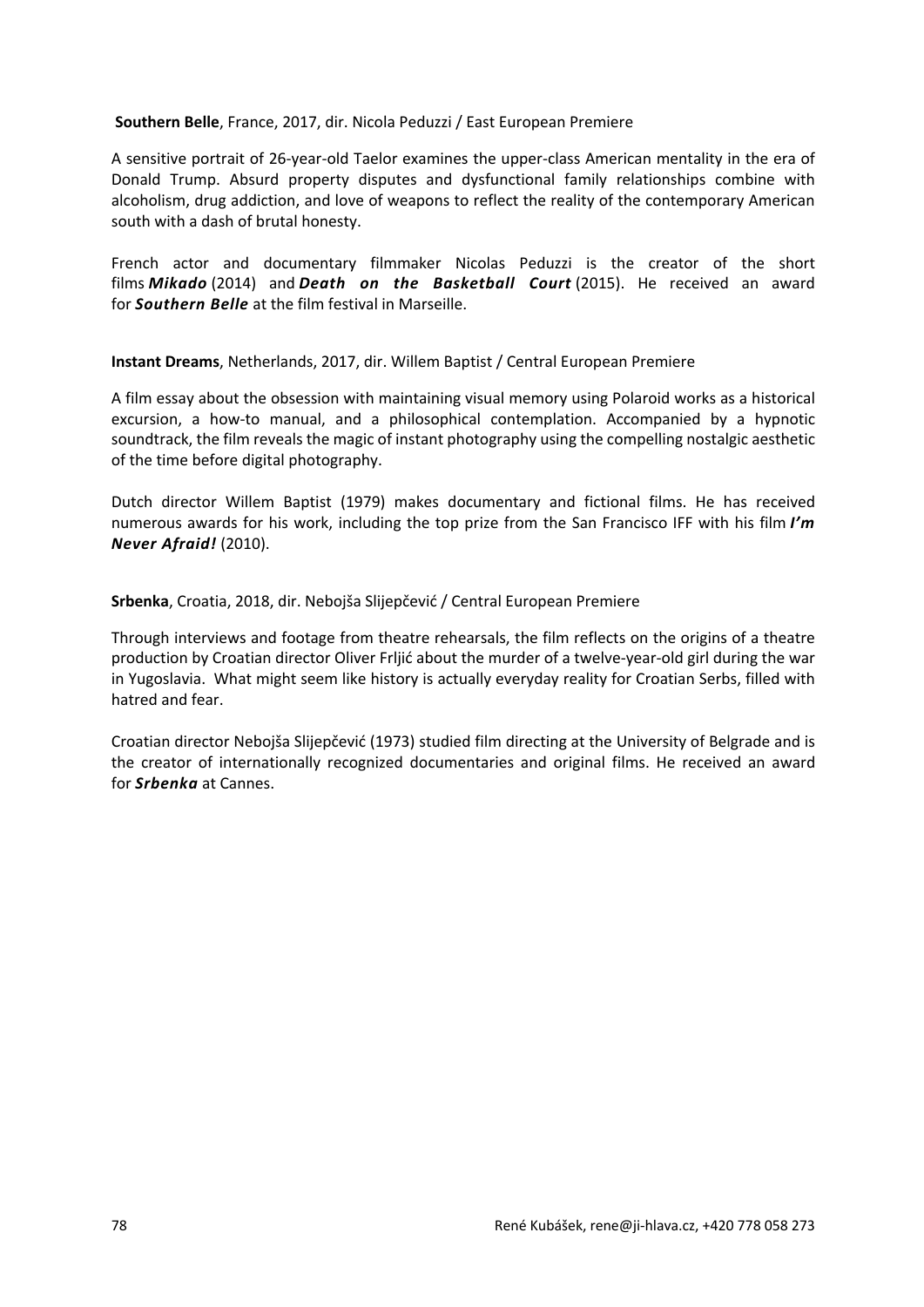## FAMU PRESENTS

## **FAMU presents a selection of the most remarkable documentaries that have been produced over the past year in various academy departments.**

## **inscenatiOn.1948**, Czech Republic, 2018, dir. David Daenemark / World Premiere

A film about staging a theater performance 70 years after the events of 1948, as well as the real theater production that the whole communist coup was. Puppets seemingly without puppeteers, puppets moving about of their own free will - this is how communist comrades were and this is exactly how they're presented in this film.

David Daenemark (1994) is currently studying animation at Prague's FAMU. Influenced by his family's puppetry and carving heritage, he chisels into sensitive material through the medium of film.

## **Fifty Years Later**, Czech Republic, 2018, dir. Ekaterina Bessonova / World Premiere

A topical film created for the anniversary of the Warsaw pact occupation cleverly combines 3D animation and actual archival footage. The film's main character is a Russian solder who looks back on the invasion and comes to a paradoxical conclusion of how his life could have been very different.

Ekaterina Bessonova comes from the Russian city of Yoshkar-Ola. Currently she is a student of animation at FAMU, where she focuses primarily on 3D animation. She attracted interest already in her first year at the exhibition *City City*.

**The Bark Beetle of Šumava**, Czech Republic, France, 2018, dir. Dimitri Martin Genaudeau / East European Premiere

A documentary with distinctive elements of animation will lead us to the czech side of the Bohemian Forest, where the bark beetle calamity started at the beginning of the new millennium. The film deals not only with the political context surrounding this disaster, but also with the ecological aspects of the situation - the relationship between men and nature.

Dimitri Martin Genaudeau (1994) studied Sorbonna, where he graduated in history and philosophy. Now he is a student of Prague's FAMU International and focuses on documentary work.

## **A Night Out**, Czech Republic, 2018, dir. Lumír Košař / World Premiere

A film about a young man discovering himself though his transsexuality. While on most days, he's a man named Víťa, sometimes he becomes a woman called Aurélie. We witness a unique insight into his physical and mental transformation with the participation of Libuše the photographer. The film consists of Libuše's photographs and conversations of the two protagonists.

Lumír Košař (1990) studied theatrology at the Philosophical Faculty of the Charles University in Prague and currently, studies at FAMU's documentary department. His other films include *Visit* (2013) and *A TV Celebration*, (2013) which was also screened at Ji.hlava.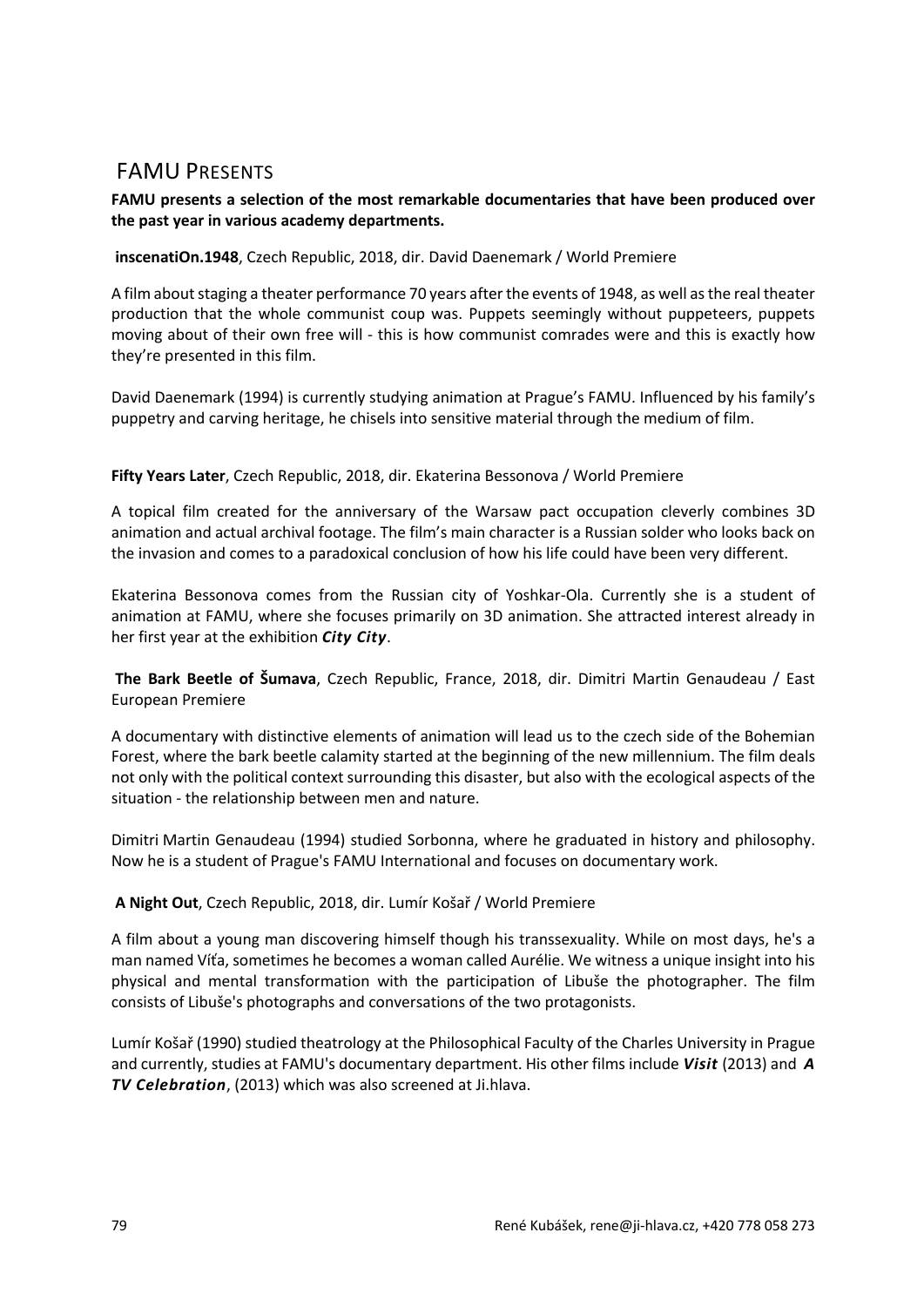# CZECH TELEVISION DOCUMENTARIES

**Czech Television continues with screenings of its documentary films that have proved highly popular at previous editions of the festival, offering not just its co-production films included in competition sections but also 26 films from current production that will be presented at Horácké divadlo.**

## **The Arch of Lights and Shadows**, Czech Republic, 2017, dir. Jan Svatoš

They met on a Friday and got married on the Sunday. They had to run away from home to flee from their parents' fury, so they went on a honeymoon to the cannibals. There, they lost their illusions, their camera and nearly their lives as well. Where others would've given up, American filmmakers Martin and Osa Johnson risked their lives to narrate an account of a vanishing wilderness. Their story is an authentic imprint of times when filming Africa was more dangerous than all the local predators and malaria. Their work fascinated the public including Ernest Hemingway, Charlie Chaplin and the British Royal Family. However, our era has forgotten them...

## **Brothers Beyond the Grave**, Czech Republic, 2015, dir. Martin Jazairi

Their parents came to Czechoslovakia in August 1968 along with the occupying forces. Today, these "children of Milovice" find themselves on opposing sides in the Russo-Ukrainian conflict. These "brothers," destined for "friendship for all eternity," are now shooting at one another. How do the children of the former officers stationed in Milovice see the contemporary Czech Republic and Russia?

## **Czechs Save… Antelopes in Senegal,** Czech Republic, 2017. dir. Zdeněk Suchý

The largest antelope in the world, the giant eland, lives in the Senegalese savannah and is on the verge of extinction. Its numbers hover somewhere around the last two hundred individuals. A team led by engineer Karolína Brandlová has managed something unprecedented: At the Bandia Reservation just a few kilometers from the country's capital, they have succeeded – through careful breeding and with the help of Senegalese preservationists and the operators of a local safari – to turn a group of just six antelopes into a herd numbering several dozen animals. The second episode of a documentary series hosted by Dan Bárta about endangered animals throughout the world.

## **Czechs Save… Sea Turtles in Borneo**, Czech Republic, 2017, dir. Zdeněk Suchý

The documentary series *Czechs Save…* with host Dan Bárta looks at endangered animals all over the world and the Czech naturalists who, often thousands of kilometers away from home, are working to save them. The first episode of the series focuses on the work of the young biologist Hana Svobodová, who is trying to protect sea turtles on several islands around Borneo. Although there exist other breeding stations, her extensive knowledge of the turtles lives allows her to help them more effectively.

## **The Second Republic**, Czech Republic, 2017, dir. Aleš Koudela

The Second Republic was relatively short-lived. But those few months were one of the most dramatic and important periods in our history. In 1938 in Munich, all the ideals and values on which Czechoslovakia had been built came crumbling down. Czech society ceased to believe in democracy and began to admire authoritarian fascist governments. At the same time, hundreds of thousands of refugees fled the occupied Sudetenland for what remained of the country, but nobody wanted to take them in. The media was subjected to censorship, and an aggressive strain of anti-Semitism appeared among the Czech population. And on top of it all, there were further territorial demands by Germany, Poland, and Hungary, and separatist tendencies in Slovakia.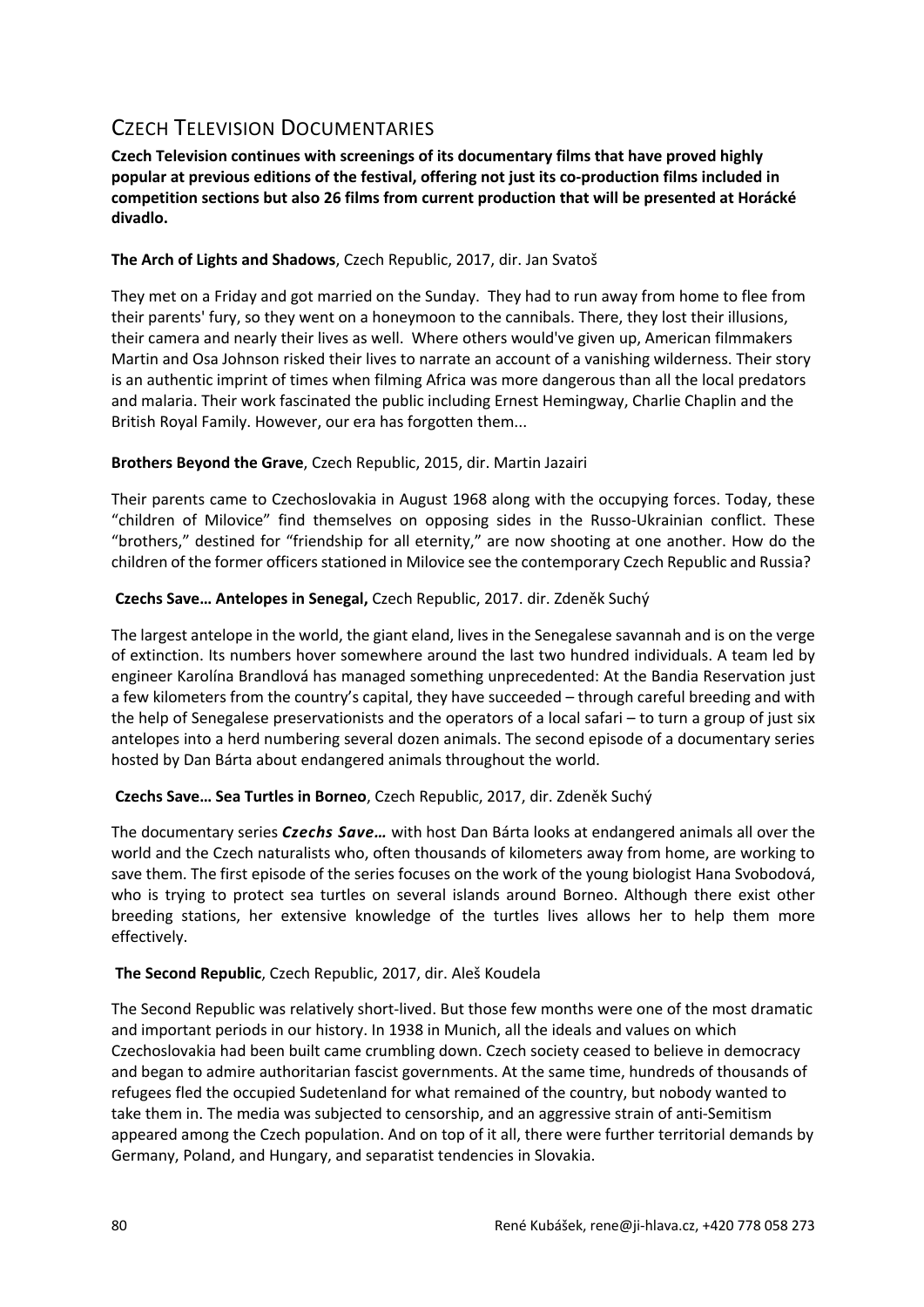#### **Infiltration: The Health Business**, Czech Republic, 2017, dir. Šárka Maixnerová

After fifteen years, Czech Television has filmed a sequel to its successful documentary cycle Infiltration. This time around, the filmmakers focused on psychosomatic medicine in the Czech Republic. Unhappy with the quality of medical care and with doctors' lack of empathy and time, many patients have turned to "alternative" treatments.

But if "alternative" treatment is offered by academically certified doctors and psychologists, are they just as responsible for their actions in non-medical facilities as they are in regular doctors' offices and hospitals? The documentary uncovers the scandalous medical practices at one Prague facility, shot over the course of one year using a hidden camera.

#### **King Skate**, Czech Republic, 2018, dir. Šimon Šafránek

Sticking to the asphalt. Zipping through space. Everything in motion. Skateboard! In the gray atmosphere of 1970s and '80s communist Czechoslovakia, it was something completely new and different. Love at first sight. A never-ending party. Adrenaline. Cult figures of the era's skateboard scene tell their stories of broken bones, unbroken friendships, and wild rides towards freedom amidst communism.

#### **Stubborn Architect Martin Rajniš**, Czech republic, 2016, dir. Roman Vávra

Martin Rajniš, the "enfant terrible" of Czech architecture, refuses to accept the current state of his field and of society in general. He is just as "terrible" as the French architect Pierre Charles L'Enfant, who designed Washington, D.C., for President Thomas Jefferson. According to one version, the expression "enfant terrible" was inspired by the fact that L'Enfant was extremely difficult to work with. Today, however, it often describes someone original, daring, and direct. The documentary captures Rajniš's inspirational approach and his working process – both at his studio in Prague and at his country cottage in the village of Maxov in the Jizera Mountains.

#### **The People's Militia**, Czech Republic, 2017, dir. Jan Rousek

A look at a forgotten chapter in modern Czech history. The "armed fist of the working class," formed from various factory guard units on the instigation of the Czechoslovak Communist Party, began operating under the guidance of the Central Union Committee in May 1945. After the communist takeover in 1948, the People's Militia was sent upon orders of the Communist Party to "defend" the borders or to act against students, farmers, the church, demonstrators protesting the currency reform. Their actions against anti-regime gatherings in 1969 resulted in several deaths. They also acted brutally during the demonstrations in Prague in 1988 and 1989.

#### **Born in 1918**, Czech Republic, 2018, dir. Eva Tomanová

Vlasta Šrůtková has lived through many ups and down not just in her own life, but in the life of her country. She is exceptionally vital for her age, living on Prague's Kampa Island, a perfect place for reflecting on Czech history, identity, the nation. Her life is an exceptionally strong story in which the central event of our country are also key moments in her own life.

#### **Don't Give Up: Every Bike has Two Souls,** Czech Republic, 2018, dir. Martin Hofman

The Bikes for Africa charitable project has been operating in the Czech Republic since 2012. Its mission is to offer African children a way of getting to school. The project is founded on the principles of giving, volunteerism, cooperation, and people's personal initiative. One interesting paradox is the fact that the project involves people from the margins of society (prisoners, homeless people), who recieve a "second chance," thus giving the project not only a humanitarian, but also an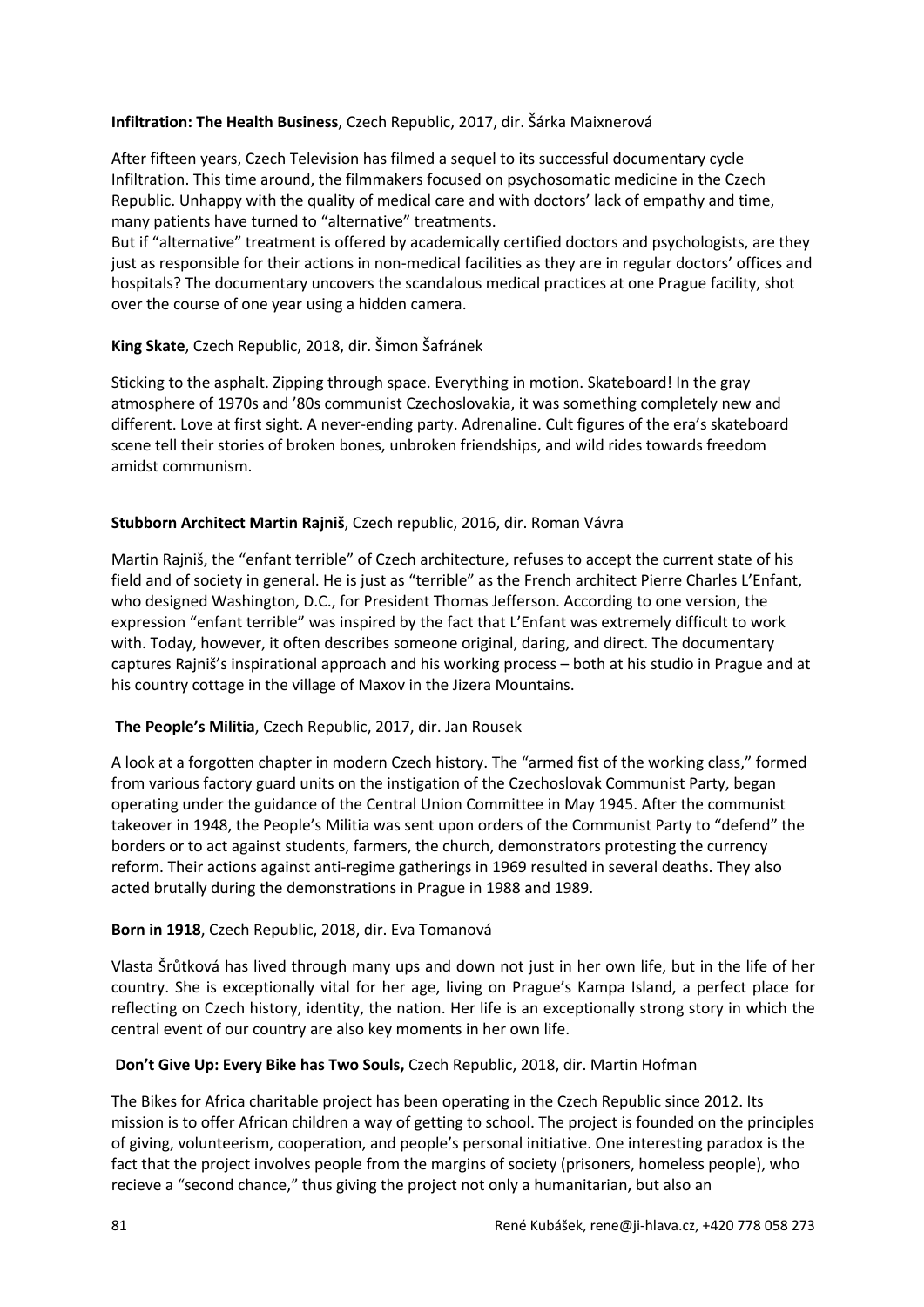environmental dimension involving the "ecology of the soul." The film shows all these aspects of the project, set against the journey of one particular bicycle donated by a Czech girl to her Gambian peer.

#### **Don't Give Up: Hope for the Arhuaco,** Czech Republic, 2018, dir. Iva Tereza Grosskopfová

The Arhuaco are an indigenous tribe that has resisted fate for more than 400 years, but that today, because of the advanced technology of mining companies, politicians' arrogance, and the spread of tourism find their existence threatened. Their houses are demolished by giant bulldozers. In July 2017, some 180 families were forced from their homes, and today they live in squalor in a park in the town of Puerto Bello. Their sacred sites have been burned. In response, an organization was founded in the Czech Republic to try to help the Arhuaco purchase their original lands, so that they can return…

## **Don't Give Up: In the Thrall of the Woods,** Czech Republic, 2018, dir. Tomáš Netočný

The current, widespread bark beetle infestation shows clearly that the spruce monoculture in the Czech landscape is a great problem. And yet, spruces are being replanted in places where forests should never be. The illegal planting of forests is a trend that people involved in environmental protection have been observing for several years now. Owners of land classified as meadows and pastureland are planting woodlands, primarily spruce, in defiance of the law, thus driving out endangered species of plants and animals, changing the traditional character of the landscape, and making it less attractive for visitors.

## **Don't Give Up: All Around Me Lives and Feels Like Me,** Czech Republic, 2017, dir. Karel Čtveráček

Painter, wood-carver, typesetter, printer, writer, and poet Josef Váchal was one of the most distinctive artists of the 20th century. He left behind an extensive body of work, in which his monumental book – a kind of modern codex devoted to his great love, the Bohemian Forest – holds a remarkable place. With *The Bohemian Forest: Dying, Romantic*, the inveterate wanderer and pilgrim Josef Váchal offers an enduring testemony of the ancient face of the Bohemian Forest and its inimitable and disappearing beauty.

## **Neptune**, Czech Republic, 2017, dir. Adéla Babanová

This black-and-white film combines re-enactments with original footage from Operation Neptune, one of the Czechoslovak secret police's first attempts at media manipulation, during which a group of reporters comes across secret Nazi documents at the bottom of a lake. The film's focus, however, is on the struggle between a skeptical journalist and a high-ranking police official, and the failed attempt at revealing the state-sponsored disinformation.

## **The Crimean (Pen) Insula**, Czech Republic , 2018, dir. Jaroslav Kratochvil

A documentary look at this current political issue presents unique scenes of life in the annexed territory where foreign journalists and television crews are not allowed. The film is a mosaic portrait of several men and women, whose everyday lives have been affected by the political crisis between Ukraine and Russia. Just as international pressure and sanctions have made the Crimean peninsula a de facto island, so too are the supporters and opponents of Russian annexation isolated (pen)insulas in search of their identity within the sea of a divided society.

**The Last Hope of Věra Bílá**, Czech Republic, 2017, dir. Roman Santúr, David Vondráček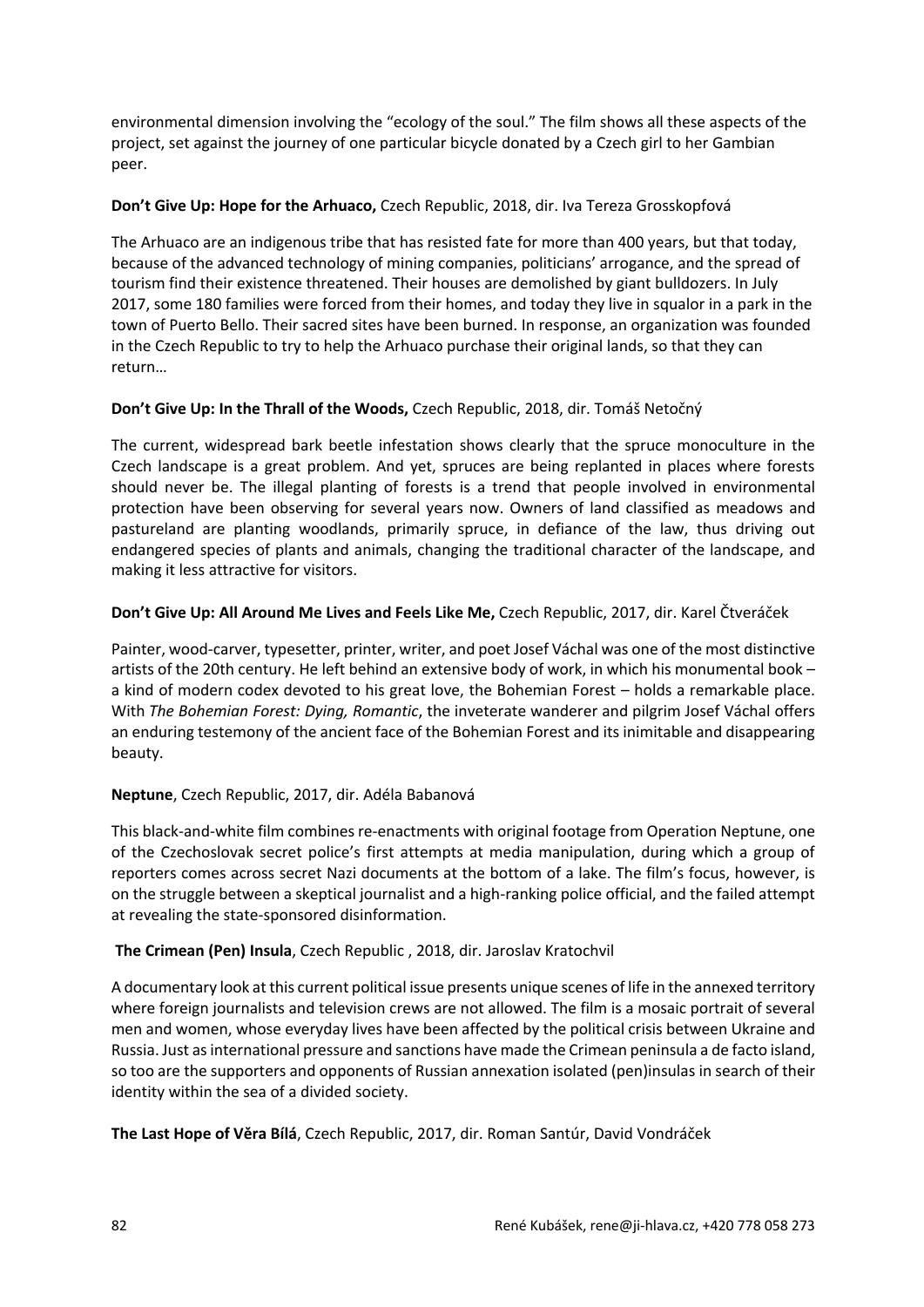Věra Bílá was once one of the largest celebrities on the Czech music scene. Together with the band Kale, she went on numerous tours of Europe, the USA, and Japan. But after leaving the band in 2006 she no longer performs in public, and her passion for gambling machines caused her to fall into debt. In 2013, her only (adopted) son passed away, followed soon after by her husband. She spent Christmas 2016 all alone in a small room. Nobody gave her any gifts. She remembers her grandmother, who survived Auschwitz, and the many downturns and insults she has had to suffer. And yet she looks forward, with faith in a new project, new energy, hope…

#### **The Family of Alois Rašín,** Czech republic, 2018, dir. Jiří Svoboda

Alois and Ladislav Rašín, who paid for their lives for their patriotic endeavors, did not get the recognition they deserved, and after the communist takeover in 1948 their names were erased from memory. Their forgotten lives are now recalled in a historical docudrama featuring Alois Rašín's greatgranddaughter Karolina Breitenmoser.

#### **The Russian Job**, Czech Republic, 2017, dir. Petr Horký

Lada, once the largest and best manufacturer of automobiles in the Soviet Union, is today a financial disaster. In comes a seasoned Swedish manager with the job of bringing back the company's golden era. At a meeting in the town of Tolyatti, deep in the heart of Russia, everyone comes with their own vision of the future that they do not want to compromise. *The Russian Job* is the story of great plans and even greater absurdity.

#### **That Moment: Classmates Among the Tanks**, Czech republic, 2018, dir. Zdeněk Tyc

Fifty years ago, they lived through the invasion of Czechoslovakia; now they revisit moments captured on film. Věra Křesadlová and her young sons quickly left to be with her husband Miloš Forman in Paris. Petr Semerád witnesses soldiers shooting into crowds of people by the main radio station in Prague. Czech Television's documentary series on the 50th anniversary of the 1968 invasion was inspired by the popular Israeli series *Capturing the Moment*, which has been adapted in eight different countries.

#### **In Mosul**, Czech Republic, 2018, dir. Jana Andert

Shock therapy through front-line reporting. Documentary filmmaker Jana Andert spent eight months with an elite unit of the Iraqi army on the front lines of the battle for Mosul, which was occupied by Islamic State fighters from 2014 to June 2017. A fearless report from a city in ruins, robbed of its soul by one of the greatest catastrophes of our times.

#### **From Love to Hatred 2: Domestic Violence on Men,** Czech Republic, 2018, dir. Romuald Štěpán Rob

After its successful documentary film featuring interviews with five abused women, Czech Television takes a look at another side of domestic violence. The stories of the film's four male protagonists show that although the methods of violence are similar, the victims' are in a much different position: Violence against men is usually questioned, and their partners, however manipulative and aggressive, are in a much more advantageous position, since the men, as representatives of the supposedly stronger sex, are generally not believed. The film is the first ever documentary to look at this socially taboo subject.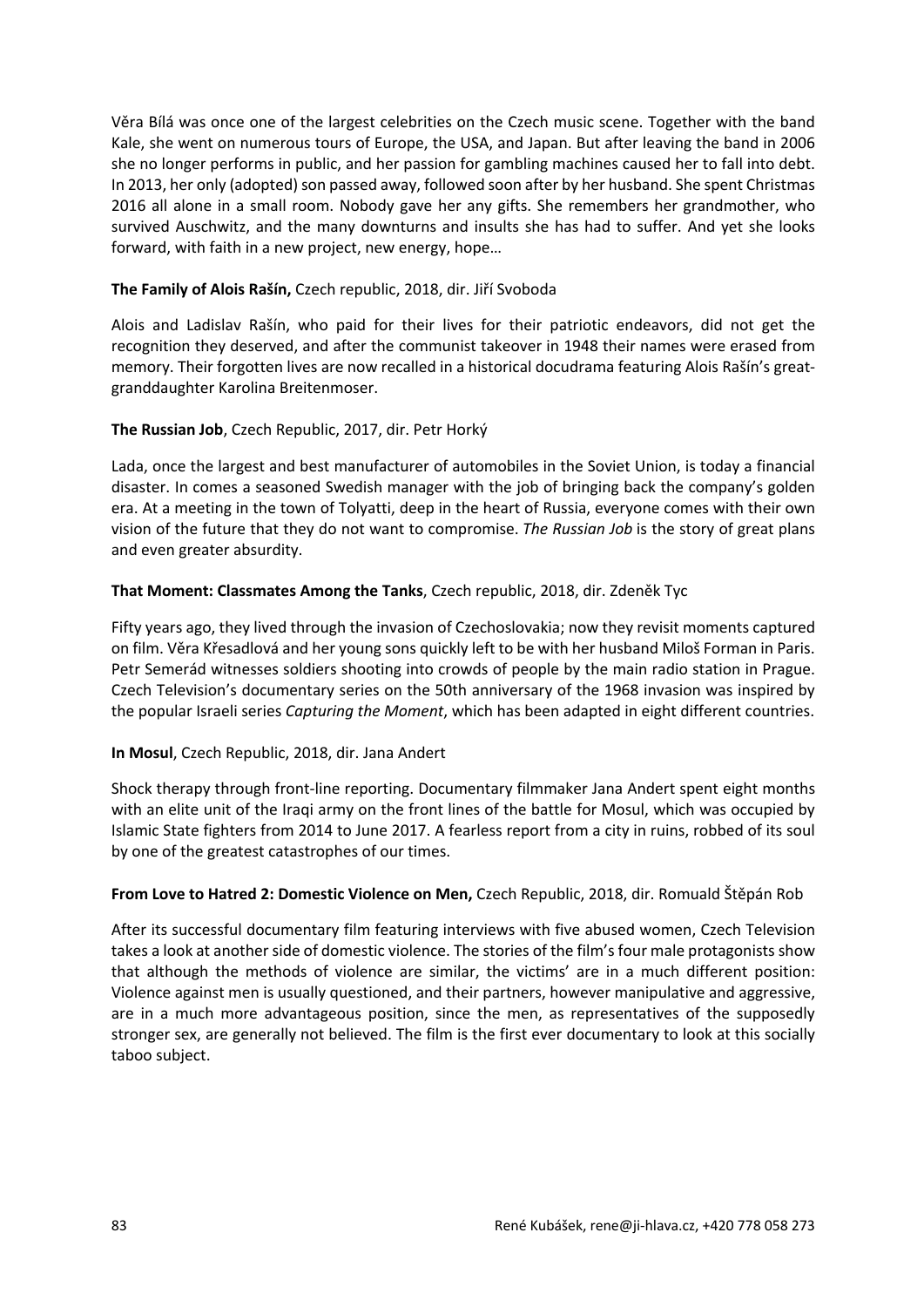## **MY STREET FILMS**

**During the five years of its existence, My Street Films has established itself as a major educational project that inspires interested members of the public to make short films, thereby sharing in the creation of a unique memory of our cities – online audiovisual maps mystreet-films.cz.**

**Seeing Prague**, Czech Republic, 2018, dir. Barbora Šimková / World Premiere

A personal documentary about the (im)possibility of living in the center of Prague. The filmmaker and her five-year-old-son received an eviction notice from City Hall ordering them to leave the one-room apartment in which her grandfather lived for almost thirty years. The film illustrates the impact that mass tourism and City Hall's housing policy have on the capita city's inhabitants.

Barbora Šimková (1989) graduated from the studio of digital media at the University of Jan Evangelista Purkyně, where she studied with Michaela Thelenová and Radek Jandera. She is now studying in the studio of Intermedia at the Faculty of Fine Arts in Brno. Her reflects social and political issues.

**A Few Words About Disobedience**, Czech Republic, 2018, dir. Tereza Langrová, Míša Weingartová / World Premiere

In the Czech Republic, where democracy is on the decline and a populist movement rules, it may seem as if the issue of climate change has been relegated to the background. The environmental initiative *Limity jsme my / The Limits Are Us* uses civic disobedience, whereby the participants knowingly break the law, to draw attention to this problem. Disobedience, which traditionally bears a negative connotation, is a path towards emancipation and change.

Tereza Langrová (1994) and Misha Weingartová (1990) chose the topic of Klimakempu and civil disobedience mainly out of curiosity, but during filming, the filmmakers themselves also become activists. *A Few Words About Disobedience* is their film debut.

**God Without a Home, A Home Without God**, Czech Republic, 2018, dir. Kateřina Tisová, Sára Englišová / Worl

A few steps away from Main Railway Station, just below the main highway, you will find the social center Naděje pro lidi bez domova / Hope for the Homeless. This is the twenty-fifth year that evangelist Petr Ševčík has been holding weekly services here. He calls himself a missionary sent by God to spread the faith amongst people whom society views with a mix of compassion and contempt.

Sára Englišová (1998) and Kateřina Tisová (1998) are students of political science at Charles University. They co-founded the project "Poetry Lives", in which they publish excerpts of poems photographed in Prague on Instagram. The aim is to help people find a way to poetry.

#### **Diorama**, Ukraine, 2018, dir. Zoya Laktionová / World Premiere

This melancholic film tells a story of a deserted Ukrainian beach that is currently mined and dangerous due to explosives under water. Images of the post-apocalyptic landscape are accompanied with a voiceover and personal memories of the locals and opinions of experts.

Zoya Laktionova is a Ukrainian film-maker and photographer who lives and works in Kiev. With her debut Diorama (2018), she won the MyStreetFilms competition at the International Festival of Film and Urbanism "86".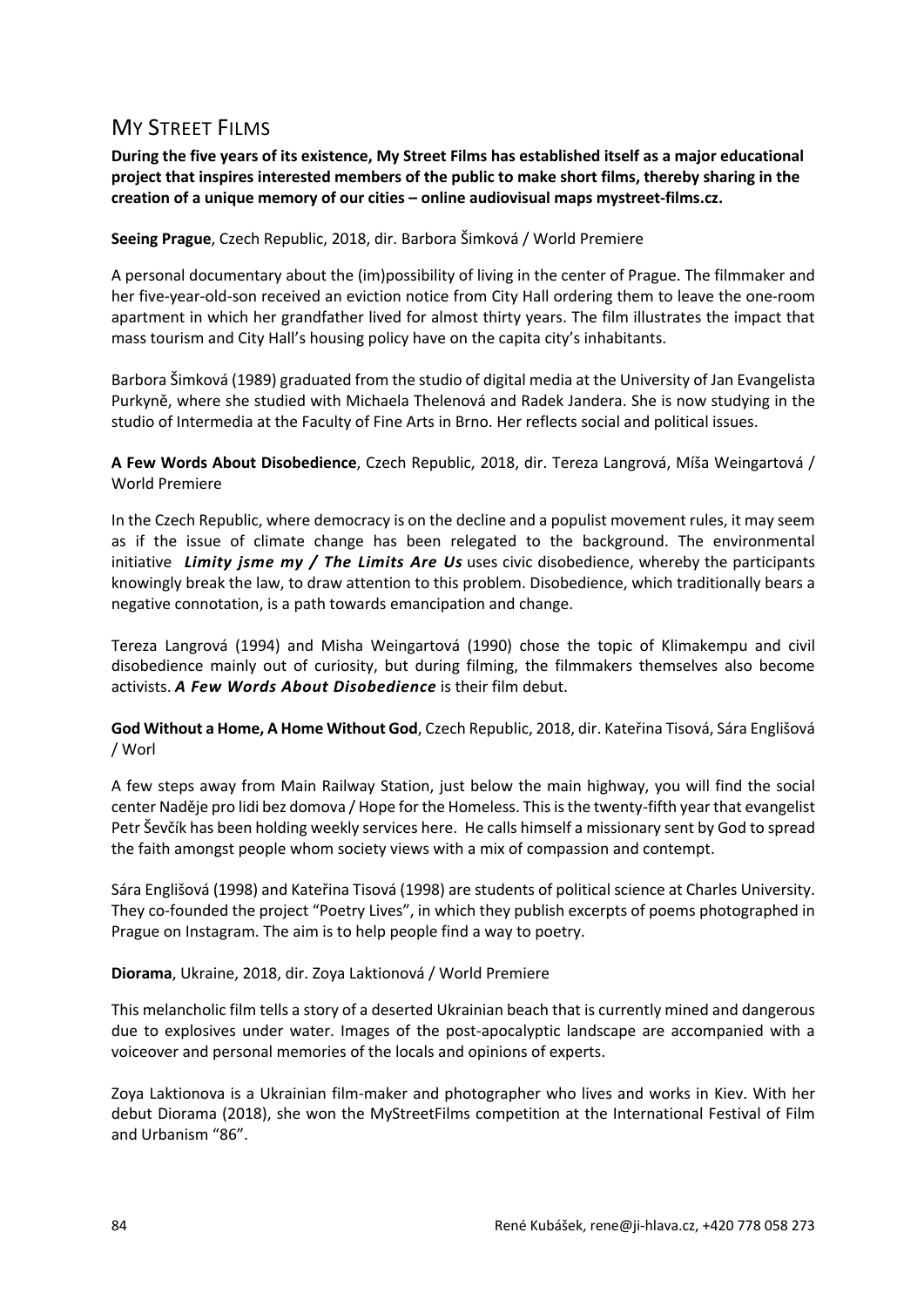# JI.HLAVA OffSCREEN

## INSPIRATION FORUM

**Inspiration Forum offers a space for discussion and sharing of inspirational ideas about the contemporary world. Over the course of six days, the audience will be able to engage in debates, discussions, and lectures, explore new phenomena and lead a dialogue with prominent personalities from outside the film world. Together they will initiate new topics in documentary film.**

## FAITH AND RELIGION

October 25th, 2018

## **Why I Believe in God and What I Have Experienced with Him**

17:30–19:00

A discussion with the well know priest about his books, (such as Hitchhiker on this Earth and Oddball on this Earth), his path to God, dissidents, and people at the margin of society, emigration, and the current situation in the Czech Republic.

## Ladislav Heryán - Czech priest, educator, translator and writer.

Host: Petr Vizina - Czech journalist and musician and a graduate from Charles University, Catholic Teological Faculty

## FUTURE OF JOURNALISM

October 26th, 2018

## **The Inner World of Michal Hvorecký**

10:00–11:00

Journalism is a field close to his heart and, for him, writing is a way of perceiving and understanding the world. Using ten selected texts, that inspired him, we'll journey through Michal Hvorecký's inner landscape.

Michal Hvorecký – Slovak novelist

## **John Tusa and guests on Journalism**

#### 12:00–14:00

British historian, journalist, and former director of the BBC World Service of Czech descent, Sir John Tusa, was born as Jan Tůša but in 1939 his family fled to Great Britain. Tusa has held various positions with the BBC – in the 1980s he was the chief moderator of the journalistic BBC Newsnight program, later becoming the director of the internationally broadcast BBC World Service. He considers the fact that the BBC's Polish, Hungarian, and Czech language broadcasts have been cancelled to be a big mistake: "It was a mistake that BBC cancelled their Polish, Hungarian and Czech service. Then, the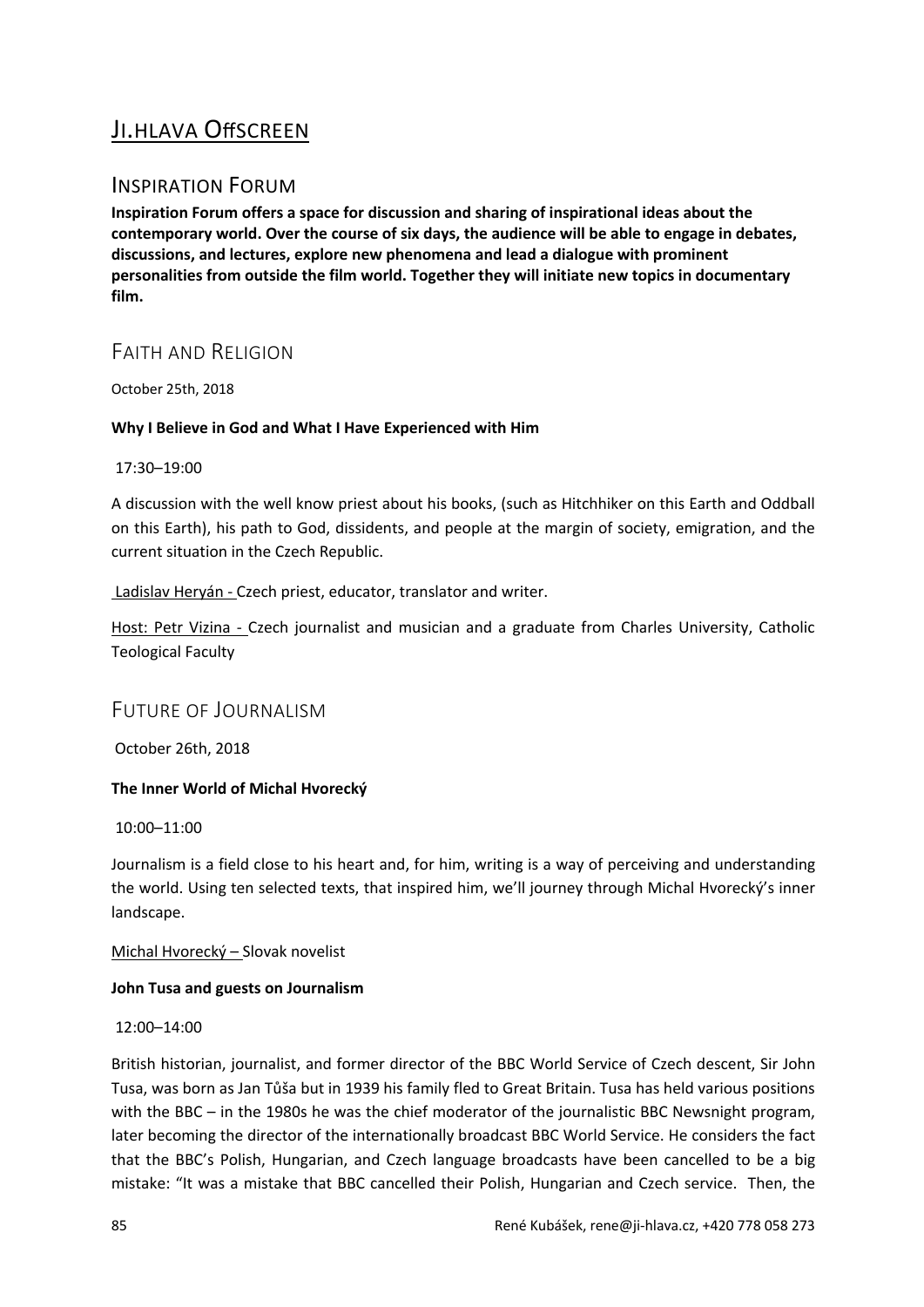overwhelming opinion was that these are free countries, have their own independent media and BBC is no longer needed. It was shortsighted. Look where we ended up." Journalist and editor of Britské listy, Jan Čulík, and reporter and chief editor of Aktuálně.cz, Josef Pazderka, will discuss issues such as the future of journalism, journalistic responsibility, media independence, and media influence on Brexit with John Tusa after his keynote speech.

## John Tusa, Jan Čulík, Josef Pazderka

## Host: Ivo Bystřičan

## **What lies ahead of Media?**

## 14:30 – 16:00

Present-day journalism is facing new challenges: the competition of free, disinformation websites and fake news, a decline in subscriptions for printed newspapers, politically engaged publishing house owners, insufficient resources for investigative reporting, and consumer demand for speed and conciseness. What tools are available to it for surviving its current ethos? Researcher Václav Štětka, and journalists Robert Čásenský, Tomáš Etzler, Ján Simkanič, and Apolena Rychlíková will discuss the future of journalism.

## Robert Čásenský, Tomáš Etzler, Apolena Rychlíková, Ján Simkanič, Václav Štětka

## Host: Jan Motal

## **Documentary Dialogue with David D Omni About freedom, poetry, home, Cuba, life, and exile.**

## 16:30 – 18.00

David D Omni's music is independent of the regime and closely connected to Alamar, the housing estate in Havana built by Soviet engineers for the "new man" (hombre nuevo). David D Omni works both independently and in the multi-genre Zonafranca project. After he left for Miami with members of this group, he decided to return to Cuba where he preaches meditation and life in truth despite obstacles, prohibitions and restrictions. He calls himself an experimental poet, free hoper, and conceptualist who moves beyond specific music standards.

## David D Omni

## Hosts: Marek Hovorka, Filip Remunda

## **Are the Czech Media of Today Creating or Eliminating Societal Trenches?**

## 18:30–20:00

This October marks the centenary of the establishment of Czechoslovakia. Many are asking what actually still remains of the First Republic's common ideals. Is it possible to find some small remnant of what links us all in today's strongly polarized Czech Republic? Are we able to talk about things without emotion and personal attacks? Is the media of today facilitating such a debate or, conversely, escalating it?

## Martin Fendrych, Josef Pazderka, Kateřina Šafaříková, Saša Uhlová

## Host: Petr Vizina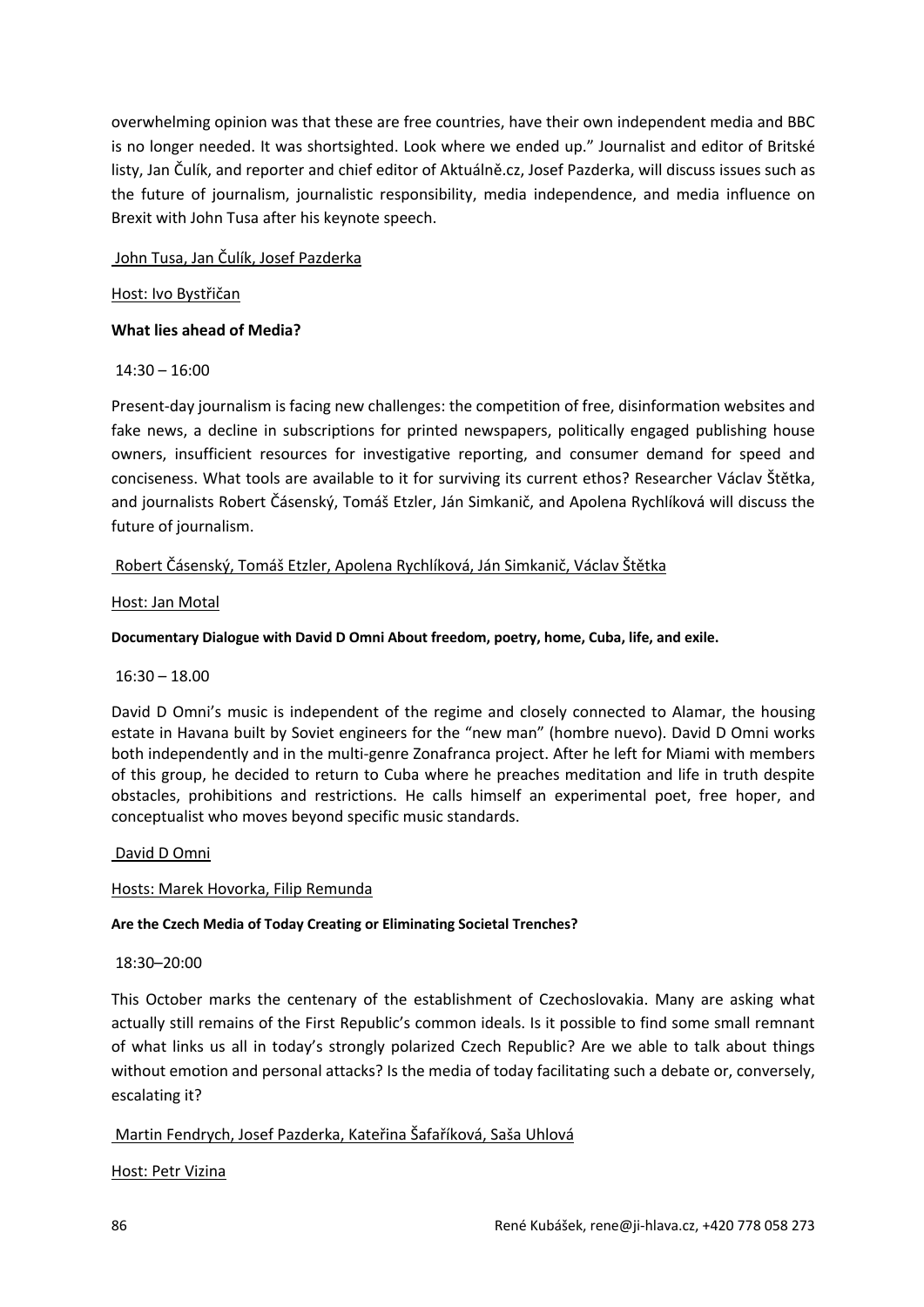## EDUCATION FOR THE FUTURE

## October 27th, 2018

## **The Inner World of Magdaléna Platzová**

10:00 – 11:00

"When I don't write, my world falls apart," says Magdaléna Platzová. Let's take a morning walk with ten authors that inspire her.

## Magdaléna Platzová

## **Emiliana Rodriguez Morales and guests on Education**

#### 12:00–14:00

Emiliana has been exploring techniques of mental training for over 14 years and is the driving force behind a school reformation. She co-founded the AtentaMente project in Mexico, which teaches children conscious approach to life. Mexico is facing long-term social and political problems caused by drug cartels and violence. To combat these problems, AtentaMente has introduced a new type of civic education in Mexican schools. It is not social science knowledge, or media or financial literacy or other related competencies, but rather it teaches children social and emotional skills, helps them master the art of making decisions and taking responsibility. The project has trained 300,000 teachers and over 30 million pupils and students have gone through the program. They should now be able to withstand the lures in the form of drug cartels, bad credit debts or fake news. Aer Emiliana Rodriguez Morales' keynote speech, she will discuss students and teachers, their needs, and how to bring about change in education and the implications of such a change in society with Dagmar Goldmannová, who connects international projects with the world of philanthropy and the rector of Masaryk University, Mikuláš Bek.

## Emiliana Rodríguez Morales, Dagmar Goldmannová, Mikuláš Bek

Host: Tomáš Feřtek

#### **What lies ahead of School and Education?**

 $14:30 - 16:00$ 

Education and educational systems in the postindustrial era have ceased to suit the nature of the new forms of modernity. Frontal teaching with passive students, early pressure for performance, and grading methods no longer apply to them. How can education be reformed to promote creativity and interest in the world? What foreign models, novel solutions, applicable models, and tools for the creation of schools of the future do we have at our disposal? Educator Vlado Burjan, reformer Lenka Mikletičová, former president of the Czech Union of Secondary Schools Lenka Štěpánová and Czech professor and education expert Eliška Walterová will discuss this topic. Moderated by education expert Bohumil Kartous.

## Vladimír Burjan, Lenka Mikletičová, Lenka Štěpánová, Eliška Walterová

## Host: Bob Kartous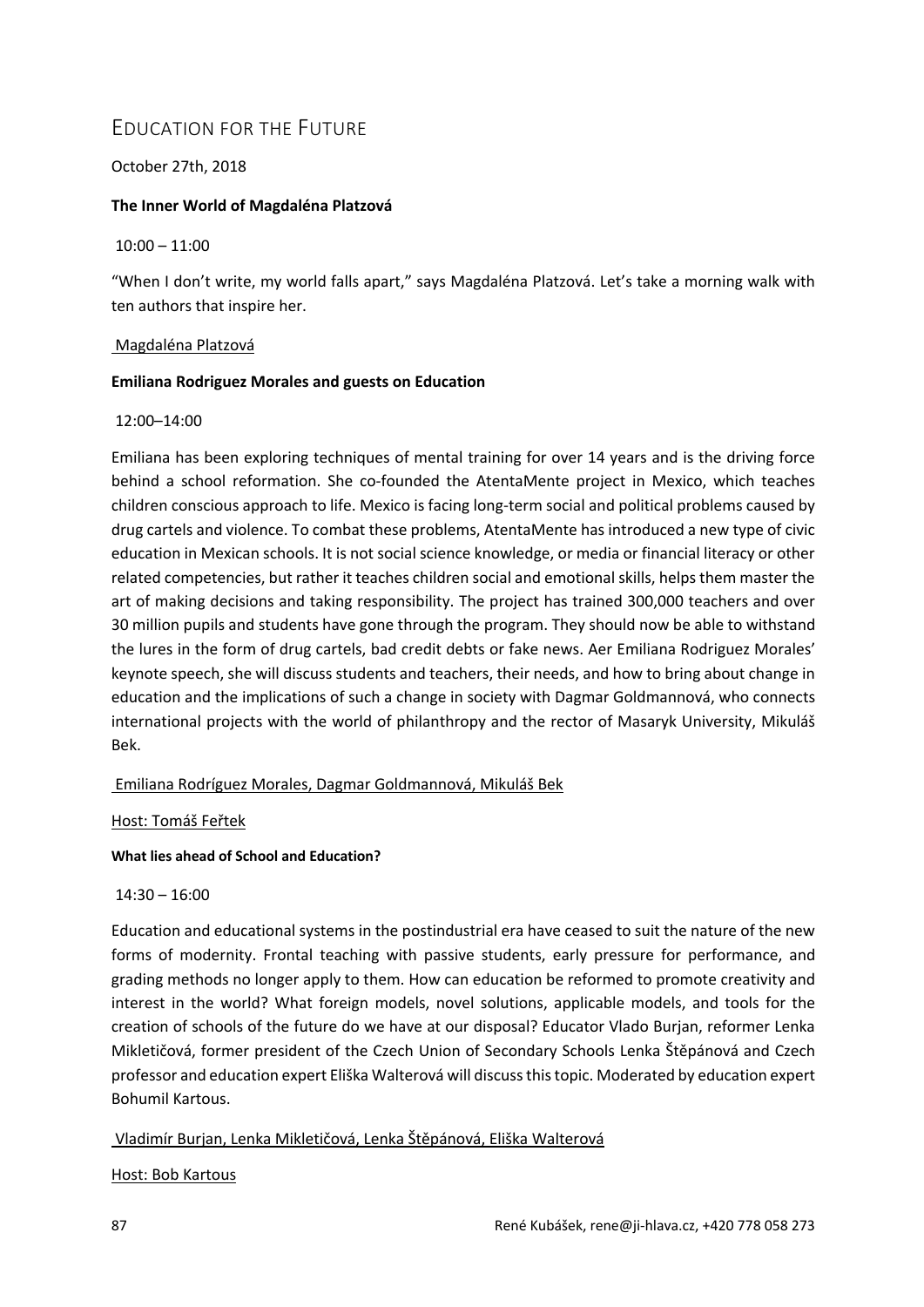#### **Documentary Dialogue with Tadatoshi Akiba: About peace and mathematics, responsibilities …**

#### 16:30 – 18:00

Tadatoshi Akiba, a man of many professions and activities, creator of transparent municipal and government administration, environmentalist, long-time mayor of Hiroshima, and campaigner against nuclear weapons. As the Mayor of Hiroshima, he fought for clean rivers and ecological disposal of waste. Today, the citizens can swim in the rivers, they separate the waste into eight categories, and the city produces signifi cantly less waste than comparably large Japanese cities. Hiroshima is also one of the cities with the most developed local government in Japan. Akiba has been involved in international trade and peace as well. Using his broad network of international contacts and knowledge of English, he met leaders of world politics and trade and strengthened the economic and cultural interaction of Hiroshima with the world. In the community advocating nuclear disarmament, Akiba has become a worldrecognized expert.

#### Tadatoshi Akiba

Hosts: Marek Hovorka, Filip Remunda

**Laskavci**

18:30 – 20:00

It's been scientifically proven that kindness prolongs your life. It makes us happier and creates better interpersonal relationships. It's good for our health and, most importantly, it's contagious. From 2017, the Karel Janeček Foundation has sought out and highlighted the stories of ordinary people who do extraordinary things for those around them. They've recognized a total of 24 inspiring personalities to date. During the festival, you can learn more about Olga Štrejbarová, founder of the Jesus' Grandchildren project, Libor Hoření and his DobroKáva (Good Coff ee) project, and award-winning Michaela Mikulenková, who organizes the charity event Life Stories Known and Unknown. Dominika Trčková will show you how the #laskavec project works.

Libor Hoření, Michaela Mikulenková, Olga Štrejbarová, Dominika Trčková

Host: Petr Vizina

THE LEFT IN CRISIS

October 28th, 2018

#### **The Inner World of Pavla Sterce**

10:00 – 11:00

Let's get taken away by all your sense to the world of Pavel Sterec Art and get to know ten artists, art movements or artworks that inspire him and, in his view, make the world a better place.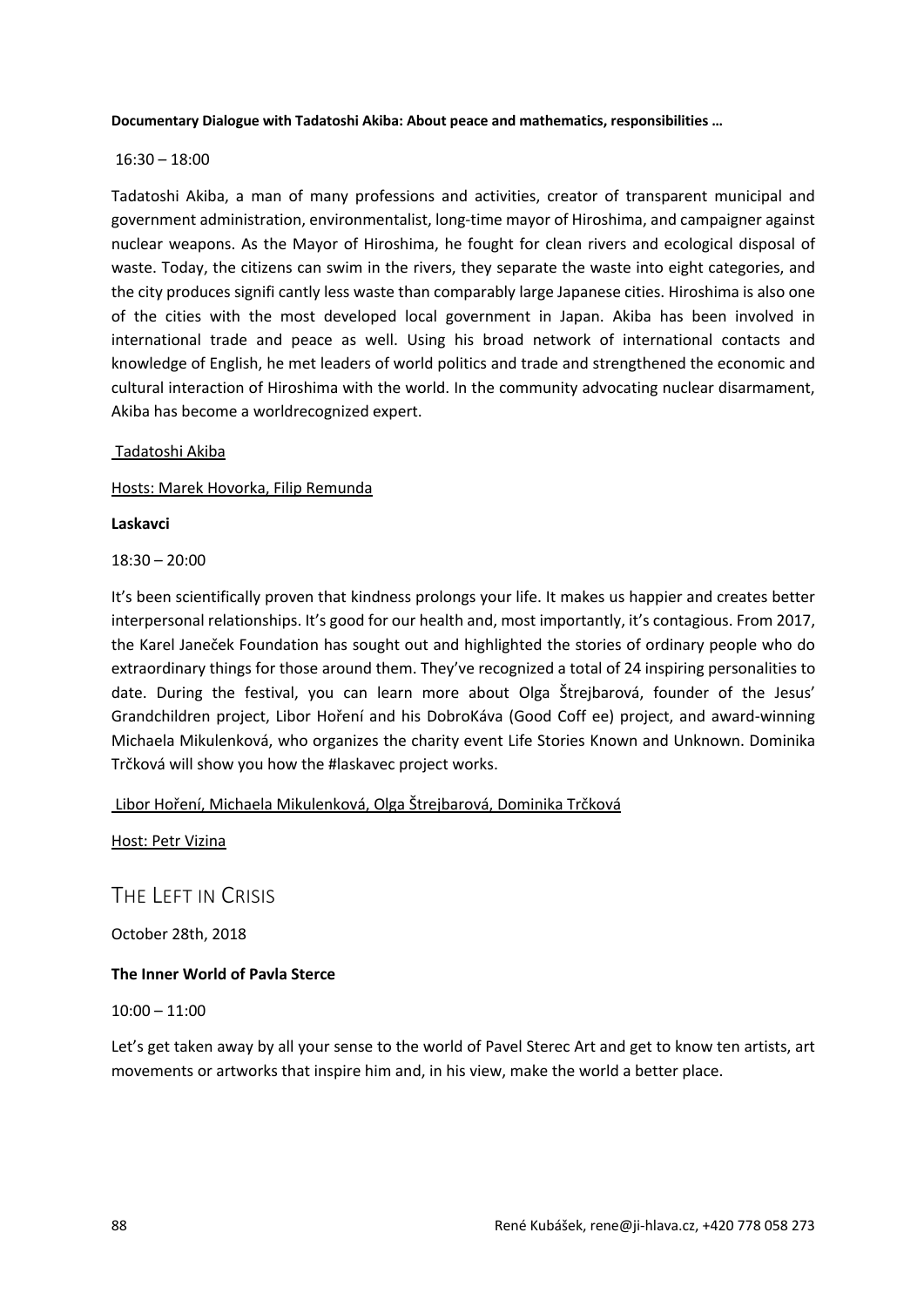#### Pavel Sterec

#### **Robert Misik and guests on Crisis of the Left**

#### 12:00 -14:00

Austrian journalist and novelist Robert Misik has engaged in social democracy in Europe for decades. His essay "The Courage to Act" was included in the anthology Velký regres (Big Regression), in which he and the fifteen other authors examined the root causes and context of the worrying state of contemporary society. He searches for ways out of disillusionment and the awakening from historical optimism when it long seemed that the ideals of liberal democracy have finally put down roots and spreading in a growing part of the world would not be stopped. Misik sees the main reason for the failure of the leas that it is too urban, too elitist, and too oblivious to the working class, which it sees in outdated social classes that have however dissipated in the era of fl uid modernity. Novelist and feminist Alena Wagner and politician Karel Schwarzenberg will speak with Misik about the left, reasons and challenges for the decline of its political forces, the uncertainty of the modern world, and destabilize society after Robert Misik's keynote speech.

#### Robert Misik, Karel Schwarzenberg, Alena Wagnerová

#### Host: Anna Pospěch Durnová

#### **What lies ahead of the Left ?**

#### 14:30 – 16:00

Postwar European states are characterized by state-controlled redistribution and solidarity across social groups. This has created a strong welfare state, which has begun to break down in the third millennium. The left is struggling with its legitimacy and they are experiencing a slump at the ballot boxes. How can the left once again reach the public? How can it find its voters as traditional workingclass groups gradually disappear? Art historian Milena Bartlová, British political commentator Neal Lawson, sociologist Daniel Prokop, and ex-Czech Prime Minister Vladimír Špidla will discuss the crisis of the left.

## Milena Bartlová, Neal Lawson, Daniel Prokop, Vladimír Špidla

#### Host: Kateřina Smejkalová

#### **Documentary Dialogue with Aleksandr Rodionov About the theatre, the power of words ...**

#### 16:30 – 18:00

Aleksandr Rodionov and his work are inherently related to the Russian TEATR.DOC, founded by his parents and facing the pressure of the state power also because of Rodionov's plays criticizing the current events in Russia. Rodionov's writing is based on the techniques of documentary theatre – he collects real-life dialogues, and adapts them for dramatic purposes. His style is influenced by the technique of the Verbatim documentary drama, based on real dialogues and incorporating words of real people into plays, for example, The Moldavian Battle for a Cardboard Box, a play based on interviews with the growing population of migrants in Moscow.

## Aleksandr Rodionov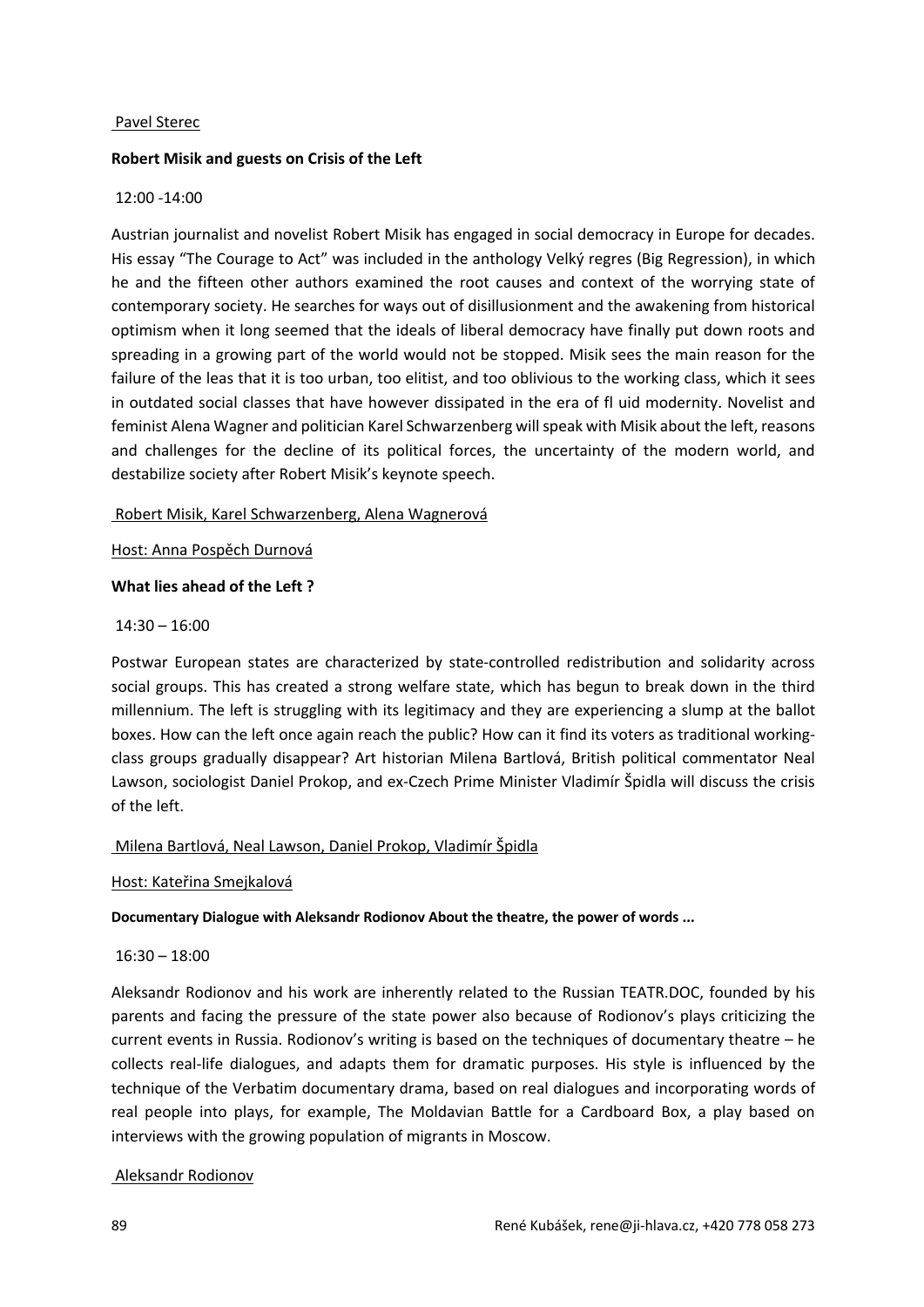#### Hosts: Marek Hovorka, Filip Remunda

#### **New Republic: Will Young Czechs Build a Better Country?**

#### 18:30 – 20:00

We have a hundred years of independence behind us, but what does the future have in store for our country? And how would young Czechs like to build the state? Radio Wave editor Dalibor Zíta will lead this discussion with the most prominent individuals from Czechia's youngest generations addressing the problems the Czech Republic is currently facing, the issues associated with being European and national identity, and, most importantly, their ideas about the future of our country.

#### Jan Lukačevič, Johanna Nejedlová, Filip Sedlák

#### Host: Dalibor , Dála' Zíta

#### **Impoverished Czechia**

20:30 – 22:00

The Czech Republic continues to grow wealthier. However, there is a problem in that a large number of people don't' enjoy the benefits. The reason is clear – debts, court-ordered collection, and options for debt elimination. Recently, a major project undertaken by Aktuálně.cz and entitled Impoverished Czechia, mapped out the enormous dimensions of the debt collection trap and other problems that every tenth inhabitant currently faces. How to escape? Do these people still have a chance? To what extent does this army of a million frustrated people aff ect social events in our country? Answers to these questions may be found in this public debate with the authors of the Impoverished Czechia project: Martin Biben, Nikita Poljakov, photographer Jakub Plíhal, and journalist Saša Uhlová.

*In cooperation with Aktualně.cz*

Martin Biben, Jakub Plíhal, Nikita Poljakov, Saša Uhlová

Host: Josef Pazderka

## CENTRAL EUROPE AND ITS IDENTITY

October 29th, 2018

#### **The Inner World of Andrzej Jagodziński**

10:00 – 11:00

Let's head out on a journey with ten texts and literary works that inspire Andrzej Jagodziński in his professional as well as the inner world.

#### Andrzej Jagodziński

#### **Jacques Rupnik and guests on Central Europe**

 $12:00 - 14:00$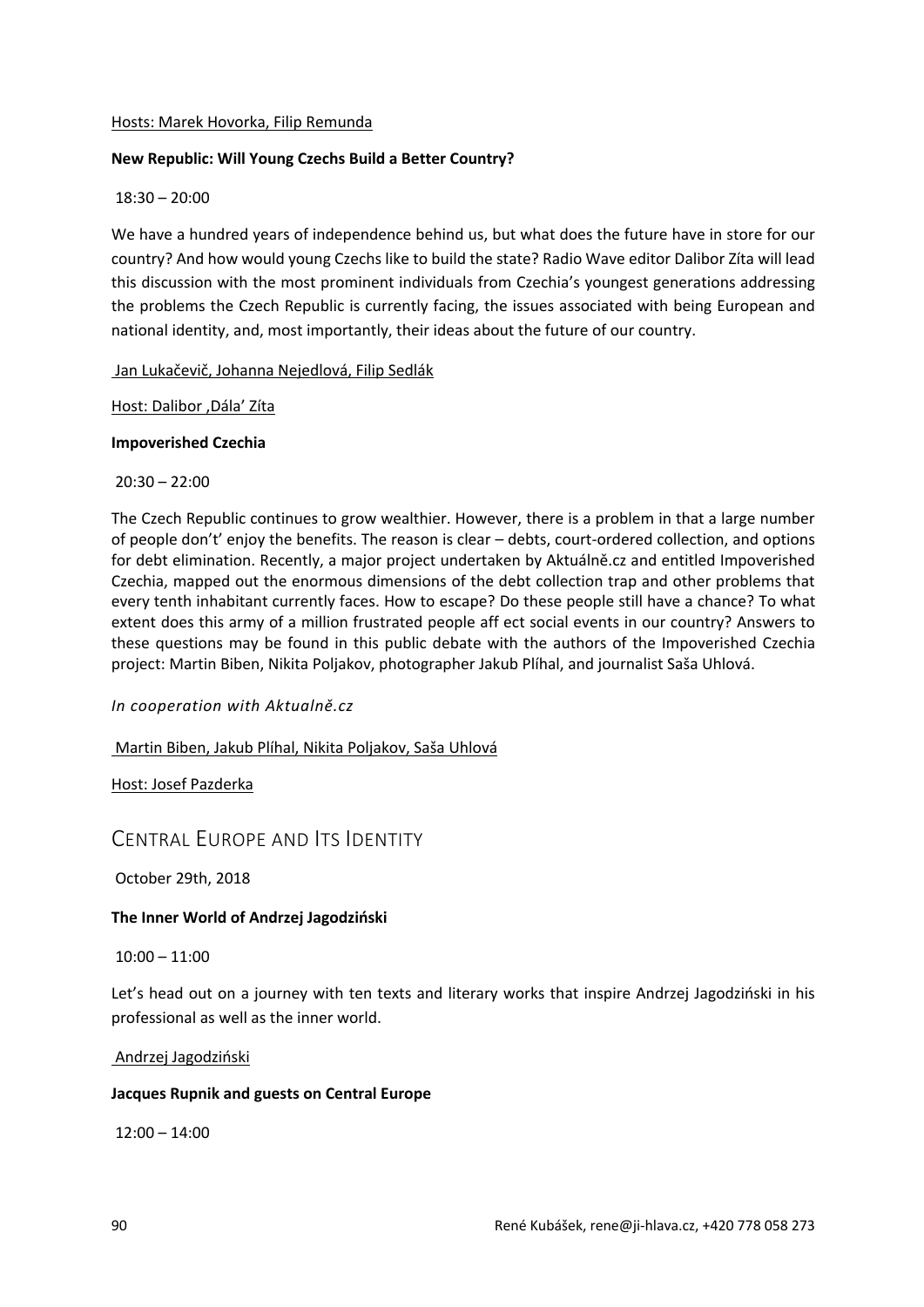Jacques Rupnik has had a strong bond with the Czech Republic not only as a journalist and political scientist specializing in Central Europe – he is the son of a French mother and Slovenian father and lived in Prague until he was 15. This September, he has published the Czech translation of his book Central Europe is Like a Bird With Eyes in the Back of its Head, dealing with the Czech past and present in the context of Central Europe and Europe. Rupnik studied at the Sorbonne and Harvard; he worked as an expert on Eastern Europe for the BBC World Service, adviser to President Václav Havel, and professor at the Institute of Political Studies in Paris. After his keynote speech, Jacques Rupnik, film director Robert Sedláček and historian and teacher Jiří Hanuš will discuss current Central Europe, new interpretations of its historical roots and connections, the crossroads Central Europe is facing these days, its turbulent politics, its divided societies, and France.

#### Jacques Rupnik, Jiří Hanuš, Robert Sedláček

#### Host: Petr Fischer

#### **What lies ahead of Central Europe?**

14:30 – 16:00

A historically complex geopolitical area of Central Europe has begun to deal with its own issues again under the influence of significant political changes, and social and political conflicts across Central Europe. We can witness ambiguous changes and development in all the countries. How should Central Europe perceive and build its position in Europe and in the world? Sociologist Olga Gyáršáfová, curator and great-granddaughter of T.G. Masaryk, Charlotte Kotíková, political scientist Szilárd István Pap, literary historian Martin C. Putna, and journalist and critic Agata Pyzik will talk about the potential of Central European, how to use it, and where the scales will be titled.

Oľga Gyárfášová, Charlotta Kotíková, Szilárd István Pap, Martin C. Putna, Agata Pyzik

Host: Martin Ehl

## **Documentary Dialogue with Adam Michnik About democracy, Poland, the society, politics, and populism**

16:30 – 18:00

Michnik co-created the history of Poland and Central Europe. He was one of the leaders of Solidarność and the Polish democratic opposition prior to 1989 and an adviser to the Polish President Lech Wałęsa, and in 1989, he participated in the Polish round table where the first discussion of the communist power with the opposition took place.

Adam Michnik

Hosts: Marek Hovorka, Filip Remunda

**NGOs: Rescuers of Democracy?**

18:30–19:45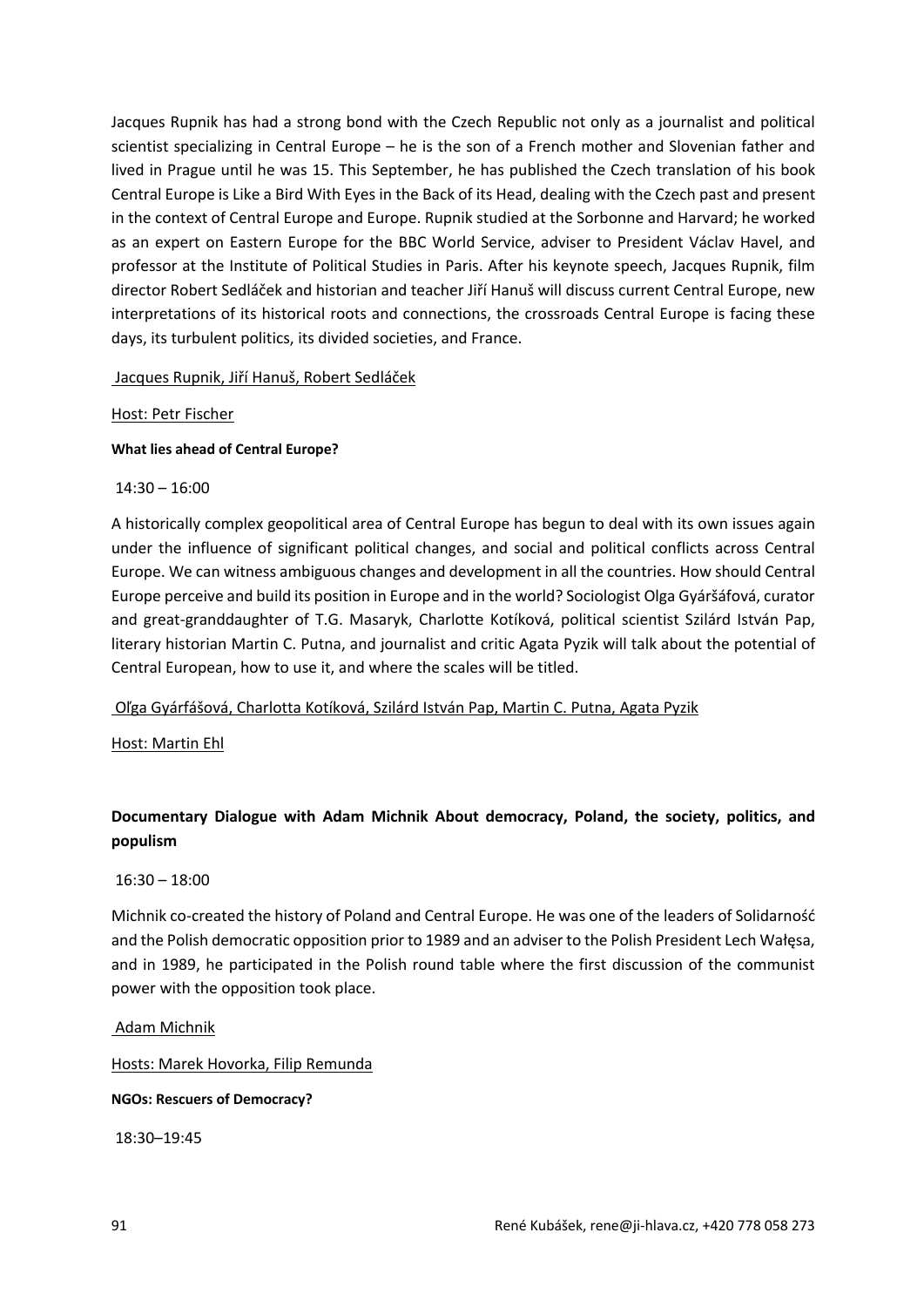Why do we witness the rise of populist movements across the Western world? Do politically active NGOs play a role in this disturbing development? The presentation and discussion will attempt to map out the situation and challenges of politically active NGOs (not only) in Central Europe.

Petr Lebeda

Host: Ivo Bystřičan

## AI AND NEW TECHNOLOGIES

October 30th, 2018

## **The Inner World of Federica Díaz**

10:00–11:00

Let us examine the inner world of Federico Diaz and learn more about ten artworks that have been his inspiration.

#### Federico Díaz

## **Aleksandra Przegalinska and guests on Artificial Intelligence**

12:00 – 14:00

Przegalinska thinks that we see AI as a threat out of convenience – it is convenient to blame human stupidity, unhappiness and loneliness on artificial intelligence. But this approach only idealizes the world before new technologies. "As if we used to be wise and beautiful before… the opinion that technologies, and AI in particular, are evil and even work against humanity, is an increasingly popular voice that has nothing to do with what scientists are working on." Aleksandra Przegalinska will talk about AI with scientist Ivan M. Havel and director and screenwriter Viera Čakányová after her keynote speech.

## Aleksandra Przegalinska, Ivan M. Havel, Viera Čákanyová

Host: Petr Koubský

## **What lies ahead of Artificial Intelligence?**

14:30 – 16:00

The development of AI has been much more turbulent than thinking about its forms, consequences and risks for the human society. Politics, law, ethics and management do not suffi ciently deal with possible development scenarios. Where is the development of AI heading and what political and legal instruments can use AI for the good of the society? How will manufacturing relations change and how can we prepare for this situation? The development, usefulness and dangers of AI will be discussed by economist and sociologist Marek Havrda, lawyer Alžběta Krausová, scientist Michal Pěchouček and philosopher and cybernetics expert Jan Romportl.

#### Marek Havrda, Alžběta Krausová, Michal Pěchouček, Jan Romportl

Host: Ondřej Trhoň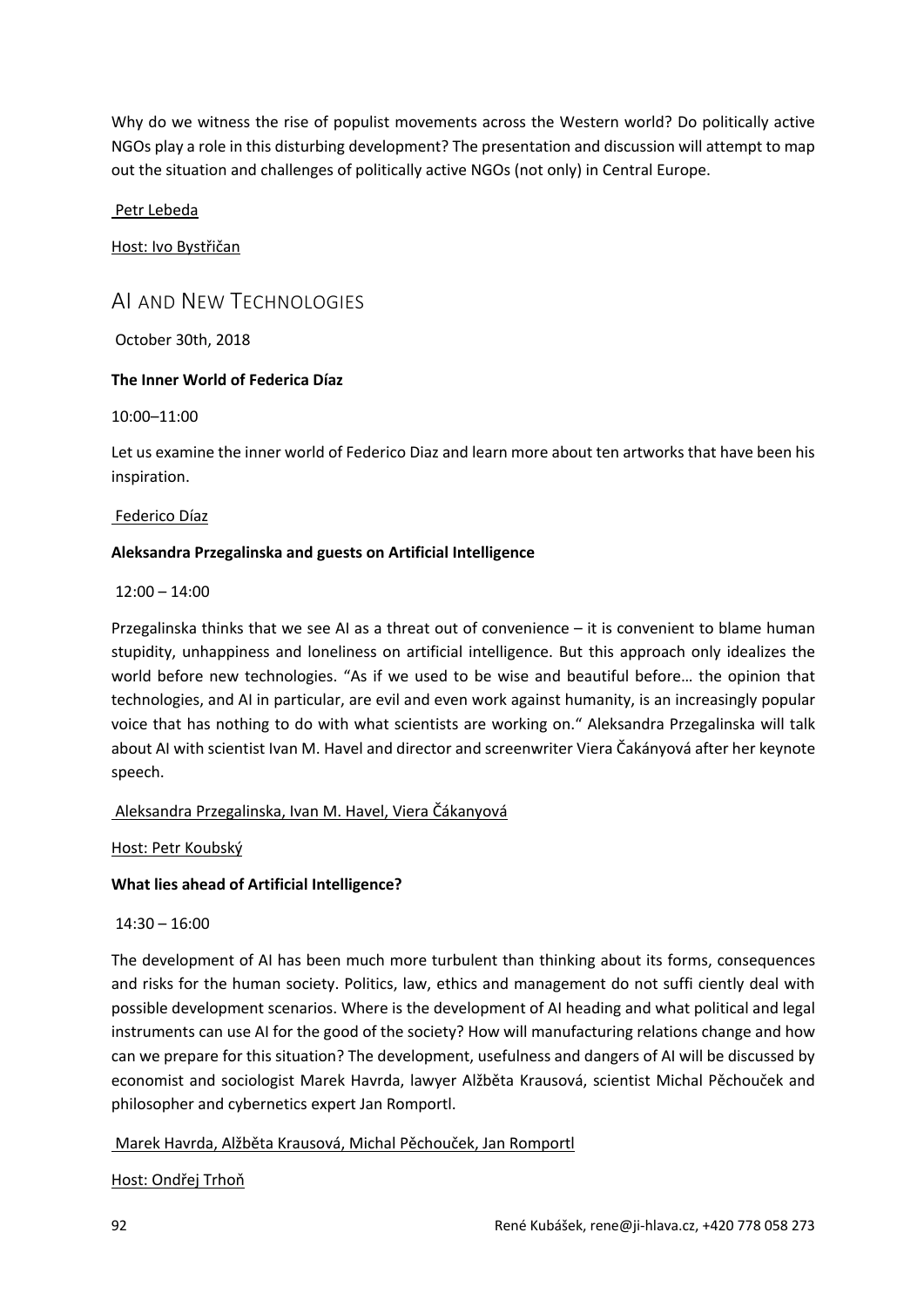#### **Artificial Intelligence: Will Robots Replace Human Labor?**

#### 18:30 – 20:00

According to information published by the World Economic Forum, new technologies may put 75 million jobs at risk over the next ten years; however, twice that number of new jobs may be created for the same reason. The risks associated with robotization will depend on how prepared the individual sectors are. At the same time, an OECD study has indicated that the Czech labor market is one of the most endangered.

Will robots replace human labor? This question is the main theme of Radio Plus's public debate about artificial intelligence. How will the development of technologies and artificial intelligence change the labor market? How will the classification of social classes be affected? Who is at more risk: blue collar and manual workers or the creative professions? What opportunities does robotization offer and what new jobs will be created as a result? What social problems might robotization introduce?

#### Milena Jabůrková, Bob Kartous, Vladimír Mařík, Tomáš Sedláček, Vladimír Špidla

#### Host: Michael Rozsypal

Novinář a moderátor. Na Českém rozhlase Plus moderuje ranní vysílání a převážně politické rozhovory v rámci pořadu Interview Plus. Na podzim 2017 s tvůrčím týmem rozjel projekt Veřejných debat Plusu v regionech. Předtím pracoval v Asociaci pro mezinárodní otázky, vystudoval politologii na FSV UK a semestr strávil na ULB v Bruselu.

*Full biographies of all the guests and hosts of Inspiration Forum available on:*

## **http://www.ji-hlava.com/akce**

*Pleas consult the programme as some of the discussions may be in Czech only.*

## JI.HLAVA FOR KIDS

## **This year, Ji.hlava IDFF has prepared a more varied programme for kids that will comprise film screenings, workshops and concerts for kids aged two to fourteen.**

"School and preschool children can fly into space or dive in the ocean in the cupola of the planetarium where natural science documentaries will be shown. A playroom will be available every day throughout the day," says Šimon Bauer, the director of the Centre for Documentary Film, the event's co-organiser.

The programme will offer workshops specific for different age groups. "Older kids will have the chance to make camera obscura out of a can or to try to perceive the world around only by listening. Rapper Bonus and Mary C from Radio Wave will help them create their own film soundtrack," adds Šimon Bauer.

Will also bring daily theatre performances, and the day will end with screenings of bedtime stories. Parents can get free accreditations for their children in advance or on the spot during the festival.

#### **Mobile Planetarium**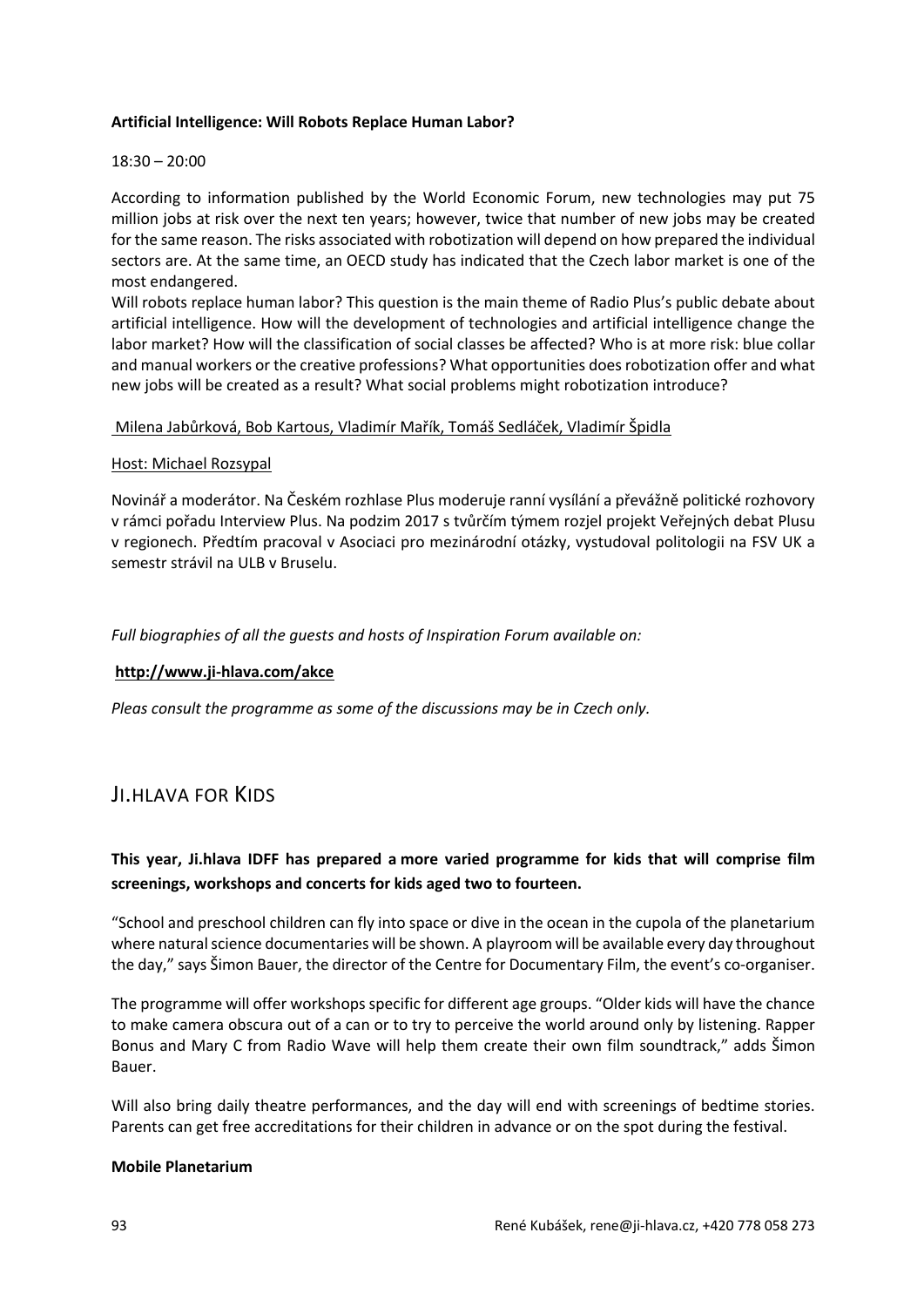| <b>Ongoing Czech Television :D Workshops</b>                                              |
|-------------------------------------------------------------------------------------------|
| Oil Gobblers, Directed by Jan Svěrák, Czechoslovakia, 1988, 20 min                        |
| <b>Photo Ad - Manipulation</b>                                                            |
| Lost Cinemas Are Back - in a Photo Album!, Buchty a loutky: The Story of the Golden Goose |
| A Photo Album Is When                                                                     |
| Slávek Janoušek, Luboš Vondrák and Láďa Zítka                                             |
| ZOO, Nizozemsko, 1962, dir. Bert Haanstra                                                 |
| <b>What Headwear?</b>                                                                     |
| Camera obscura                                                                            |
| The Jester and the Dragon, a.k.a. The Disgusting Princess                                 |
| <b>What's in the Head?</b>                                                                |
| Anička a letadýlko: Kingdom                                                               |
| The Perfect Human; Rozárka a kuchařky bez domova                                          |
| <b>Fall Land Art Workshop</b>                                                             |
| Audioschool: an Adventure in Sound                                                        |
| 100 opic: The Dog & the Dragon                                                            |
| <b>Memories</b>                                                                           |
| 100 opic: Catch with your Ears                                                            |
| Frantisek of His Own Kind; Bětka a chytré hlavičky                                        |
| <b>Creative Experiment</b>                                                                |
| <b>Sound Workshop with Kreaton</b>                                                        |
| <b>Chained in Grass</b>                                                                   |
| Frottage, Music with Eyes Open: Music Videos with Kreaton                                 |
| <b>Planet Czechia</b>                                                                     |
| <b>Onmemory Storytelling Workshop</b>                                                     |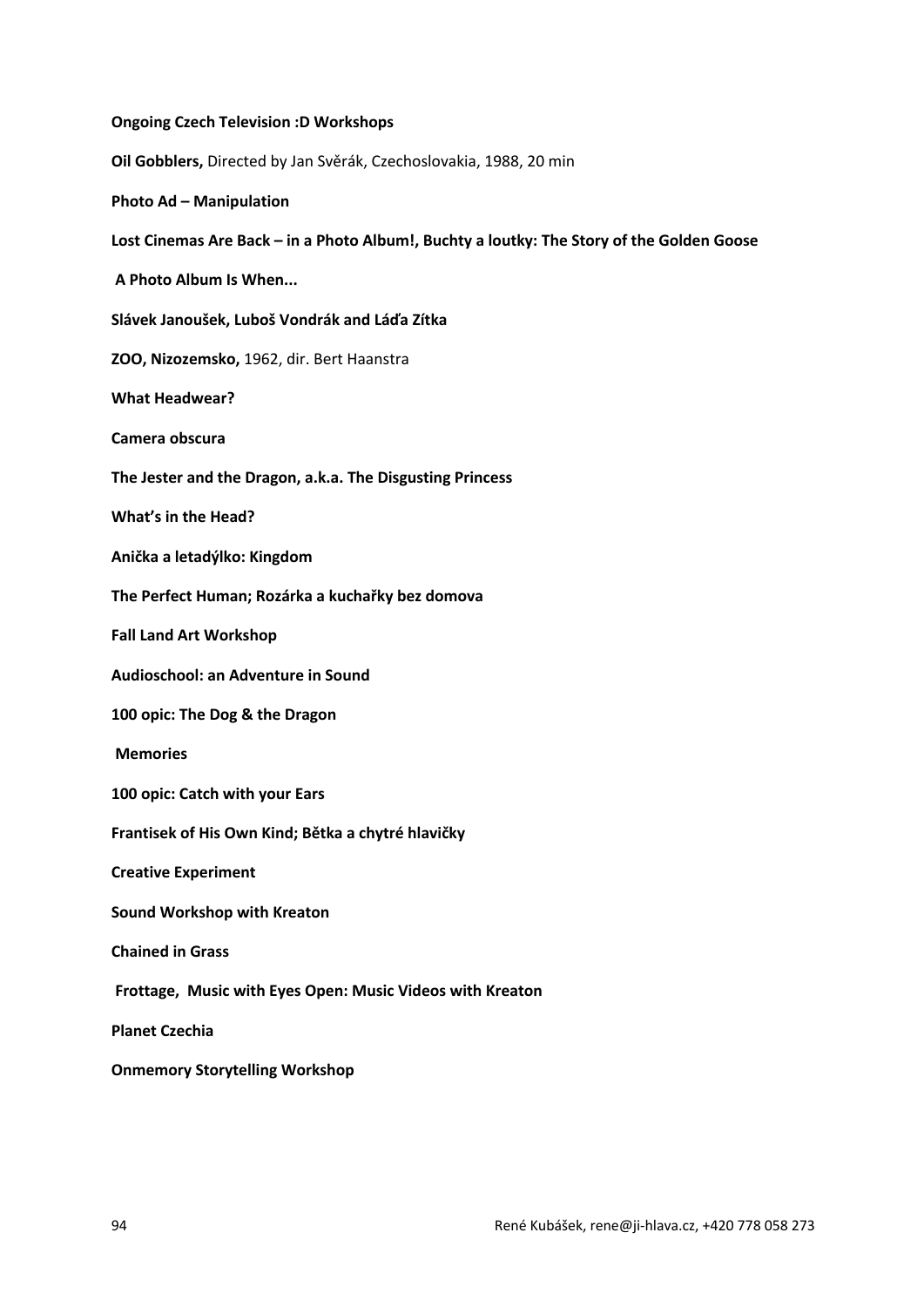## VR CINEMA

#### **Between Petrov and Vodkin,** Russia, 2017,dir. Natalia Severina, Denis Semionov

The first part of the *Cultural Revolution* trilogy deals with the events of 1912 in Russia. The painter's works spills out of their frames and become part of events at the time. Through significant moments of cultural life during pre-Revolutionary Russia, significant historical moments are also shown.

#### **Beyond the Wall,** Denmark, 2018, dir. Mikkel Keldorf, Mikkel Cantzler

This film shows the living conditions of hundreds of thousands of migrants when they made their escape from gangs, drug cartels, and criminality in Central America. A harsh account with concrete testimonies, such as a young woman in Honduras whose two daughters were kidnapped and murdered by a gang.

#### **Bloodless,** South Korea, USA, 2017, dir. Gina Kim

This story traces the footsteps of a prostitute who was brutally murdered by an American solider in 1992. Filmed in the vicinity of the American military base where the crime took place, in Dongducheon Camptown in South Korea, it shows where she spend the last hours of her life.

#### **Borderline,** Israel, United Kingdom, 2018,dir. Assaf Machnes

Based on actual events and memories, the viewer follows the considerations and dilemmas of a young Israeli soldier Abraham, a native Ethiopian Jew, guarding the border in the middle of the desert.

#### **Chasing Coral,** USA, 2017, dir. Jeff Orlowski

Coral reefs are disappearing from the world at an unprecedented rate. An exploration of life under the surface of the ocean thanks to a team of scientists, cameramen, and divers is accompanied by the researchers' narrative, documenting the heretofore unseen changes in the oceans, revealing their worlds and ways of life and extinction.

#### **Deep Bolivia,** Argentina, Bolivia, 2018, dir. José Celestino Campusano

An anthropological narrative follows the life and work routines, architecture, rituals, and various aspects of social life in Bolivia.

#### **Dinner Party,** USA, 2017, dir. Angel Manuel Soto

A hybrid narrative approach tells the true story of Betty and Barney Hill, a mixed-race couple, who reported the first known case of abduction by a UFO in 1961. They recount the supernatural events during a dinner with friends, telling the story while under hypnosis.

## **Dolphin Man,** France, 2017, dir. Benoit Lichté

Through an immersion into the depths of the ocean and the protagonists' narratives, who have for years engaged in the sensory reaction of humans in the slowly revealed depths, the viewer examines what happens to the human body and mind in this environment.

**Iceman VR,** Germany, 2017, dir. Jan Krueger, Eric Benz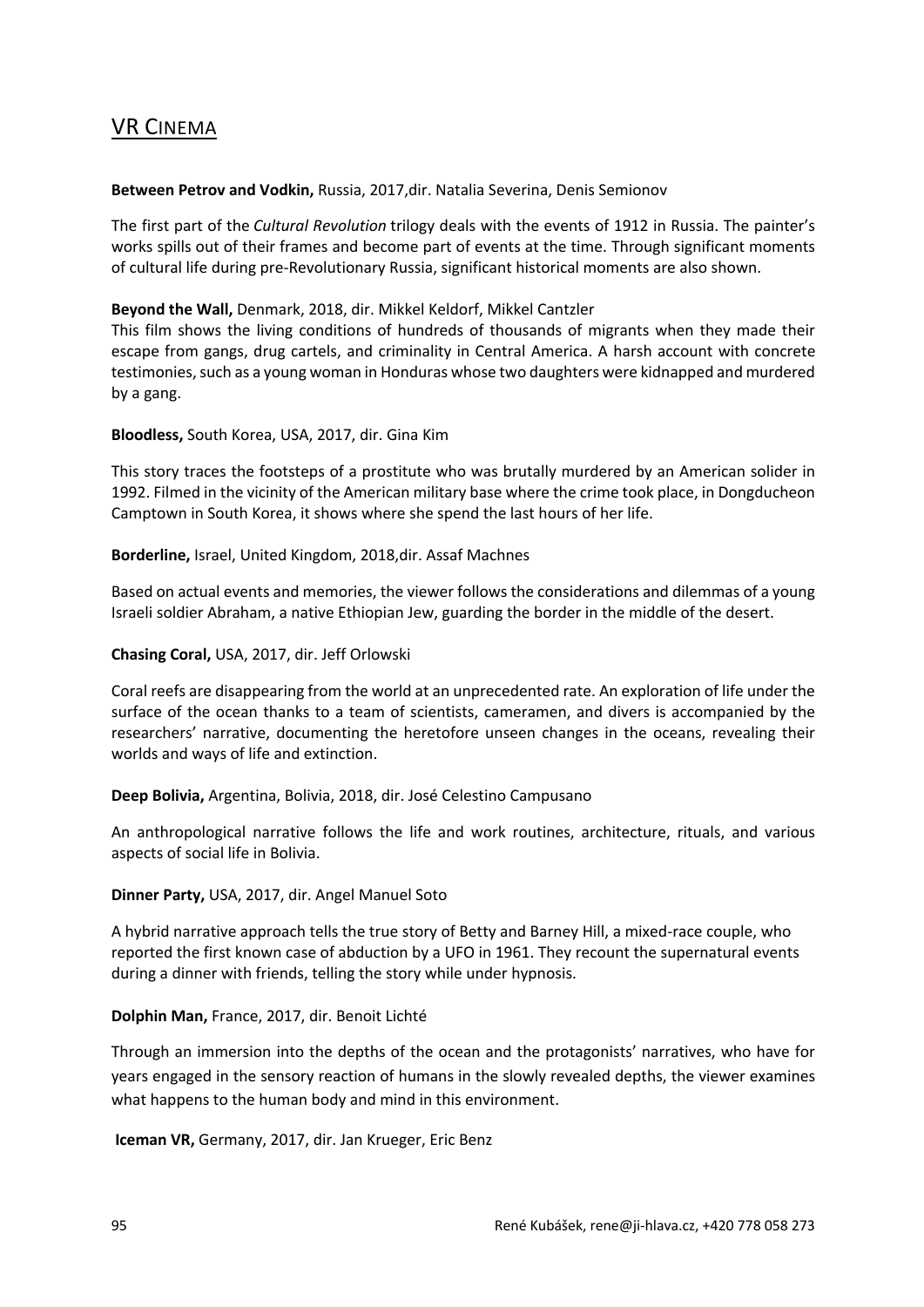Ötzi the Iceman is the most famous mummy in the world - 5300 years old. A look at the Neolithic period and, using scientifically verified reconstructions, how Ötzi most likely lived and what difficulties he met with in his life.

## **In the Trenches of World War,** Russia, 2017, dir. Eduard Chizhikov

A reconstruction of the tumultuous events of 1916, when Russia is torn by war, its economy in ruins, and countless soldiers die every day on the front. People yearning for peace, dissatisfied with the current authorities, start thinking about revolution.

**Lake Baikal: Winter Spirit,** USA, 2016, dir. Michael Owen, Georgy Molodtsov

A breathtaking exploration of Baikal, the oldest and largest lake in the world, as well as of the Siberian landscape that surrounds it, its unrelenting nature and the everyday lives of the people who live on its shores. We'll also see the work of scientists in the area, as well as the reactions of various religions to local environmental threats.

## **Make Noise,** United Kingdom, 2018, dir. May Abdalla

The fight for women's suffrage is portrayed here through abstract animation, both literally and metaphorically emphasizing the power of voices.

**Overview – Part 1,** France, 2017, dir. Amaury Solignac, Paul Mezier

This stroll among objects in space, from the planets of our solar system to galaxies beyond the Milky Way, was created with the cooperation of scientists and based on NASA data. It addresses questions such as "how big is our galaxy?" or "how far are we from the sun?"

**Proxima,** France, 2017, dir. Mathieu Pradar

A spatio-temporal loop immerses viewers into a potential infinity. Echoes of Charles Baudelaire's poem "The Abyss" urge viewers on an imaginatively rendered journey, but these are only traces of images in the depths of darkness.

## **Space Explorers: A New Dawn,** Canada, 2018, dir. Felix Lajeunesse, Paul Raphaël

Astronauts and researchers guide the viewer through the spaces where they exercise and work, leading to speculation about the reasons and context for their work, cooperation with space agencies, the latest plans and progress in the exploration of deep space, and questions about understanding our planet, galaxy, and universe.

## **The Argos File,** USA, 2016, dir. Josema Roig

A combination of various narrative techniques portrays the world as it might look in 2029, when Argos builds personalized realities using neural technologies, and nearly a third of Earth's population is addicted to uploading and sharing their memories – somehow very similar to today's reality.

**The Bridge,** Ukraine, Denmark, 2017, dir. Nikita Shalenny

A visual reconstruction of a 40,000 km run around the world, in which watercolors depict a system of bridges surrounded by the echoes of figures wandering through forest, oil fields, and oceans, through changing natural and industrial landscapes.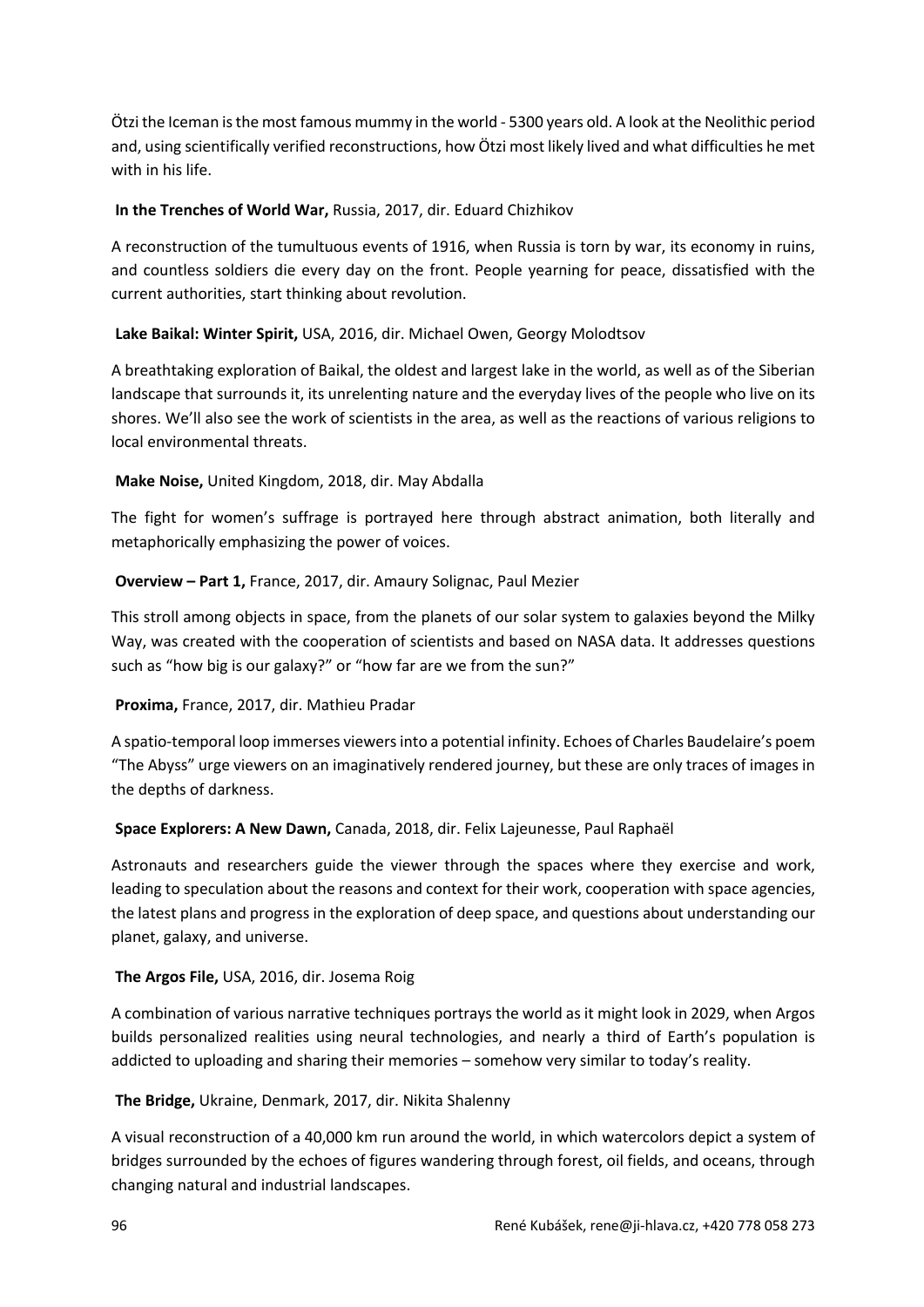#### **The Sun Ladies,** USA, 2017, dir. Celine Tricart, Christian Stephen, Maria Bello

A strong testimony about how Yazidis live and why they fight. Their unit came together after the Islamic State attacked a Yazidic settlement in Sinyar, massacred all the men, and abducted the women and children as sexual slaves. These brave women formed a combat unit called the Sun Ladies.

**Through the Masks of Luzia,** USA, Canada, 2017, dir. Francois Blouin, Félix Lajeunesse, Paul Raphaël

A celebration of Mexican culture based on the famous Cirque du Soleil show leads the viewer through Mayan ideas about life after life, a celebration of the Tarahumara people, spectacular wilderness and exuberantly imaginative images.

## **Zurich 2.0,** Switzerland, 2015, dir. Dirk Koy

An interactive video, created using 3D scans of streets and buildings, that constructs a hyper-realistic excursion through fragments of the Swiss city of Zürich, which the viewer sees from the perspective of freely floating in space while the city falls to pieces and builds itself up again in new impressive ways.

## VR INSTALLATIONS

**Being an Astronaut – Part 1,** France, Germany, 2018, dir. Jürgen Hansen, Pierre-Emmanuel Le Goff

At the training center in Houston, astronauts are tested on how they will enter space. Together with a guide, a French astronaut, the viewer experiences training for a spacewalk, centrifuge simulations, and leaving the vehicle.

## **Beyond the Typhoon,** Switzerland, 2017, dir. Encor Studio

Documentary photographs were used to recreate the environment on the island of Gulangyu that was destroyed during Typhoon Meranti in 2016. The nature preserve with its ancient trees and postcolonial haciendas was transformed into a post-apocalyptic chaos.

## **Each Branch Determined,** USA, 2017, dir. Postcommodity

A timeless reflection on caring for the environment based on the depictions of approaches to restoring and managing land and natural resources, set 150 years in an post-apocalyptic future in which various ethnic groups in the state of New Mexico work together to care for their region as well as the social and cultural background of their community.

## **HanaHana,** Switzerland, 2016, dir. Melodie Mousset, Naěm Baron

A metaphorical journey through the physical awareness of your own body and its environment. In a post-apocalyptic-looking world, anthropomorphic fragments and clusters of molecules move through the physical landscape in which structures can replicate, returning to the existential question of what of the "I" remains.

**Home After War,** Iraq, Germany, USA, 2018, dir. Felix Gaedtke, Gayatri Parameswaran

The story of a father who returns to his home in the Iraqi town of Fallujah, where all around are makeshift explosives. When his son dies tragically, it shows the home as a place where you are afraid.

**August 68,** Czech Republic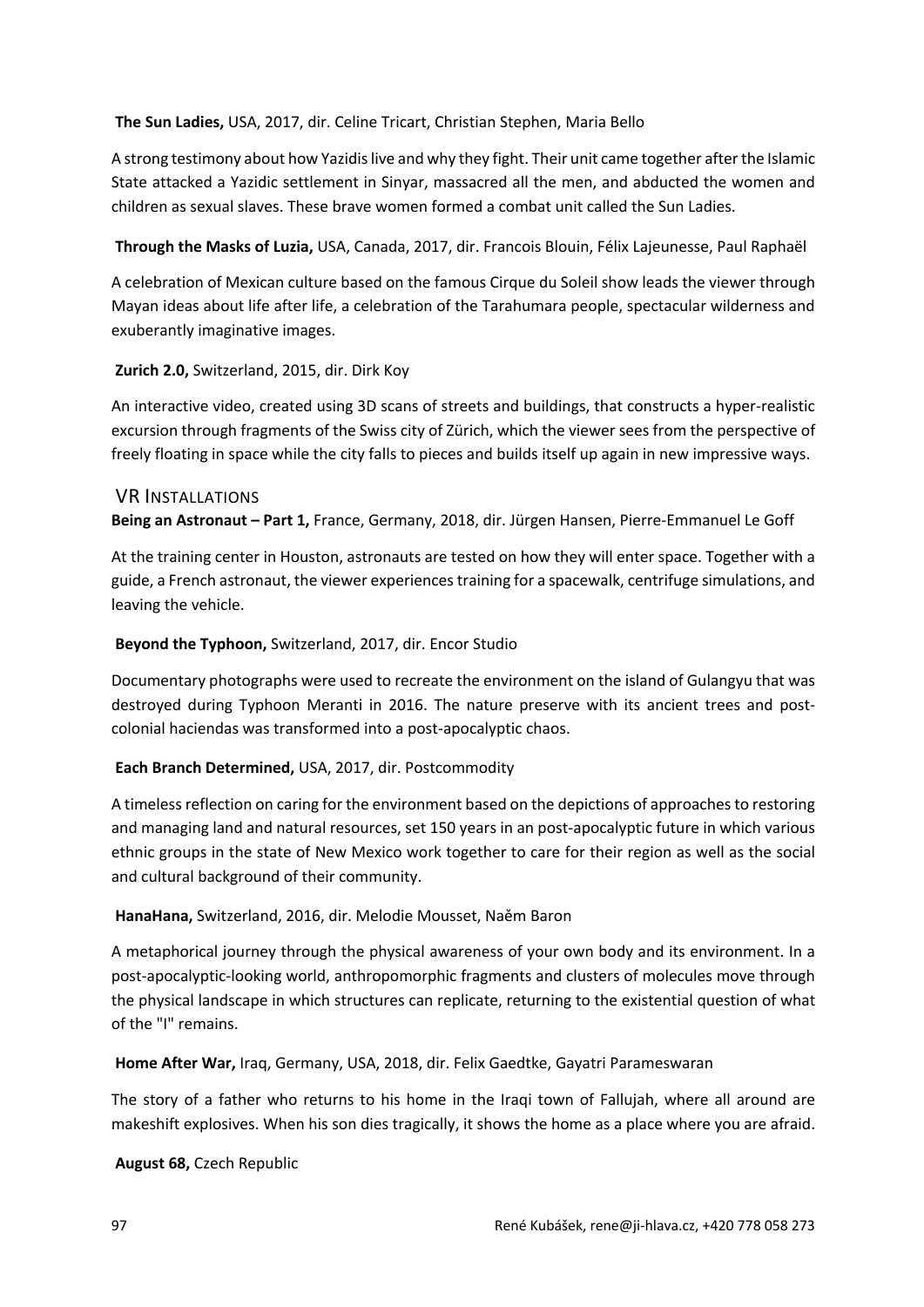Thee Czech Radio project allows us to see what the young man has seen, when hindering the passage of Soviet tank with his own body. As well we can try position of the soldier who controlled the tank. The experience is based on a real photo of this moment. It is always going through two participants at a time, and their roles will be exchanged.

## **The Great Ocean (Debris) – Venice,** Germany, 2018, dir. Michael Geidel

A hybrid documentary about climate change and polluting plastics and their effects on the oceans. The viewer follows the water cycle in Venice, where the sea level is rising. It's not just an exploration or an enlightening experience - the consumer must change the environment for the better in this world.

## **Unrest VR,** USA, France, United Kingdom, 2017, dir. Amaury La Burthe, Jennifer Brea

A stunning rendition of the situation - a person tied by disease to a bed, based on documentation of neurosensory responses to pain or fainting. The viewer goes through difficult-to-imagine situations while experiencing the freedom of floating in their own inner landscape.

## GAME ZONE

## **4th Tower,** Czech Republic, 2018

This visually elaborate virtual exhibition space introduces an exploration of the basic mechanisms and visual qualities of games from the turn of the millennium into the level of digital galleries, thus enabling the presentation, within the medium of digital games, of student works as well as the work of artists selected by the students themselves. Currently exhibiting is Martin Lacko.

## **Bad News,** Netherlands, 2018

To help better understand how "fake news" originates and spreads, the player undergoes a simulated process during which a regular social network user becomes the author of such news. They learn about the tricks that conspirators and fake news authors use to deceive users.

## **Excavate!,** Poland, 2015

An intriguing strategy game, in which the player is an archaeologist with 14 days to conduct excavations in the cemetery in Nowe Monasterzysko – their discoveries, however, must also be described and catalogued so that they can become part of the research.

## **Oiligarchy,** USA, 2008

A dystopian simulation in which players learn more about the reality of dependence on oil: they see the economic and social contexts, political dependence and the corruptive mechanisms as well as the rivalry with sustainable energy sources and the ways dependence on oil can be increased.

## **One Chance,** United Kingdom, 2010

A seemingly simple adventure in which the world is heading for destruction in 6 days, during which time the player has one chance to change the course of fate. The game can be played only once.

#### **Papers, Please,** Japan, 2013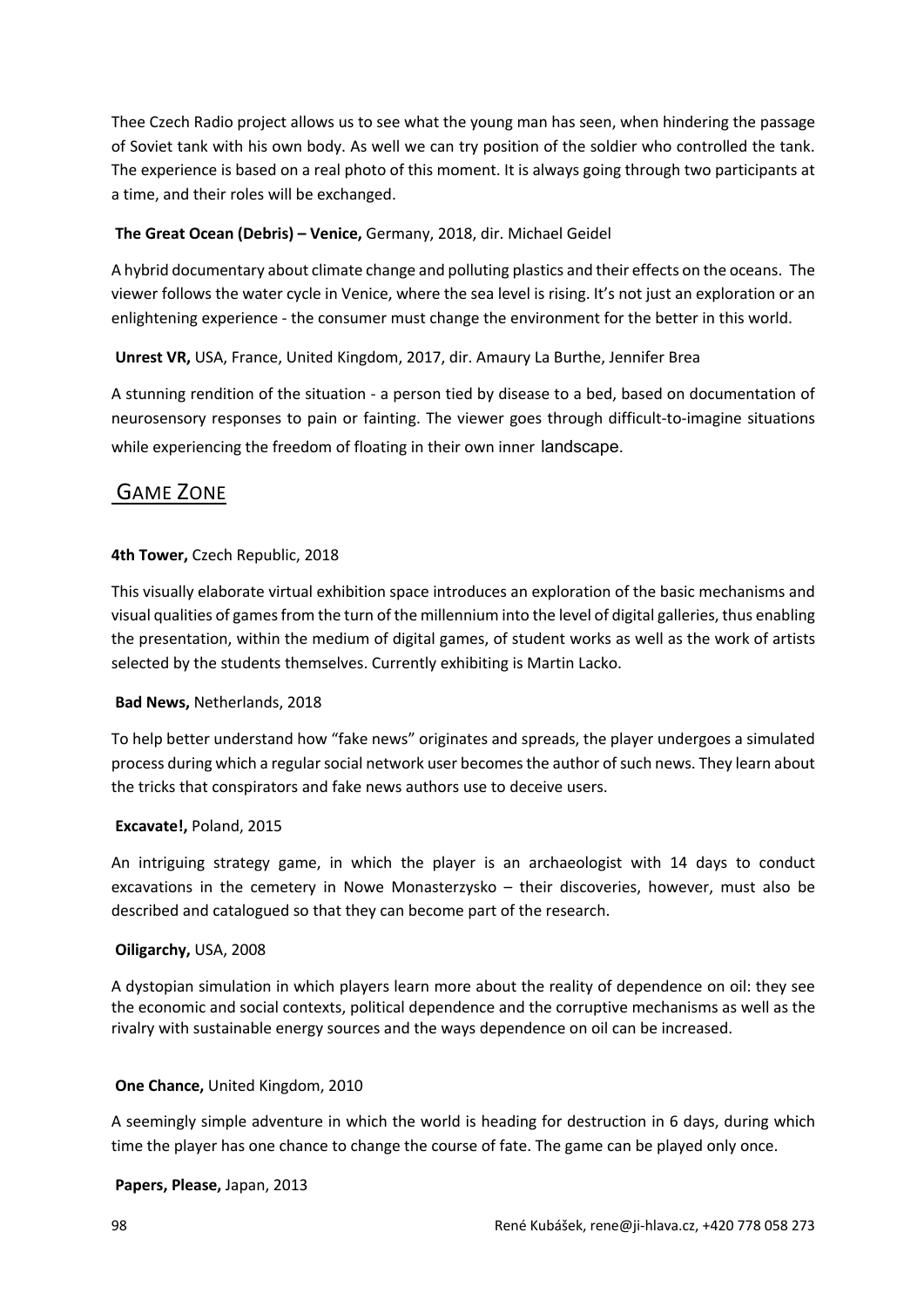A sophisticated rendering of life in a totalitarian regime, in which the player finds themselves in a situation in which they are blackmailed and forced to do things with which he does not identify. The story (perhaps tactically a sham) of loyalty to the state and protecting its borders from migrants, with twenty different endings, helps one realize the value of freedom.

## **Sea Hero Quest,** United Kingdom, 2016

The game is part of a unique project that helps researchers build the world's most extensive database for research and treatment of dementia. The player is a seafarer who takes photos of the ocean's residents with which they are sailing while training their perception and sense of direction.

## **Starman,** Spain, 2017

A "slow game" in which an astronaut wanders through a visually arresting monochrome world, solving logic puzzles and overcoming obstacles. The speed of movement while exploring the world cannot be increased, which encourages players to enjoy the architecture of the world.

## **The Evolution of Trust,** 2017

A simulation about the options and approaches to building trust lets players test cooperation and cheating approaches, but also to examine what roles errors and accidents play in mutual trust. Based on the Armistice of 1914, the game poses the questions "why do friends become enemies in times of peace, and enemies become friends in times of war?"

## LABORATORIUM

## **al bahr,** Belgium, Tunisia, 2018, dir. Fairuz Ghammam

This experiment of a film created by nature itself is reminiscent of the tradition of working with natural influences and film material. Here, the sea current moves the camera in Mahdia, Tunisia, while the audio track consists of the sound of sand and stones colliding with the recording equipment.

## **Carolee, Barbara a Gunvor,** USA, 20188, dir. Lynne Sacha

First attempts to capture movement. Performance using one's own body. Exploring depth of field, contrast manipulation and image color. In her triple portrait, the filmmaker introduces the diverse energy of prominent feminist filmmakers, showing them in the places where they find their greatest creative inspiration and letting them reflect about cinema.

## **China not China**, Hong Kong, China, Taiwan, Australia, dir. Richard Tuohy

Multiple exposures of street scenes in Hong Kong and Taiwan transform street traffic into an organically flowing stream of lights and obscure contours, drawing attention to the unstable and penetrable boundaries between autonomy and China's influence.

## **Folklor,** Czech Republic, dir. Barbora Kropáčová

A subversive black and white styled satire reveals the masculine dimension of folk songs. The provocative and explicit film uses folk motifs like wine, cherries, apples or roses to fetishize the female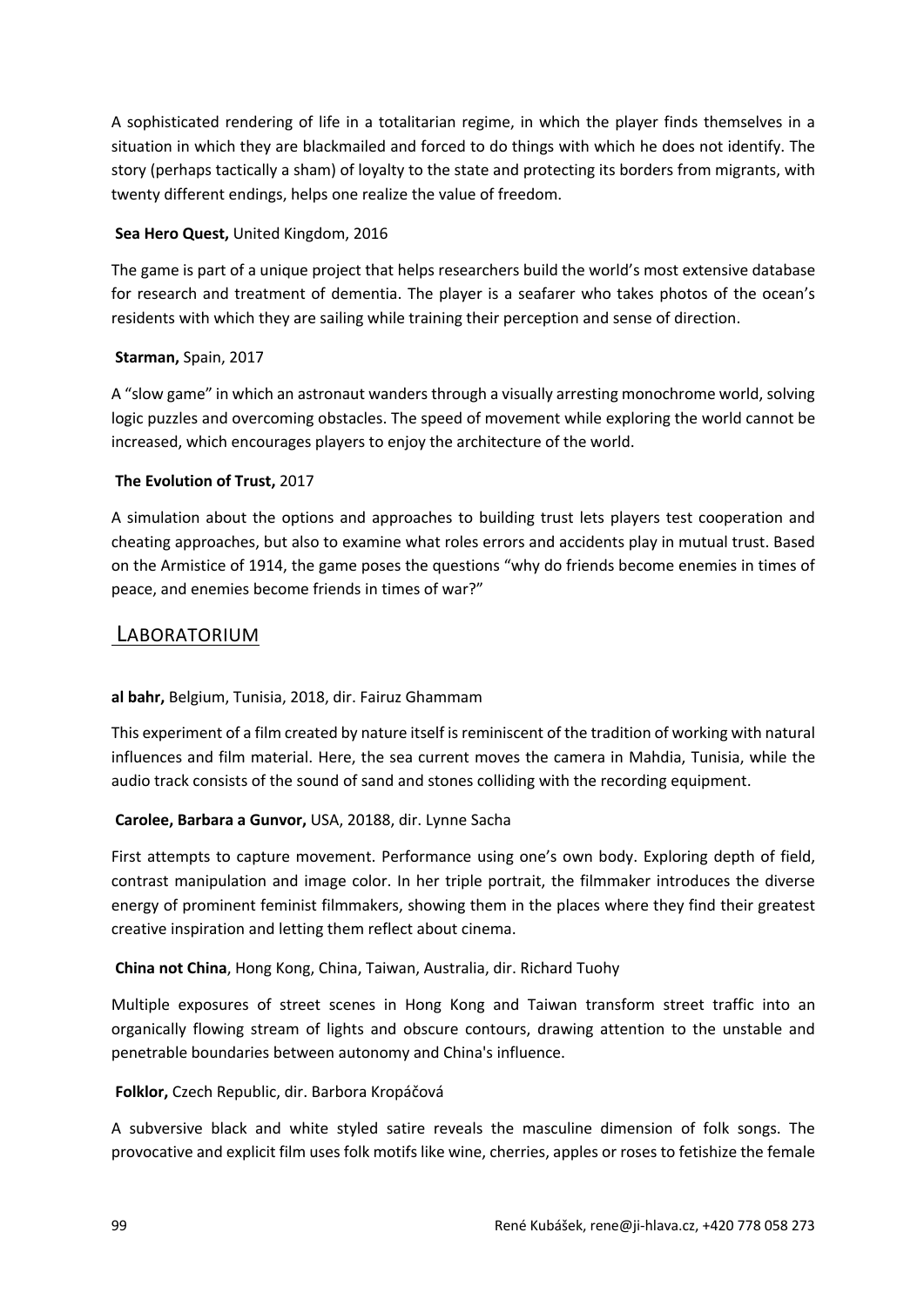body as an object of male sexual desire. Its sharp criticism enables it to unmask the image of women in popular culture.

## **Spring – a River & the Raging River,** Lebanon, India, 2017, dir. Rola Shamas

In this purely observant episode, the audience will have a chance to explore life at the sacred Ganges River considered to be in the goddess and the mother of all rivers in the Indian Vedas. Small stories taking place on the river may give us an insight into the everyday life of India in different seasons.

## **Maze of Noumenon,** China, 2017, dir. Duan Tianran

Events and phenomena are perceived by the senses and understood through thought. Noumena, as the opposite of phenomena, are "pure thoughts", existing only in rational understanding. Duan Tianran explores the limits of our perception with this film, and using animation, he tries to make noumena accessible even to sensory perception.

## **Blue – Rise before Demise,** Germany, 2018, dir. Michael Geidel

Venice, surrounded by water, is near its demise because of climate change. This virtual journey shows one of the causes of the disruption of natural ecosystems: the crisis state of excess plastic waste that accumulates in the ocean. Inhabitants of the North Pole, where mountains of waste are washed up, are also battling this situation.

## **Momentum 142310,** Austria, 2018, dir. Manuel Knapp

This computer animation shows space refracted by texture and further elaborates it. A tangle of lines creates and changes space. Movement along an unstable construction creates its own narrative, which causes panic because of its utter impermanence. The animation is accompanied by music composed for it.

## **Sumie,** Japan, 2018, dir. Hajime Kawaguchi

This monochrome film, shot using long exposures and a moving camera, creates a unique world due to the indeterminate shapes of lights and shadows. Nevertheless, the human eye and mind have a tendency to recognize images of the familiar and the everyday even in chaos.

## **Timelines (2/1),** Netherlands, 2018, dir. Thomas Mohr

Thomas Mohr posted the contributions of his friends and the institutions he follows on his own Facebook wall. He then used this collection of statuses as the material for his collage: using an algorithm to reduce their size and arrange them in various ways, he created a stream that evokes the congestion caused by daily batches of information.

## **In filmu/On Video,** Argentina, 2018, dir. Ignacio Tamarit

Experiment on the co-existence of film stock with VHS tape. In this case, the media do not fight, but they need each other in order for the work to function. The film strip is a skeleton onto which pieces of variously disrupted VHS tape are attached.

**Dobrodošlica.,** Slovenia, 2017, dir. Davorin Marc